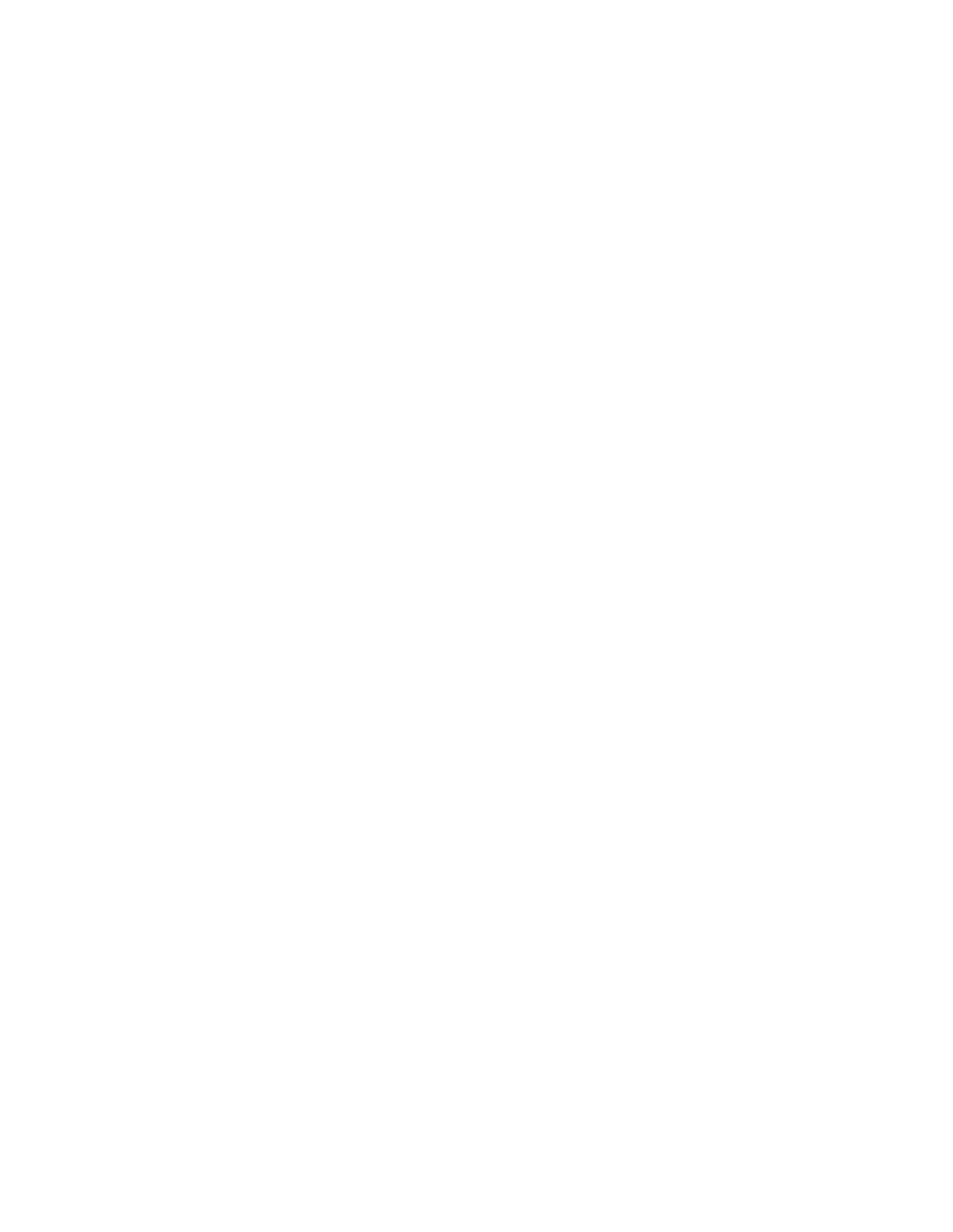# **Table of contents**

| 1          | <b>Content</b>            | Page<br>1 |
|------------|---------------------------|-----------|
| П          |                           | 2         |
| Ш          |                           | 3         |
| IV         |                           | $3-4$     |
|            | 1                         | 3         |
|            | 2                         | 3         |
|            | 3                         | 4         |
|            | 4                         | 4         |
|            | 5                         | 4         |
| V          |                           | $5-14$    |
|            | 1                         | 5         |
|            | 2                         | 9         |
|            | 3                         | 12        |
|            | 4                         | 14        |
| VI         |                           | $15-29$   |
|            | 1                         | 15        |
|            | 2                         | 22        |
|            | 3                         | 26        |
| <b>VII</b> |                           | 30-33     |
|            | 1                         | 30        |
|            | $\mathfrak{D}$            | 32        |
|            | 3                         | 33        |
| VIII       |                           | 34-46     |
|            | 1                         | 34        |
|            | 2                         | 39        |
|            | 3                         | 43        |
| IX         |                           | 47-53     |
|            | 1                         | 47        |
|            | 2                         | 50        |
| X          | Secondary level education | 54-61     |
|            | 1                         | 54        |
|            | $\mathfrak{D}$            | 58        |
| XI         |                           | 62-65     |
| XII        |                           | 66-69     |
| XШ         |                           | 70        |
| XIV        |                           | 71-73     |
| XX         |                           | 74        |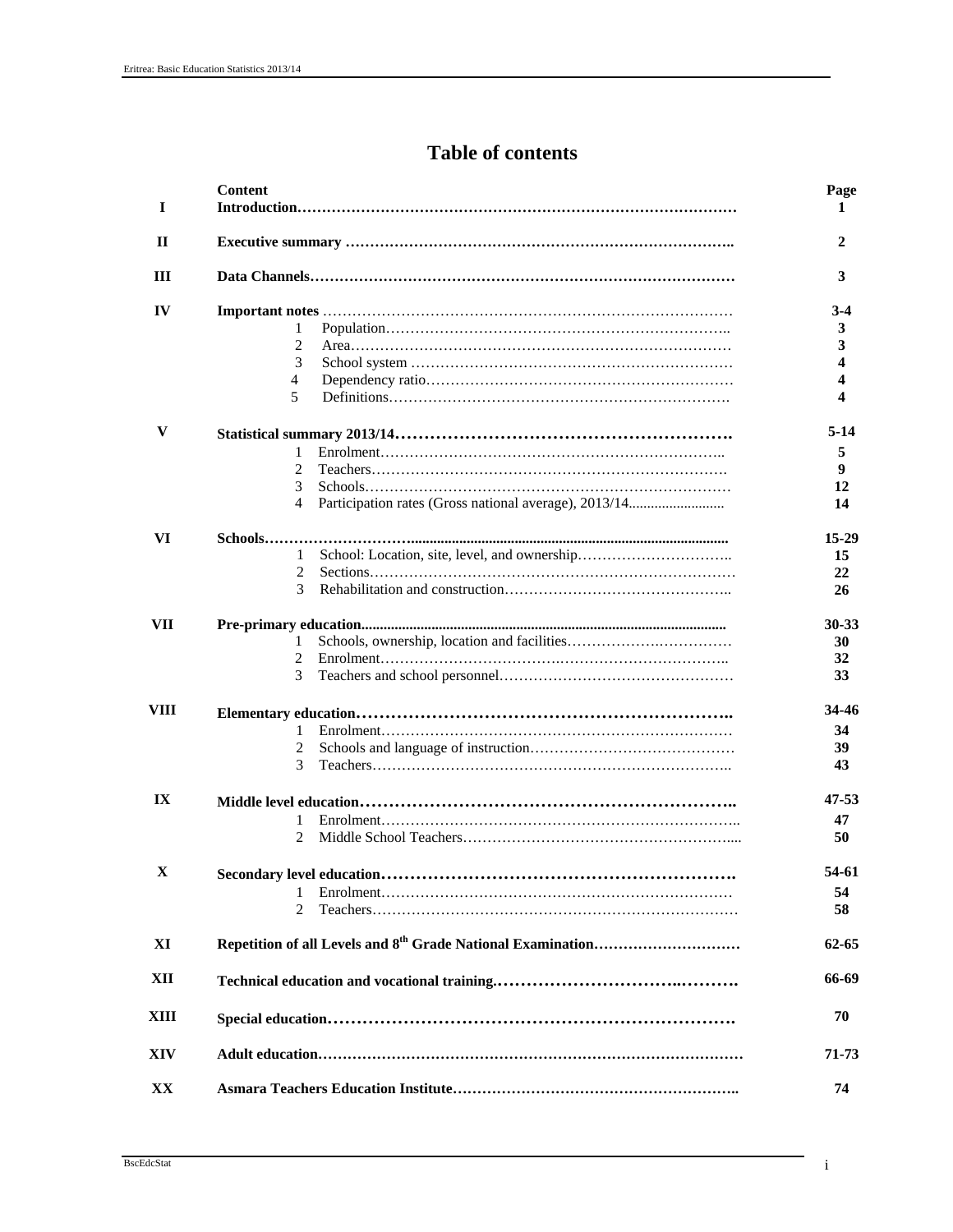# **List of Tables**

# **V. Statistical Summary, 2013/14**

| Table 5a   |                                                                                       | $\sqrt{5}$     |
|------------|---------------------------------------------------------------------------------------|----------------|
| Table 5b   |                                                                                       | 6              |
| Table 5c   |                                                                                       | 7              |
| Table 5d   |                                                                                       | $\overline{7}$ |
| Table 5e.  |                                                                                       | $\bf 8$        |
| Table 5f.  |                                                                                       | 9              |
| Table 5g.  |                                                                                       | 10             |
| Table 5h.  |                                                                                       | 11             |
| Table 5i.  |                                                                                       | 12             |
| Table 5j.  | Schools by level and ownership 1989/90-2013/14: (Gov. and Non-Gov.)                   | 13             |
| Table 5k.  |                                                                                       | 14             |
|            | VI. Schools                                                                           |                |
| Table 6a.  |                                                                                       | 15             |
| Table 6b.  |                                                                                       | 17             |
| Table 6c   |                                                                                       | 18             |
| Table 6d.  |                                                                                       | 19             |
| Table 6e.  |                                                                                       | 20             |
| Table 6f.  |                                                                                       | 20             |
| Table 6g.  |                                                                                       | 21             |
| Table 6h1. |                                                                                       | 22             |
| Table 6h2. |                                                                                       | 23             |
| Table 6h3. |                                                                                       | 24             |
| Table 6h4. |                                                                                       | 25             |
| Table 6i   |                                                                                       | 26             |
| Table 6j   |                                                                                       | 26             |
| Table 6k   |                                                                                       | 27             |
| Table 61   |                                                                                       | 27             |
| Table 6m   |                                                                                       | 28             |
| Table 6n   |                                                                                       | 28             |
| Table 60   |                                                                                       | 29             |
| Table 6p   |                                                                                       | 29             |
|            | <b>VII. Pre-primary education</b>                                                     |                |
| Table 7a.  |                                                                                       | 30             |
| Table 7b.  |                                                                                       | 31             |
| Table 7c.  |                                                                                       | 31             |
| Table 7d.  | Pre-primary school enrolment: Gender, Location and ownership by Zoba 2013/14          | 32             |
| Table 7e.  |                                                                                       | 32             |
| Table 7f.  | Pre-primary school teachers: Gender, training status and ownership by Zoba 2013/14    | 33             |
| Table 7g.  | Pre-primary office personnel: Gender and ownership by Zoba 2013/14                    | 33             |
|            | <b>VIII. Elementary Level education</b>                                               |                |
| Table 8a.  | Elementary education enrolment: Grades and gender by Zoba (Gov. and Non-Gov). 2013/14 | 34             |
| Table 8b.  | Elementary education enrolment: Grade and gender by age (Gov. and Non-Gov). 2013/14   | 35             |
| Table 8c.  | Elementary education enrolment: Grade and gender by Zoba (Gov) 2013/14                | 36             |
| Table 8d.  |                                                                                       | 37             |
| Table 8e.  | Elementary education enrolment: Grade and gender by Zoba (Non-Gov) 2013/14            | 38             |
| Table 8f.  | Elementary education enrolment: Grade and gender by age (Non-Gov), 2013/14            | 38             |
| Table 8g.  | Elementary Education: language of instruction by Zoba (Gov. & Non-Gov.), 2013/14      | 39             |
| Table 8h.  |                                                                                       | 40             |
| Table 8i.  |                                                                                       | 40             |
| Table 8j   | Elementary Education Enrolment by Language of Instruction (Gov and Non-Gov), 2013/14  | 41             |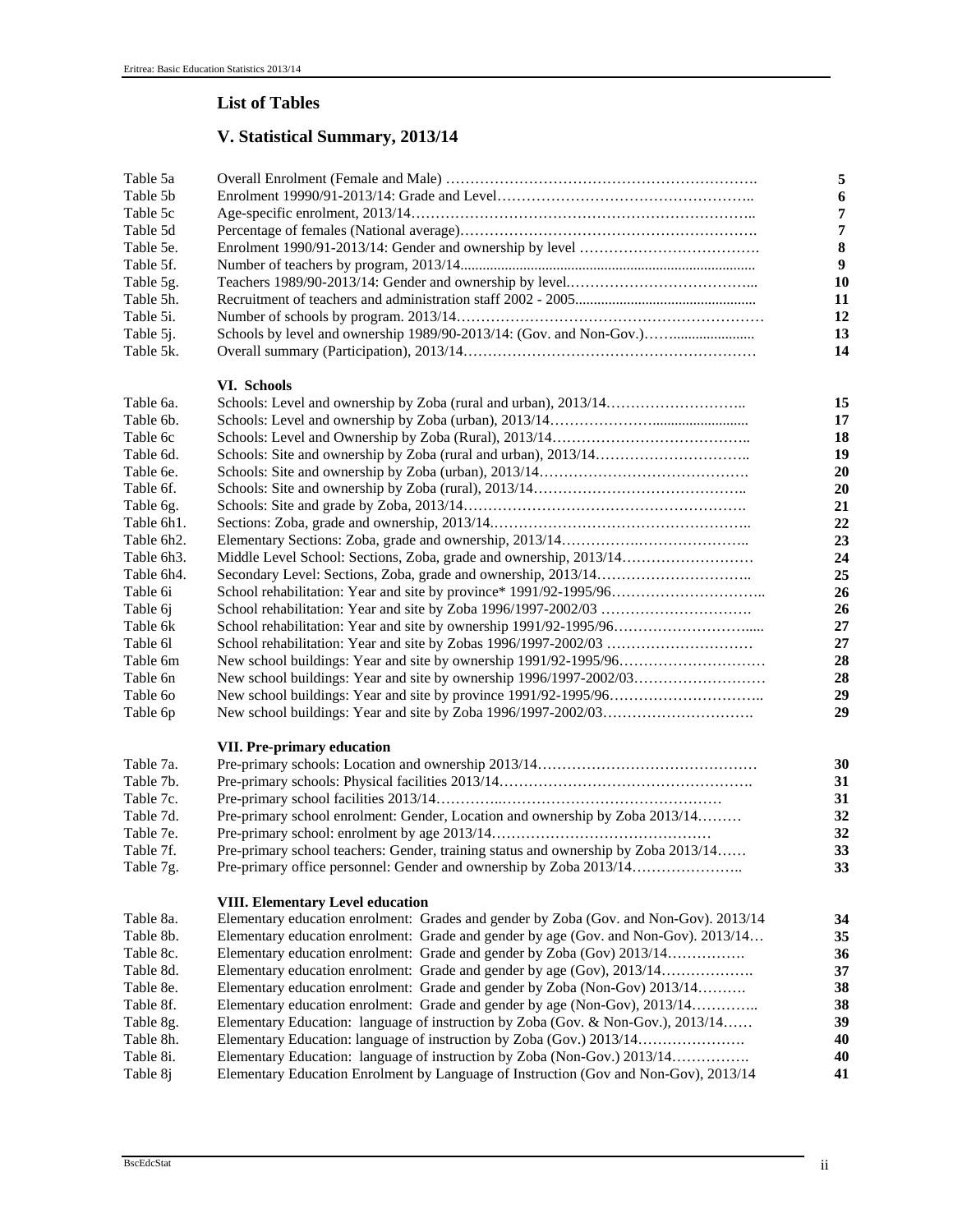#### **Content Pages**  $\blacksquare$

| Table 8k<br>Table 81<br>Table 8m.<br>Table 8n.<br>Table 80.<br>Table 8p.<br>Table 8q. | Elementary Education Enrolment by Language of Instruction (Non-Gov), 2013/14<br>Elementary school teachers: Gender and qualification by Zoba (Gov. and Non-Gov). 2013/14<br>Elementary school teachers: Gender and qualification by Zoba (Gov.), 2013/14<br>Elementary school teachers: Gender and qualification by Zoba (Non-Gov.) 2013/14<br>Elementary school teachers: Gender and age by Zoba (Gov. and Non-Gov.) 2013/14 | 42<br>42<br>43<br>44<br>44<br>45<br>46 |
|---------------------------------------------------------------------------------------|-------------------------------------------------------------------------------------------------------------------------------------------------------------------------------------------------------------------------------------------------------------------------------------------------------------------------------------------------------------------------------------------------------------------------------|----------------------------------------|
| Table 8r.                                                                             |                                                                                                                                                                                                                                                                                                                                                                                                                               | 46                                     |
|                                                                                       |                                                                                                                                                                                                                                                                                                                                                                                                                               |                                        |
| Table 9a.                                                                             | IX. Middle school education<br>Middle school enrolment: Grade and gender by Zoba (Gov and Non-Gov.), 2013/14                                                                                                                                                                                                                                                                                                                  | 47                                     |
| Table 9b.                                                                             | Middle school enrolment: Grade and gender by age (Gov and Non-Gov.), 2013/14                                                                                                                                                                                                                                                                                                                                                  | 47                                     |
| Table 9c.                                                                             |                                                                                                                                                                                                                                                                                                                                                                                                                               | 48                                     |
| Table 9d.                                                                             |                                                                                                                                                                                                                                                                                                                                                                                                                               | 48                                     |
| Table 9e.                                                                             |                                                                                                                                                                                                                                                                                                                                                                                                                               | 49                                     |
| Table 9f.                                                                             |                                                                                                                                                                                                                                                                                                                                                                                                                               | 49                                     |
| Table 9g.                                                                             | Middle school teachers: Gender and qualification by Zoba (Gov and Non-Gov), 2013/14                                                                                                                                                                                                                                                                                                                                           | 50                                     |
| Table 9h.                                                                             |                                                                                                                                                                                                                                                                                                                                                                                                                               | 51                                     |
| Table 9i.                                                                             | Middle school teachers: Gender and qualification by Zoba (Non-Gov), 2013/14                                                                                                                                                                                                                                                                                                                                                   | 51                                     |
| Table 9 <i>j</i> .                                                                    | Middle school teachers: Gender and age by Zoba (Gov and Non-Gov.), 2013/14                                                                                                                                                                                                                                                                                                                                                    | 52                                     |
| Table 9k.                                                                             |                                                                                                                                                                                                                                                                                                                                                                                                                               | 53                                     |
| Table 91.                                                                             |                                                                                                                                                                                                                                                                                                                                                                                                                               | 53                                     |
|                                                                                       | X. Secondary Level education                                                                                                                                                                                                                                                                                                                                                                                                  |                                        |
| Table 10a.                                                                            | Secondary education enrolment: Grade and gender by Zoba (Gov and Non-Gov.), 2013/14                                                                                                                                                                                                                                                                                                                                           | 54                                     |
| Table 10b.                                                                            | Secondary education enrolment: Grade and gender by age (Gov and Non-Gov.), 2013/14                                                                                                                                                                                                                                                                                                                                            | 55                                     |
| Table 10c.                                                                            | Secondary education enrolment: Grades and gender by Zoba (Gov), 2013/14                                                                                                                                                                                                                                                                                                                                                       | 56                                     |
| Table 10d.                                                                            | Secondary education enrolment: Grade and gender by age (Gov), 2013/14                                                                                                                                                                                                                                                                                                                                                         | 56                                     |
| Table 10e.                                                                            | Secondary education enrolment: Grade and gender by Zoba (Non-Gov), 2013/14                                                                                                                                                                                                                                                                                                                                                    | 57                                     |
| Table 10f.                                                                            | Secondary education enrolment: Grade and gender by age (Non-Gov), 2013/14                                                                                                                                                                                                                                                                                                                                                     | 57                                     |
| Table 10g.                                                                            | Secondary school teachers: Gender and qualification by Zoba (Gov and non Gov), 2013/14                                                                                                                                                                                                                                                                                                                                        | 58                                     |
| Table 10h.                                                                            |                                                                                                                                                                                                                                                                                                                                                                                                                               | 59                                     |
| Table 10i.                                                                            | Secondary school teachers: Gender and qualification by Zoba (Non-Gov), 2013/14                                                                                                                                                                                                                                                                                                                                                | 59                                     |
| Table 10 <i>j</i> .                                                                   | Secondary school teachers: Gender and age by Zoba (Gov and Non-Gov), 2013/14                                                                                                                                                                                                                                                                                                                                                  | 60                                     |
| Table 10k.                                                                            | Secondary school teachers: Gender and qualification by Zoba (Gov), 2013/14                                                                                                                                                                                                                                                                                                                                                    | 61                                     |
| Table 101.                                                                            | Secondary school teachers: Gender and age by Zoba (Non-Gov), 2013/14                                                                                                                                                                                                                                                                                                                                                          | 61                                     |
|                                                                                       | XI. Repetition all levels and 8th grade national examination                                                                                                                                                                                                                                                                                                                                                                  |                                        |
| Table 11a.                                                                            | Repeaters (elementary): Gender and grades by Zoba (Gov and Non-Gov), 2013/14                                                                                                                                                                                                                                                                                                                                                  | 62                                     |
| Table 11b.                                                                            | Repeaters (middle): Gender and grades by Zoba (Gov and Non-Gov) 2013/14                                                                                                                                                                                                                                                                                                                                                       | 62                                     |
| Table 11c.                                                                            | Repeaters (secondary): Gender and grades by Zoba (Gov and Non-Gov). 2013/14                                                                                                                                                                                                                                                                                                                                                   | 62                                     |
| Table 11d.                                                                            |                                                                                                                                                                                                                                                                                                                                                                                                                               | 63                                     |
| Table 11e.                                                                            |                                                                                                                                                                                                                                                                                                                                                                                                                               | 63                                     |
| Table 11f.                                                                            |                                                                                                                                                                                                                                                                                                                                                                                                                               | 63                                     |
| Table 11g.                                                                            | Repeaters (elementary): Gender and grades by Zoba (Non-Gov) 2013/14                                                                                                                                                                                                                                                                                                                                                           | 64                                     |
| Table 11h.                                                                            |                                                                                                                                                                                                                                                                                                                                                                                                                               | 64                                     |
| Table 11i.                                                                            | Repeaters (secondary): Gender and grades by Zoba (Non-Gov) 2013/14                                                                                                                                                                                                                                                                                                                                                            | 64                                     |
| Table 11j                                                                             | Grade 8 National Examination Participant: Schools By Zoba and Ownership, 2013/14                                                                                                                                                                                                                                                                                                                                              | 65                                     |
| Table 11k                                                                             | Grade 8 National Examination: Participants and Results By Zoba, Ownership and Gender                                                                                                                                                                                                                                                                                                                                          | 65                                     |
|                                                                                       | XII. Technical education and vocational training                                                                                                                                                                                                                                                                                                                                                                              |                                        |
| Table 12a.                                                                            | Certificate Level Technical schools: School's Enrolment by schools and field of study, 2013/14                                                                                                                                                                                                                                                                                                                                | 66                                     |
| Table 12b.                                                                            | Certificate Level Technical schools: School's Enrolment by schools, gender and age, 2013/14                                                                                                                                                                                                                                                                                                                                   | 66                                     |

Table 12c. Technical and Vocational Education: Teachers by School and Qualification, 2013/14……….. **67**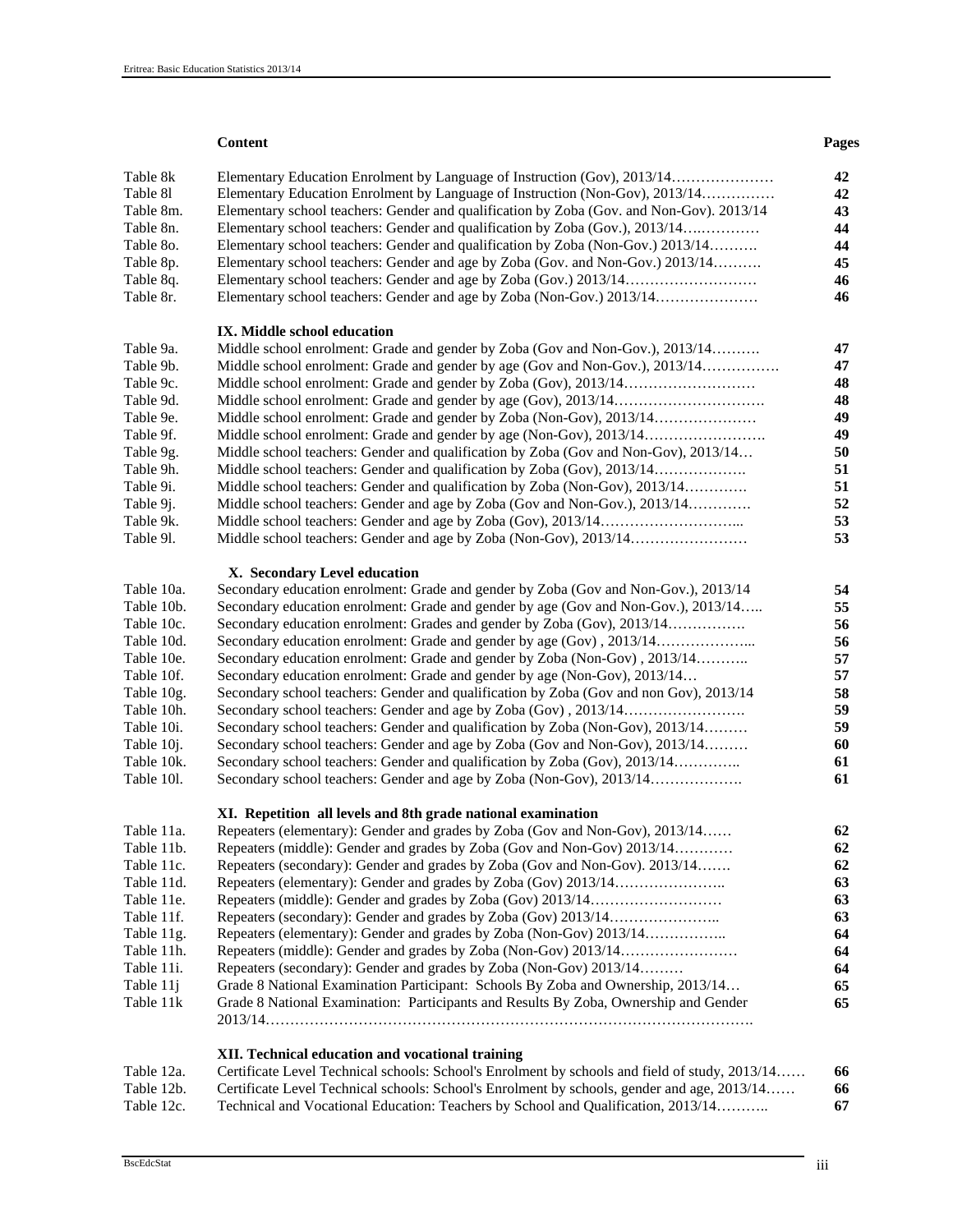#### **Content Pages**  $\blacksquare$

| Table 12d.<br>Table 12e | Technical and Vocational Education: Administrative staff by School and Qualification, 2013/14<br>National centre for Vocational training: Enrolment by field of study 2013/14 | 67<br>68  |
|-------------------------|-------------------------------------------------------------------------------------------------------------------------------------------------------------------------------|-----------|
| Table 12f               | National centre for Vocational training: Enrolment by school, gender and age 2013/14                                                                                          | 68        |
| Table 12g               | National centre for Vocational training: Teachers by school and qualification 2013/14                                                                                         | 69        |
| Table 12h               | National centre for Vocational training: Administrative staff by school and qualification 2013/14                                                                             | 69        |
|                         | <b>XIII.</b> Special education                                                                                                                                                |           |
| Table 13a.              |                                                                                                                                                                               | 70        |
| Table 13b.              | Special education: Schools, sections, classrooms, teachers and office personnel, 2013/14                                                                                      | 70        |
| Table 13c.              |                                                                                                                                                                               | 70        |
|                         |                                                                                                                                                                               |           |
|                         | <b>XIV.</b> Adult education                                                                                                                                                   |           |
| Table 14 a              |                                                                                                                                                                               | 71        |
| Table 14 b              |                                                                                                                                                                               | 71        |
| Table 14 c              |                                                                                                                                                                               | 71        |
| Table 14 d              |                                                                                                                                                                               | 72        |
| Table 14 e              | Literacy Program: Enrolment, Dropouts and Completion by Level and Gender, 2013/14                                                                                             | 72        |
| Table 14 f              |                                                                                                                                                                               | 73        |
| Table 14g               | Literacy Education Coordinators and Facilitators by Zoba and Nus-Zoba, 2013/14                                                                                                | 73        |
| Table 14h               |                                                                                                                                                                               | 73        |
| Table 14i               |                                                                                                                                                                               | 73        |
| Table 14j               |                                                                                                                                                                               | 73        |
|                         |                                                                                                                                                                               |           |
|                         | <b>XX Asmara Teachers Education Institute</b>                                                                                                                                 |           |
| Table 15a               |                                                                                                                                                                               | 74        |
| Table 15b               |                                                                                                                                                                               | 74        |
| Table 15c               |                                                                                                                                                                               | 74        |
|                         | <b>Charts</b>                                                                                                                                                                 |           |
| Chart V. 1              | Overall enrolment (female and male) and part of chart V.1 (Magnified), 2013/14                                                                                                | 5         |
| Chart V. 2              |                                                                                                                                                                               | 6         |
| Chart V. 3              |                                                                                                                                                                               | ${\bf 8}$ |
| Chart V.4               |                                                                                                                                                                               | 9         |
| Chart V. 5              |                                                                                                                                                                               | 10        |
| Chart V. 6              |                                                                                                                                                                               | 11        |
| Chart V.7               |                                                                                                                                                                               | 12        |
| Chart V. 8              |                                                                                                                                                                               | 13        |
| Chart V. 9              |                                                                                                                                                                               | 14        |
| Chart VI.1              |                                                                                                                                                                               | 15        |
| Chart VI.2              |                                                                                                                                                                               | 15        |
| Chart VI.3              |                                                                                                                                                                               | 16        |
| Chart VI.4              |                                                                                                                                                                               | 17        |
| Chart VI.5              |                                                                                                                                                                               | 18        |
| Chart VI.6              |                                                                                                                                                                               | 19        |
| Chart VI.7              |                                                                                                                                                                               | 21        |
| Chart VI.8              |                                                                                                                                                                               | 22        |
| Chart VI.9              |                                                                                                                                                                               | 22        |
| Chart VI.0              |                                                                                                                                                                               | 23        |
| Chart VI.11             |                                                                                                                                                                               | 23        |
|                         |                                                                                                                                                                               |           |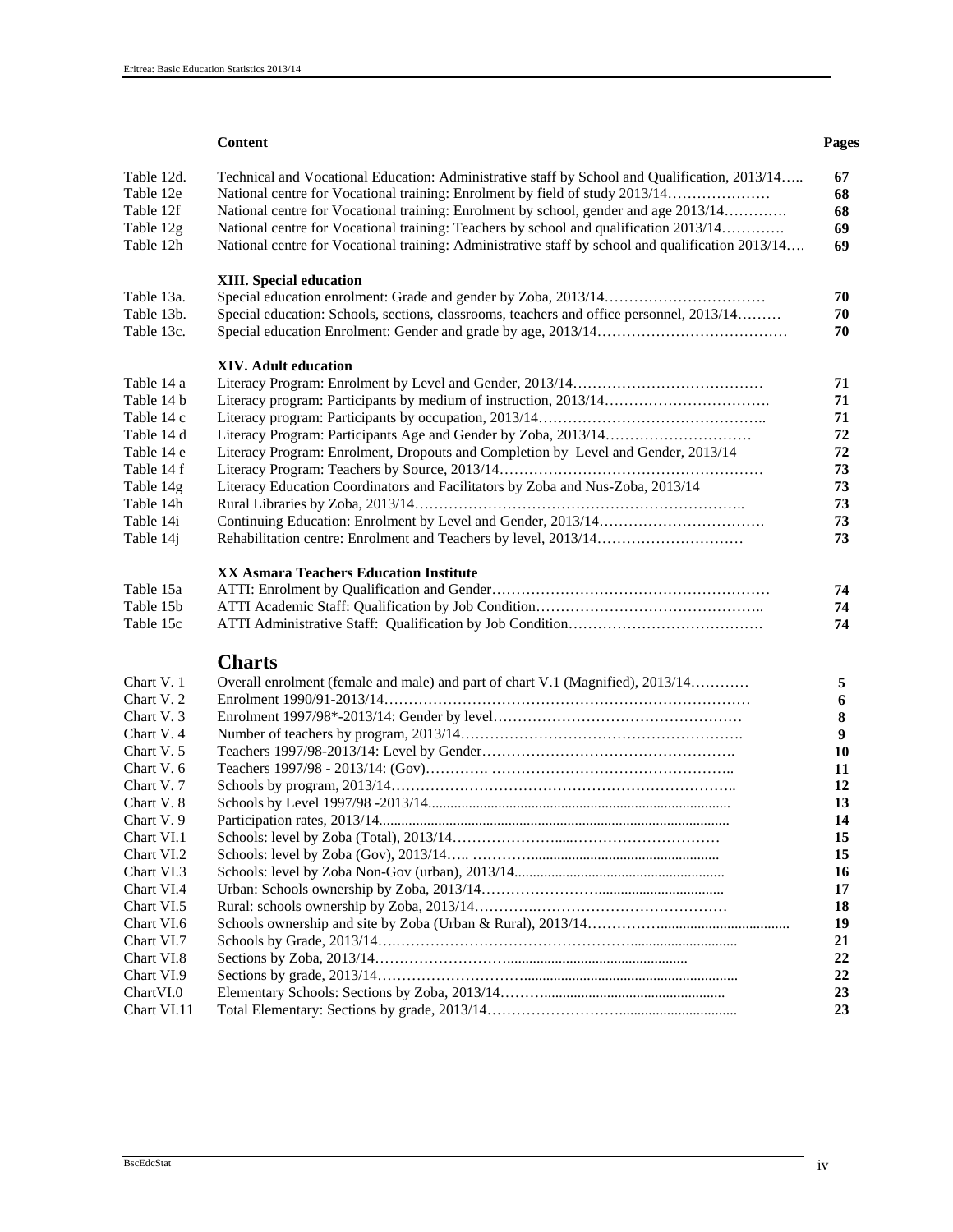#### **Content Pages**  $\blacksquare$

| Chart VI.12   |                                                                                      |  |
|---------------|--------------------------------------------------------------------------------------|--|
| Chart VI13    |                                                                                      |  |
| Chart VI.14   |                                                                                      |  |
| Chart VI.15   |                                                                                      |  |
| Chart VII.1   |                                                                                      |  |
| Chart VII.2   |                                                                                      |  |
| Chart VII.3   |                                                                                      |  |
| Chart VII.4   |                                                                                      |  |
| ChartVIII.1   |                                                                                      |  |
| Chart VIII.2  |                                                                                      |  |
| Chart VIII.3  | Elementary education enrolment: Grade by age (Gov and Non-Gov), 2013/14              |  |
| Chart VIII. 4 |                                                                                      |  |
| Chart VIII. 5 |                                                                                      |  |
| Chart VIII. 6 |                                                                                      |  |
| Chart VIII.7a | Elementary: Enrolments by Language of Instruction (Gov and Non-Gov), 2013/14         |  |
| Chart VIII.7b | Elementary: Enrolments by Language of Instruction without Tigrigna (Gov and Non-Gov) |  |
| Chart VIII. 8 |                                                                                      |  |
| Chart VIII. 9 |                                                                                      |  |
| Chart IX. $1$ |                                                                                      |  |
| Chart IX. 2   |                                                                                      |  |
| Chart IX. 3   |                                                                                      |  |
| Chart IX. 4   |                                                                                      |  |
| Chart IX. $5$ |                                                                                      |  |
| Chart $X$ . 1 |                                                                                      |  |
| Chart X. $2$  |                                                                                      |  |
| Chart X. $3$  |                                                                                      |  |
| Chart X, 4    |                                                                                      |  |
|               |                                                                                      |  |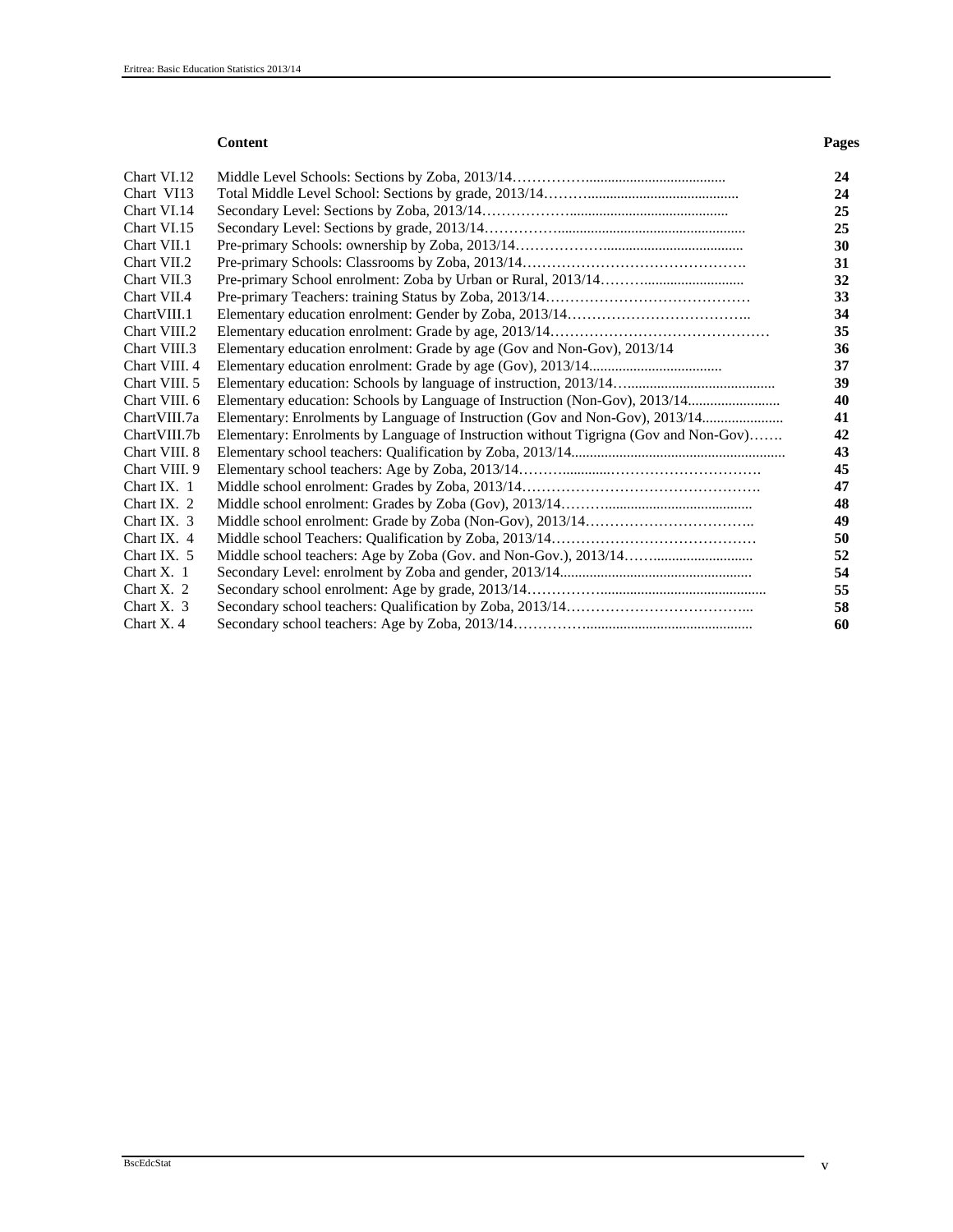#### **I. Introduction and executive summary**

#### **1. Introduction**

**'Eritrea: Basic Education Statistics** is the official, annual education publication of the Ministry of Education (MoE) dealing with basic education statistics. It is the  $17<sup>th</sup>$  report produced by the Department of Research and Human Resource Development in terms of organization of schools in the six administrative zobas, the Zobas. The sources of information for this publication are annual school censuses carried out by Zoba education offices through standard questionnaires.

This publication covers data from Early Childhood Education (ECE) and General Education (Elementary, Middle and Secondary level). The main purpose of the 2013/14 publication is to provide useful, relevant, reliable and up-to-date information on education for various stakeholders within and outside the education sector.

The MoE believes that the data presented in this publication is by no means considered exhaustive. For further inclusion and refinement to be made, the Ministry of Education is working to improve the quality and coverage of the education statistics. Moreover, continuous efforts will be made to produce better and timely information.

This publication would not have been possible without the contribution of the six Zoba education offices and other educational institutions. The department remains deeply indebted to all for the efforts made to successfully finalize this publication.

The MoE truly appreciates to all those who provided feedback and other relevant input.

Please feel free to give your serviceable feedback regarding the content and form of this education abstract so the department will be able to enrich this publication.

Department of Research and HRD Ministry of Education Asmara

December 2014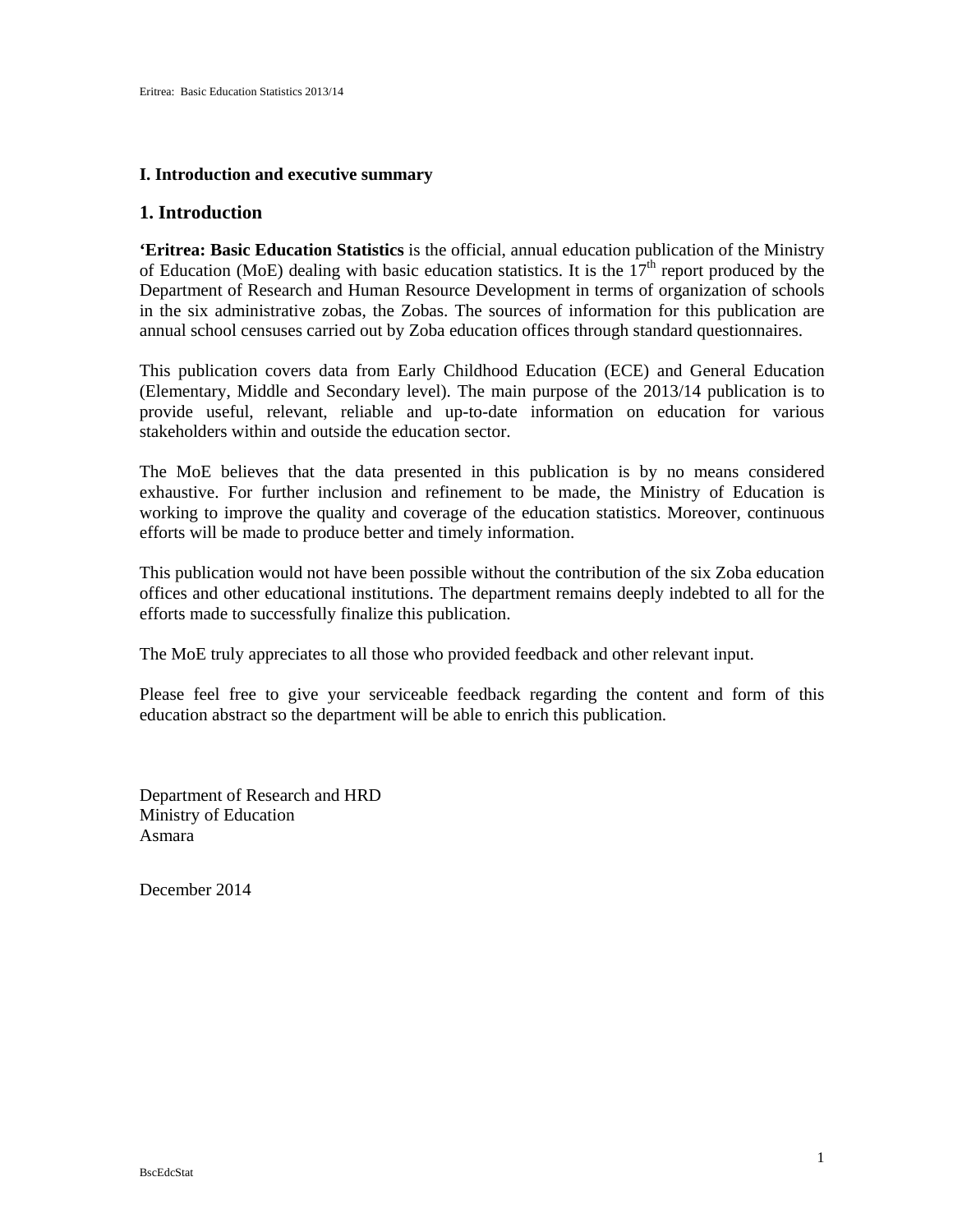#### **2. Executive summary**

In the academic year 2013/14, enrolment in elementary level increased by 3.4 percent and the increase is observed all over the country. Enrolment in middle level decreased by 2.3 percent but enrolment in secondary level increased by 4.6 percent respectively as compared to previous academic year (2012/13). A decrease in enrolment in middle level is observed in three Zobas (Anseba, Debub and Maekel) and an increase in enrolment in secondary level is observed in all zobas.

In the academic year of 2013/14, enrolment of girls in elementary and secondary levels increased by 3.5 and 6.5 percent respectively and in middle level decreased by 2 percent.

As compared to the academic year 2012/13, in the academic year 2013/14 national enrolment of girls and boys increased by 2.6 and 1.9 respectively. The participation ratio of girls is still lower than that of boys except in literacy programmes, continuing elementary education and technical and vocational training which is 83, 96.4 and 50.1 percent respectively. The gross enrolment ratios of females in pre-primary, elementary, middle and secondary levels were 21.2, 97.2, 68.7 and 31.8 percent respectively.

In pre-primary education, the number of students has decreased by 2.6 percent and number of teachers has decreased by 0.2 percent. The number of schools in pre-primary has decreased by 1.7 percent. The number of schools by level in elementary, middle and secondary schools increased by 2.6, 2.1 and 2 percent respectively. The number of teachers in elementary and secondary levels has increased by 4 and 3.3 percent respectively. But a decrease was shown in middle school by 0.6 percent.

The gross national accessibility to schooling in 2013/14 was about 21.2 percent, 103.1 percent, 73.7 percent and 35.2 percent in pre-primary, elementary, middle and secondary levels respectively.

The subsequent sections of this publication/abstract show the overall situation of the education system at all levels as well as some statistical information obtained since 1991.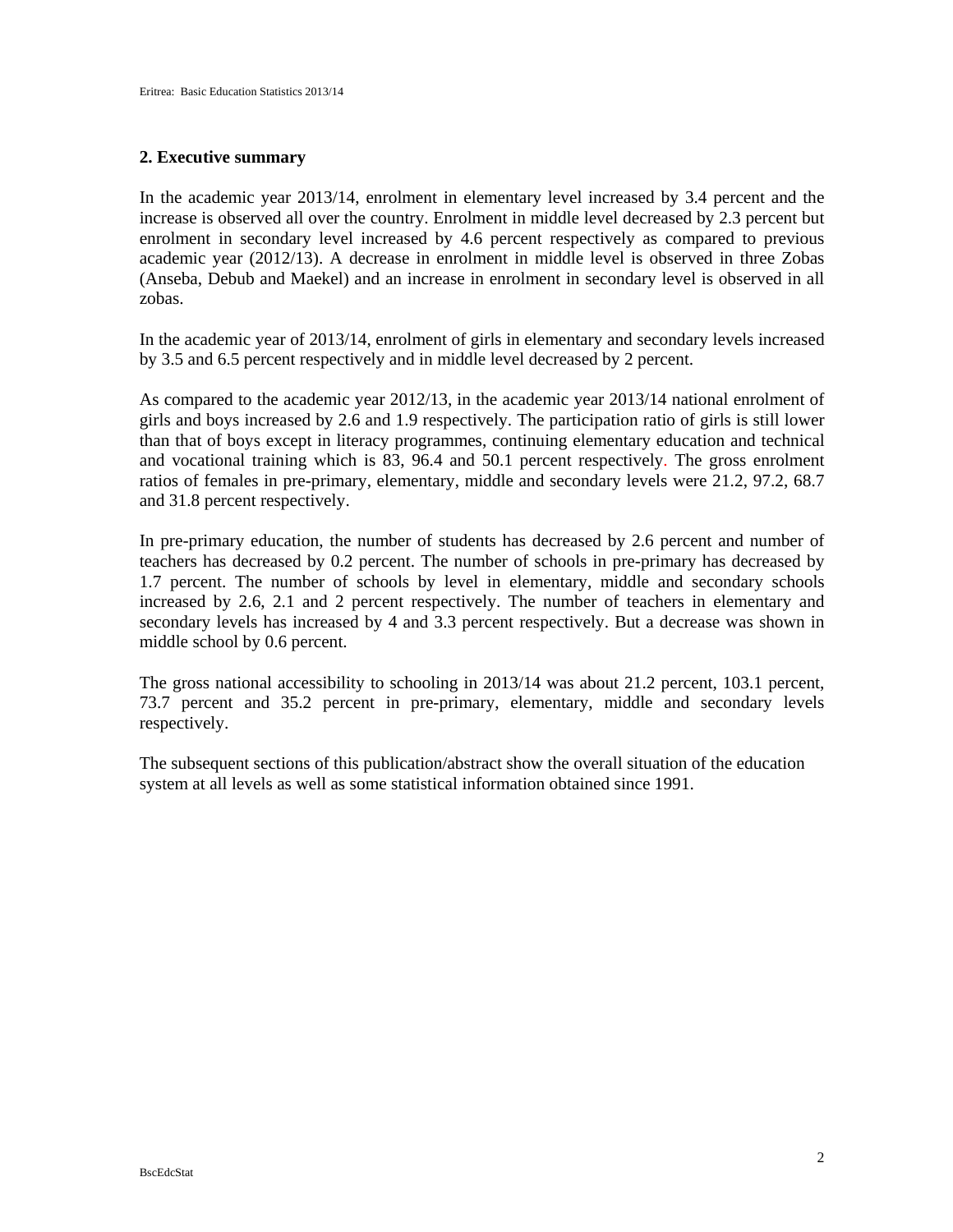# **3. Data channels**

The information in this statistical abstract is gathered mainly from three questionnaires named number 7, 8 and 9. The first two questionnaires consist of closed questions/items, in which schools and institutions send back the *November data* on Pre-primary, Elementary, Middle, and Secondary schools to the MoE. The expected time of completion of these questionnaires is April. In every academic year normally 100% of the questionnaires are collected.

Item questionnaire 9 cover a school's physical, financial and internal efficiency particulars. The expected time of completion of this Questionnaire is July, which is after the end of each academic year.

The Department assure users of this abstract that all necessary measures have been taken to make the information provided in this issue valuable and reliable.

Data in all tables, unless otherwise stated, refer to the academic year 2013/14. Table numbers are sub-grouped under corresponding sections. Charts are sequenced in a continuous ascending order throughout the abstract.

### **II. Important notes**

. We would like to remind users of our yearly abstracts that we have been using different school age estimations in our previous publications. From 2012 onwards our publications has been based on the new school age estimation made by the National Statistics Office (NSO).

#### **1. School system**

| <b>Level</b> | Grade    | Age     |
|--------------|----------|---------|
| Pre-school   |          | $4 - 5$ |
| Elementary   | $1-5$    | $6-10$  |
| Middle       | $6 - 8$  | 11-13   |
| Secondary    | $9 - 12$ | 14-17   |

NB: - Official School age has changed starting from the academic year 2012/13

# **2. Definitions**

**`** 

**2.1 Government schools** are **schools** administered and financed by the Ministry of Education.

**2.2 Non-government schools** are schools administered and financed by institutions other than the Ministry of Education.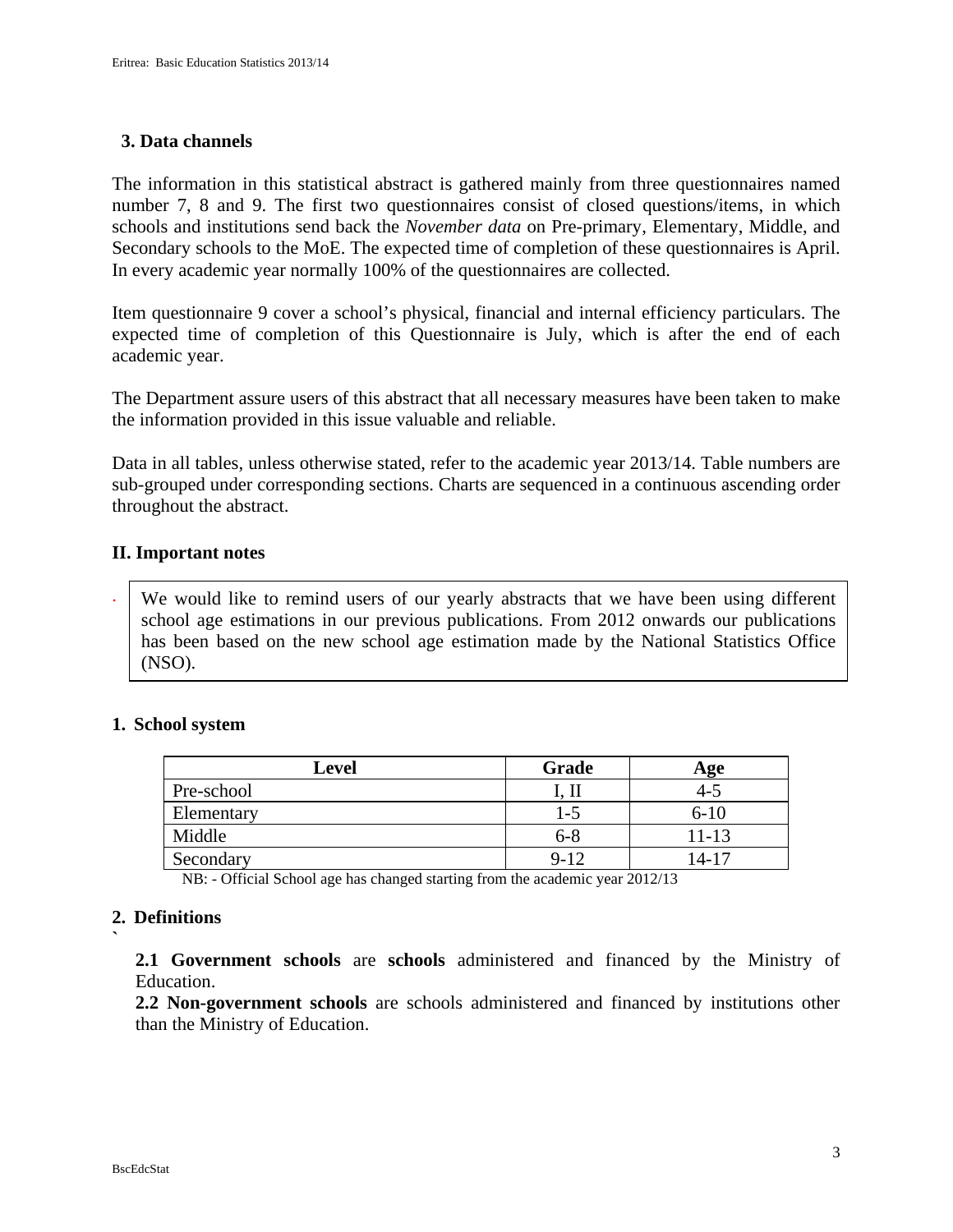- • **Types of Non government (Non-gov) schools are:-**
- **2.2.1 Community schools** are schools administered by municipalities or local or foreign communities
- **2.2.2 Awkaf (Mahad) schools** are schools administered by Awkaf (Islamic religion association).
- **2.3.3 Mission schools** are schools administered by churches (Coptic, Catholic, and Protestant churches).
- **2.3 Special schools** are schools for the deaf and the blind. There are two schools for the deaf, one in Keren and another in Asmara and one school for the blind in Asmara.

# **2.4 Number of schools by level:**

A school having grades 1-12 is considered as three (1-5, 6-8, 9-12) schools by **level** regardless of being single **site**; schools having grades 1-8 are considered as two schools as it contains two levels (1-5 and 6-8) and the same for schools having grades 6-12.

# **2.5 Number of schools by site:**

One single school compound or **site** may accommodate a combination of two or three level of schools but may be counted as one school **for purposes of specific location.** The number of schools by level is usually greater than the number of schools by site.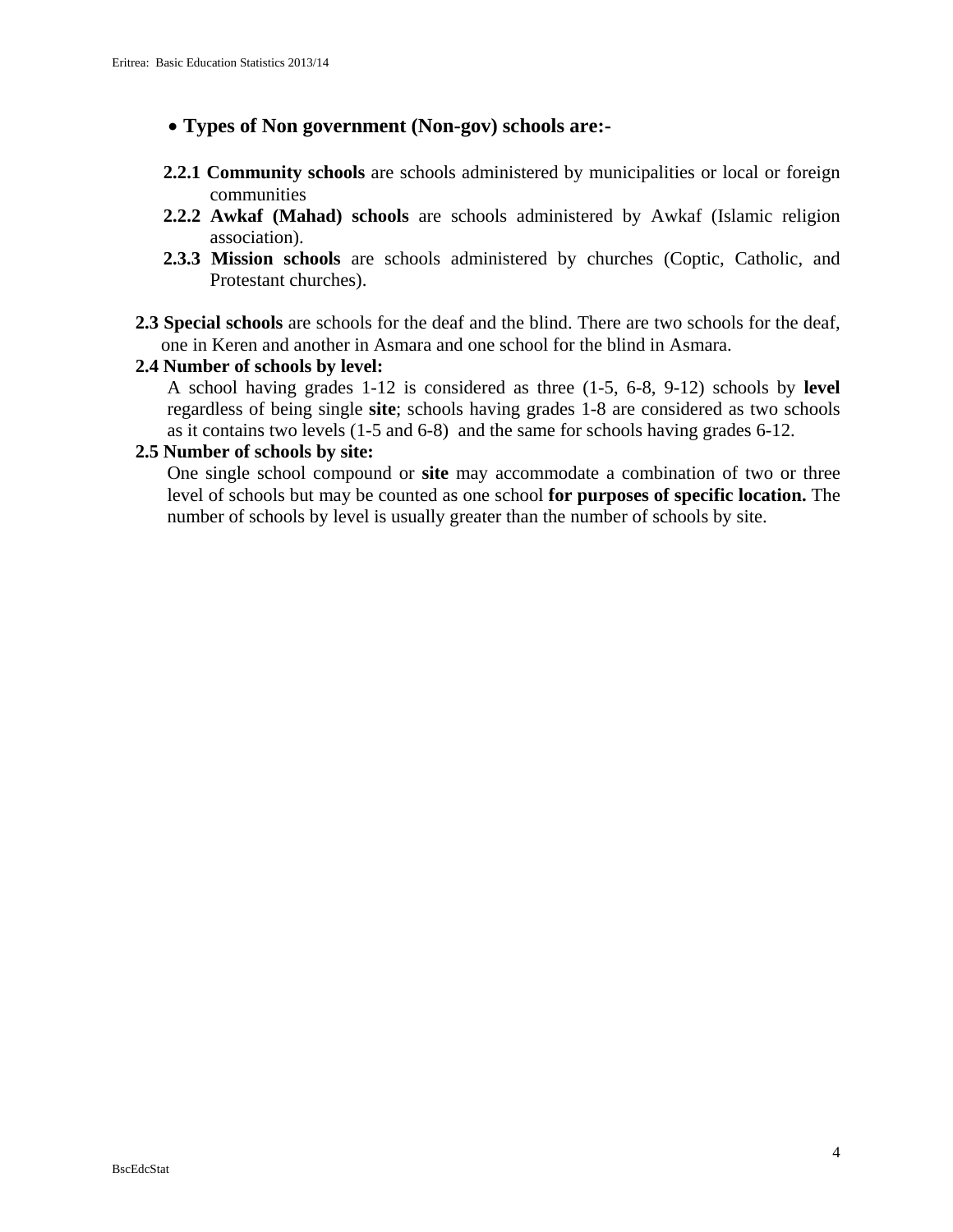### **V. Statistical summary 2013/14**

The following section is meant to show the overall situation in the schools. It also includes developments since 1991. Subsequent sections deal with the respective topics in more depth.

#### **1. Enrolment**

**Table 5a. Overall enrolment (Total)** 

| 1.1 Pre-primary level                             | 45,291  |
|---------------------------------------------------|---------|
| 1.2 Elementary level(including special education) | 361,604 |
| 1.3 Middle level                                  | 152,005 |
| 1.4 Secondary level                               | 115,422 |
| 1.5 Special education                             | 189     |
| 1.6 Certificate level technical school            | 4,717   |
| 1.7 Elementary teacher education                  | 642     |
| 1.8 Literacy programme                            | 52,218  |
| 1.9 Continuing education Elementary level         | 1,279   |
| 2.0 Continuing education Junior level             | 2,695   |
| 2.1 Continuing education Secondary level          | 3,071   |



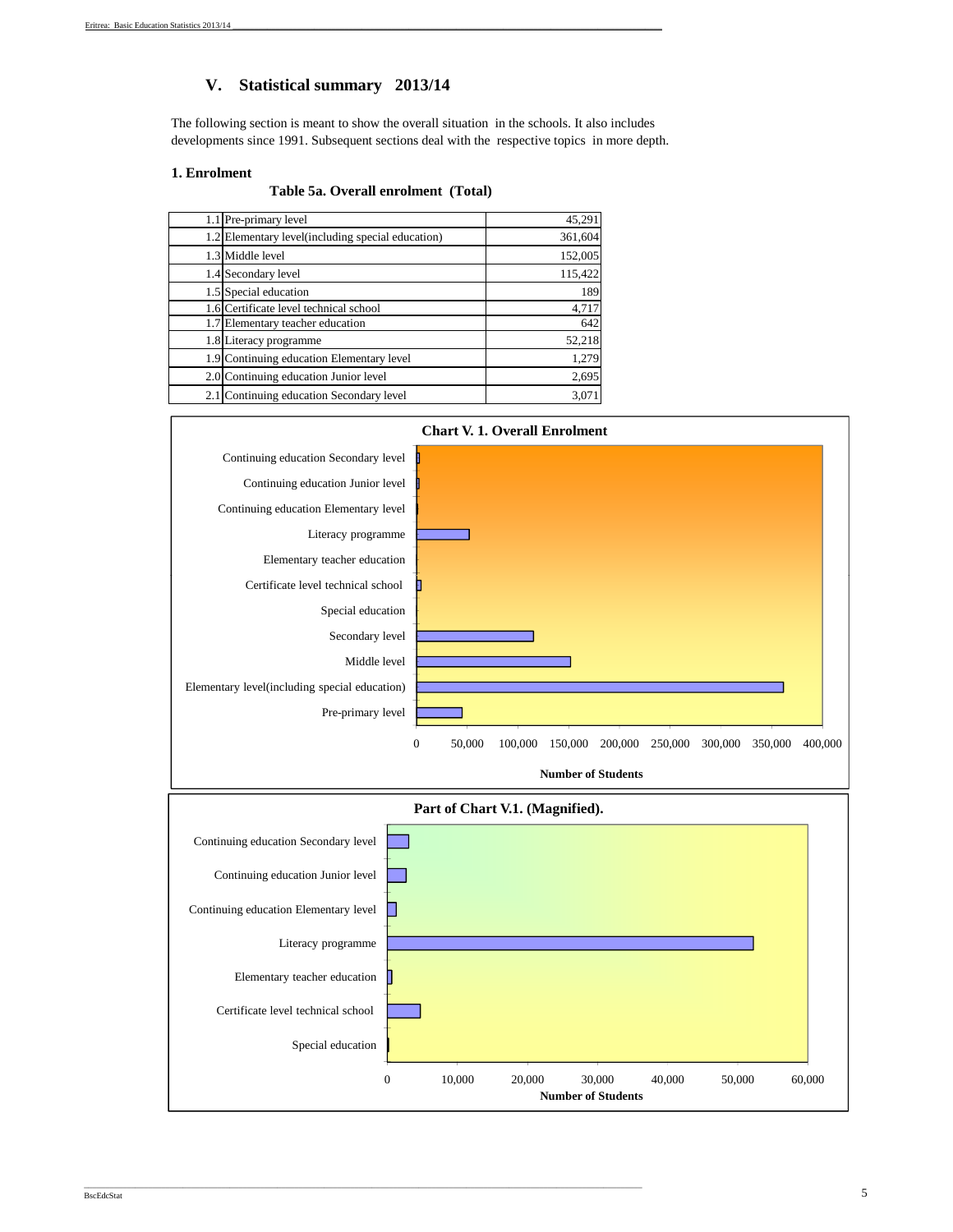|            | Table 5b. Enrolment by Level 1992/93-2013/14: Grade and Level |         |         |         |         |         |         |         |         |         |         |         |         |         |         |         |         |         |         |         |         |         |         |
|------------|---------------------------------------------------------------|---------|---------|---------|---------|---------|---------|---------|---------|---------|---------|---------|---------|---------|---------|---------|---------|---------|---------|---------|---------|---------|---------|
| Level      | Grade                                                         | 1992/93 | 1993/94 | 1994/95 | 1995/96 | 1996/97 | 1997/98 | 1998/99 | 1999/00 | 2000/01 | 2001/02 | 2002/03 | 2003/04 | 2004/05 | 2005/06 | 2006/07 | 2007/08 | 2008/09 | 2009/1  | 2010/1  | 2011/12 | 2012/13 | 2013/14 |
|            |                                                               | 68,770  | 64,527  | 62,91   | 65,110  | 58,84   | 68,388  | 75,340  | 91,035  | 88,045  | 97,678  | 101,496 | 99,216  | 89,524  | 73,22   | 62,486  | 60,940  | 64,665  | 69624   | 87,235  | 89,836  | 87,618  | 85,533  |
|            |                                                               | 48,535  | 53,020  | 49,731  | 49,523  | 51,369  | 47,151  | 53,298  | 60,503  | 66,289  | 69,613  | 76,963  | 80,444  | 81,909  | 82,689  | 69,425  | 61,555  | 58,315  | 58787   | 66,971  | 79,482  | 83,334  | 83,557  |
| Elementary |                                                               | 26,576  | 42,802  | 47,718  | 46,453  | 45,103  | 49,106  | 47,171  | 54,257  | 55,012  | 65,523  | 68,683  | 73,728  | 75,765  | 76,192  | 72,638  | 63,747  | 56,178  | 51955   | 55,552  | 62,092  | 70,089  | 74,017  |
|            |                                                               | 21.736  | 27,259  | 40,142  | 47,637  | 47,872  | 45,259  | 47,638  | 48.469  | 49,282  | 55,325  | 64,554  | 67,697  | 70,773  | 72,293  | 68,837  | 68,624  | 60,266  | 52813   | 52,177  | 54.376  | 58,921  | 65,206  |
|            |                                                               | 18.875  | 20.59   | 23,782  | 33,002  | 37,552  | 37,595  | 38,516  | 41.677  | 40,063  | 42,139  | 47,727  | 53,912  | 59,541  | 59,867  | 58,469  | 59,168  | 60,705  | 52842   | 49,802  | 48.459  | 49,690  | 53,291  |
|            | Total                                                         | 184.492 | 208.199 | 224,287 | 241,725 | 240,737 | 247,499 | 261,963 | 295.941 | 298.691 | 330,278 | 359.423 | 374,997 | 377,512 | 364,263 | 331,855 | 314,034 | 300,129 | 286,021 | 311,737 | 334,245 | 349,652 | 361,604 |
|            |                                                               | 15.465  | 17,634  | 19,090  | 21,358  | 28,803  | 32,963  | 35,802  | 41.106  | 42,553  | 42,069  | 46,127  | 50,511  | 53,473  | 56,568  | 54,423  | 57,052  | 59,027  | 57013   | 55,483  | 53,284  | 52,029  | 52,578  |
| Middle     |                                                               | 12.962  | 15.147  | 15,905  | 18,393  | 18,657  | 24,189  | 31,219  | 33.211  | 34,011  | 38,813  | 40,892  | 40,031  | 43,826  | 47,900  | 44,446  | 46,245  | 46,464  | 49084   | 49,410  | 48,850  | 45,792  | 43,867  |
|            |                                                               |         |         |         |         |         |         |         |         |         |         |         | 32,424  | 41,730  | 43,614  | 42,212  | 40,734  | 45,640  | 45605   | 49,634  | 65,794  | 57,705  | 55,560  |
|            | Total                                                         | 28.427  | 32,781  | 34,995  | 39,751  | 47,460  | 57,152  | 67,021  | 74.317  | 76,564  | 80,882  | 87,019  | 122,966 | 139,029 | 148.082 | 141.081 | 144.031 | 151,131 | 151,702 | 154.527 | 167,928 | 155.526 | 152,005 |
|            |                                                               | 13,001  | 14,599  | 15,265  | 14,544  | 16,188  | 16,246  | 18,584  | 26,218  | 23,933  | 26,160  | 28,439  |         |         |         |         |         |         |         |         |         |         |         |
|            |                                                               | 7,776   | 8,40    | 10,528  | 11,282  | 10,533  | 11,681  | 13,210  | 15,886  | 19,207  | 19,916  | 19,041  | 33,27   | 23,52   | 24,49   | 25,340  | 34,369  | 32,618  | 33996   | 36,235  | 26,907  | 45,248  | 40,500  |
| Secondary  |                                                               | 6.554   | 6,054   | 7.183   | 8.441   | 8,258   | 8,572   | 9.418   | 11.367  | 13,296  | 16,197  | 15,993  | 17,231  | 30,341  | 22,856  | 20,922  | 22,808  | 26,897  | 25357   | 26,870  | 31,434  | 24,188  | 37,591  |
|            |                                                               | 4.200   | 3.702   | 3.752   | 4.884   | 5.615   | 5.116   | 6.321   | 6.155   | 7,515   | 7.910   | 9.345   | 10,556  | 14,259  | 20,454  | 12,103  | 16,110  | 16,825  | 20955   | 19,504  | 19,738  | 23,51   | 17,010  |
|            |                                                               |         |         |         |         |         |         |         |         |         |         |         | 8,343   | 7.930   | 9,83    | 17,435  | 10,124  | 13,421  | 14768   | 17,384  | 17,073  | 17,41   | 20,321  |
|            | Total                                                         | 31.531  | 32,756  | 36,728  | 39.151  | 40,594  | 41.615  | 47,533  | 59.626  | 63.951  | 70,183  | 72,818  | 69,401  | 76.051  | 77,644  | 75,800  | 83.411  | 89.761  | 95,076  | 99,993  | 95.152  | 110,369 | 115,422 |

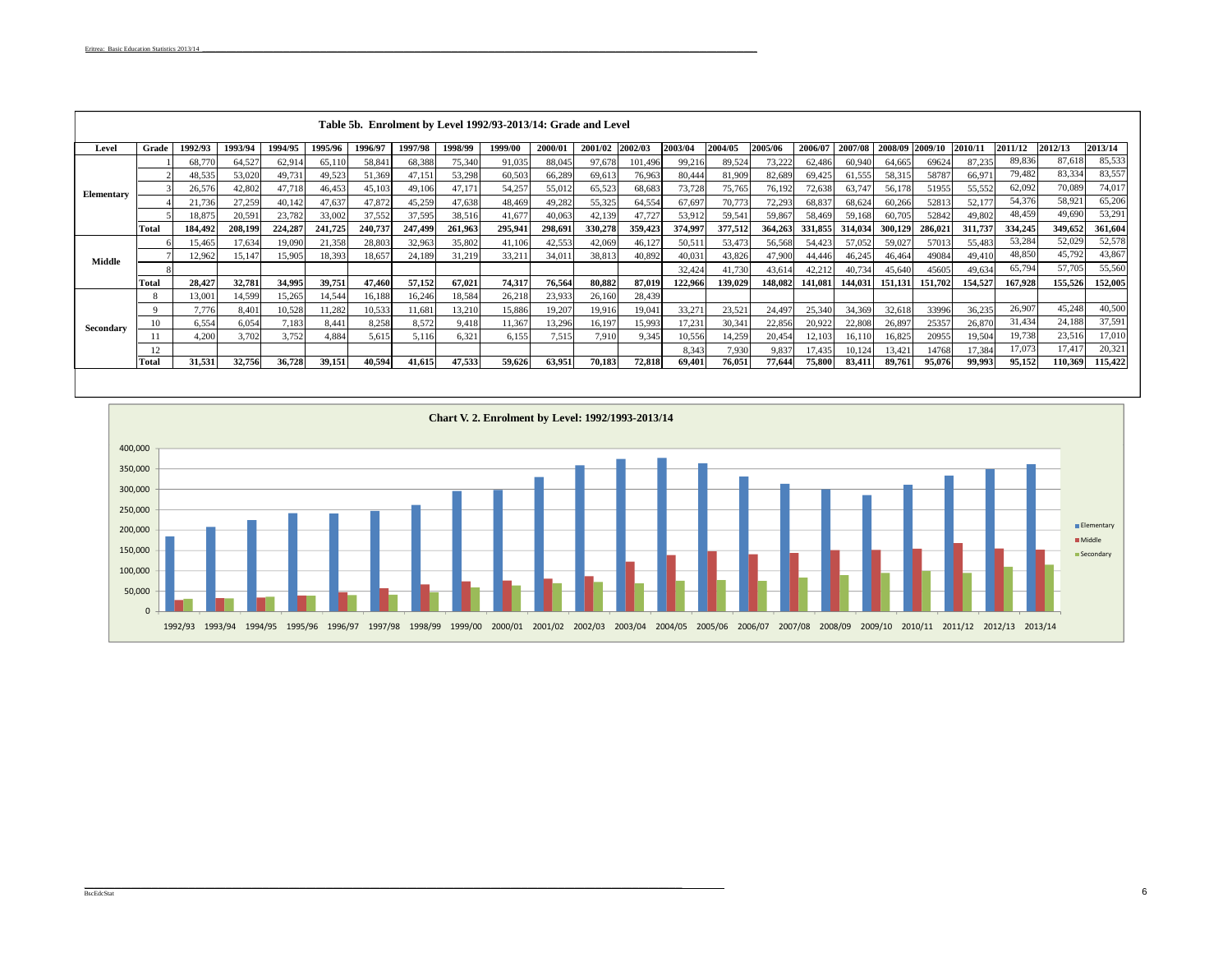| Age            | School age population |           | Pre-primary |        |         | Elementary |         | Middle |         | Secondary |        | Enrolment (%) |
|----------------|-----------------------|-----------|-------------|--------|---------|------------|---------|--------|---------|-----------|--------|---------------|
|                | Total                 | Female    | Total       | Female | Total   | Female     | Total   | Female | Total   | Female    | Total  | Female        |
| $\overline{0}$ | 113,181               | 54,940    |             |        |         |            |         |        |         |           |        |               |
| $\mathbf{1}$   | 121,022               | 59,032    |             |        |         |            |         |        |         |           |        |               |
| $\overline{c}$ | 124,940               | 61,116    | 1735        | 850    |         |            |         |        |         |           |        |               |
| 3              | 125,364               | 61,405    | 4457        | 2141   |         |            |         |        |         |           |        |               |
| 4              | 112,712               | 55,065    | 14318       | 6939   | 20      | $\tau$     |         |        |         |           |        |               |
| 5              | 100,757               | 49,049    | 21634       | 10565  | 696     | 325        |         |        |         |           |        |               |
| $4-5$          | 213,469               | 104,114   | 35,952      | 17,504 | 716     | 332        |         |        |         |           | 17.18% | 17.13%        |
| 6              | 85,120                | 41,140    | 3008        | 1533   | 34929   | 16629      |         |        |         |           |        |               |
| $\overline{7}$ | 76,500                | 36,790    | 130         | 63     | 59151   | 27419      |         |        |         |           |        |               |
| $\,8\,$        | 68,923                | 32,964    | 9           | 5      | 67360   | 31427      |         |        |         |           |        |               |
| 9              | 61,917                | 29,323    |             |        | 65462   | 30137      |         |        |         |           |        |               |
| 10             | 58,134                | 27,507    |             |        | 59555   | 27251      | 918     | 465    |         |           |        |               |
| $6 - 10$       | 350,594               | 167,724   | 3,147       | 1,601  | 286,457 | 132,863    | 918     | 465    |         |           | 82.87% | 80.45%        |
| 11             | 63,320                | 30,084    |             |        | 39141   | 16877      | 12052   | 6214   |         |           |        |               |
| 12             | 68,723                | 32,807    |             |        | 20019   | 7863       | 24347   | 11729  | 8       | 3         |        |               |
| 13             | 74,190                | 35,559    |             |        | 9256    | 3241       | 32096   | 14848  | 916     | 498       |        |               |
| $11 - 13$      | 206,233               | 98,450    |             |        | 68,416  | 27,981     | 68,495  | 32,791 | 924     | 501       | 66.83% | 62.24%        |
| 14             | 80,603                | 38,763    |             |        | 3942    | 1199       | 31070   | 13600  | 6566    | 3318      |        |               |
| 15             | 84,421                | 40,779    |             |        | 1565    | 468        | 23511   | 9828   | 15710   | 7633      |        |               |
| 16             | 83,581                | 40,633    |             |        | 439     | 120        | 15687   | 6283   | 21658   | 10104     |        |               |
| 17             | 79,681                | 39,051    |             |        | 55      | 18         | 8100    | 3086   | 28759   | 12558     |        |               |
| $14 - 17$      | 328,285               | 159,225   |             |        | 6,001   | 1,805      | 78,368  | 32,797 | 72,693  | 33,613    | 47.84% | 42.84%        |
| 18             | 76,462                | 37,810    |             |        |         |            | 2902    | 1040   | 21938   | 8937      |        |               |
| 19             | 73,289                | 36,645    |             |        |         |            |         |        | 14793   | 6031      |        |               |
| $20\,$         | 69,773                | 35,107    |             |        |         |            |         |        | 5074    | 1476      |        |               |
| 21             | 66,131                | 33,179    |             |        |         |            |         |        |         |           |        |               |
| 22             | 62,365                | 30,995    |             |        |         |            |         |        |         |           |        |               |
| 23             | 58,382                | 28,746    |             |        |         |            |         |        |         |           |        |               |
| 24             | 54,338                | 26,429    |             |        | 14      | 3          | 1,322   | 448    |         |           |        |               |
| 25             | 50,234                | 24,317    |             |        |         |            |         |        |         |           |        |               |
| 26             | 46,104                | 22,580    |             |        |         |            |         |        |         |           |        |               |
| 27             | 42,120                | 21,154    |             |        |         |            |         |        |         |           |        |               |
| 28             | 38,206                | 19,703    |             |        |         |            |         |        |         |           |        |               |
| 29             | 34,130                | 18,165    |             |        |         |            |         |        |         |           |        |               |
| 30             | 31,593                | 17,307    |             |        |         |            |         |        |         |           |        |               |
| Tot            | 2,286,213             | 1,118,141 | 45,291      | 22,096 | 361,604 | 162,984    | 152,005 | 67,541 | 115,422 | 50,558    |        |               |

# **Table 5c. Age-Specific Enrolment 2013/14**

#### **Table 5d. Enrolment: Percent of Female (National average) 2013/14**

 $\mathcal{L}_\mathcal{L} = \mathcal{L}_\mathcal{L} = \mathcal{L}_\mathcal{L} = \mathcal{L}_\mathcal{L} = \mathcal{L}_\mathcal{L} = \mathcal{L}_\mathcal{L} = \mathcal{L}_\mathcal{L} = \mathcal{L}_\mathcal{L} = \mathcal{L}_\mathcal{L} = \mathcal{L}_\mathcal{L} = \mathcal{L}_\mathcal{L} = \mathcal{L}_\mathcal{L} = \mathcal{L}_\mathcal{L} = \mathcal{L}_\mathcal{L} = \mathcal{L}_\mathcal{L} = \mathcal{L}_\mathcal{L} = \mathcal{L}_\mathcal{L}$ 

| S.N | Programs                               | $%$ of $F$ |
|-----|----------------------------------------|------------|
| 1.1 | Pre-school                             | 48.79%     |
| 1.2 | <b>Elementary Level</b>                | 45.07%     |
| 1.3 | Middle Level                           | 44.43%     |
| 1.4 | Secondary Level                        | 43.80%     |
| 1.5 | <b>Special Education</b>               | 44.97%     |
| 1.6 | Cetrtificate level technical education | 50.10%     |
| 1.7 | <b>Elementary Teacher Education</b>    | 31.31%     |
| 1.8 | <b>Literacy Programmes</b>             | 83.00%     |
| 1.9 | Continuing education elementary level  | 96.40%     |
| 2.0 | Continuing education junior level      | 23.08%     |
| 2.1 | Continuing education secondary level   | 21.23%     |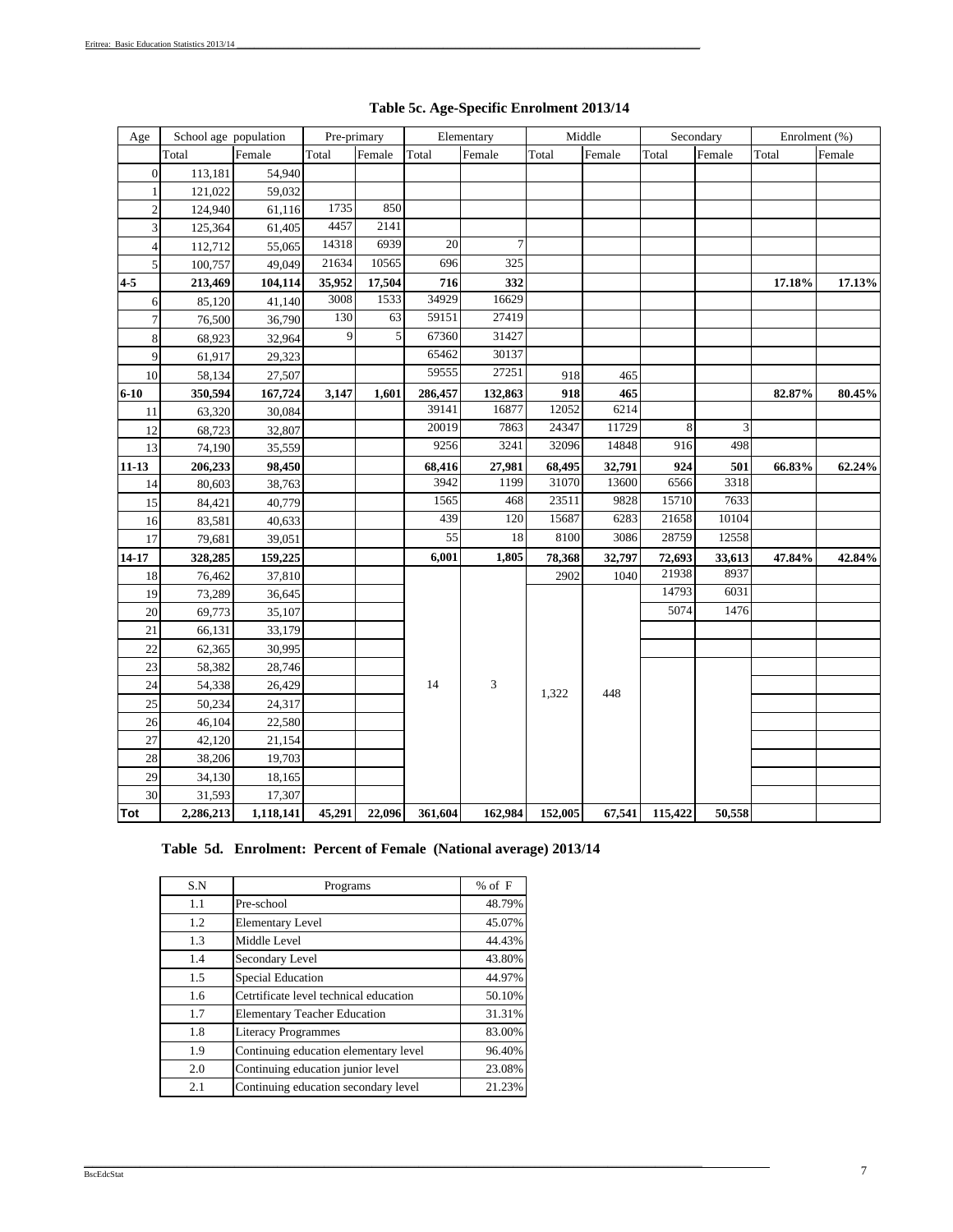|            | Table 5e. Enrolment 1991/92-2013/14: Gender and Ownership by Level |            |                 |                 |                 |                 |         |         |         |                         |         |                 |         |                       |         |                 |                 |         |         |         |         |         |         |         |         |
|------------|--------------------------------------------------------------------|------------|-----------------|-----------------|-----------------|-----------------|---------|---------|---------|-------------------------|---------|-----------------|---------|-----------------------|---------|-----------------|-----------------|---------|---------|---------|---------|---------|---------|---------|---------|
|            |                                                                    |            |                 | Post-liberation |                 |                 |         |         |         |                         |         |                 |         |                       |         |                 |                 |         |         |         |         |         |         |         |         |
|            |                                                                    | Level      |                 | 1991/92         |                 | 1992/93         |         | 1993/94 |         | 1994/95                 |         | 1995/96         |         | 1996/97               |         | 1997/98         |                 | 1998/99 |         | 1999/00 |         | 2000/01 |         | 2001/02 |         |
|            |                                                                    |            | Gender          | Tot             | Gov.            | Tot             | Gov.    | Tot     | Gov.    | Tot                     | Gov.    | Tot             | Gov.    | Tot                   | Gov.    | Tot             | Gov             | Tot     | Gov.    | Tot     | Gov.    | Tot     | Gov.    | Tot     | Gov.    |
|            |                                                                    | Elementary | Tot             | 150,870         | 117,631         | 184,492         | 152.97  | 208,199 |         | 176,433 224,287         | 193.889 | 241,725         | 211,075 | 240,737               | 211,159 | 247,499         | 220.20          | 261,963 | 232,810 | 295,941 | 266,175 | 298,691 | 270,831 | 330,278 | 303,009 |
|            |                                                                    |            | E               | 69,324          | 54,059          | 82,356          | 67,752  | 92,536  | 77,596  | 99,743                  | 85,371  | 108,254         | 93,563  | 108,487               | 94,276  | 111,930         | 98,643          | 118,385 | 104,385 | 133,045 | 118,823 | 134,168 | 120,813 | 146,218 | 133,144 |
|            |                                                                    | Middle     | Tot             | 27,917          | 23,071          | 28,427          | 23,253  | 32,781  | 27,578  | 34,995                  | 30,003  | 39,751          | 34,366  | 47,460                | 41,619  | 57,152          | 51,751          | 67,021  | 61,604  | 74,317  | 69,162  | 76,564  | 70,966  | 80,882  | 75,124  |
|            |                                                                    |            | E               | 13,765          | 12,310          | 13,375          | 10,792  | 14,652  | 12,020  | 15,685                  | 13,148  | 18,103          | 15,254  | 20,721                | 17,697  | 24,154          | 21,423          | 29,290  | 26,645  | 33,284  | 30,692  | 35,107  | 32,320  | 34,667  | 31,850  |
|            |                                                                    | Secondary  | Tot             | 27,627          | 26,886          | 31,531          | 29,791  | 32,756  | 30,772  | 36,728                  | 34,198  | 39,151          | 35,637  | 40,594                | 37,281  | 41,615          | 38,981          | 47,533  | 45,439  | 59,626  | 57,334  | 63,951  | 61,360  | 70,183  | 67,511  |
|            |                                                                    |            | F               | 13.183          | 12,832          | 14.390          | 13,566  | 13.324  | 12,250  | 14,631                  | 13,215  | 15,475          | 13,402  | 16.332                | 14,438  | 16,417          | 14.905          | 17,756  | 16,638  | 22,093  | 20,830  | 23,596  | 22.362  | 25,054  | 23,921  |
|            |                                                                    | Total      | Tot             | 206,414         | 167,588         | 244,450         | 206,023 | 273,736 | 234,783 | 296,010                 | 258,090 | 320,627         | 281,078 | 328,791               | 290,059 |                 | 346,266 310,939 | 376,517 | 339,853 | 429,884 | 392,671 | 439,206 | 403,157 | 481,343 | 445,644 |
|            |                                                                    |            | E               | 96.272          | 79.201          | 110.121         | 92.110  | 120.512 |         | 101.866 130.059 111.734 |         | 141.832         |         | 122,219 145,540       | 126,411 | 152,501 134,971 |                 | 165,431 | 147,668 | 188.422 | 170,345 | 192,871 | 175,495 | 205,939 | 188,915 |
|            |                                                                    |            |                 |                 |                 |                 |         |         |         |                         |         |                 |         | Cont. Post-liberation |         |                 |                 |         |         |         |         |         |         |         |         |
| Level      | Gender                                                             | 2002/03    |                 | 2003/04         |                 | 2004/05         |         | 2005/06 |         |                         | 2006/07 |                 | 2007/08 |                       | 2008/09 |                 | 2009/10         |         | 2010/11 | 2011/12 |         | 2012/13 |         | 2013/14 |         |
|            |                                                                    | Tot        | Gov.            | Tot             | Gov             | Tot             | Gov     | Tot     | Gov     | Tot                     | Gov     | Tot             | Gov     | Tot                   | Gov     | Tot             | Gov             | Tot     | Gov     | Tot     | Gov     | Tot     | Gov     | Tot     | Gov     |
| Elementary | Tot                                                                | 359,423    | 330,854         | 374,997         | 345,863         | 377,512         | 347,650 | 364,263 | 334,535 | 331,855                 | 302,785 | 314,034         | 285,552 | 300,129               | 273,150 | 286,021         | 263,478         | 311,737 | 288,836 | 334,245 | 307,470 | 349,652 | 316,705 | 361,604 | 329,748 |
|            |                                                                    | 159,563    | 145,874         | 165,954         | 152,141         | 167,451         | 153,323 | 161,875 | 147,724 | 149,755                 | 135,941 | 140,792         | 127,207 | 135,01                | 122,154 | 129,218         | 118,356         | 139,584 | 128,61  | 149,841 | 137,049 | 157,534 | 141,892 | 162,984 | 147,752 |
| Middle     | Tot                                                                | 87,019     | 80,814          | 122,966         | 114,033         | 139,029         | 129,607 | 148,082 | 138,624 | 141,081                 | 131,589 | 144,031         | 133,571 | 151,13                | 140,97  | 151,702         | 143,40          | 154,527 | 145,855 | 167,928 | 156,606 | 155,526 | 144,243 | 152,005 | 140,762 |
|            | E.                                                                 | 36.881     | 33,768          | 49,224          | 44,904          | 53,996          | 49,775  | 57,448  | 53,117  | 58,342                  | 54,748  | 60,265          | 55,260  | 64,114                | 59,277  | 66,930          | 62,828          | 68,588  | 64,361  | 74,812  | 69.194  | 68,940  | 63,371  | 67,541  | 61,947  |
| Secondary  | Tot                                                                | 72.818     | 70.057          | 69,401          | 66,771          | 76,051          | 73,350  | 77,644  | 75,243  | 75,800                  | 30,329  | 83,411          | 81,060  | 89,761                | 87,336  | 95,076          | 92,465          | 99,993  | 97,046  | 95.152  | 92.332  | 110,369 | 107.189 | 115,422 | 112,034 |
|            | F                                                                  | 26.185     | 25,003          | 22,952          | 21,993          | 26,041          | 25,110  | 27,293  | 26,541  | 30,329                  | 29,730  | 34,088          | 33,091  | 35,764                | 34,703  | 39,306          | 38,096          | 42,684  | 41,251  | 40,217  | 38,871  | 47,488  | 45,937  | 50,558  | 48,861  |
| Total      | Tot                                                                | 519,260    | 481.725         | 567,364 526,667 |                 | 592.592 550.607 |         | 589,989 |         | 548,402 548,736         |         | 464,703 541,476 |         | 500,183 541,021       | 501,462 | 532,799         | 499,345         | 566,257 | 531,737 | 597,325 | 556,408 | 615,547 | 568,137 | 629,031 | 582,544 |
|            |                                                                    |            | 222.629 204.645 |                 | 238,130 219,038 | 247,488         | 228,208 | 246,616 |         | 227,382 238,426         |         | 220,419 235,145 |         | 215,558 234,896       | 216.134 | 235,454 219,280 |                 | 250,856 | 234.229 | 264,870 | 245,114 | 273.962 | 251,200 | 281.083 | 258,560 |



 $\frac{8}{3}$ 

#### BscEdcStat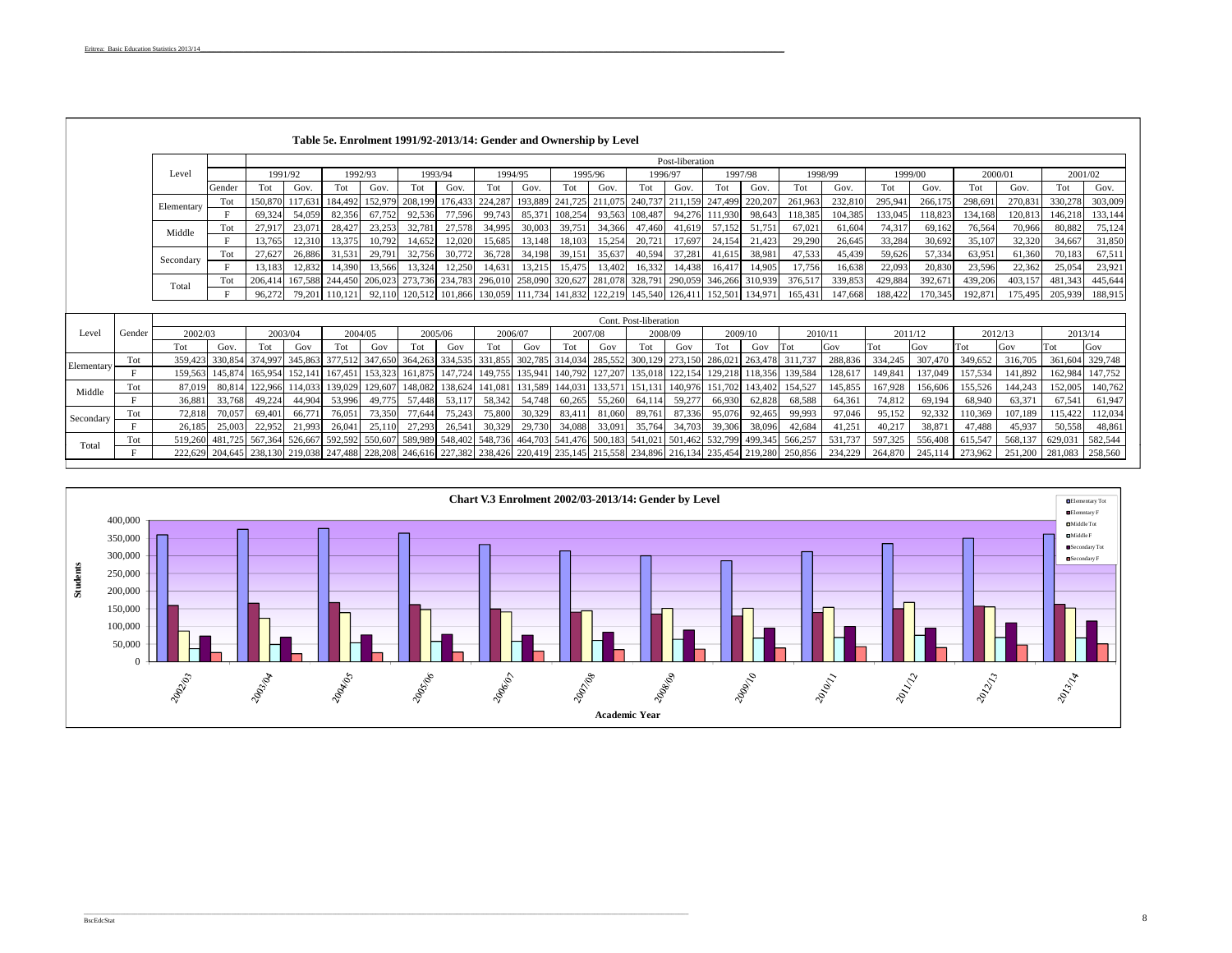#### **2. Teachers**

| 1,371 |
|-------|
| 9,023 |
| 3,881 |
| 3,177 |
| 32    |
|       |
| 48    |
|       |
|       |

**Table 5f . Number of teachers by program, 2013/14**

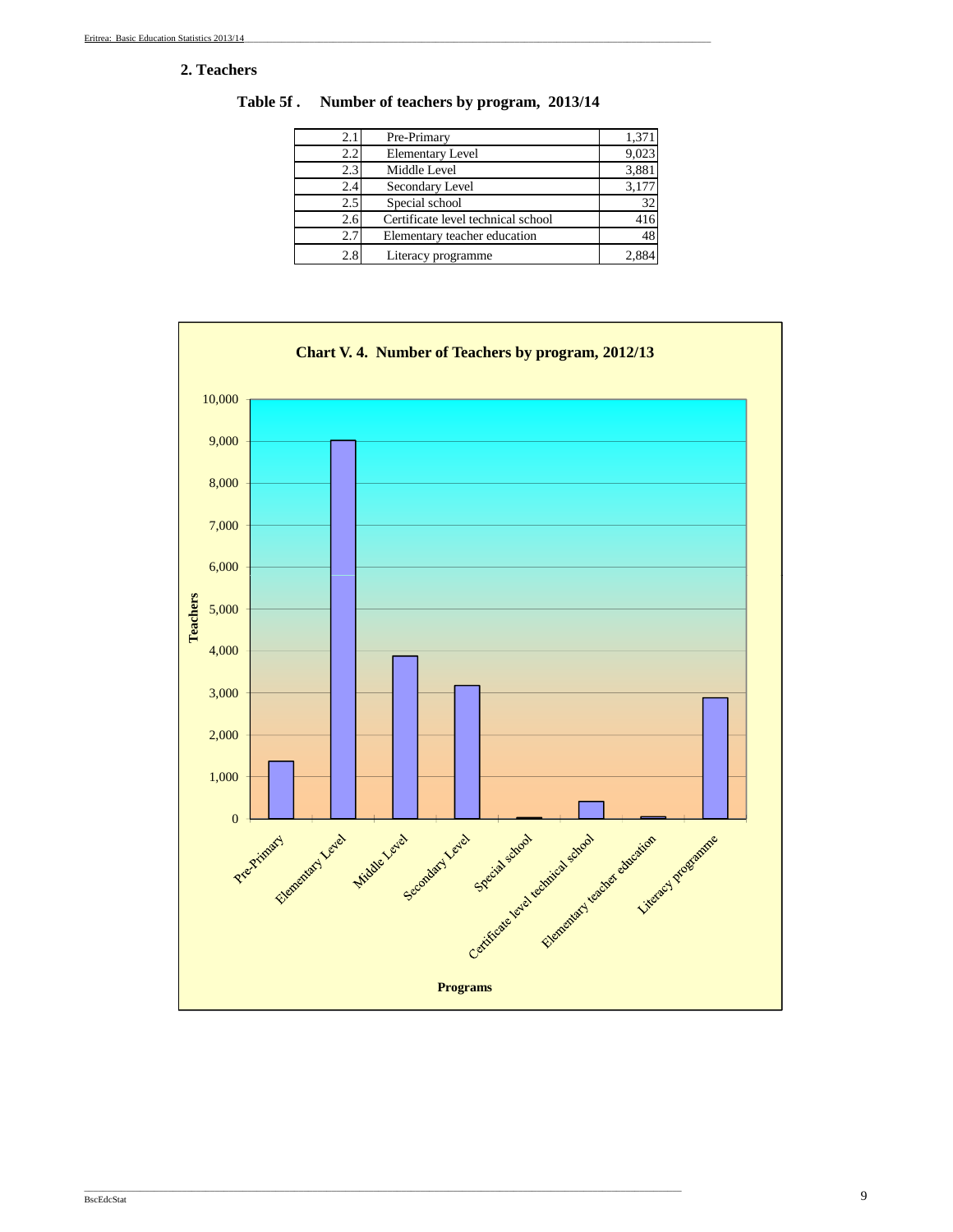|            |        | 1989/90 |                   | 1990/91 |                | 1991/92             |       | 992/93 |       | 1993/94 |       |       | 1994/95 | 1995/96 |       | 1996/97          |       | 1997/98 |       | 1998/99 |       | 1999/00 |       | 2000/01    |       |
|------------|--------|---------|-------------------|---------|----------------|---------------------|-------|--------|-------|---------|-------|-------|---------|---------|-------|------------------|-------|---------|-------|---------|-------|---------|-------|------------|-------|
| Level      | Gender | Tot     | Gov.              | Tot     | Gov.           | Tot                 | Gov   |        | Gov.  |         | Gov.  | Tot   | Gov.    | Fot     | Gov.  | Tot              | Gov.  | Tot     | Gov.  | Tot     | Gov.  | Tot     | Gov.  |            | Gov.  |
| Elementary | Tot    | 3,035   | 2.184             | 2,895   | 2.063          | $3,64$ <sup>-</sup> | 2,835 | 4.954  | 4,238 | 5.272   | .510  | 5.583 |         | 5,828   | 1.961 | 5,476            | .709  | 5,799   | 5.042 | 5.576   | 4.814 | 6,229   | 5.411 | 6.668      | 5.932 |
|            |        | 1.398   | 1.054             | 1.31    | 981            | 1.387               | .078  | 1.84'  | 1,576 | .865    | 1.612 | 1,974 |         | 2.025   |       | 1,977            | 1.698 | 1,893   | 624   | 1.951   | 1,670 | 2,330   | 2,008 | 2.710      | 2,412 |
| Middle     |        | 810     | 646               | 766     | 586            | 783                 | 651   | 854    | 644   | 978     | 815   | 948   | 7991    | 992     | 813   | 1,017            | 843   | .162    | .017  | .208    | 1,053 | 1,312   | 1.151 | $1.37^{2}$ | 1.212 |
|            |        | 114     |                   | l 10    | 95             | 102                 | 91    | 143    | 113   | 140.    | 134   | 139   | 1331    | 156     | 137   | 170 <sub>1</sub> | 161   | 170     | 158   | 149     | 134   | 167     | 146   | 160        |       |
| Secondary  | Tot    | 916     | 849               | 843     | 788.           | 7581                | 731   | 905    | 841   | 1.015   | 978.  | 1.081 | 1,014   | 1,039   | 927   | 942              | 857   | 959     | 873   | 982     | 900   | 1,047   | 869   | 1.188      | 1.107 |
|            |        | 103     |                   |         | 83             | 70                  | 65    | 93.    | 89    | 104     | 103   | 108   | 06ء     | 103     | 97    | 106              | 106   | 113     | 101   | 112     |       | 109     |       |            | 107   |
| Total      | Tot    | . 761   | 3,679             | .504    | $3.43^{\circ}$ | 5,188               | .217  |        | 5.723 | .265    | 6.303 | 1.612 | 6.600   | '.859   | .701  | 7,435            | 6.409 | 7,920   | 6.932 | .766    | 0,767 | 8,588   | 7.431 | 9.233      | 8.251 |
|            |        | 1.615   | 1.24 <sup>c</sup> | .509    | 1.159          | . 559               | .234  | 2.077  | 1.778 | .109    | . 849 | 2,221 | 1.940   | 2,284   | 948   | 2,253            | 1,965 | 176.    | .883  | 2.212   | 1.901 | 2,606   | 2.251 | 2.985      | 2,660 |

#### **Table 5g. Teachers 1989/90-2013/14: Gender and ownership by Level**

|            | Gender |        | 2001/02        | 2002/03 |       | 2003/04 |       | 2004/05 |                                                         | 2005/0 |       |       | 2006/07    | 2007/08 |               |       | 2008/09 |        | 2009/10 | 2010/11 |        |        | 2011/12    | 2012/13 |        |        | 2013/14 |
|------------|--------|--------|----------------|---------|-------|---------|-------|---------|---------------------------------------------------------|--------|-------|-------|------------|---------|---------------|-------|---------|--------|---------|---------|--------|--------|------------|---------|--------|--------|---------|
| Level      |        |        | Gov            |         | Gov   | Tot     | GOV   | Tot     | Gov                                                     |        | GOV   |       | <b>Gov</b> | Tot     | Gov           | Tot   | Gov     | Tot    | Gov     | Tot     | Gov    | Tot    | <b>Gov</b> | l'I`ot  | Gov    | Tot    | Gov     |
| Elementary | Tot    | .498   | 6.706          | 1.692   | 6.916 | 8,033   | /,249 | 7.942   | 7,154                                                   |        | 0.918 | 6.933 | 6.180      | 7,311   | 6,546         | 7802  | 7098    | 7535   | 6900    | 7704    |        | 8166   | 7421       | 8,680   | 1.813  | 9.023  | 8,124   |
|            |        | 2.873  | 2.548          | 2.754   | 2,438 | 2,887   | 2.565 | 3,166   | 2.739                                                   | 3.296  | 2.956 | 3.305 | 2.946      | 3,241   | 2,880         | 3144  | 2819    | 3079   | 2764    | 3124    | 2775   | 3318   | 2979       | 3,252   | 2.880  | 3,367  | 2,965   |
| Middle     | Tot    | .529   | . 357          |         | 458   |         | 2.020 | 2,449   | 2.198                                                   | 2,491  | 2.238 |       | 2,249      | 2.704   | 2,447         | 3352  | 3087    | 3680   | 3469    | 3707    | 3473   | 3867   | 3601       | 3.905   | 3.621  | 3.882  | 3,609   |
|            |        | 177    | 1601           | l 78    | 160   | 216     | 188   | 245     | 210                                                     | 256    | 219   | 245   | 215        | 258     | 222           | 331   | 291     | 485    | 453     | 532     | 4991   | 632    | 594        | 672     | 639    | 727    | 695     |
| Secondary  | Tot    |        | 1,314          |         | 1.182 | 1,645   | 1.549 | 1,608   | 1.510                                                   | 1,552  | . 451 | .778  | .692       | 1,811   | 1,699         | 2292  | 2180    | 2472   | 2361    | 2593    | 2460   | 2854   | 2740       | 3,076   | 2.974  | 3,177  | 3,055   |
|            |        | 145    | 129            | 140     | 118   | 215     | 196   | 215     | 194                                                     | 204    | 167   | 208   | 182        | 224     | 194           | 267   | 249     |        | 296     | 374     | 355    | 457    | 441        | 557     | 543    | 641    | 617     |
| Total      | Tot    | 10.446 | $9.37^{\circ}$ | 10.583  | 9.556 | 1.919   |       |         | 10,818 11,999 10,862 11,754 10,607 11,189 10,121 11,826 |        |       |       |            |         | 10,692 13,446 |       | 12,365  | 13,687 | 12.730  | 14,004  | 12.960 | 14.887 | 3,762      | 15,661  | 14.408 | 16,082 | 14,788  |
|            |        | 3.195  | 2.837          | 3.072   | 2.716 | 3,318   | 2.949 | 3,626   | 3,143                                                   | 3.756  | 3.342 | 3.758 | 3,343      | 3.723   | 3.296         | 3.742 | 3,359   | 3.878  | 3.513   | 4.030   | 3.629  | $+407$ | 4.014      | 4.481   | 4.062  | 4,735  | 4,277   |

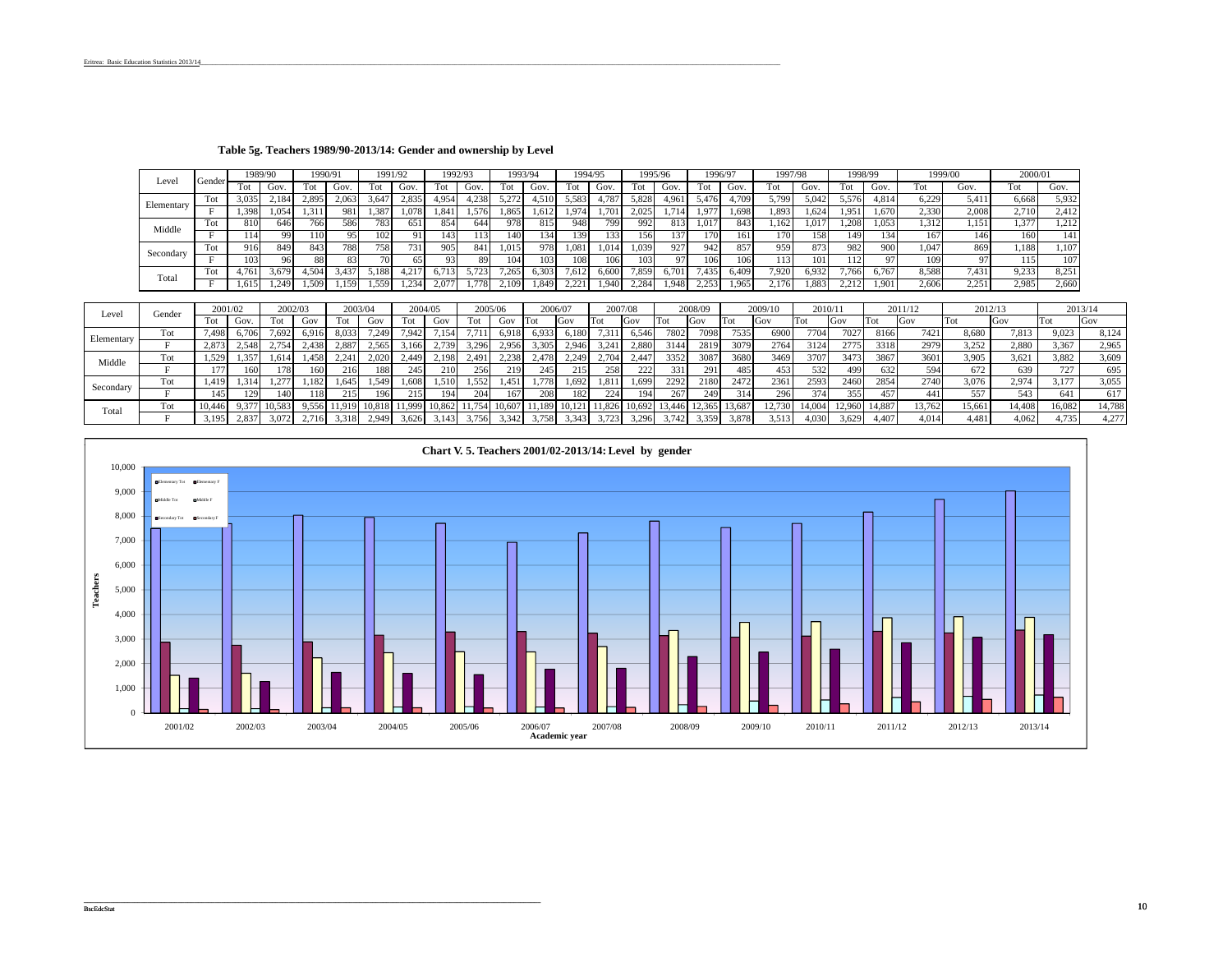

**Table 5h. Recruitment of teachers and administrative staff 2002-2005**

|      |      |         |                | Recruited |     |     |     |      |       |
|------|------|---------|----------------|-----------|-----|-----|-----|------|-------|
| Year | TTI  | Pre-Edu | Exp            | N.S       | U.G | N.S | O.P |      | Total |
| 2002 | 887  |         | 102            |           |     | 261 | 169 |      | 1438  |
| 2003 | 880  | 70      | 85             | 34        |     | ר ו | 77  |      | 1341  |
| 2004 | 460  | 92.     | 4 <sub>1</sub> | 35        |     | 321 |     | 1608 | 2932  |
| 2005 | 469' |         | 109            |           |     |     | 108 |      | 686   |

 $Exp = Expatrates$  U.G = University gradutes

\_\_\_\_\_\_\_\_\_\_\_\_\_\_\_\_\_\_\_\_\_\_\_\_\_\_\_\_\_\_\_\_\_\_\_\_\_\_\_\_\_\_\_\_\_\_\_\_\_\_\_\_\_\_\_\_\_\_\_\_\_\_\_\_\_\_\_\_\_\_\_\_\_\_\_\_\_\_\_\_\_\_\_\_\_\_\_\_\_\_\_\_\_\_\_\_\_\_\_\_\_\_\_\_\_\_\_\_\_\_\_\_\_\_\_\_\_\_\_\_\_\_\_\_\_\_\_\_\_\_\_\_\_\_\_\_\_\_\_\_\_\_\_\_\_\_\_\_\_\_\_\_\_\_\_\_\_\_\_\_\_\_\_\_\_\_\_\_\_

U.N.S = University service

N.S = National service  $O.T = O$  there temporary Pre-Edu = Pre-Priamry Education

O.P = Others permanent

for 2006/07-2013/14 not reported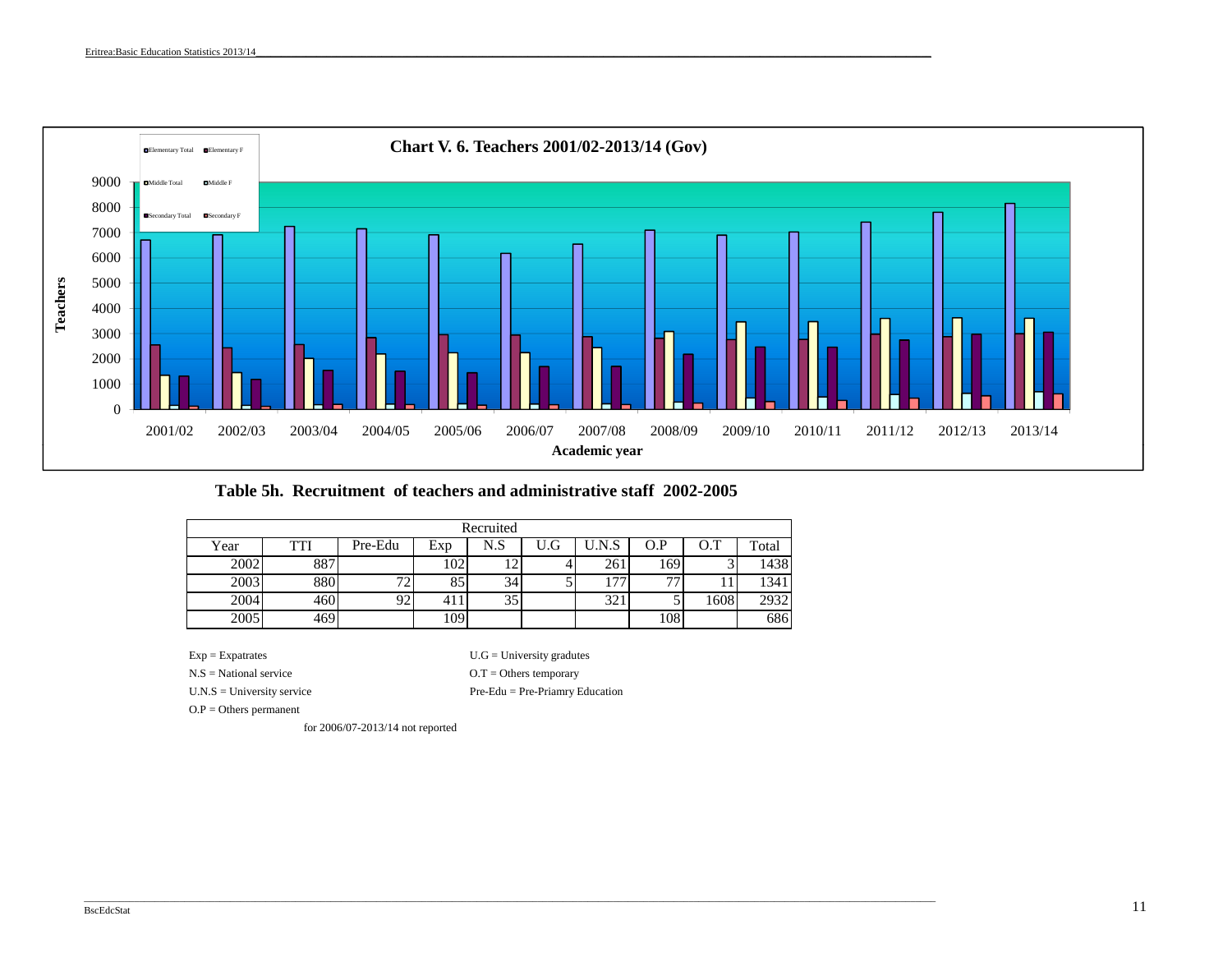# **3. Schools**

| 3.1 Pre school                         |     |
|----------------------------------------|-----|
| 3.2 Elementary Level                   | 932 |
| 3.3 Middle Level                       | 347 |
| 3.4 Secondary Level                    |     |
| 3.5 Special Schools                    |     |
| 3.6 Technical School Certificate Level |     |
| 3.7 Teacher training school            |     |
| 3.8 Literacy programme centres         |     |

**Table 5i. Number of schools by program, 2013/14**

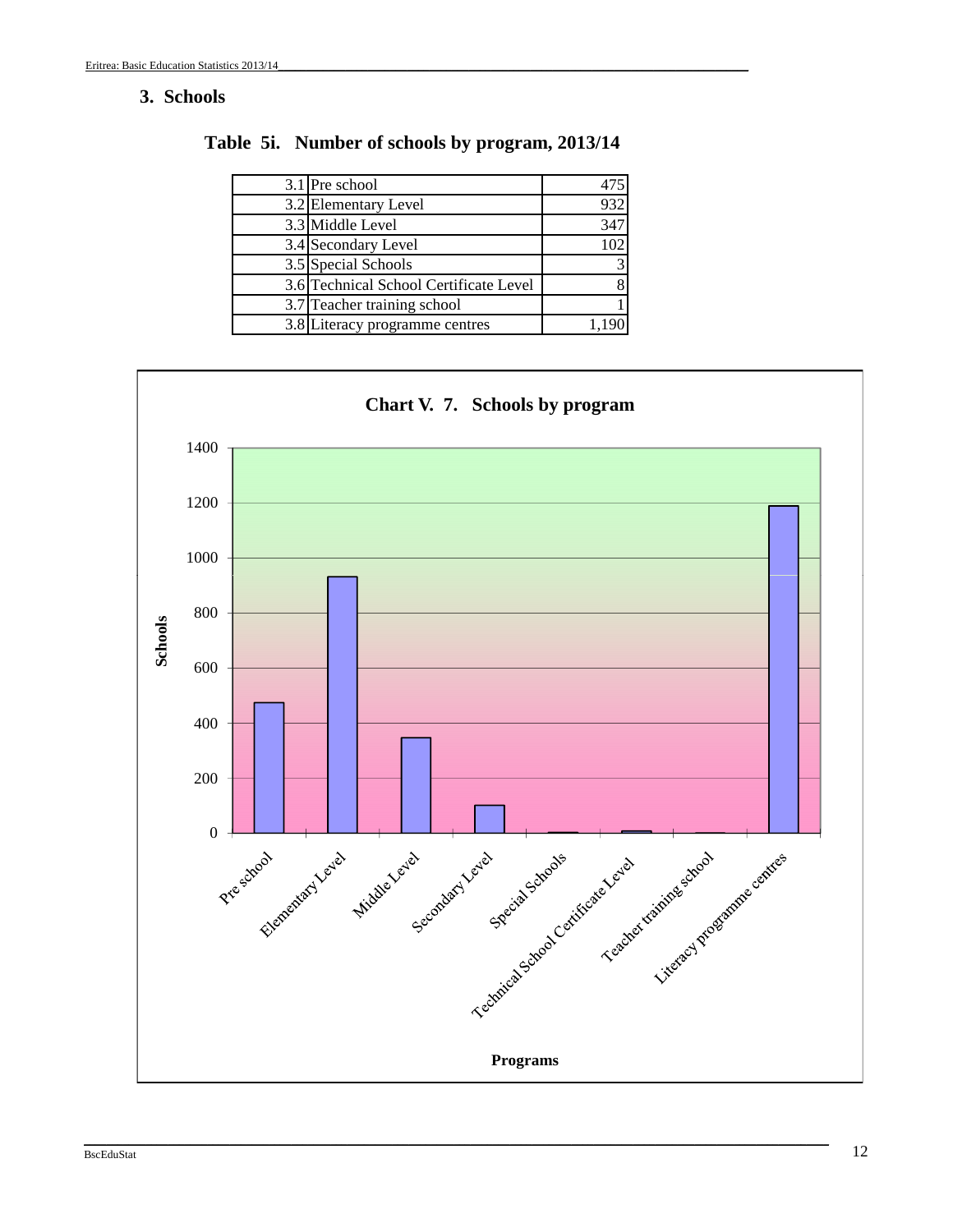| Level      | Owner    |     |                         |     |                                                                                                                                                                                                                                                                                                                                                                                                                                                                                                                                                                                                                                                                                                                                                                                                                                                                                                                                                                                                                                                                      |     |     |     |     |     |     |     |     |     |    |     |     |     |     |     |     |
|------------|----------|-----|-------------------------|-----|----------------------------------------------------------------------------------------------------------------------------------------------------------------------------------------------------------------------------------------------------------------------------------------------------------------------------------------------------------------------------------------------------------------------------------------------------------------------------------------------------------------------------------------------------------------------------------------------------------------------------------------------------------------------------------------------------------------------------------------------------------------------------------------------------------------------------------------------------------------------------------------------------------------------------------------------------------------------------------------------------------------------------------------------------------------------|-----|-----|-----|-----|-----|-----|-----|-----|-----|----|-----|-----|-----|-----|-----|-----|
|            |          |     | 1992/93 1993/94 1994/95 |     |                                                                                                                                                                                                                                                                                                                                                                                                                                                                                                                                                                                                                                                                                                                                                                                                                                                                                                                                                                                                                                                                      |     |     |     |     |     |     |     |     |     |    |     |     |     |     |     |     |
|            | Gov.     | 342 | 385                     | 405 | 442                                                                                                                                                                                                                                                                                                                                                                                                                                                                                                                                                                                                                                                                                                                                                                                                                                                                                                                                                                                                                                                                  | 452 |     | 495 | 557 | 579 |     | 659 | 682 | 681 |    | 700 | 730 |     | 801 | 825 | 851 |
| Elementary | Non-Gov. | 105 | 106                     | 105 |                                                                                                                                                                                                                                                                                                                                                                                                                                                                                                                                                                                                                                                                                                                                                                                                                                                                                                                                                                                                                                                                      | 97  |     | 98  |     | 88  | 85  | 84  | 82  | 82  | 81 | 83  | 73  | 75  |     | 83  | 81  |
|            | Tot      | 447 | 49                      | 510 | 537                                                                                                                                                                                                                                                                                                                                                                                                                                                                                                                                                                                                                                                                                                                                                                                                                                                                                                                                                                                                                                                                  | 549 | 585 | 593 | 655 | 667 | 695 |     | 764 | 763 |    | 783 | 803 | 836 |     | 908 | 932 |
|            | Gov.     | 46  | 55                      | 68  | Table 5j. Schools by level and ownership, 1992/93-2013/14 (Gov & Non Gov)<br>Post-Liberation<br>2012/13 2013/14<br>1997/98 1998/99 1999/00 2000/01 2001/02 2002/03 2003/04 2004/05 2005/06 2006/07 2007/08 2008/09 2009/10 2010/11<br>1995/96<br>1996/97<br>2011/12<br>761<br>675<br>714<br>489<br>610<br>689<br>82<br>76<br>74<br>96<br>-98<br>95<br>743<br>757<br>770<br>790<br>875<br>319<br>75<br>182<br>274<br>287<br>72<br>86<br>120<br>130<br>145<br>164<br>215<br>247<br>267<br>311<br>109<br>191<br>195<br>88<br>25<br>28<br>24<br>22<br>22<br>22<br>28<br>27<br>28<br>29<br>23<br>221<br>22<br>23<br>25<br>30<br>28<br>22<br>26<br>347<br>167<br>301<br>152<br>186<br>205<br>216<br>223<br>245<br>275<br>293<br>315<br>340<br>131<br>99<br>111<br>142<br>95<br>110<br>93<br>31<br>31<br>39<br>52<br>78<br>29<br>33<br>37<br>38<br>56<br>63<br>75<br>82<br>91<br>32<br>40<br>54<br>69<br>10<br>10<br>102<br>38<br>73.<br>38<br>38<br>58<br>63<br>80<br>92<br>100<br>36<br>37<br>45<br>86<br>89<br>46<br>44<br>60<br>43<br>10 <sup>1</sup><br>10<br>10<br>10 |     |     |     |     |     |     |     |     |     |    |     |     |     |     |     |     |
| Middle     | Non-Gov. | 25  | 26                      | 20  |                                                                                                                                                                                                                                                                                                                                                                                                                                                                                                                                                                                                                                                                                                                                                                                                                                                                                                                                                                                                                                                                      |     |     |     |     |     |     |     |     |     |    |     |     |     |     |     |     |
|            | Tot      | 71  | 81                      | 88  |                                                                                                                                                                                                                                                                                                                                                                                                                                                                                                                                                                                                                                                                                                                                                                                                                                                                                                                                                                                                                                                                      |     |     |     |     |     |     |     |     |     |    |     |     |     |     |     |     |
|            | Gov.     | 20  | 27                      | 27  |                                                                                                                                                                                                                                                                                                                                                                                                                                                                                                                                                                                                                                                                                                                                                                                                                                                                                                                                                                                                                                                                      |     |     |     |     |     |     |     |     |     |    |     |     |     |     |     |     |
| Secondary  | Non-Gov. |     |                         |     |                                                                                                                                                                                                                                                                                                                                                                                                                                                                                                                                                                                                                                                                                                                                                                                                                                                                                                                                                                                                                                                                      |     |     |     |     |     |     |     |     |     |    |     |     |     |     |     |     |
|            | Tot      | 27  | 33 <sub>1</sub>         | 33  |                                                                                                                                                                                                                                                                                                                                                                                                                                                                                                                                                                                                                                                                                                                                                                                                                                                                                                                                                                                                                                                                      |     |     |     |     |     |     |     |     |     |    |     |     |     |     |     |     |
|            | Gov.     |     |                         |     |                                                                                                                                                                                                                                                                                                                                                                                                                                                                                                                                                                                                                                                                                                                                                                                                                                                                                                                                                                                                                                                                      |     |     |     |     |     |     |     |     |     |    |     |     |     |     |     |     |
| Technical  | Non-Gov. |     |                         |     |                                                                                                                                                                                                                                                                                                                                                                                                                                                                                                                                                                                                                                                                                                                                                                                                                                                                                                                                                                                                                                                                      |     |     |     |     |     |     |     |     |     |    |     |     |     |     |     |     |
|            | Tot      |     |                         |     |                                                                                                                                                                                                                                                                                                                                                                                                                                                                                                                                                                                                                                                                                                                                                                                                                                                                                                                                                                                                                                                                      |     |     |     |     |     |     |     |     |     |    |     |     |     |     |     |     |

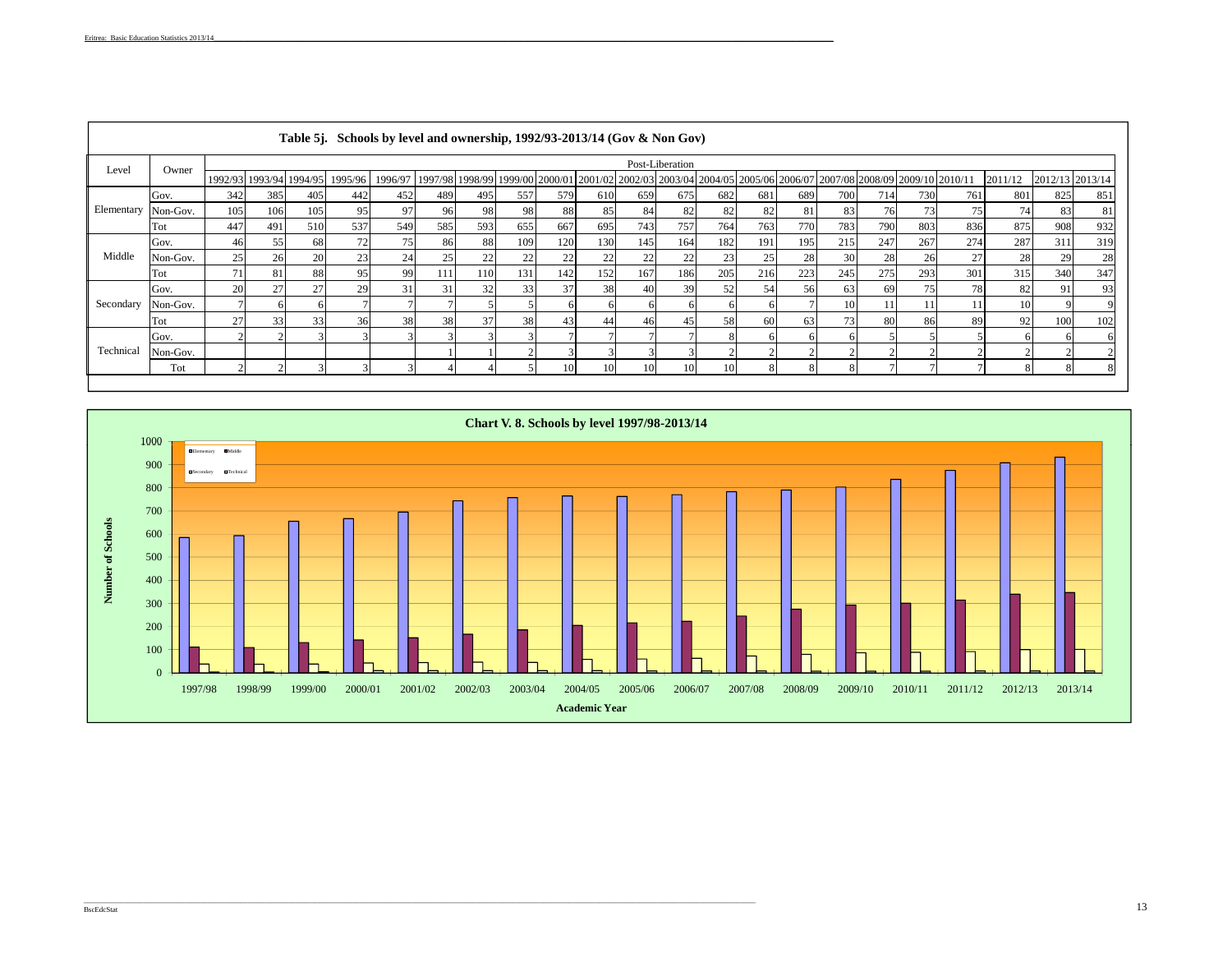#### **4. Participation rates (Gross national average) 2013/14**

|  |  |  |  | Table 5k. Overall summary (participation) |
|--|--|--|--|-------------------------------------------|
|--|--|--|--|-------------------------------------------|

| 4.1 Pre-school       | 21.2%     |
|----------------------|-----------|
| 4.2 Elementary Level | $103.1\%$ |
| 4.3 Middle Level     | 73.7%     |
| 4.4 Secondary Level  | 35.2%     |

A closer look into detailed statistical tables in essential indicator reveals

significant differences of participation rates among the zobas.

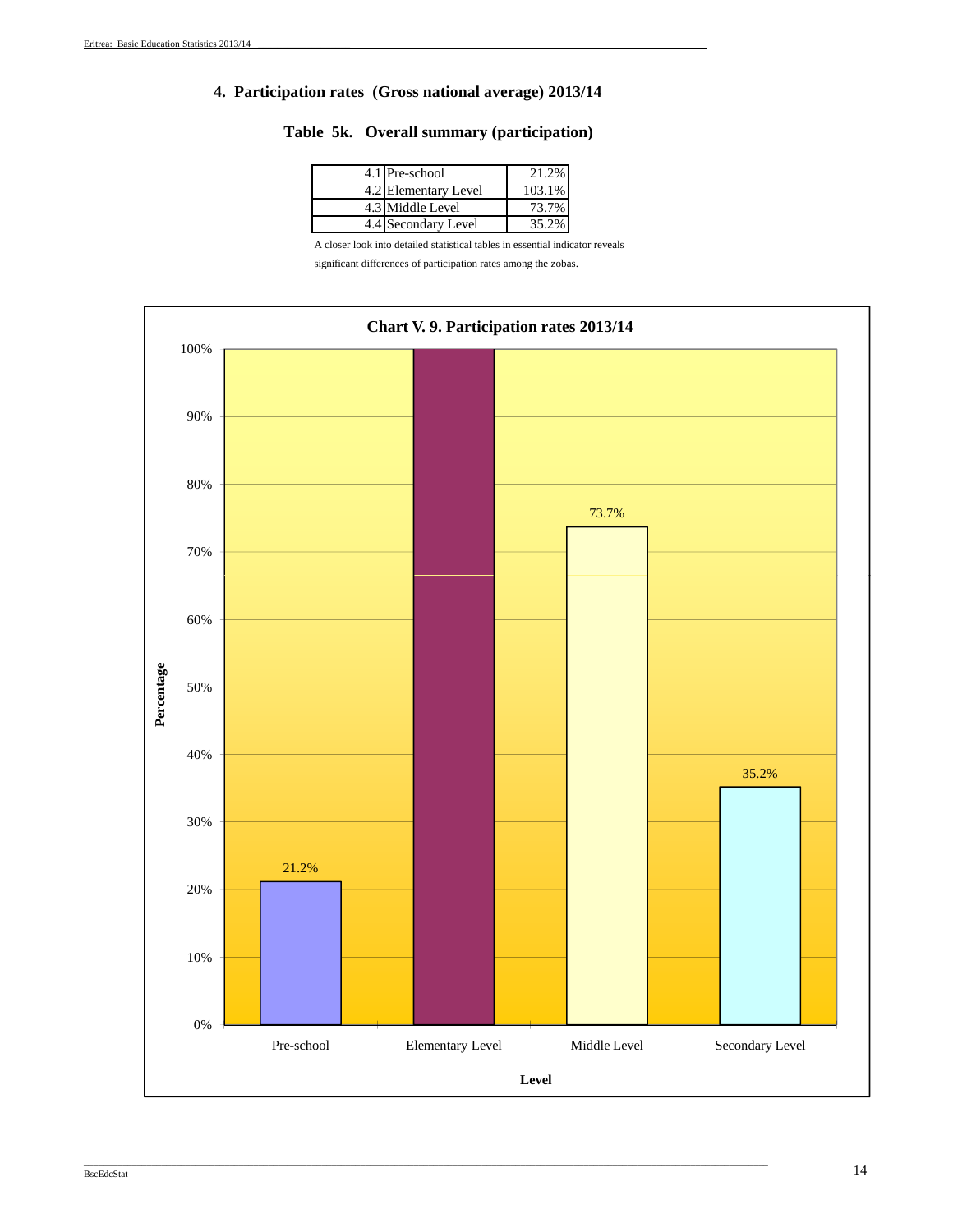#### **VI. Schools**

Sem Keih B.

 $0$  0

Sawa

| 1. Denotis. Location, site, it we and owner simp |       |       |                                                         |     |            |                 |     |         |  |       |    |                                                                 |         |                |
|--------------------------------------------------|-------|-------|---------------------------------------------------------|-----|------------|-----------------|-----|---------|--|-------|----|-----------------------------------------------------------------|---------|----------------|
|                                                  |       |       | Table 6a. Schools: Level and ownership by Zoba, 2013/14 |     |            |                 |     |         |  |       |    |                                                                 |         |                |
| Zoba                                             |       |       | Grand Total                                             |     | Government |                 |     | Mission |  | Awkaf |    | Community                                                       | Private |                |
|                                                  | $1-5$ | $6-8$ | $9-12$   1-5                                            |     | $6 - 8$    |                 |     |         |  |       |    | $9-12$ 1 - 5 6 - 8 9 - 12 1 - 5 6 - 8 9 - 12 1 - 5 6 - 8 9 - 12 |         | $1-5$ 6-8 9-12 |
| Anseba                                           | 144   | 65    | 161                                                     | 110 | 54         | 14              | 26I | 6       |  |       | 61 |                                                                 |         |                |
| Debub                                            | 244   | 89    | 27                                                      | 226 | 80         | 25 <sup>I</sup> |     | 9       |  |       |    |                                                                 |         |                |
| Deb Keih B.                                      | 461   |       |                                                         | 46  | 11         |                 |     |         |  |       |    |                                                                 |         |                |
| Gash Barka                                       | 239   | 76    | 17                                                      | 223 | 761        |                 |     |         |  |       | 4  |                                                                 |         |                |
| Maekel                                           | 108   | 47    | 261                                                     | 97  | 40         |                 |     |         |  |       |    |                                                                 |         |                |

1 0 0 1 0 0 1 0 0 0 0 0 Total | 932 | 347 | 102 | 851 | 319 | 93 | 59 | 18 | 5 | 5 | 3 | 0 | 14 | 5 | 2 | 3 | 2

#### **1. Schools: Location, site, level and ownership**

151 59 13 149 58 12 1 1 1 1

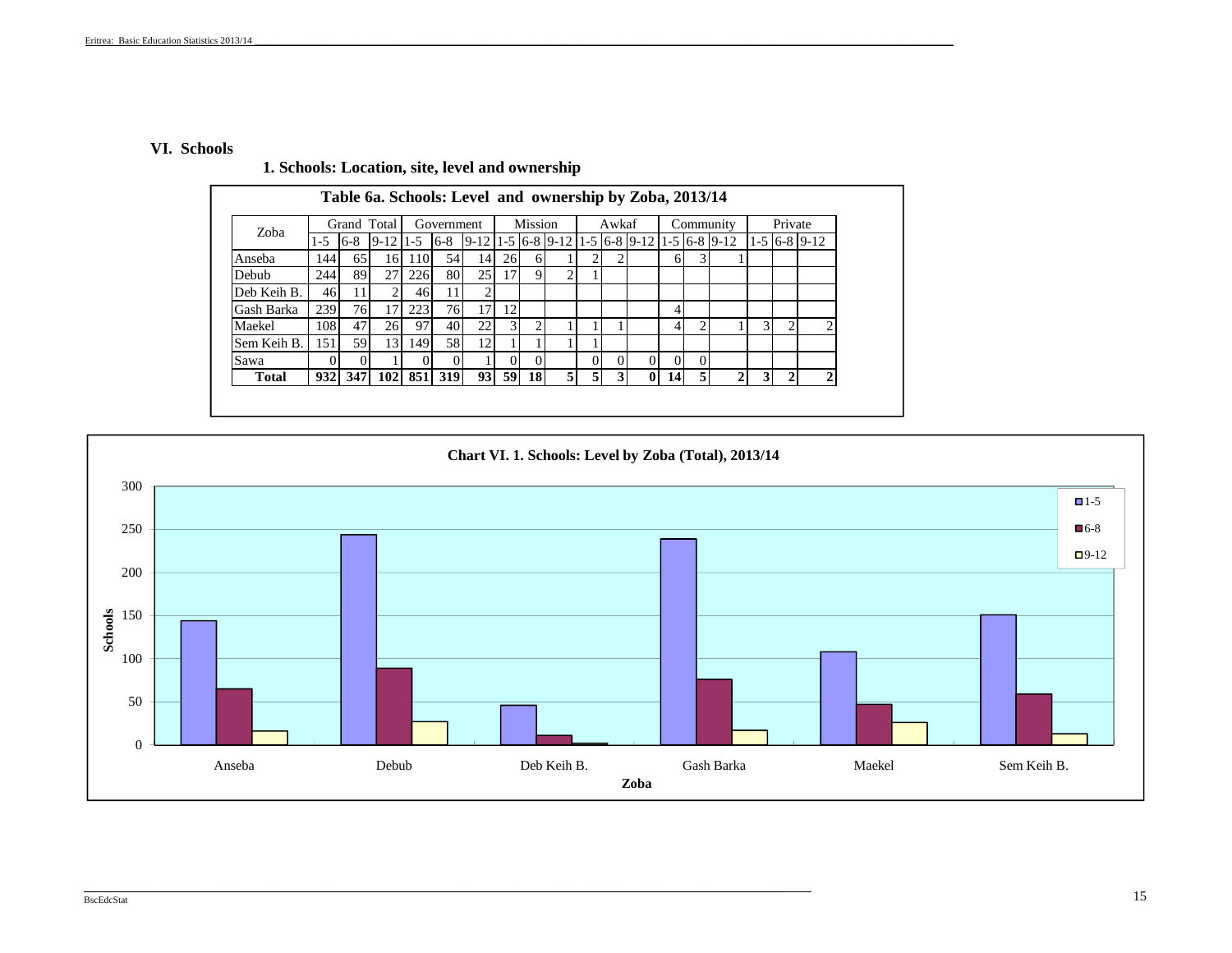

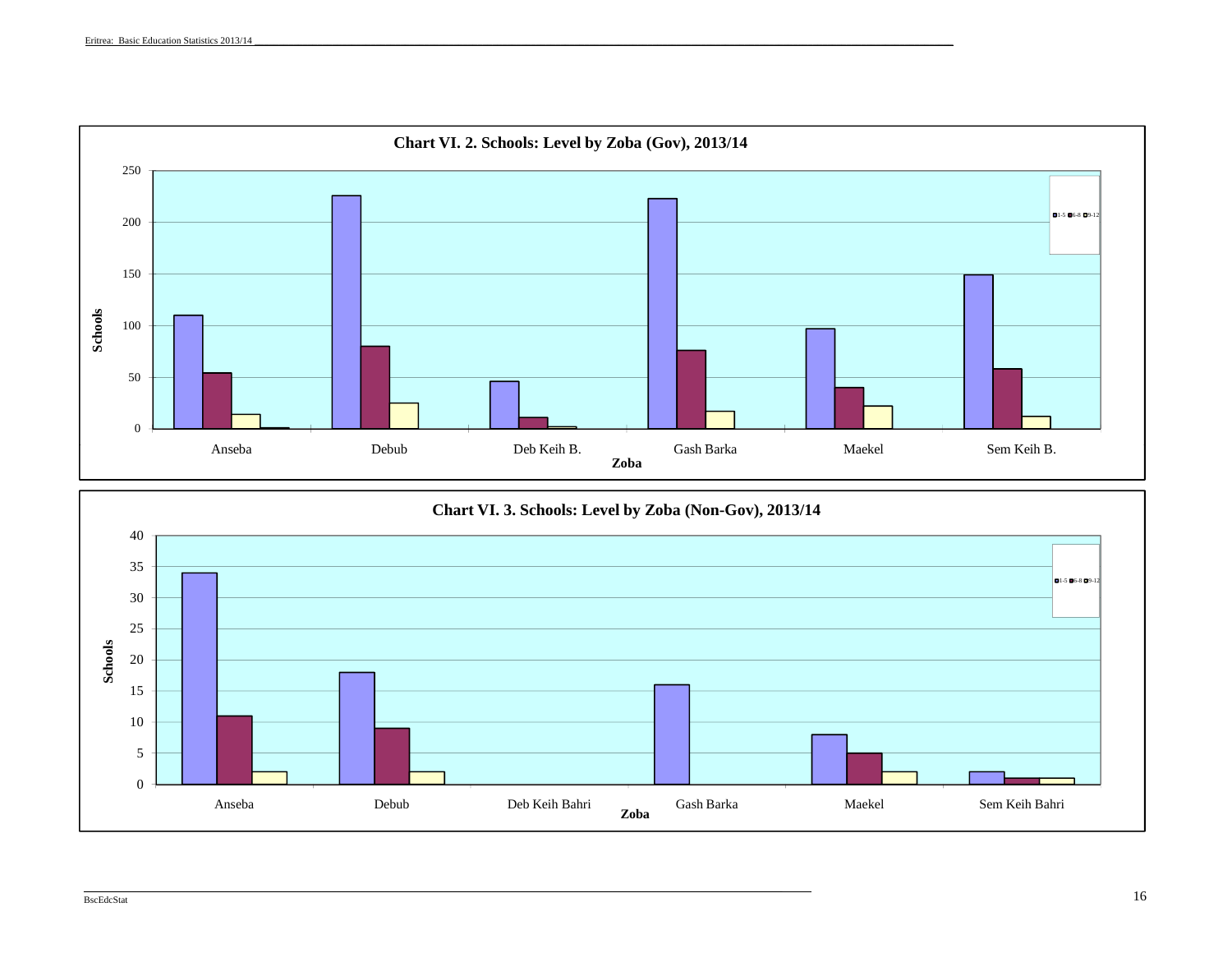

|              |                  |                 | Grand Total    |                 | Government |    |              | <b>Mission</b> |                                                                                                                                                                             |                | Awkaf          |                |   | Community |                | Private        |                |
|--------------|------------------|-----------------|----------------|-----------------|------------|----|--------------|----------------|-----------------------------------------------------------------------------------------------------------------------------------------------------------------------------|----------------|----------------|----------------|---|-----------|----------------|----------------|----------------|
| Zoba         | $1 - 5$          | $6 - 8$         |                |                 |            |    |              |                | $\left  9 - 12 \right  1 - 5$ $\left  6 - 8 \right $ $\left  9 - 12 \right  1 - 5$ $\left  6 - 8 \right  9 - 12$ $\left  1 - 5 \right  6 - 8$ $\left  9 - 12 \right  1 - 5$ |                |                |                |   |           |                |                | $1-5$ 6-8 9-12 |
| Anseba       | 27               | 15              | $\overline{7}$ | 15 <sup>1</sup> |            | 51 | 6            | $\overline{4}$ |                                                                                                                                                                             | $\overline{2}$ | 2              | $\overline{4}$ | 2 |           |                |                |                |
| Debub        | 34               | 22              | 10             | 27              | 17         | 81 | 6            |                | $\overline{2}$                                                                                                                                                              |                |                |                |   |           |                |                |                |
| Deb-Keih-B.  | $\tau$           | 2               |                | 7 <sub>1</sub>  | 2          |    |              |                |                                                                                                                                                                             |                |                |                |   |           |                |                |                |
| Gash Barka   | 29               | 15              | 11             | 23              | 15         | 11 | 5            |                |                                                                                                                                                                             |                |                |                |   |           |                |                |                |
| Maekel       | 51               | 30 <sup>l</sup> | 16             | 43              | 23         | 12 | $\mathbf{2}$ | $\overline{2}$ |                                                                                                                                                                             |                |                | $\overline{3}$ |   |           | $\overline{2}$ | $\overline{2}$ | $\overline{2}$ |
| Sem Keih B.  | 33               | 17              | 8              | 31              | 16         | 7  |              |                |                                                                                                                                                                             |                |                |                |   |           |                |                |                |
| <b>Total</b> | 181 <sup> </sup> | <b>101</b>      |                | 53 146          | 80         | 44 |              | 20 12          | 5 <sub>l</sub>                                                                                                                                                              | $\overline{5}$ | 3 <sup>1</sup> | $\bf{8}$       |   |           | 2              |                |                |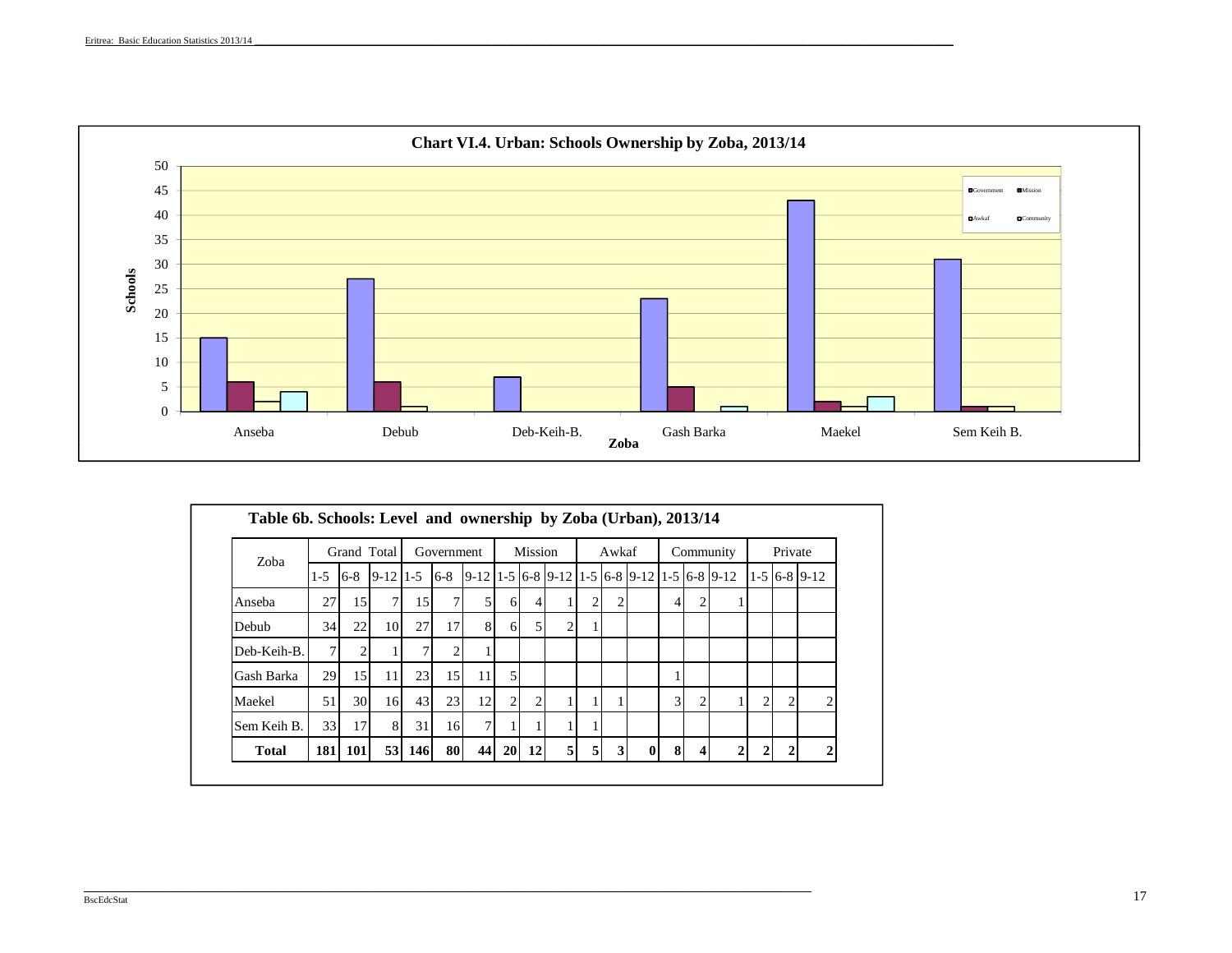| Zoba         |       | Grand total    |          |       | Government |          |         | <b>Mission</b> |          |                | Community |          |
|--------------|-------|----------------|----------|-------|------------|----------|---------|----------------|----------|----------------|-----------|----------|
|              | $1-5$ | $6 - 8$        | $9 - 12$ | $1-5$ | $6 - 8$    | $9 - 12$ | $1 - 5$ | $6 - 8$        | $9 - 12$ | $1 - 5$        | $6 - 8$   | $9 - 12$ |
| Anseba       | 117   | 50             | 9        | 95    | 47         | 9        | 20      | $\overline{2}$ |          | $\overline{2}$ | 1         |          |
| Debub        | 210   | 67             | 17       | 199   | 63         | 17       | 11      | 4              |          |                |           |          |
| Deb Keih B.  | 39    | 9              | 1        | 39    | 9          |          |         |                |          |                |           |          |
| Gash-Barka   | 210   | 61             | 6        | 200   | 61         | 6        | $\tau$  |                |          | 3              |           |          |
| Maekel       | 57    | 17             | 10       | 55    | 17         | 10       |         |                |          | 1              |           |          |
| Sem-Keih-B   | 118   | 42             | 5        | 118   | 42         | 5        |         |                |          |                |           |          |
| Sawa         | 0     | $\overline{0}$ | 1        |       |            | 1        |         |                |          |                |           |          |
| <b>Total</b> | 751   | 246            | 49       | 706   | 239        | 49       | 39      | 6              | 0        | 6              | 1         | $\bf{0}$ |

**Table 6c. Schools: Level and ownership by Zoba (Rural), 2013/14**

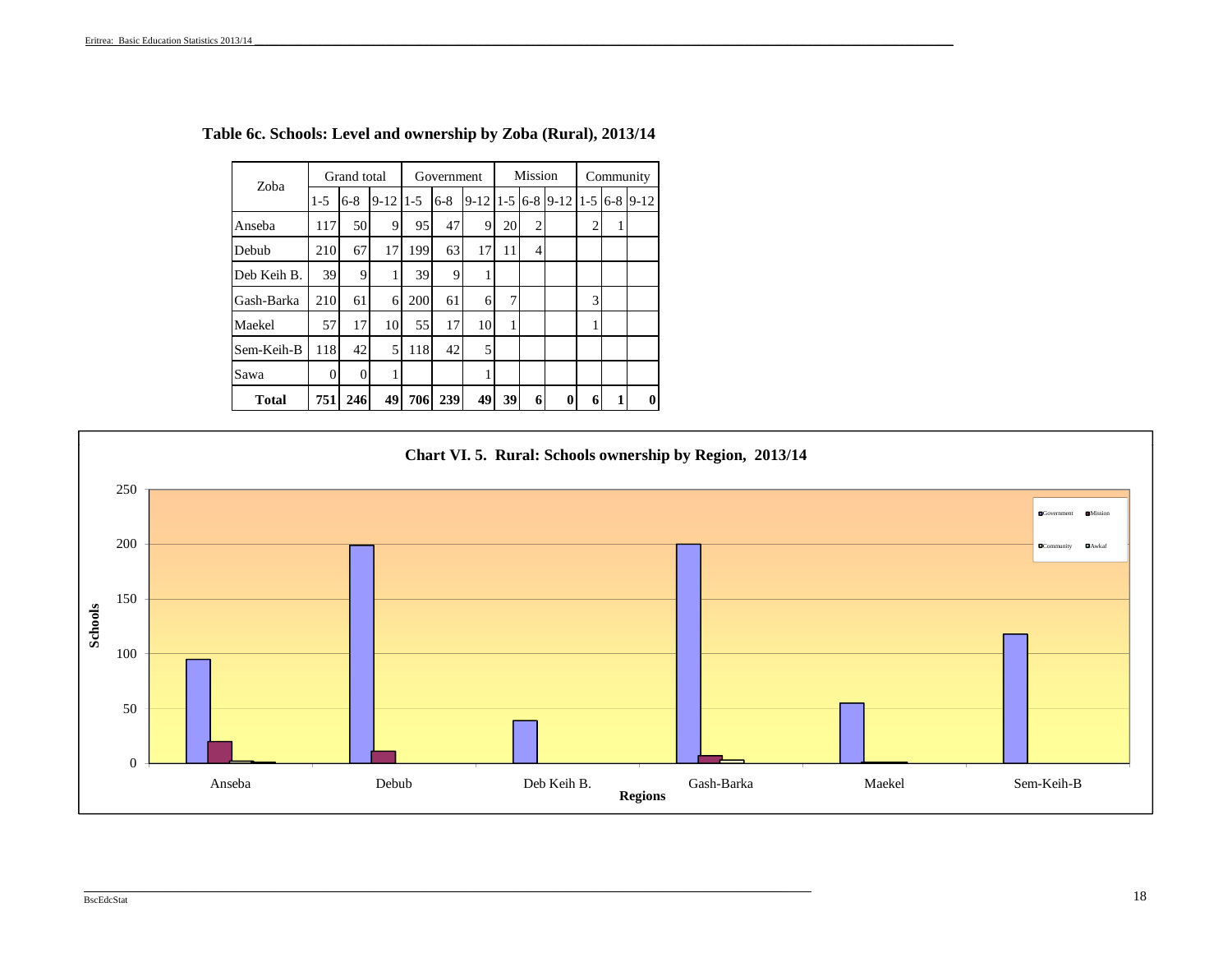|             |      |                 |                                      |                                                      |                 | Table 6d. Schools: Site and ownership by Zoba, 2013/14 |                                               |                               |                                      |                                         |                     |                  |                    |        |                                      |             |                               |                                      |                                             |        |                                          |                                                                |                   |
|-------------|------|-----------------|--------------------------------------|------------------------------------------------------|-----------------|--------------------------------------------------------|-----------------------------------------------|-------------------------------|--------------------------------------|-----------------------------------------|---------------------|------------------|--------------------|--------|--------------------------------------|-------------|-------------------------------|--------------------------------------|---------------------------------------------|--------|------------------------------------------|----------------------------------------------------------------|-------------------|
|             |      |                 |                                      | Government                                           |                 |                                                        |                                               |                               |                                      |                                         | Mission             |                  |                    |        | Awkaf                                |             |                               | Community                            |                                             |        |                                          | Private                                                        |                   |
| Zoba        | Tot  | $\sqrt{2}$<br>- | $\infty$<br>$\overline{\phantom{0}}$ | $\overline{\phantom{0}}$<br>$\overline{\phantom{a}}$ | $\infty$<br>۱Ò  | $\sim$<br>$\circ$                                      | $\mathbf{C}$<br>$\overline{\phantom{0}}$<br>ഗ | n<br>$\overline{\phantom{0}}$ | $\infty$<br>$\overline{\phantom{0}}$ | $\sim$<br>$\overline{\phantom{0}}$<br>- | $\infty$<br>$\circ$ | $\sim$<br>-<br>∾ | $\sim$<br>$\sigma$ | n<br>- | $\infty$<br>$\overline{\phantom{0}}$ | $\sim$<br>- | r<br>$\overline{\phantom{0}}$ | $\infty$<br>$\overline{\phantom{0}}$ | $\mathbf{\sim}$<br>$\overline{\phantom{a}}$ | n<br>- | ${}^{\circ}$<br>$\overline{\phantom{0}}$ | $\sim$<br>$\overline{\phantom{0}}$<br>$\overline{\phantom{0}}$ | $\sim$<br>$\circ$ |
| Anseba      | 162  | 68              | 40                                   |                                                      |                 |                                                        |                                               | 21                            |                                      |                                         |                     |                  |                    |        | $\sim$                               |             |                               |                                      |                                             |        |                                          |                                                                |                   |
| Debub       | 290  | 178             | 44                                   |                                                      | 22              | 10                                                     |                                               | <b>10</b>                     |                                      |                                         |                     |                  |                    |        |                                      |             |                               |                                      |                                             |        |                                          |                                                                |                   |
| Deb Keih B. | 51   | 39              |                                      |                                                      | $\mathbf{z}$    |                                                        |                                               |                               |                                      |                                         |                     |                  |                    |        |                                      |             |                               |                                      |                                             |        |                                          |                                                                |                   |
| Gash Barka  | 262  | 165             | 58                                   |                                                      | 61              |                                                        |                                               | 12                            |                                      |                                         |                     |                  |                    |        |                                      |             |                               |                                      |                                             |        |                                          |                                                                |                   |
| Maekel      | 147  | 79              |                                      |                                                      | 17 <sub>1</sub> |                                                        | 14                                            |                               |                                      |                                         |                     |                  |                    |        |                                      |             |                               |                                      |                                             |        |                                          |                                                                |                   |
| Sem Keih B. | 163  | 100             | 43                                   |                                                      |                 |                                                        | $\sim$                                        |                               |                                      |                                         |                     |                  |                    |        |                                      |             |                               |                                      |                                             |        |                                          |                                                                |                   |
| Sawa        |      |                 |                                      |                                                      |                 |                                                        |                                               |                               |                                      |                                         |                     |                  |                    |        |                                      |             |                               |                                      |                                             |        |                                          |                                                                |                   |
| Total       | 1076 | 629             | 207                                  | 15                                                   | 58              | 39                                                     | 39                                            | 46                            | 12                                   |                                         |                     |                  |                    |        | 2                                    |             |                               |                                      |                                             |        |                                          |                                                                |                   |



#### BscEdcStat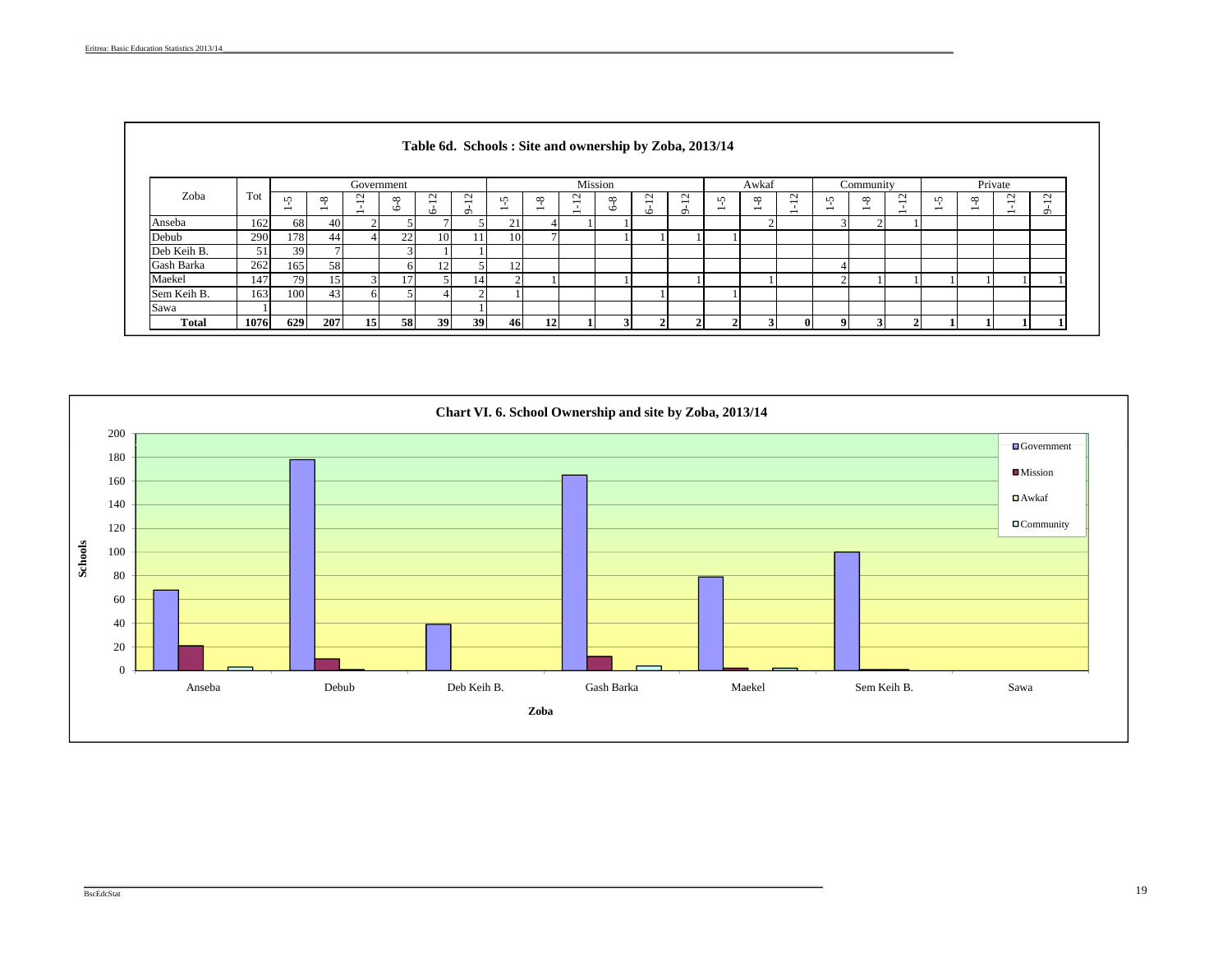|              |     |                                    |                               | Government                                                     |                       |                                         |                    |                 |                               |                                    | Mission             |             |                   |                                          | Awkaf                         |                                            |                               | Community                              |                                    |        |                               | Private                            |                                                |
|--------------|-----|------------------------------------|-------------------------------|----------------------------------------------------------------|-----------------------|-----------------------------------------|--------------------|-----------------|-------------------------------|------------------------------------|---------------------|-------------|-------------------|------------------------------------------|-------------------------------|--------------------------------------------|-------------------------------|----------------------------------------|------------------------------------|--------|-------------------------------|------------------------------------|------------------------------------------------|
| Zoba         | Tot | $\sim$<br>$\overline{\phantom{0}}$ | ∾<br>$\overline{\phantom{0}}$ | $\sim$<br>$\overline{\phantom{0}}$<br>$\overline{\phantom{0}}$ | $^{\circ}$<br>$\circ$ | $\sim$<br>$\overline{\phantom{0}}$<br>۰ | $\sim$<br>$\sigma$ | $\sqrt{2}$<br>- | ∞<br>$\overline{\phantom{0}}$ | $\sim$<br>$\overline{\phantom{0}}$ | $\infty$<br>$\circ$ | $\sim$<br>۰ | $\sim$<br>$\circ$ | $\mathbf{v}$<br>$\overline{\phantom{0}}$ | ∞<br>$\overline{\phantom{0}}$ | $\overline{c}$<br>$\overline{\phantom{0}}$ | n<br>$\overline{\phantom{0}}$ | $^{\circ}$<br>$\overline{\phantom{0}}$ | $\sim$<br>$\overline{\phantom{0}}$ | n<br>- | ∾<br>$\overline{\phantom{0}}$ | $\sim$<br>$\overline{\phantom{0}}$ | $\sim$<br>$\overline{\phantom{0}}$<br>$\sigma$ |
| Anseba       | 38  | 13                                 | $\sim$                        |                                                                |                       |                                         |                    |                 |                               |                                    |                     |             |                   |                                          |                               |                                            | $\sim$                        |                                        |                                    |        |                               |                                    |                                                |
| Debub        | 55  | 24                                 |                               |                                                                |                       | 3.                                      |                    |                 |                               |                                    |                     |             |                   |                                          |                               |                                            |                               |                                        |                                    |        |                               |                                    |                                                |
| Deb Keih B.  | 10  |                                    |                               |                                                                | $\sim$                |                                         |                    |                 |                               |                                    |                     |             |                   |                                          |                               |                                            |                               |                                        |                                    |        |                               |                                    |                                                |
| Gash-Barka   | 45  | 20                                 |                               |                                                                |                       |                                         |                    |                 |                               |                                    |                     |             |                   |                                          |                               |                                            |                               |                                        |                                    |        |                               |                                    |                                                |
| Maekel       | 75  | 31                                 | $\Omega$                      |                                                                |                       |                                         |                    |                 |                               |                                    |                     |             |                   |                                          |                               |                                            |                               |                                        |                                    |        |                               |                                    |                                                |
| Sem Keih B.  | 44  | 23                                 | 6                             |                                                                |                       | 3                                       |                    |                 |                               |                                    |                     |             |                   |                                          |                               |                                            |                               |                                        |                                    |        |                               |                                    |                                                |
| <b>Total</b> | 267 | <b>118</b>                         | 23                            | 41                                                             | 39                    | 14                                      | 26                 | 12              |                               |                                    |                     |             |                   |                                          | 3.                            |                                            | $\Delta$                      |                                        |                                    |        |                               |                                    |                                                |

#### **Table 6e. Schools : Site and ownership by Zoba (Urban), 2013/14**

|              |     |                 |                                      | Government                                                              |                |                                                   |                                                         |               | Mission                              |                |                                      | Community                                              |                                                                                         |
|--------------|-----|-----------------|--------------------------------------|-------------------------------------------------------------------------|----------------|---------------------------------------------------|---------------------------------------------------------|---------------|--------------------------------------|----------------|--------------------------------------|--------------------------------------------------------|-----------------------------------------------------------------------------------------|
| Zoba         | Tot | $\sqrt{2}$<br>- | $\infty$<br>$\overline{\phantom{0}}$ | $\mathbf{\sim}$<br>$\overline{\phantom{0}}$<br>$\overline{\phantom{0}}$ | $\infty$<br>۱Ò | $\mathbf{\sim}$<br>$\overline{\phantom{0}}$<br>۱Ò | $\mathbf{\sim}$<br>$\overline{\phantom{0}}$<br>$\sigma$ | $\Omega$<br>- | $\infty$<br>$\overline{\phantom{0}}$ | $\infty$<br>۱Ò | $\Omega$<br>$\overline{\phantom{0}}$ | $\infty$<br>$\blacksquare$<br>$\overline{\phantom{0}}$ | $\mathbf{\sim}$<br>$\overline{\phantom{0}}$<br>$\mathbf{I}$<br>$\overline{\phantom{0}}$ |
| Anseba       | 124 | 55              | 38                                   | 2                                                                       |                | ۰                                                 |                                                         | 18            | n                                    |                |                                      |                                                        | 0                                                                                       |
| Debub        | 235 | 154             | 41                                   | 4                                                                       | 11             |                                                   | 6                                                       | 8             | 3                                    |                |                                      |                                                        |                                                                                         |
| Deb-Keih-B.  | 41  | 32              | ⇁                                    |                                                                         |                |                                                   |                                                         |               |                                      |                |                                      |                                                        |                                                                                         |
| Gash-Barka   | 217 | 145             | 55                                   |                                                                         |                |                                                   |                                                         | ⇁             |                                      |                | 3                                    |                                                        |                                                                                         |
| Maekel       | 72  | 48              | 6                                    |                                                                         | 6              |                                                   |                                                         |               |                                      |                |                                      |                                                        |                                                                                         |
| Sem-Keih-B.  | 119 | 77              | 37                                   | 4                                                                       |                |                                                   |                                                         |               |                                      |                |                                      |                                                        |                                                                                         |
| Sawa         |     |                 |                                      |                                                                         |                |                                                   |                                                         |               |                                      |                |                                      |                                                        |                                                                                         |
| <b>Total</b> | 809 | 511             | 184                                  | 11                                                                      | 19             | 25                                                | 13                                                      | 34            | 5                                    |                |                                      |                                                        | $\mathbf{0}$                                                                            |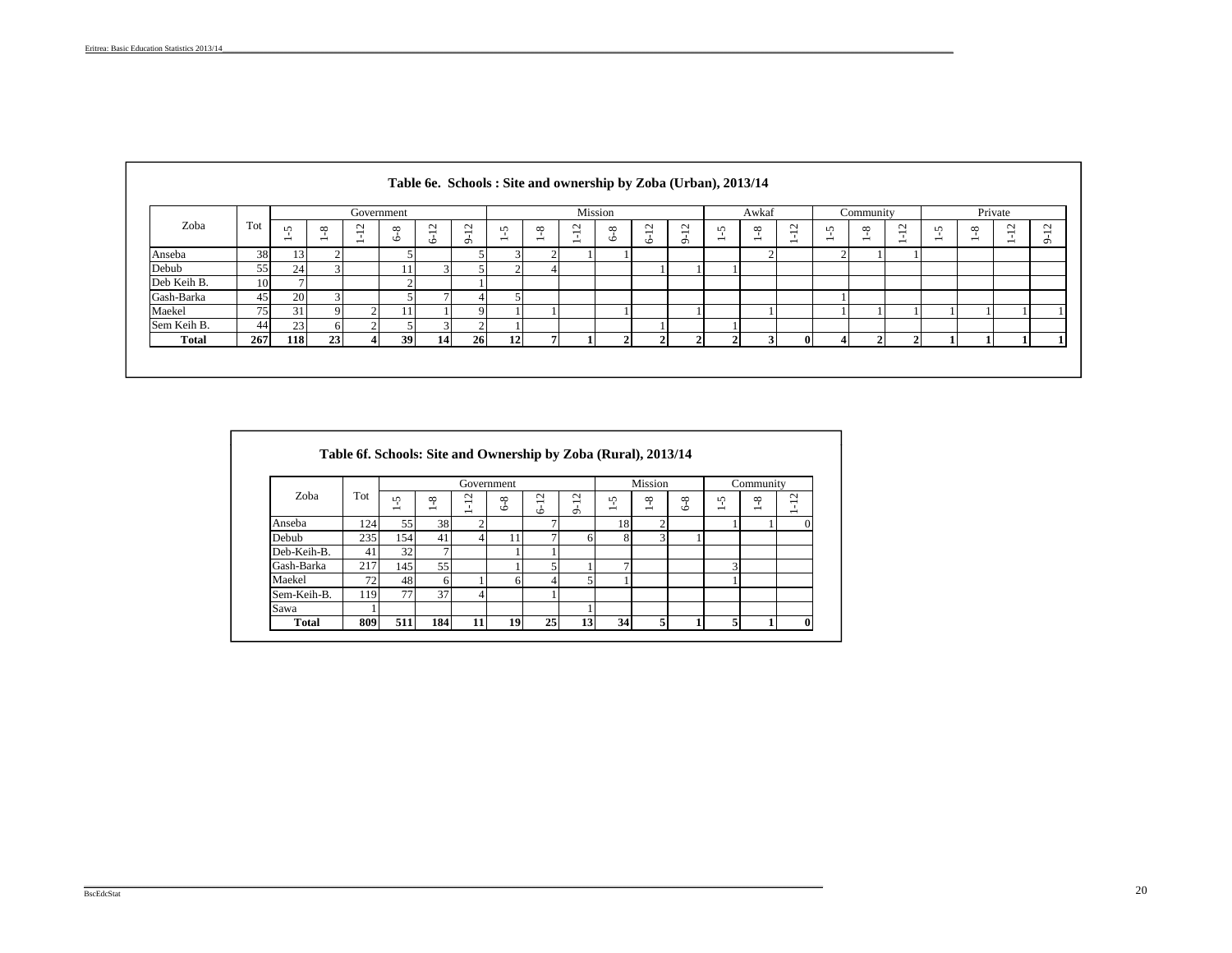| Zoba         | Tot  |           | $1 - 2$ | $\sim$<br>$1 - 3$ | $1 - 4$ | -7              | 1-6 | -<br>$1 -$ | $1 - 8$ | $1 - 10$ | $1-1$ | $2 - 3$ | $2 - 5$ | $-4 - 7$ | $6 - 7$ | $6-8$ | $6-9$ | $6 - 10$ | $6-1$  | $7 - 8$ | $8-1$ | ю | $9-10$        | $9-11$ |
|--------------|------|-----------|---------|-------------------|---------|-----------------|-----|------------|---------|----------|-------|---------|---------|----------|---------|-------|-------|----------|--------|---------|-------|---|---------------|--------|
| Anseba       | 162  |           |         | 10                |         | 74 <sub>1</sub> |     |            | 40      |          |       |         |         |          |         |       |       |          |        |         |       |   |               |        |
| Debub        | 290  |           |         |                   |         | 187             |     |            | 48      |          |       |         |         |          |         | 23    |       |          | 10     |         |       |   |               |        |
| Deb Keih B.  | 51   |           |         |                   |         | 30              |     |            |         |          |       |         |         |          |         |       |       |          |        |         |       |   |               |        |
| Gash Barka   | 262  |           | 14      | 10                |         | 144             |     |            | 45      |          |       |         |         |          |         |       |       |          |        |         |       |   |               |        |
| Maekel       | 147  |           |         |                   |         | 82              |     |            | 16      |          |       |         |         |          |         | 18    |       |          |        |         |       |   |               |        |
| Sem Keih B.  | 163  |           |         | 16                |         | 55              |     |            | 37      |          |       |         |         |          |         |       |       |          | $\sim$ |         |       |   |               |        |
| Sawa         |      |           |         |                   |         |                 |     |            |         |          |       |         |         |          |         |       |       |          |        |         |       |   |               |        |
| <b>Total</b> | 1076 | <b>13</b> | 28      | 39                | 33      | 572             | 12  | 22         | 190     |          | 14    |         |         |          |         | 59    |       |          | 35     |         |       |   | $\mathcal{L}$ |        |

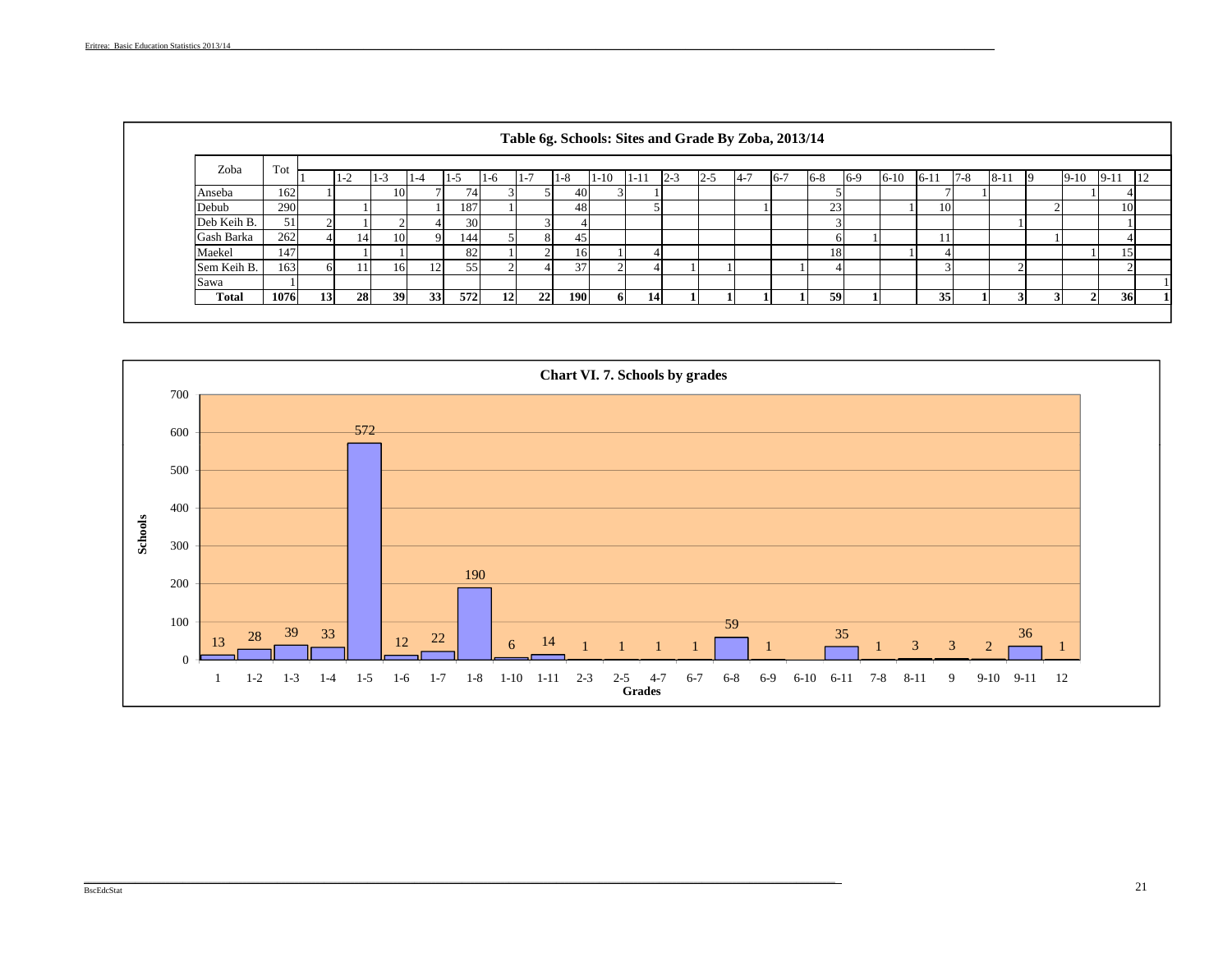#### **2. Sections**

|              |        |        |         |             |         |       |         |             |         |       |         |             |         |      | Grade 7 |      |         |      |         |      | Grade 10 |                 |                 |          |          |        |
|--------------|--------|--------|---------|-------------|---------|-------|---------|-------------|---------|-------|---------|-------------|---------|------|---------|------|---------|------|---------|------|----------|-----------------|-----------------|----------|----------|--------|
| Zoba         |        | Total  | Grade : |             | Grade 2 |       | Grade 3 |             | Grade 4 |       | Grade 5 |             | Grade 6 |      |         |      | Grade 8 |      | Grade 9 |      |          |                 | Grade 1         |          | Grade 12 |        |
|              | Tot    | Gov.   | Tot     | Gov.        | Tot     | Gov.  | Tot     | Gov.        | Tot     | Gov.  | Tot     | Gov.        | Tot     | Gov. | Tot     | Gov. | Tot     | Gov. | Tot     | Gov. | Tot      | Gov.            | Tot             | Gov.     | Tot      | I Gov. |
| Anseba       | 1751   | 1454   | 258     | 210         | 250     | 202   | 2371    | 189         | 212     | 1711  | 1791    | 143         | 150     | 128  | 131     | 110  | 146     | 128  | 82      | 76   | 75       | 69              |                 | 28       |          |        |
| Debub        | 3535   | 3323   | 480     | 449         | 496     | 463   | 464     | 436         | 424     | 397   | 369     | 344         | 257     | 240  | 245     | 226  | 325     | 310  | 196     | 190  | 191      | 185             | 88              | 83       |          |        |
| Deb Keih B.  | 289    | 289    |         |             | 47      | 47    | 45      | 45          |         |       | 37      |             | 18      | 18   | 16      | 16   | 14      | 14   |         |      |          |                 |                 |          |          |        |
| Gash Barka   | 2374   | 2274   | 444     | 420         | 399     | 375   | 335     | 316         | 306     | 289   | 270     | 254         | 164     | 164  | 133     | 133  | 156     | 156  | 76      | 76   | 61       | 61              | 30 <sup>-</sup> | 30       |          |        |
| Maekel       | 2312   | 2068   | 290     | 257         | 293     | 259   | 279     | 250         | 264     | 232   | 249     | 219         | 193     | 169  | 1751    | 153  | 200     | 180  | 122     | l 18 | 139      | 135             | 108             | 96       |          |        |
| Sem Keih B.  | 1130   | 1088   | 190     | 185         | 165     | 161   | 161     | 157         | 132     | 1281  | 1291    | 124         | -90.    | 86   | 84      | 80   | 87      | 83   | 36      | 33   | 32       | 29 <sup>1</sup> | 24 <sub>1</sub> | 22       |          |        |
| Sawa         | 263    | 263    |         |             |         |       |         |             |         |       |         |             |         |      |         |      |         |      |         |      |          |                 |                 | $\Omega$ | 263      | 263    |
| <b>Total</b> | 11,654 | 10,759 |         | 1,714 1,573 | 1,650   | 1,507 |         | 1,521 1,393 | 1,380   | 1,259 |         | 1,233 1,121 | 872     | 805  | 784     | 718  | 928     | 871  | 519     | 500  | 505      | 486             | 285             | 263      | 263      | 263    |

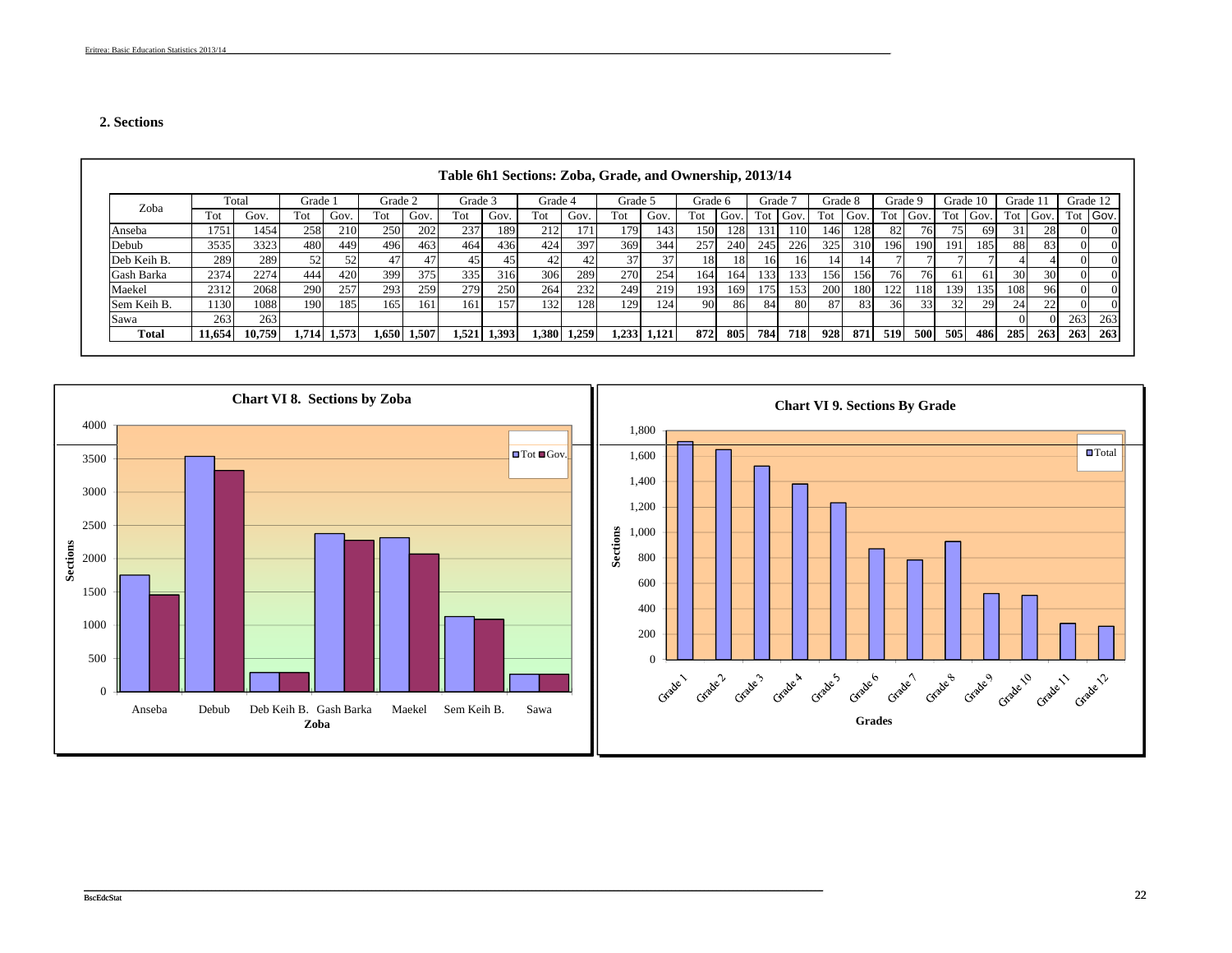| Zoba         |       | <b>Schools</b> |       | Tot. Sec. | Grade 1 |      |               | Grade 2 |               | Grade 3 |             | Grade 4 | Grade 5     |      |
|--------------|-------|----------------|-------|-----------|---------|------|---------------|---------|---------------|---------|-------------|---------|-------------|------|
|              | Tot   | Gov.           | Tot   | Gov.      | Tot     | Gov. | Tot           | Gov.    | Tot           | Gov.    | Tot         | Gov.    | Tot         | Gov. |
| Anseba       | 1441  | 110            | 1136  | 915       | 258     | 210  | 250           | 202     | 237           | 189     | 212         | 171     | 179         | 143  |
| Debub        | 244 I | 226            | 2233  | 2089      | 480     | 4491 | 496           | 463     | 464           | 436     | 424         | 397     | 369         | 344  |
| Deb Keih B.  | 46    | 46             | 223   | 223       | 52      | 52   | 47            | 47      | 45            | 45      | 42          | 42      | 37          | 37   |
| Gash Barka   | 239   | 223            | 1754  | 1654      | 444     | 420  | 3991          | 375     | 335           | 316     | 306         | 289     | 270         | 254  |
| Maekel       | 108   | 98             | 1375  | 1217      | 290     | 257  | 293           | 259     | 279           | 250     | 264         | 232     | 249         | 219  |
| Sem Keih B.  | 1511  | 149            | 777   | 755       | 190     | 185  | 1651          | 161     | 161           | 157     | 32          | 1281    | 1291        | 124  |
| <b>Total</b> | 932   | 852            | 7,498 | 6,853     | 1,714   |      | $1,573$ 1,650 |         | $1,507$ 1,521 |         | 1,393 1,380 | 1,259   | 1,233 1,121 |      |

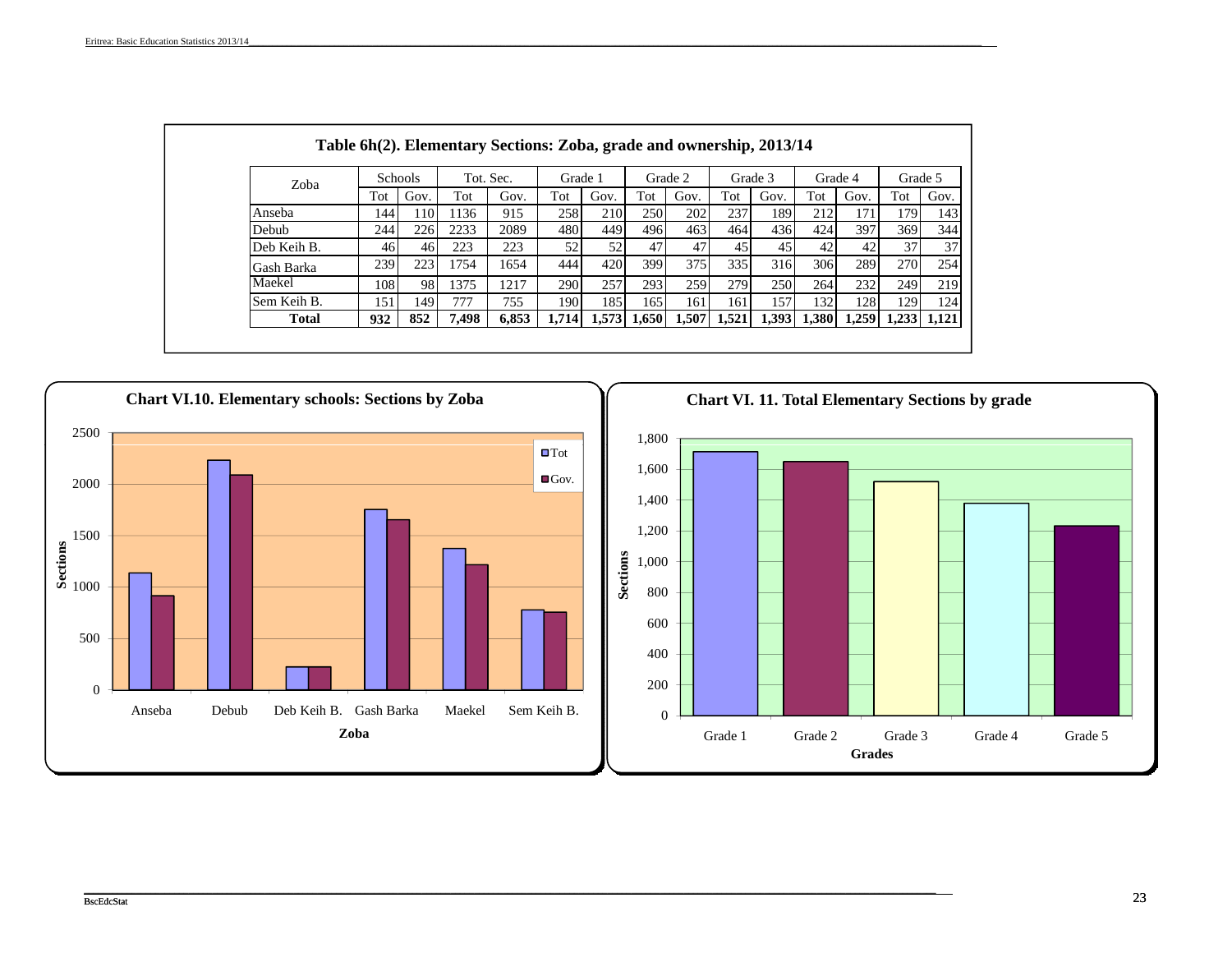| Zoba         |     | <b>Schools</b> |      | Tot. Sec. |     | Grade 6 |     | Grade 7 | Grade 8 |     |
|--------------|-----|----------------|------|-----------|-----|---------|-----|---------|---------|-----|
|              | Tot | Gov.           | Tot  | Gov.      | Tot | Gov.    | Tot | Gov.    | Tot     | Gov |
| Anseba       | 65  | 54             | 427  | 366       | 150 | 128     | 131 | 110     | 146     | 128 |
| Debub        | 891 | 801            | 827  | 776       | 257 | 240     | 245 | 226     | 325     | 310 |
| Deb Keih B.  |     |                | 48   | 48        | 18  | 18      | 16  | 16      | 14      | 14  |
| Gash Barka   | 76  | 76             | 453  | 453       | 164 | 164     | 133 | 133     | 156     | 156 |
| Maekel       | 47  | 40             | 568  | 502       | 193 | 169     | 175 | 153     | 200     | 180 |
| Sem Keih B.  | 591 | 58             | 261  | 249       | 90  | 86      | 84  | 801     | 87      | 83  |
| <b>Total</b> | 347 | 319            | 2584 | 2394      | 872 | 805     | 784 | 718     | 928     | 871 |

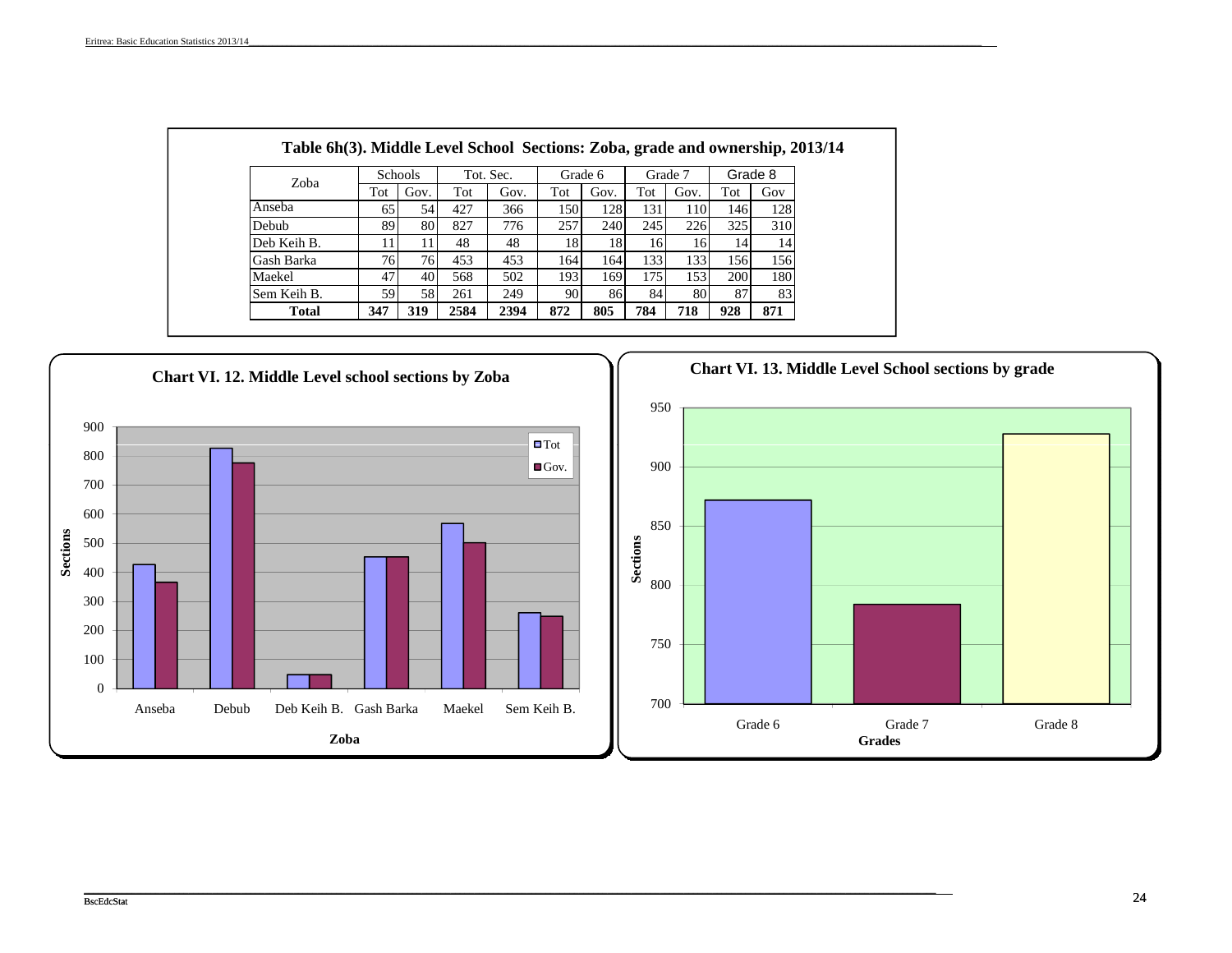| Zoba         |     | <b>Schools</b> |      | Tot. Sec |     | Grade 9 |     | Grade 10 |     | Grade 11 |     | Grade 12 |
|--------------|-----|----------------|------|----------|-----|---------|-----|----------|-----|----------|-----|----------|
|              | Tot | Gov            | Tot  | Gov.     | Tot | Gov.    | Tot | Gov.     | Tot | Gov.     | Tot | Gov.     |
| Anseba       | 16  | 14             | 188  | 173      | 82  | 76      | 75  | 69       | 31  | 28       |     |          |
| Debub        | 27  | 25             | 475  | 458      | 196 | 190     | 191 | 1851     | 88  | 83       |     |          |
| Deb Keih B.  |     |                | 18   | 18       |     |         |     |          |     | 4        |     |          |
| Gash Barka   | 17  |                | 167  | 167      | 76  | 76      | 61  | 61       | 30  | 30       |     |          |
| Maekel       | 26  | 22             | 369  | 349      | 122 | 118     | 139 | 1351     | 108 | 96       |     |          |
| Sem Keih B.  | 13  | 12             | 92   | 84       | 36  | 33      | 32  | 29       | 24  | 22       |     |          |
| Sawa         |     |                | 263  | 263      |     |         |     |          |     |          | 263 | 263      |
| <b>Total</b> | 102 | 93             | 1572 | 1512     | 519 | 500     | 505 | 486      | 285 | 263      | 263 | 263      |

**Table 6h(4). Secondary Level Sections: Zoba, grade and ownership, 2013/14**

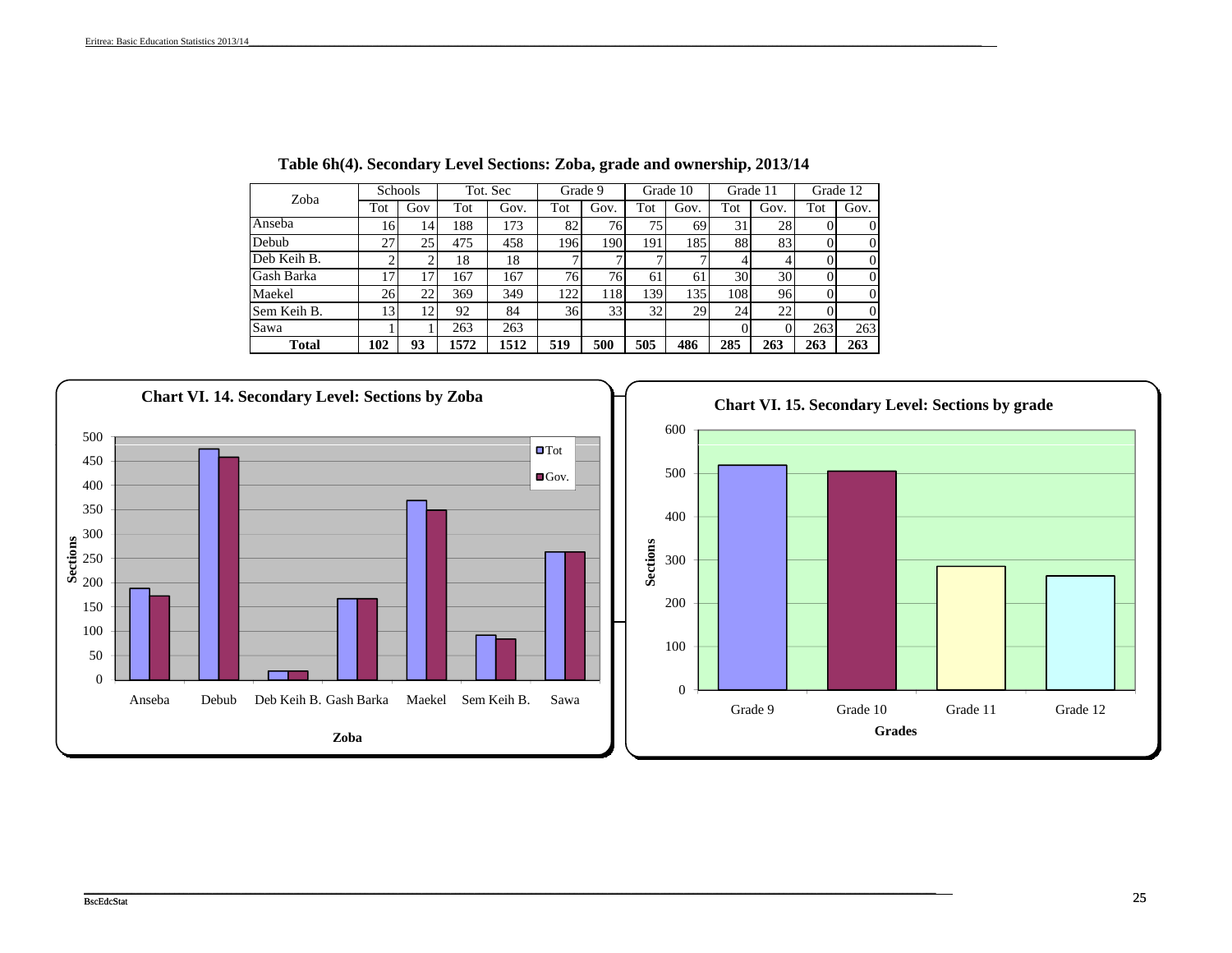#### **3. Rehabilitation and Construction**

|              |    |    | Totals |    |                                                 |           |    | $1 - 5$ |        |                               |    | 1-7 | 1-11                          | $6 - 7$ |  | $6 - 11$    |                   | $8-11$ |    |
|--------------|----|----|--------|----|-------------------------------------------------|-----------|----|---------|--------|-------------------------------|----|-----|-------------------------------|---------|--|-------------|-------------------|--------|----|
| Province     |    |    |        |    | 91/92 92/93 93/94 94/95 95/96 91/92 92/93 93/94 |           |    |         | 94/95  | 95/96 91/92 92/93 93/94 95/96 |    |     | 92/93 91/92 95/96 91/92 92/93 |         |  | 93/94 95/96 | 91/92 92/93 95/96 |        |    |
| Akeleguzay   |    | 15 | 22     | 15 |                                                 |           | 12 | 20      | $13 -$ |                               |    |     |                               |         |  |             |                   |        |    |
| Asmera       | 11 |    |        |    | 30                                              | 6         |    |         |        | 14                            |    |     |                               |         |  |             |                   |        |    |
| Barka        |    |    |        |    |                                                 |           |    |         |        |                               |    |     |                               |         |  |             |                   |        |    |
| Dankalia     |    |    |        |    |                                                 |           |    |         |        |                               |    |     |                               |         |  |             |                   |        |    |
| Gash-Setit   |    |    |        |    |                                                 |           |    |         |        |                               |    |     |                               |         |  |             |                   |        |    |
| Hamasien     |    | 10 |        |    |                                                 |           |    |         |        |                               |    |     |                               |         |  |             |                   |        |    |
| Sahel        |    |    |        |    |                                                 |           |    |         |        |                               |    |     |                               |         |  |             |                   |        |    |
| Semhar       |    |    |        |    |                                                 |           | 61 |         |        |                               |    |     |                               |         |  |             |                   |        |    |
| Senhit       |    |    |        |    | 12                                              |           |    |         |        |                               |    |     |                               |         |  |             |                   |        |    |
| Seraye       |    |    |        | 10 |                                                 |           |    |         | 10     |                               |    |     |                               |         |  |             |                   |        |    |
| <b>Total</b> | 24 | 52 | 53     | 62 | 65                                              | <b>18</b> | 43 | 48      | 62     | 42                            | n. |     |                               |         |  |             |                   |        | 10 |

Rehabilitation: Replacement of school buildings made of palm mats, wood, maintenance of Schools by permanent new building materials.

\*Up to the year 1996 Eritrea was divided into 10 provinces but later it was divided into 6 Zobas

|              |     |     |         |        |       |       |         |         |        |                 |           |                  |         |                 |    | Table 6j. School rehabilitation: Year and site by Zoba 1996/97-2000/01 |         |         |       |      |         |         |         |          |       |
|--------------|-----|-----|---------|--------|-------|-------|---------|---------|--------|-----------------|-----------|------------------|---------|-----------------|----|------------------------------------------------------------------------|---------|---------|-------|------|---------|---------|---------|----------|-------|
| Zoba         |     |     | 1996/97 |        |       |       |         | 1997/98 |        |                 |           |                  | 1998/99 |                 |    |                                                                        | 1999/00 |         |       |      |         | 2000/01 |         |          |       |
|              | l-J | l – | $6 - i$ | $8-11$ | Total | $1-5$ | $1 - i$ | $16-7$  | $8-1.$ | Total           | I-D       | $\mathbf{I}$ – . | $16-7$  | Total           | -1 |                                                                        | $6-1$   | $-8-11$ | Total | -1-5 | $1 - i$ | $16-7$  | $-6-11$ | $8 - 11$ | Total |
| Anseba       |     |     |         |        |       |       |         |         |        |                 |           |                  |         |                 |    |                                                                        |         |         |       |      |         |         |         |          |       |
| Debub        |     |     |         |        |       |       |         |         |        | 10 <sup>1</sup> | <b>10</b> |                  |         |                 |    |                                                                        |         |         |       | 19   |         |         |         |          | ر ے   |
| Deb K. B.    |     |     |         |        |       |       |         |         |        |                 |           |                  |         |                 |    |                                                                        |         |         |       |      |         |         |         |          |       |
| Gash Barka   |     |     |         |        |       |       |         |         |        |                 |           |                  |         |                 |    |                                                                        |         |         |       |      |         |         |         |          |       |
| Maekel       | 29  |     |         |        | 44    |       |         |         |        | 161             |           |                  |         |                 |    |                                                                        |         |         |       | - 1  |         |         |         |          | 18    |
| Sem K. B.    |     |     |         |        |       |       |         |         |        |                 |           |                  |         |                 |    |                                                                        |         |         |       |      |         |         |         |          |       |
| <b>Total</b> | 39  | 15  |         |        | 60    | 24    | 15      |         |        | 41              | 21        |                  |         | 26 <sub>1</sub> | 23 |                                                                        |         |         |       | 38   |         |         |         |          | 54    |

|  |  | Table 6j. School Rehabilitation: Year and site by Zoba 2000/2001-2002/03 (Continued) |  |
|--|--|--------------------------------------------------------------------------------------|--|
|  |  |                                                                                      |  |

| Zoba         |       |         |      | 2001/2002 |        |       |       |         |      | 2002/2003 |        |          |       |
|--------------|-------|---------|------|-----------|--------|-------|-------|---------|------|-----------|--------|----------|-------|
|              | $1-5$ | $1 - 7$ | 1-11 | $6 - 7$   | $6-11$ | Total | $1-5$ | $1 - 7$ | 1-11 | $-6 - 7$  | $6-11$ | $8 - 11$ | Total |
| Anseba       |       |         |      |           |        |       |       |         |      |           |        |          |       |
| Debub        |       |         |      |           |        | 10    |       |         |      |           |        |          | 10    |
| Gash Barka   | 17    |         |      |           |        | 23    | 16    |         |      |           |        |          | 20    |
| Maekel       | 10    |         |      |           |        | 20    |       |         |      |           |        |          |       |
| Sem K. B.    |       |         |      |           |        |       |       |         |      |           |        |          |       |
| <b>Total</b> | 34    |         |      |           |        | 53    | 25    |         |      | υ         |        |          | 34    |

 $-$  . The contribution of the contribution of the contribution of the contribution of the contribution of the contribution of the contribution of the contribution of the contribution of the contribution of the contributio

N.B. \* 2003/04 - 2013/14 not reported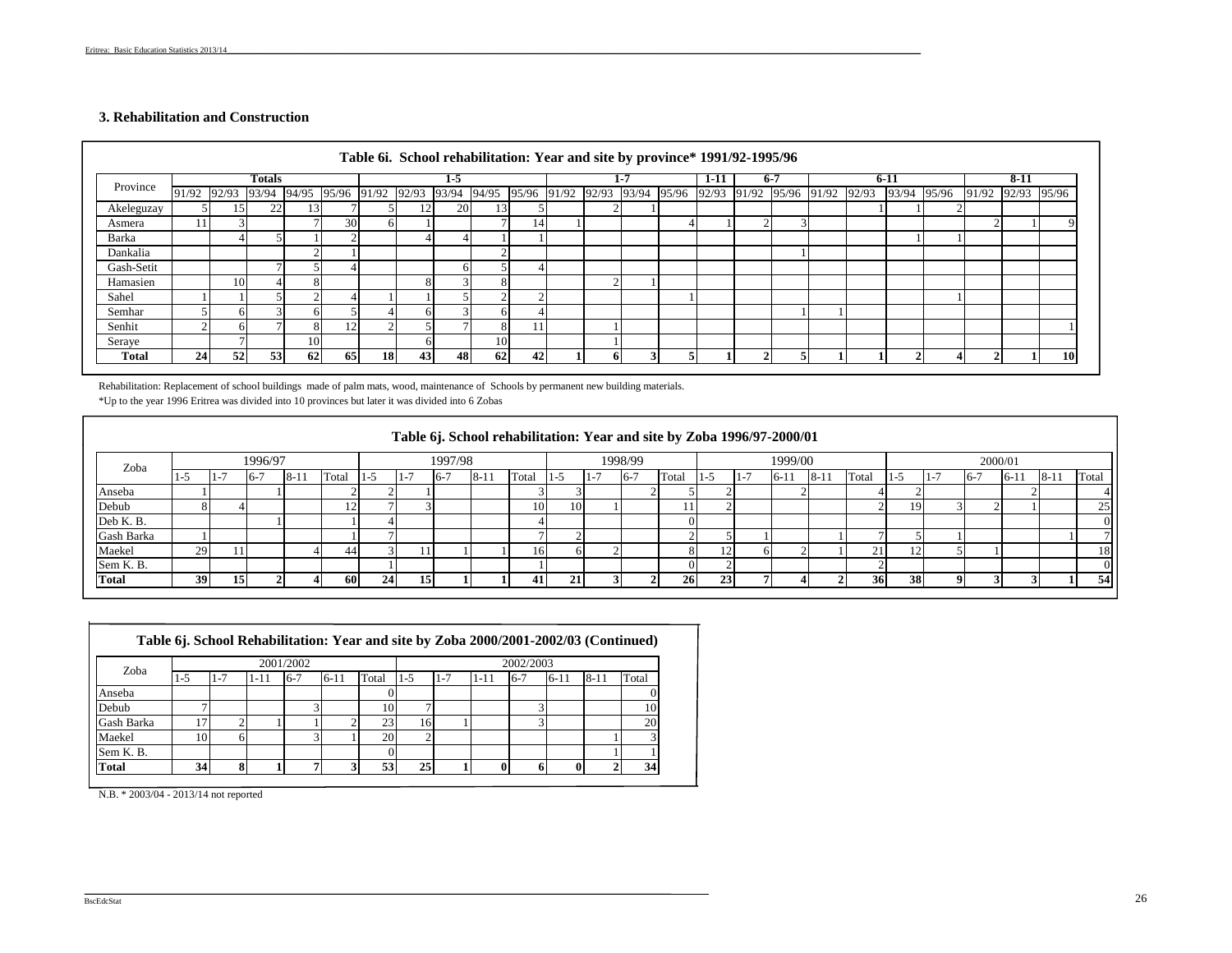|               |                                                                                                                                                                                                                                 |     |        |    |    | Table 6k. School rehabilitation: Year and site by ownership 1991/92-1995/96 |     |    |                 |    |    |  |  |      |       |  |       |  |     |    |
|---------------|---------------------------------------------------------------------------------------------------------------------------------------------------------------------------------------------------------------------------------|-----|--------|----|----|-----------------------------------------------------------------------------|-----|----|-----------------|----|----|--|--|------|-------|--|-------|--|-----|----|
|               |                                                                                                                                                                                                                                 |     | Totals |    |    |                                                                             |     |    |                 |    |    |  |  | 1-11 | $6-7$ |  | $6-1$ |  | 8-1 |    |
| Owner         | 91/92 92/93 93/94 95/96 91/92 92/93 95/96 91/92 92/93 93/94 94/95 95/96 96/97 91/92 92/93 93/94 94/95 92/93 91/92 95/96 92/93 93/94 95/96 92/93 93/94 95/96 92/93 93/94 95/96 92/93 93/94 95/96 92/93 93/94 95/96 92/93 93/94 9 |     |        |    |    |                                                                             |     |    |                 |    |    |  |  |      |       |  |       |  |     |    |
| Government    | 22                                                                                                                                                                                                                              | 45  | 46 I   |    | 52 | 101                                                                         | 391 |    |                 | 32 | 38 |  |  |      |       |  |       |  |     |    |
| Mission       |                                                                                                                                                                                                                                 |     |        |    |    |                                                                             |     |    |                 |    |    |  |  |      |       |  |       |  |     |    |
| Public        |                                                                                                                                                                                                                                 |     |        |    |    |                                                                             |     |    |                 |    |    |  |  |      |       |  |       |  |     |    |
| Mahad         |                                                                                                                                                                                                                                 |     |        |    |    |                                                                             |     |    |                 |    |    |  |  |      |       |  |       |  |     |    |
| Community     |                                                                                                                                                                                                                                 |     |        | 36 |    |                                                                             |     |    | 36 <sup>I</sup> |    |    |  |  |      |       |  |       |  |     |    |
| <b>Others</b> |                                                                                                                                                                                                                                 |     |        | 3  |    |                                                                             |     |    |                 |    |    |  |  |      |       |  |       |  |     |    |
| Total         | 24                                                                                                                                                                                                                              | 52. | 53     | 62 | 65 | 18                                                                          | 43  | 48 | 62 <sup>1</sup> |    | 39 |  |  |      |       |  |       |  |     | 10 |

**Table 6l. School rehabilitation: Year and site by ownership 1996/97-2000/01**

| Owner        |     |       | 1996/97 |       |                 |              |       | 1997/98 |       |      |           |                | 1998/99 |           |     |       | 1999/00 |      |        |     |     | 2000/01 |         |      |       |
|--------------|-----|-------|---------|-------|-----------------|--------------|-------|---------|-------|------|-----------|----------------|---------|-----------|-----|-------|---------|------|--------|-----|-----|---------|---------|------|-------|
|              | -15 | $1 -$ | $6 - 7$ | $8-1$ | m<br>Total      | -15          | l - 7 | $6 -$   | $8-1$ | otal | .-5       | $\overline{a}$ | $6-7$   | `otal     | د-. | $1 -$ | 6-11    | 8-11 | Total. | ت−' | 1-7 | $6-7$   | $6 - 1$ | 8-11 | Total |
| Government   | 38  | 14'   |         |       | 58 <sup>1</sup> | $\sim$<br>∠⊥ |       |         |       | 36   | <b>20</b> |                |         | 25        | 19  |       |         |      | 26     | 38  |     |         |         |      | 54    |
| Mission      |     |       |         |       |                 |              |       |         |       |      |           |                |         |           |     |       |         |      |        |     |     |         |         |      |       |
| Public       |     |       |         |       |                 |              |       |         |       |      |           |                |         | $\Omega$  |     |       |         |      |        |     |     |         |         |      |       |
| Mahad        |     |       |         |       |                 |              |       |         |       |      |           |                |         | $\Omega$  |     |       |         |      |        |     |     |         |         |      |       |
| .'ommunity   |     |       |         |       |                 |              |       |         |       |      |           |                |         | $\Omega$  |     |       |         |      |        |     |     |         |         |      |       |
| Private      |     |       |         |       |                 |              |       |         |       | 0    |           |                |         | ΩI        |     |       |         |      |        |     |     |         |         |      |       |
| Others       |     |       |         |       |                 |              |       |         |       |      |           |                |         | $\Omega$  |     |       |         |      |        |     |     |         |         |      |       |
| <b>Total</b> | 39  | 15    |         |       | 60              | 24           | 15    |         |       | 41   |           |                |         | <b>26</b> | 23  |       |         |      | 36     | 38  |     |         |         |      | 54    |

| Table 6l. School rehabilitation: Year and site by ownership 2000/01-2002/03 (Contd.) |  |  |
|--------------------------------------------------------------------------------------|--|--|
|                                                                                      |  |  |

| Owner          |         |         |          | 2001/2002 |          |                |                |         |          | 2002/03 |          |          |          |
|----------------|---------|---------|----------|-----------|----------|----------------|----------------|---------|----------|---------|----------|----------|----------|
|                | $1 - 5$ | $1 - 7$ | $1 - 11$ | $6 - 7$   | $6 - 11$ | 8-11 Total 1-5 |                | $1 - 7$ | $1 - 11$ | $6 - 7$ | $6 - 11$ | $8 - 11$ | Total    |
| Government     | 33      | 8       |          |           | 3        | 52             | 24             |         |          |         |          |          | 30       |
| <b>Mission</b> |         |         |          |           |          |                | $\overline{c}$ |         |          |         |          |          | 2        |
| Public         |         |         |          |           |          |                |                |         |          |         |          |          | $\theta$ |
| Mahad          |         |         |          |           |          |                |                |         |          |         |          |          | $\theta$ |
| Community*     |         |         |          |           |          |                |                |         |          |         |          |          | $\theta$ |
| Private        |         |         |          |           |          |                |                |         |          |         |          |          | $\theta$ |
| Others         |         |         |          |           |          |                |                |         |          |         |          |          | $\Omega$ |
| <b>Total</b>   | 34      | 8       |          |           | 3        | 53             | 26             |         |          | ◠       |          |          | 32       |

 $\mathcal{L}_\mathcal{L} = \mathcal{L}_\mathcal{L} = \mathcal{L}_\mathcal{L} = \mathcal{L}_\mathcal{L} = \mathcal{L}_\mathcal{L} = \mathcal{L}_\mathcal{L} = \mathcal{L}_\mathcal{L} = \mathcal{L}_\mathcal{L} = \mathcal{L}_\mathcal{L} = \mathcal{L}_\mathcal{L} = \mathcal{L}_\mathcal{L} = \mathcal{L}_\mathcal{L} = \mathcal{L}_\mathcal{L} = \mathcal{L}_\mathcal{L} = \mathcal{L}_\mathcal{L} = \mathcal{L}_\mathcal{L} = \mathcal{L}_\mathcal{L}$ 

\*N.B Community includes both Domstic & Forreign Communities 2003/04-2013/14 not reported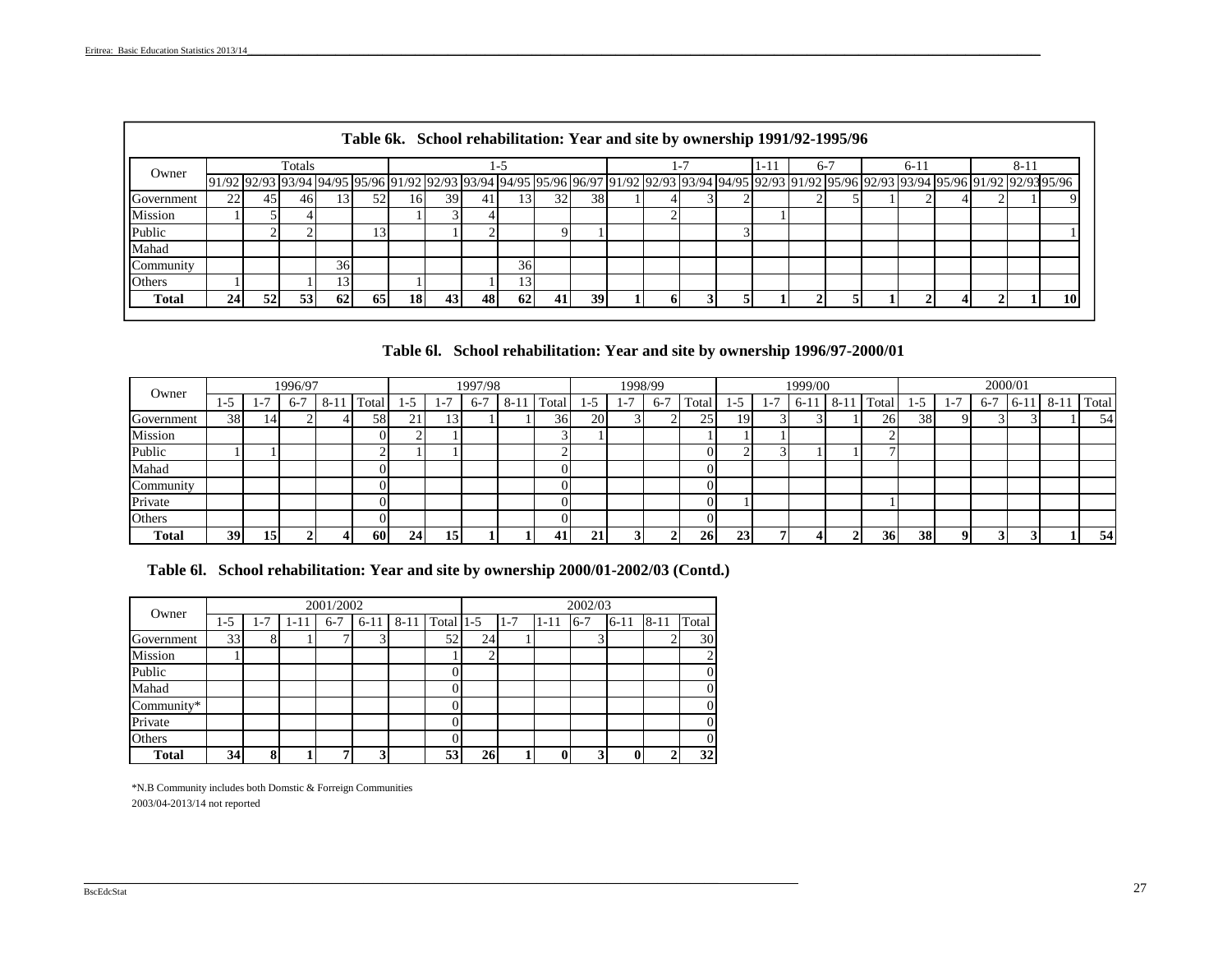|              | Table 6m. New school buildings: Year and site by ownership 1991/92-1995/96 |                                                                                                                                                                                                                                 |        |    |    |  |     |    |     |     |  |  |  |  |      |  |  |       |          |
|--------------|----------------------------------------------------------------------------|---------------------------------------------------------------------------------------------------------------------------------------------------------------------------------------------------------------------------------|--------|----|----|--|-----|----|-----|-----|--|--|--|--|------|--|--|-------|----------|
| Owners       |                                                                            |                                                                                                                                                                                                                                 | Totals |    |    |  |     | -7 |     |     |  |  |  |  | $-1$ |  |  | $6-1$ | $8 - 11$ |
|              |                                                                            | 91/92 92/93 93/94 94/95 95/96 91/92 92/93 93/94 94/95 95/96 93/94 94/95 95/96 91/92 93/94 95/96 92/93 93/94 95/96 92/93 93/94 95/96 92/93 93/94 95/96 92/93 93/94 95/96 92/93 93/94 95/96 92/93 93/94 95/96 92/93 93/94 95/96 9 |        |    |    |  |     |    |     |     |  |  |  |  |      |  |  |       |          |
| Government   |                                                                            | 24                                                                                                                                                                                                                              | 49     |    | 53 |  | 25. | 44 |     | 461 |  |  |  |  |      |  |  |       |          |
| Mission      |                                                                            |                                                                                                                                                                                                                                 |        |    |    |  |     |    |     |     |  |  |  |  |      |  |  |       |          |
| Public       |                                                                            |                                                                                                                                                                                                                                 |        |    |    |  |     |    |     |     |  |  |  |  |      |  |  |       |          |
| Mahad        |                                                                            |                                                                                                                                                                                                                                 |        |    |    |  |     |    |     |     |  |  |  |  |      |  |  |       |          |
| Community    |                                                                            |                                                                                                                                                                                                                                 |        |    |    |  |     |    |     |     |  |  |  |  |      |  |  |       |          |
| Others       |                                                                            |                                                                                                                                                                                                                                 |        | 27 |    |  |     |    |     |     |  |  |  |  |      |  |  |       |          |
| <b>Total</b> |                                                                            |                                                                                                                                                                                                                                 | 561    | 53 | 53 |  | 25  | 49 | 531 | 46  |  |  |  |  |      |  |  |       |          |

# **Table 6n. New school buildings: Year and site by ownership1996/97-2000/01**

| Owners       | 1996/97 |       |      |         |        | 1997/98         |                   |         |               |       |     |         | 1998/99 |          |       |                 |         | 1999/2000                |      |       |     |                         | 2000/01                |       |
|--------------|---------|-------|------|---------|--------|-----------------|-------------------|---------|---------------|-------|-----|---------|---------|----------|-------|-----------------|---------|--------------------------|------|-------|-----|-------------------------|------------------------|-------|
|              | -1      | $1 -$ | $6-$ | $-6-11$ | Total  | 1-5             | -<br>$1 - \prime$ | $6 - 7$ | $6 - 11$      | Total | 1-D | $1 - 7$ | $6 - 7$ | $8 - 11$ | Total | 1-5             | $1 - 7$ | $\overline{ }$<br>$6 - $ | 8-11 | Total | נ-ו | $\overline{ }$<br>1 - 1 | $\overline{ }$<br>$-6$ | Total |
| Government   | 64      |       |      |         | 73.    | 39 I            | 10                |         |               | 55    | 32  |         |         |          | 47    | 34              |         |                          |      | 44    | 18  |                         |                        | 23    |
| Mission      |         |       |      |         | $\sim$ |                 |                   |         |               |       |     |         |         |          |       |                 |         |                          |      |       |     |                         |                        |       |
| Public       |         |       |      |         |        |                 |                   |         |               |       |     |         |         |          |       |                 |         |                          |      |       |     |                         |                        |       |
| Mahad        |         |       |      |         |        |                 |                   |         |               |       |     |         |         |          |       |                 |         |                          |      |       |     |                         |                        |       |
| Community    |         |       |      |         |        |                 |                   |         |               |       |     |         |         |          |       |                 |         |                          |      |       |     |                         |                        |       |
| Private      |         |       |      |         |        |                 |                   |         |               |       |     |         |         |          |       |                 |         |                          |      |       |     |                         |                        |       |
| Others       |         |       |      |         |        |                 |                   |         |               |       |     |         |         |          |       |                 |         |                          |      |       |     |                         |                        |       |
| <b>Total</b> | 68      |       |      |         | 77     | 43 <sub>1</sub> | 11                |         | $\rightarrow$ | -61   | 33  |         | 11      |          | 49    | 34 <sup>1</sup> |         |                          |      | 44    | 18  |                         | 4                      | 23    |
|              |         |       |      |         |        |                 |                   |         |               |       |     |         |         |          |       |                 |         |                          |      |       |     |                         |                        |       |

| Owners       |     |         |          | 2001/2002 |          |          |             |    |         |       | 2002/2003* |          |          |       |
|--------------|-----|---------|----------|-----------|----------|----------|-------------|----|---------|-------|------------|----------|----------|-------|
|              | 1-5 | $1 - 7$ | $1 - 11$ | $6-7$     | $6 - 11$ | $8 - 11$ | Total $1-5$ |    | $1 - 7$ | 11-11 | $6 - 7$    | $6 - 11$ | $8 - 11$ | Total |
| Government   | 13. |         |          |           |          |          | 24          | 32 |         |       |            |          |          | 39    |
| Mission      | 3   |         |          |           |          |          |             |    |         |       |            |          |          |       |
| Public       |     |         |          |           |          |          |             |    |         |       |            |          |          |       |
| Mahad        |     |         |          |           |          |          |             |    |         |       |            |          |          |       |
| *Community   |     |         |          |           |          |          |             |    |         |       |            |          |          |       |
| Private      |     |         |          |           |          |          |             |    |         |       |            |          |          |       |
| Others       |     |         |          |           |          |          |             |    |         |       |            |          |          |       |
| <b>Total</b> | 16  | 3       |          | ,         |          | 0        | 27          | 33 |         | 0     | 5          |          |          | 40    |

\_\_\_\_\_\_\_\_\_\_\_\_\_\_\_\_\_\_\_\_\_\_\_\_\_\_\_\_\_\_\_\_\_\_\_\_\_\_\_\_\_\_\_\_\_\_\_\_\_\_\_\_\_\_\_\_\_\_\_\_\_\_\_\_\_\_\_\_\_\_\_\_\_\_\_\_\_\_\_\_\_\_\_\_\_\_\_\_\_\_\_\_\_\_\_\_\_\_\_\_\_\_\_\_\_\_\_\_\_\_\_\_\_\_\_\_\_\_\_\_\_\_\_\_\_\_\_\_\_\_\_\_\_\_\_\_\_\_\_\_\_\_\_\_\_\_\_\_\_\_\_\_\_\_\_\_

2003/04- 2013/14 not reported \*N.B Community includes both Domestic and Foreign Communitis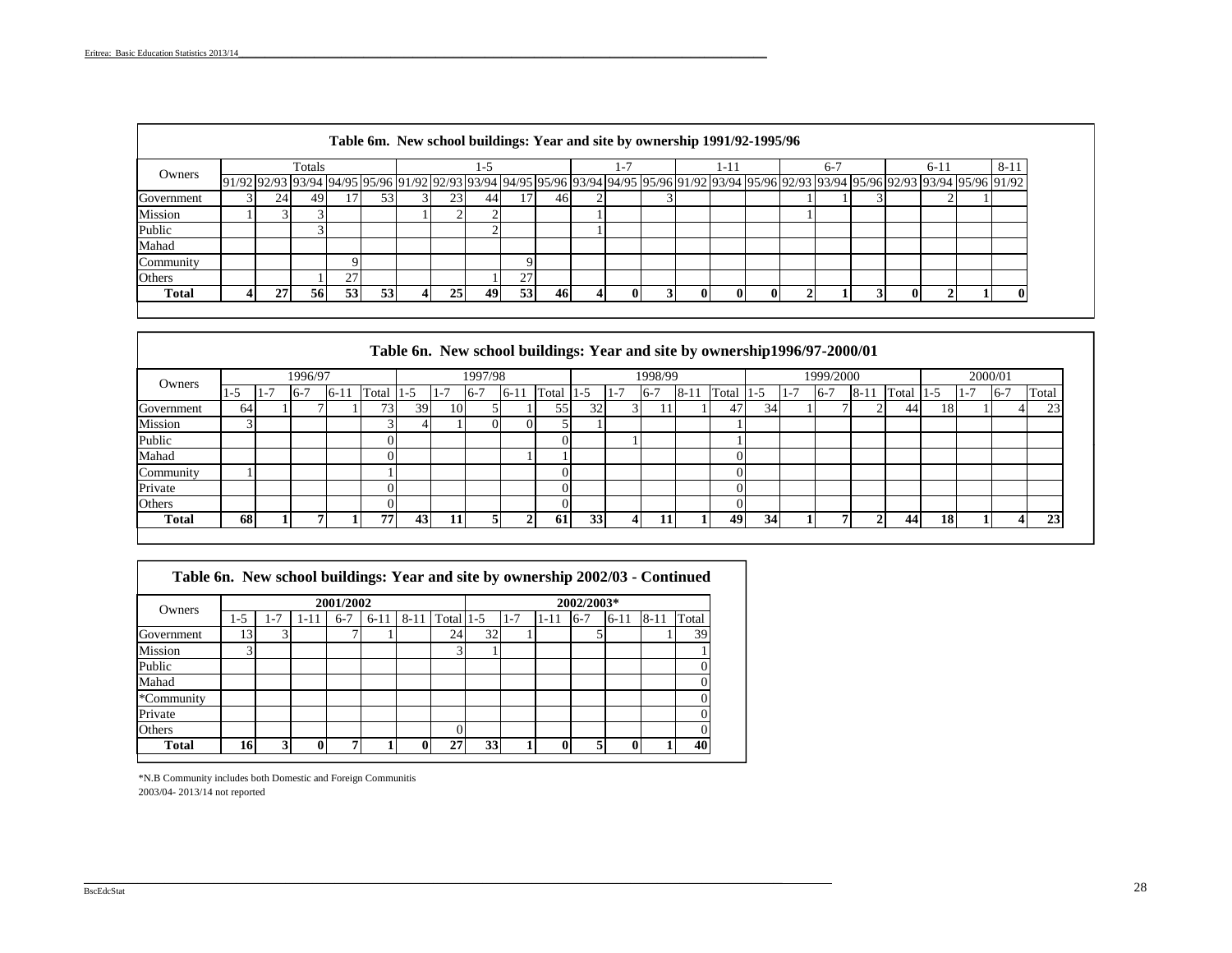|              |   |    | Totals   |        |    |   |        | 1-5 |        |    |   | $t - 1$ | 1-11 |                | $6 - 7$ |   | $6-11$       |                                                                                                                         | $8 - 11$ |
|--------------|---|----|----------|--------|----|---|--------|-----|--------|----|---|---------|------|----------------|---------|---|--------------|-------------------------------------------------------------------------------------------------------------------------|----------|
| Province     |   |    |          |        |    |   |        |     |        |    |   |         |      |                |         |   |              | 91/92 92/93 93/94 94/95 95/96 91/92 92/93 93/94 94/95 95/96 93/94 95/96 95/96 92/93 93/94 95/96 93/94 95/96 91/92 95/96 |          |
| Akeleguzay   |   | h  |          |        |    |   | hl     |     |        |    |   |         |      |                |         |   |              |                                                                                                                         |          |
| Asmera       |   |    |          |        |    |   |        |     |        |    |   |         |      |                |         |   |              |                                                                                                                         |          |
| Barka        |   |    | $\Omega$ |        |    |   |        | 8   |        |    |   |         |      |                |         |   |              |                                                                                                                         |          |
| Dankalia     |   |    |          |        |    |   |        |     | 4      |    |   |         |      |                |         |   |              |                                                                                                                         |          |
| Gash-Setit   |   |    | 10       | 10     |    |   |        | 8   | 10     | 10 |   |         |      |                |         |   | $\sim$       |                                                                                                                         |          |
| Hamasien     |   |    |          | 61     |    |   |        |     | 6      |    |   |         |      |                |         |   |              |                                                                                                                         |          |
| Sahel        |   |    | ⌒        | c      |    |   | ⌒      |     | $\sim$ |    |   |         |      |                |         |   |              |                                                                                                                         |          |
| Semhar       |   |    |          | $\sim$ |    |   | $\sim$ |     | $\sim$ | h. |   | Δ       |      |                |         |   |              |                                                                                                                         |          |
| Senhit       |   |    | 12       | 13     |    |   | 'nΙ    | 10  | 13     | h. |   |         |      | ↑              |         |   |              |                                                                                                                         |          |
| Seraye       |   |    |          |        |    |   |        |     | 4      |    |   |         |      |                |         |   |              |                                                                                                                         |          |
| <b>Total</b> | 4 | 27 | 56       | 53     | 54 | 4 | 25     | 49  | 53     | 46 | Δ | 3       |      | $\overline{c}$ |         | 3 | $\mathbf{2}$ |                                                                                                                         |          |

| Zoba         |           |         | 1996/97 |          |       |       |         | 1997/98 |          |       |         |         | 1998/99 |          |                         |         |         | 1999/2000 |          |       |
|--------------|-----------|---------|---------|----------|-------|-------|---------|---------|----------|-------|---------|---------|---------|----------|-------------------------|---------|---------|-----------|----------|-------|
|              | 1-5       | $1 - l$ | $16-7$  | $6 - 11$ | Total | $1-5$ | $1 - 7$ | $16-7$  | $6 - 11$ | Total | $1 - 5$ | $1 - 7$ | $16-7$  | $8 - 11$ | Total                   | $1 - 5$ | $1 - 7$ | $6 - 7$   | $8 - 11$ | Total |
| Anseba       | 10        |         |         |          | 1 I I | 12    |         |         |          | 14    | 14      |         |         |          | 20                      |         |         |           |          |       |
| Debub        | 12        |         |         |          | 16    | 10    |         |         |          | 12    | 10      |         |         |          | $\mathbf{1} \mathbf{1}$ |         |         |           |          | 10    |
| Deb Keih B.  | 6         |         |         |          |       |       |         |         |          |       |         |         |         |          |                         |         |         |           |          |       |
| Gash Barka   | 19        |         |         |          | 20    | 15    |         |         |          | 18    |         |         |         |          |                         |         |         |           |          |       |
| Maekel       |           |         |         |          |       |       |         |         |          |       |         |         |         |          |                         |         |         |           |          |       |
| Sem Keih B.  | <b>20</b> |         |         |          | 21    |       |         |         |          |       |         |         |         |          |                         |         |         |           |          |       |
| <b>Total</b> | 68        |         |         |          | 77.   | 43    |         |         |          | 61    | 33      |         |         |          | 49                      | 34      |         |           |          | 44    |

| Table 6p. New school buildings: Year and Site by Zoba 2000/01-2002/03 |
|-----------------------------------------------------------------------|
|                                                                       |

| Zoba         |                        |     | 2000/2001 |       |         |         |              | 2001/2002  |          |          |       |     |         | 2002/03 |          |       |
|--------------|------------------------|-----|-----------|-------|---------|---------|--------------|------------|----------|----------|-------|-----|---------|---------|----------|-------|
|              | $1 - 5$                | 1-7 | $6 - 7$   | Total | $1-5$   | $1 - 7$ | $1 - 11$     | $16-7$     | $6 - 11$ | $8 - 11$ | Total | 1-5 | $1 - 7$ | $6 - 7$ | $8 - 11$ | Total |
| Anseba       | ◠                      |     |           |       |         |         |              |            |          |          |       |     |         |         |          |       |
| Debub        | $\mathbf{\Omega}$<br>J |     |           | ٠     | ◠<br>لى |         | 0            |            |          |          | ⇁     |     |         |         |          |       |
| Deb Keih B.  |                        |     |           |       |         |         |              |            |          |          |       |     |         |         |          |       |
| Gash Barka   | 12                     |     |           | 15    | 11      | ⌒       | 0            | $\sqrt{2}$ |          |          | 18    | 16  |         |         |          | 16    |
| Maekel       |                        |     |           |       |         |         |              |            |          |          |       |     |         |         |          |       |
| Sem Keih B.  |                        |     |           |       |         |         |              |            |          |          |       |     |         |         |          |       |
| <b>Total</b> | 18                     |     | 4         | 23    | 16      | σ<br>J  | $\mathbf{0}$ | −          |          |          | 27    | 33  |         |         |          | 40    |
|              |                        |     |           |       |         |         |              |            |          |          |       |     |         |         |          |       |

N.B. data from 2003/04-2013/14 not reported

 $\mathcal{L}_\text{max} = \mathcal{L}_\text{max} = \mathcal{L}_\text{max} = \mathcal{L}_\text{max} = \mathcal{L}_\text{max} = \mathcal{L}_\text{max} = \mathcal{L}_\text{max} = \mathcal{L}_\text{max} = \mathcal{L}_\text{max} = \mathcal{L}_\text{max} = \mathcal{L}_\text{max} = \mathcal{L}_\text{max} = \mathcal{L}_\text{max} = \mathcal{L}_\text{max} = \mathcal{L}_\text{max} = \mathcal{L}_\text{max} = \mathcal{L}_\text{max} = \mathcal{L}_\text{max} = \mathcal{$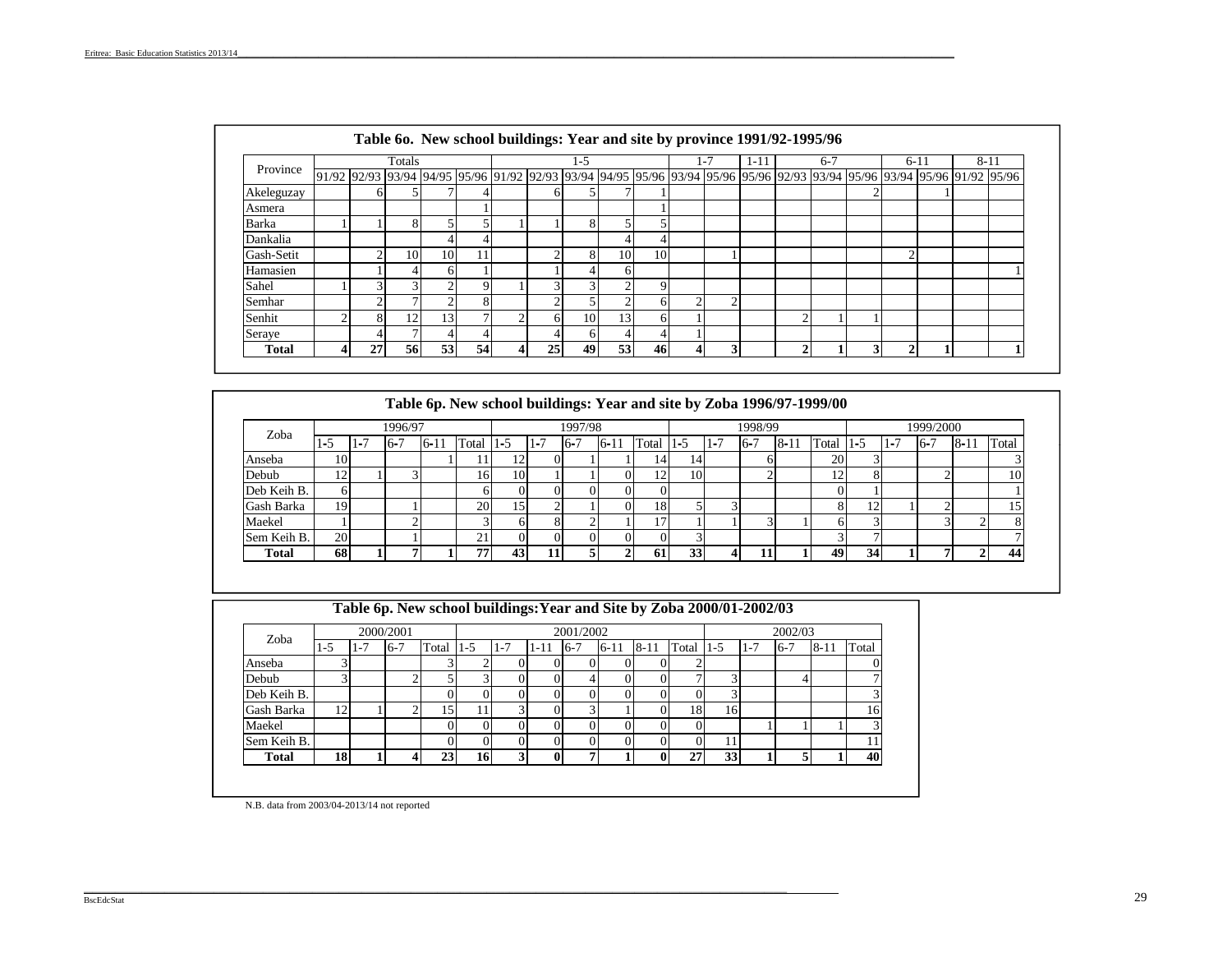# **VII. Pre-Primary Education**

# **1. Schools, Location, Ownership and Facilities**

|                |     |             | Table 7a. Pre-primary schools: Location and ownership 2013/14 |           |             |     |           |             |    |         |             |    |           |           |             |     |             |  |
|----------------|-----|-------------|---------------------------------------------------------------|-----------|-------------|-----|-----------|-------------|----|---------|-------------|----|-----------|-----------|-------------|-----|-------------|--|
| Zoba           |     |             |                                                               |           |             |     |           |             |    | Schools |             |    |           |           |             |     |             |  |
|                |     | Totals      |                                                               |           | Government  |     |           | Mission     |    |         | Private     |    |           | Community |             |     | Awkaf       |  |
|                | Tot | Urban Rural |                                                               | Tot       | Urban Rural |     | Tot       | Urban Rural |    | Tot     | Urban Rural |    | Tot       |           | Urban Rural | Tot | Urban Rural |  |
| Anseba         | 87  |             | 70                                                            | 65        | 81          | 57  | 16        |             | 12 |         |             |    |           |           |             |     |             |  |
| Debub          | 120 | 36          | 84                                                            | 78        | 11          | 67  | <b>20</b> | 12          | 8  |         |             |    | 14        |           | 8           |     |             |  |
| Deb Keih B.    | 22  |             | 16                                                            | <b>20</b> |             | 16  |           |             |    |         |             |    |           |           |             |     |             |  |
| Gash Barka     | 66  | 28          | 38                                                            | 57        | 22          | 35  |           |             |    |         | 3           |    |           |           |             |     |             |  |
| Maekel         | 138 | 64          | 74 <sub>1</sub>                                               | 51        | 61          | 45  | 14        |             | 6  | 44      | 28          | 16 | 27        | <b>20</b> |             |     |             |  |
| Sem Keih Bahri | 42  | 16          | 26                                                            | 34        | 10          | 24  | 6         |             |    |         |             |    |           |           |             |     |             |  |
| <b>Total</b>   | 475 | 167         | 308                                                           | 305       | <b>61</b>   | 244 | 60        | 33          | 27 | 57      | 40          | 17 | <b>50</b> | 30        | 20          |     |             |  |

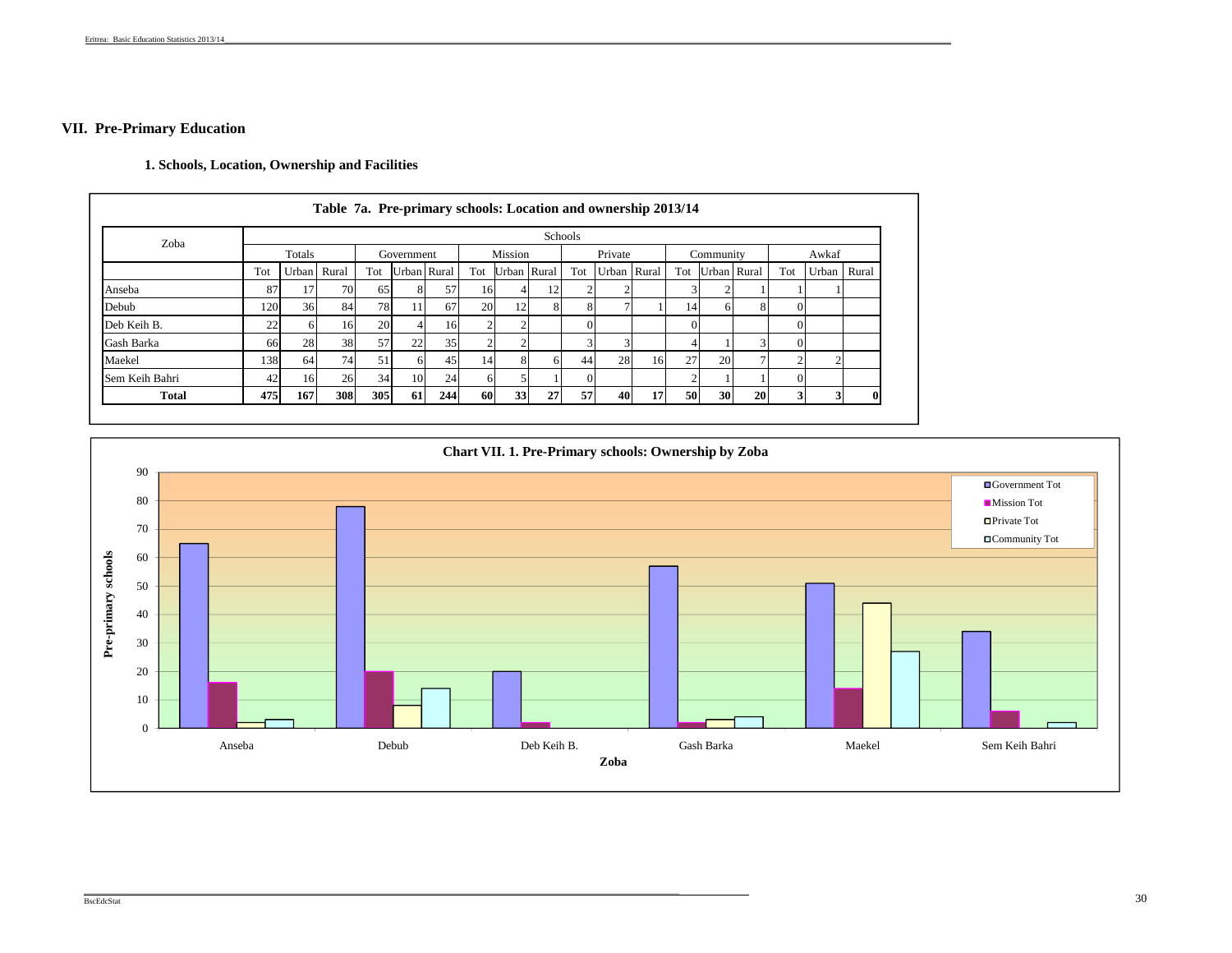| Zoba         |      |     |      | Classrooms      |     |                   |     |     | Toilets        |      |     |            |
|--------------|------|-----|------|-----------------|-----|-------------------|-----|-----|----------------|------|-----|------------|
|              | Tot  | Gov | Miss | Prv             |     | <b>Comm</b> Awkaf | Tot | Gov | Miss           | Prv  |     | Comm Awkaf |
| Anseba       | 1581 | 96  | 30   |                 | 16  | 10                | 142 | 85  | $\overline{4}$ |      |     | 4          |
| Debub        | 174  | 69  | 51   | 33 <sub>1</sub> | 21  |                   | 190 | 65  | 81             | 161  | 28  |            |
| Deb Keih B.  | 42   | 35  |      |                 |     |                   | 28  | 18  | 10             |      |     |            |
| Gash Barka   | 84   | 68  |      | Ω               |     |                   | 76  | 62  |                |      |     |            |
| Maekel       | 350  | 86  | 35   | 158             | 61  | 10                | 315 | 99  | 43             | 1061 | 59  | 8          |
| Sem Keih B.  | 66   | 49  | 14   |                 |     |                   | 93  | 62  | 25             |      | h   |            |
| <b>Total</b> | 874  | 403 | 142  | 206             | 103 | 20                | 844 | 391 | 209            | 132  | 100 | 12         |

Gov = Government, Miss = Mission, Comm = Community, Prv = private Tot=Total

| Zoba         |     | <b>Playfield</b> |       |     | Fence           |                 |     | <b>Tap Water</b> |          |           | <b>Well Water</b> |          |     | <b>Reservoir</b> |          |
|--------------|-----|------------------|-------|-----|-----------------|-----------------|-----|------------------|----------|-----------|-------------------|----------|-----|------------------|----------|
|              | Yes | No               | N.D.A | Yes | No              | N.D.A           | Yes | No               | N.D.A    | Yes       | No                | N.D.A    | Yes | No               | N.D.A    |
| Anseba       | 40  | 39               |       | 30  | 43              | 14 <sup>1</sup> | 26  | 61               |          |           | 78                |          | 12  | 75               |          |
| Debub        | 13  | 64               | 351   | 49  |                 | 62              | 29  | 83               |          | 14        | 98                |          | 20  | 92 <sub>1</sub>  |          |
| Deb-Keih-B.  |     | 15               |       | 22  |                 |                 | 9   | 13 <sub>1</sub>  |          |           | 17                |          |     | <b>20</b>        |          |
| Gash Barka   | 28  | 32               |       | 28  | 12 <sub>1</sub> | <b>20</b>       | 5.  | 55               |          |           | 56                |          | Q   | 51               |          |
| Maekel       | 26  | 108              |       | 84  | 33              | 21              | 58  | 80               |          | 33        | 105               | 0        | 65  | 73               |          |
| Sem Keih B.  | 22  | <b>20</b>        |       | 24  | 18              |                 | 10  | 32               |          |           | 37                | 0        | 13  | 29               | $\Omega$ |
| <b>Total</b> | 136 | 278              | 47    | 237 | 107             | 117             | 137 | 324              | $\bf{0}$ | <b>70</b> | 391               | $\bf{0}$ | 121 | 340              | $\bf{0}$ |

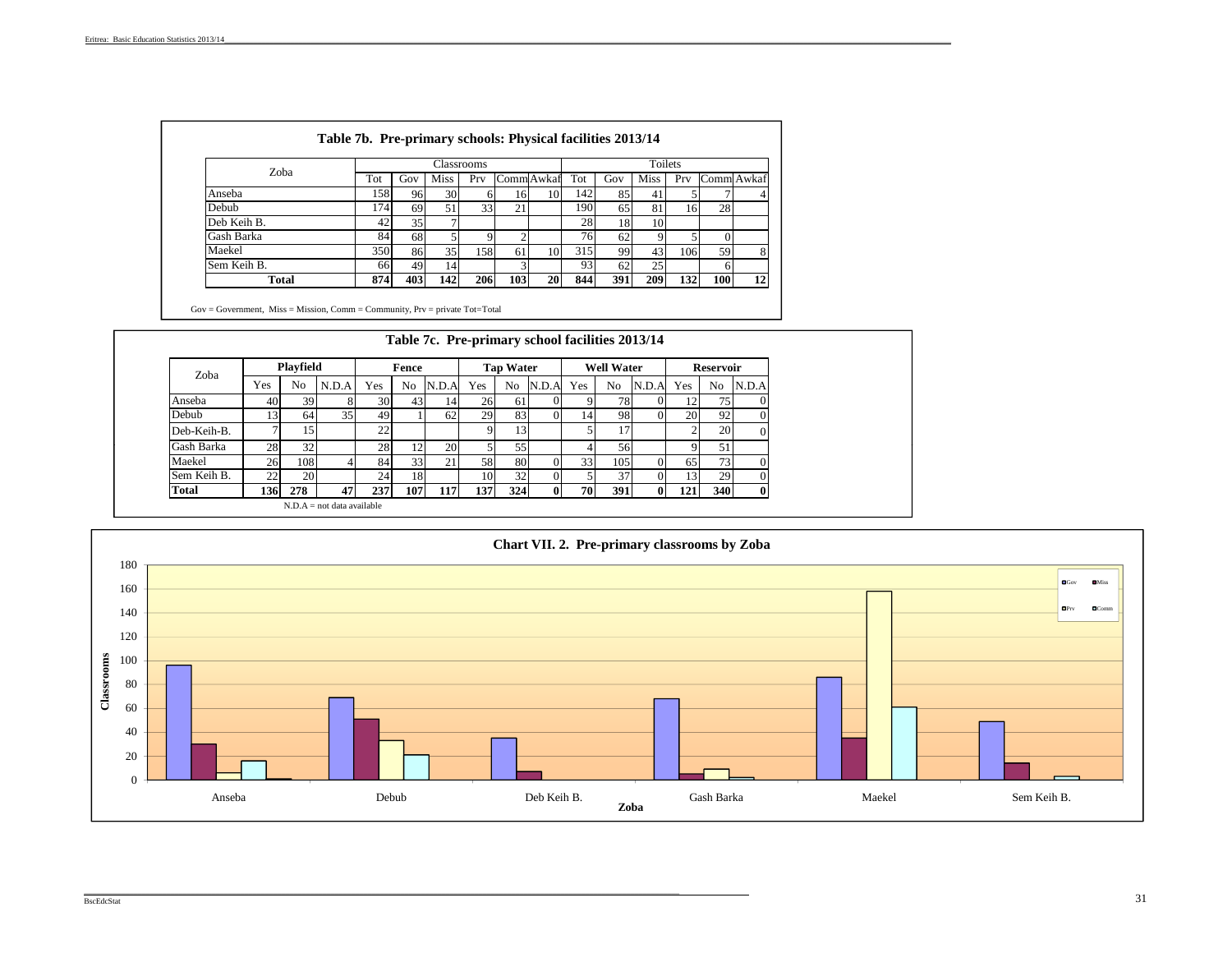|             |                             | <b>Grand Total</b> |              |       | Total |       |       |     | Government |      |      |       | <b>Mission</b>                                                                  |     |      |       | Private |       |       | Community       |       |     | Awkaf |     |
|-------------|-----------------------------|--------------------|--------------|-------|-------|-------|-------|-----|------------|------|------|-------|---------------------------------------------------------------------------------|-----|------|-------|---------|-------|-------|-----------------|-------|-----|-------|-----|
| Zoba        |                             |                    |              | Urban | Rural |       | Urban |     | Rural      |      |      | Urban | Rural                                                                           |     |      | Urban | Rural   |       | Urban |                 | Rural |     | Urban |     |
|             |                             |                    |              |       |       |       |       |     |            |      |      |       |                                                                                 |     |      |       |         |       |       |                 |       |     |       |     |
| Anseba      | 6.400                       | 3.122              | 3,135        | 1.511 | 3.265 | 1.611 | 1000  | 468 | 2501       | 1251 | 893  | 456   | 665                                                                             | 308 | 409  | 196   |         |       | 463   | 205             | -99   | 52  | 370   | 186 |
| Debub       | 12.088                      | 6,005              | 6.982        | 3.499 | 5.106 | 2.506 | 1163  | 535 | 3291       | 1640 | 3207 | 1575  | 9761                                                                            | 451 | 2261 | 1204  | 382     | 187   | 351   | 185             | 457   | 228 |       |     |
| Deb Keih B. | 845                         | 418                | 390          | 199   | 455   | 219   | 203   | 107 | 455        | 219  | 187  | 92    |                                                                                 |     |      |       |         |       |       |                 |       |     |       |     |
| Gash Barka  | 4,582                       | 2.240              | 2,389        | .152  | 2.193 | 1,088 | 1533  | 742 | 2078       | 1039 | 533  | 251   |                                                                                 |     | 266  | 126   |         |       | 57    | 33 <sup>1</sup> | 115   | 49  |       |     |
| Maekel      | 18.647                      |                    | 9,036 12,894 | 6.275 | 5.753 | 2.761 | 916   | 442 | 3020       | 1450 | 2724 | 1333  | 469                                                                             | 227 | 5978 | 2894  | 1961    | 931   | 3048  | 1489            | 303   | 153 | 228   | 117 |
| Sem Keih B. | 2.729                       | 1.275              | 1.677        | 768   | 1.052 | 507   | 917   | 418 | 991        | 477  | 729  | 337   | 40                                                                              | 21  |      |       |         |       |       |                 | 21    |     |       |     |
| Total       | 45,291 22,096 27,467 13,404 |                    |              |       |       |       |       |     |            |      |      |       | 17,824 8,692 5,732 2,712 12,336 6,076 8,273 4,044 2,150 1,007 8,914 4,420 2,343 |     |      |       |         | 1.118 | 3,950 | 1,925           | 995   | 491 | 598   | 303 |



 **Table 7e. Pre-Primary: Enrolment by Age 2013/14** 

| Age   |                | Total          |        |          | Year1          |        |                | Year <sub>2</sub> |                |
|-------|----------------|----------------|--------|----------|----------------|--------|----------------|-------------------|----------------|
|       |                |                |        |          |                |        |                |                   |                |
|       | T              | М              | F      | T        | М              | F      | T              | M                 | F              |
| 2     | 1,735          | 885            | 850    | 1,700    | 872            | 828    | 35             | 13                | 22             |
| 3     | 4.457          | 2,316          | 2.141  | 1,972    | 1039           | 933    | 2,485          | 1277              | 1208           |
| 4     | 14.318         | 7.379          | 6,939  | 13.648   | 7017           | 6631   | 670            | 362               | 308            |
| 5     | 21,634         | 11.069         | 10.565 | 3,885    | 2001           | 1884   | 17,749         | 9068              | 8681           |
| 6     | 3,008          | 1,475          | 1,533  | 733      | 361            | 372    | 2,275          | 1114              | 1161           |
| 7     | 130            | 67             | 63     | 50       | 29             | 21     | 80             | 38                | 42             |
| 8     | 9              | $\overline{4}$ | 5      | 7        | $\overline{4}$ | 3      | $\mathfrak{2}$ |                   | $\overline{2}$ |
| 9     | $\overline{0}$ | $\mathbf{0}$   | 0      | $\theta$ |                |        | $\theta$       |                   |                |
| 10    | $\theta$       | $\Omega$       | 0      | $\Omega$ |                |        | $\Omega$       |                   |                |
| 11    | $\mathbf{0}$   | $\mathbf{0}$   | 0      | 0        |                |        | $\Omega$       |                   |                |
| Total | 45.291         | 23.195         | 22.096 | 21,995   | 11.323         | 10.672 | 23.296         | 11.872            | 11.424         |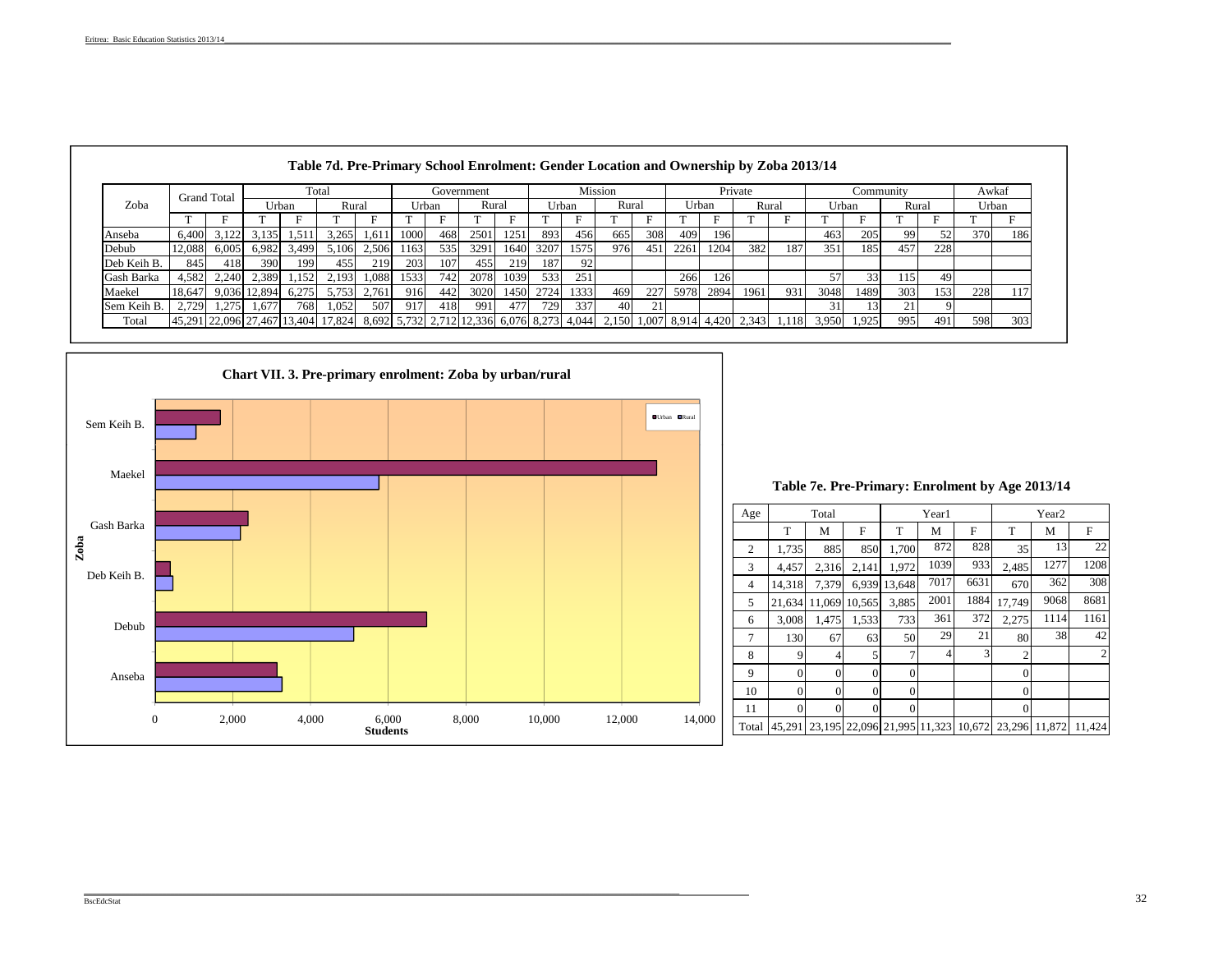## **3. Teachers and school personnel**

|             |          |         |         |        |   |                 |   |              |            |    |              |           |    |         | Table 7f. Pre-primary school teachers: Gender, training status and ownership by Zoba, 2013/14 |    |              |     |   |         |            |    |   |    |           |       |            |   |       |    |
|-------------|----------|---------|---------|--------|---|-----------------|---|--------------|------------|----|--------------|-----------|----|---------|-----------------------------------------------------------------------------------------------|----|--------------|-----|---|---------|------------|----|---|----|-----------|-------|------------|---|-------|----|
|             | Total    |         | Total   |        |   |                 |   | Government   |            |    |              |           |    | Mission |                                                                                               |    |              |     |   | Private |            |    |   |    | Community |       |            |   | Awkaf |    |
| Zoba        | Teachers |         |         |        |   |                 |   | NT           | <b>NDA</b> |    |              |           | NT |         | <b>NDA</b>                                                                                    |    |              |     |   | NT      | <b>NDA</b> |    |   |    | NT        |       | <b>NDA</b> |   |       | NT |
|             | MF       |         |         | NT NDA | М |                 | M |              | M          |    | M            |           |    |         | M                                                                                             |    | М            | Е   | M |         | M          | E  | M | Е  | м         |       |            | M |       |    |
| Anseba      | 186      |         | 85 101  |        |   | 461             |   | 50           |            |    |              | <b>20</b> |    | 30      |                                                                                               |    |              |     |   |         |            |    |   |    |           |       |            |   |       |    |
| Debub       | 275      | 80      | 66 I    | 129    |   | 35 <sup>1</sup> |   | 25           |            | 46 |              | 351       |    | 26      |                                                                                               | 42 |              |     |   | 8       |            | 26 |   |    |           |       | 10         |   |       |    |
| Deb Keih B. | 29       | 81      |         |        |   |                 |   | 18           |            |    |              |           |    |         |                                                                                               |    |              |     |   |         |            |    |   |    |           |       |            |   |       |    |
| Gash Barka  | 115      | 71      | 36      |        |   | 61              |   | 24           |            |    |              |           |    |         |                                                                                               |    |              |     |   |         |            |    |   |    |           |       |            |   |       |    |
| Maekel      | 685      |         | 326 348 |        |   | 76              |   | 47           |            |    |              | 631       |    | 39      |                                                                                               |    |              | 119 |   | 154     |            |    |   | 61 | 61        | 94    |            |   |       |    |
| Sem Keih B. | 82       | 40      | 35      |        |   | 35              |   | $\mathbf{C}$ |            |    |              |           |    |         |                                                                                               |    |              |     |   |         |            |    |   |    |           |       |            |   |       |    |
| Total       | 1.372    | 610 607 |         | 155    | 5 | 258             | 8 | 185          |            | 54 | $\mathbf{0}$ | 131       |    | 113     |                                                                                               | 48 | $\mathbf{2}$ | 127 | 3 | 171     |            | 34 |   | 75 | 6         | 112 I | -14        |   | 11    | 8  |

### N.B

T= trained

NT= not trained

NDA= no data available



 $\mathcal{L}_\text{max} = \mathcal{L}_\text{max} = \mathcal{L}_\text{max} = \mathcal{L}_\text{max} = \mathcal{L}_\text{max} = \mathcal{L}_\text{max} = \mathcal{L}_\text{max} = \mathcal{L}_\text{max} = \mathcal{L}_\text{max} = \mathcal{L}_\text{max} = \mathcal{L}_\text{max} = \mathcal{L}_\text{max} = \mathcal{L}_\text{max} = \mathcal{L}_\text{max} = \mathcal{L}_\text{max} = \mathcal{L}_\text{max} = \mathcal{L}_\text{max} = \mathcal{L}_\text{max} = \mathcal{$ 

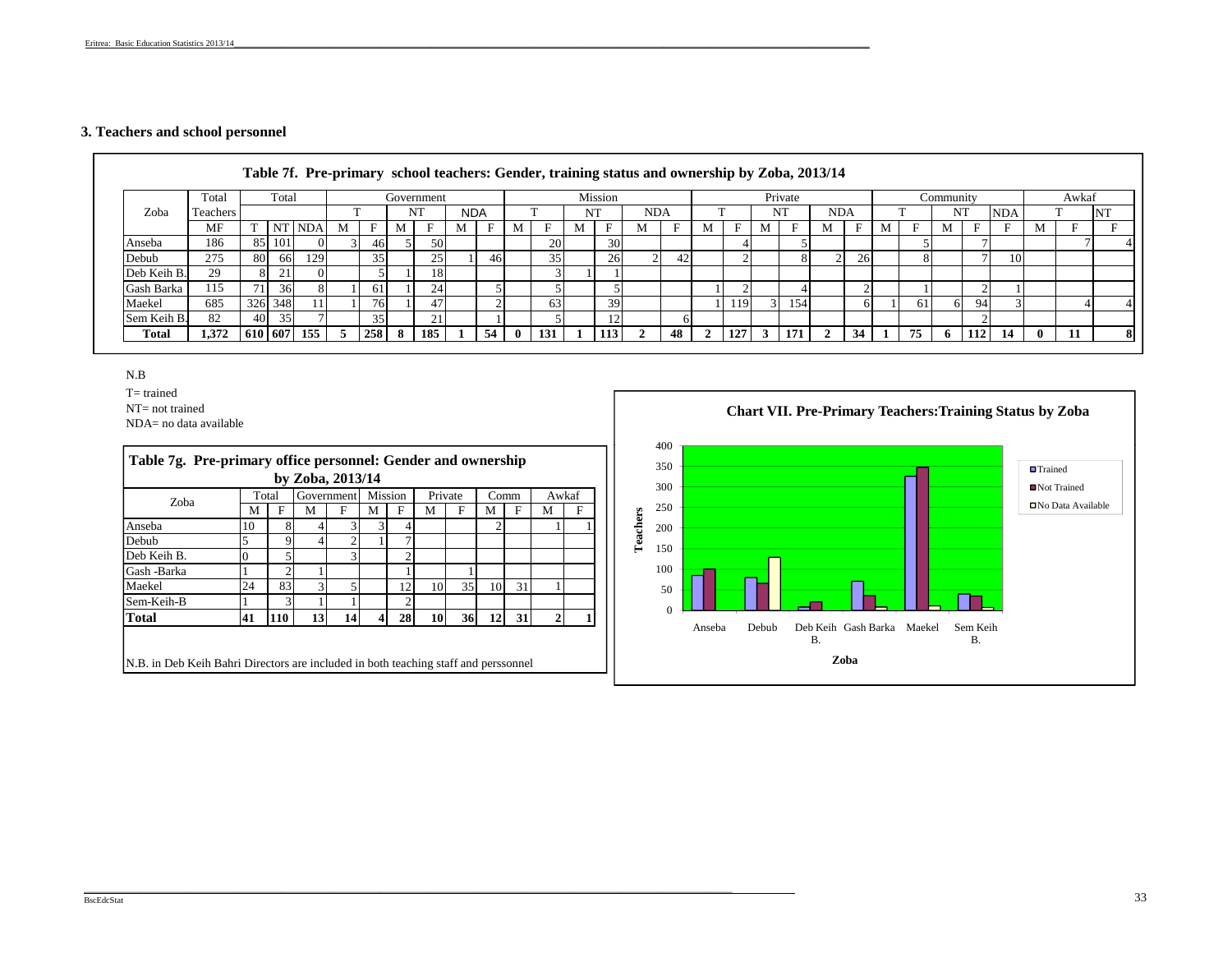# **VIII. Elementary level Education**

**1. Enrolment**

|              |         |                 |         | Table 8a. Elementary Education Enrolment: Grades and Gender by Zoba (Gov and Non-Gov), 2013/14 |         |        |        |         |        |        |         |        |        |         |        |        |         |               |
|--------------|---------|-----------------|---------|------------------------------------------------------------------------------------------------|---------|--------|--------|---------|--------|--------|---------|--------|--------|---------|--------|--------|---------|---------------|
|              |         | Grade 1-5       |         |                                                                                                | Grade 1 |        |        | Grade 2 |        |        | Grade 3 |        |        | Grade 4 |        |        | Grade 5 |               |
| Zoba         |         | M               |         |                                                                                                | M       |        |        | М       |        |        |         |        |        | М       |        |        |         |               |
| Anseba       | 23,907  | 28,433          | 52,340  | 5503                                                                                           | 6670    | 12173  | 5458   | 6605    | 12063  | 5006   | 5844    | 10850  | 4394   | 5145    | 9539   | 3546   | 4169    | 7715          |
| Debub        | 53,442  | 65,802          | 119.244 | 11975                                                                                          | 14257   | 26232  | 12157  | 14756   | 26913  | 11181  | 3860    | 25041  | 9842   | 12734   | 22576  | 8287   | 10195   | 18482         |
| Deb-Keih B.  | .760    | 3,934           | 5.694   | 546                                                                                            | 1247    | 1793   | 395    | 812     | 1207   | 342    | 785     | 1127   | 256    | 627     | 883    | 221    | 463     | 684           |
| Gash-Barka   | 37,137  | 45,128          | 82,265  | 10260                                                                                          | 12355   | 22615  | 9638   | 11174   | 20812  | 7281   | 8660    | 15941  | 5880   | 7430    | 13310  | 4078   | 5509    | 9587          |
| Maekel       | 33,172  | 36.416          | 69,588  | 7051                                                                                           | 7636    | 14687  | 7006   | 7685    | 14691  | 6797   | 747     | 4268   | 6394   | 7056    | 13450  | 5924   | 6568    | 12492         |
| Sem.Keih.B   | 13,566  | 18,907          | 32,473  | 3401                                                                                           | 4632    | 8033   | 3349   | 4522    | 7871   | 2740   | 4050    | 6790   | 2274   | 3174    | 5448   | 1802   | 2529    | 4331          |
| <b>Total</b> | 162,984 | 198,620 361,604 |         | 38,736                                                                                         | 46,797  | 85,533 | 38,003 | 45,554  | 83,557 | 33,347 | 40.670  | 74,017 | 29,040 | 36,166  | 65,206 | 23,858 |         | 29,433 53,291 |
|              |         |                 |         |                                                                                                |         |        |        |         |        |        |         |        |        |         |        |        |         |               |

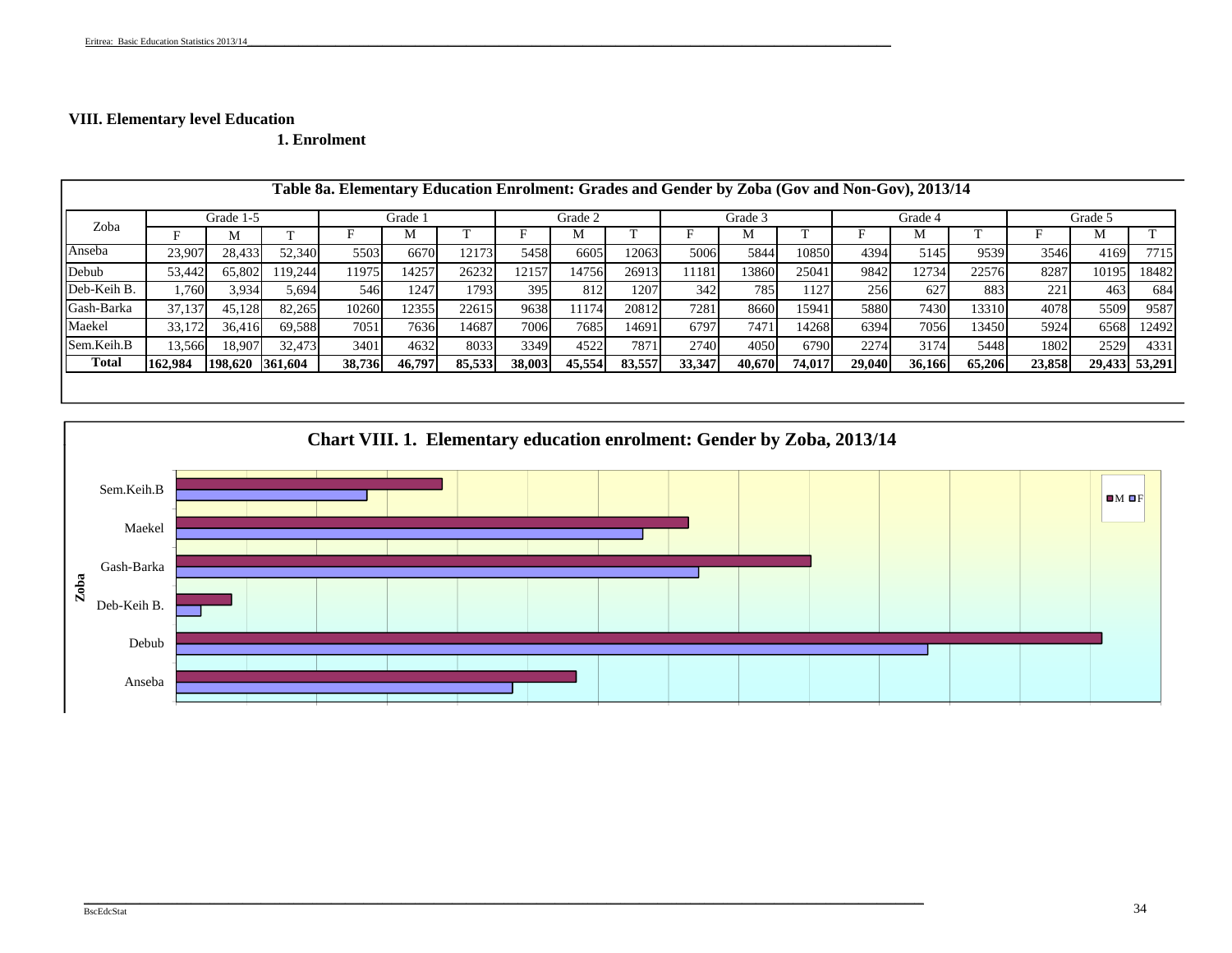|           |         |           |         |        |         |                |        |         |        |        |         |          |        | Table 8b. Elementary education enrolment: Grade and gender by age (Gov and Non-Gov), 2013/14 |        |        |         |        |
|-----------|---------|-----------|---------|--------|---------|----------------|--------|---------|--------|--------|---------|----------|--------|----------------------------------------------------------------------------------------------|--------|--------|---------|--------|
|           |         | Grade 1-5 |         |        | Grade 1 |                |        | Grade 2 |        |        | Grade 3 |          |        | Grade 4                                                                                      |        |        | Grade 5 |        |
| Age       | F       | М         | T       | F      | M       | T.             | F      | M       | T      | F      | M       | <b>T</b> | F      | М                                                                                            | m      | E      | М       | T      |
| 4 years   | 7       | 13        | 20      |        | 13      | 20             |        |         |        |        |         |          |        |                                                                                              |        |        |         |        |
| 5 years   | 325     | 371       | 696     | 319    | 354     | 673            | 61     | 17      | 23     |        |         |          |        |                                                                                              |        |        |         |        |
| 6 years   | 16,629  | 18,300    | 34,929  | 16248  | 17888   | 34136          | 373    | 394     | 767    |        | 15      | 22       |        |                                                                                              |        |        |         |        |
| 7 years   | 27,419  | 31,732    | 59,151  | 14009  | 17446   | 31455          | 13088  | 13882   | 26970  | 315    | 398     | 713      |        |                                                                                              | 13     |        |         |        |
| 8 years   | 31,427  | 35,933    | 67,360  | 5854   | 7662    | 13516          | 14105  | 16673   | 30778  | 10974  | 11060   | 22034    | 474    | 517                                                                                          | 991    | 20     | 21      | 41     |
| 9 years   | 30,137  | 35,325    | 65,462  | 1692   | 2415    | 4107           | 6995   | 9452    | 16447  | 12051  | 13936   | 25987    | 8745   | 8931                                                                                         | 17676  | 654    | 591     | 1245   |
| 10 years  | 27,251  | 32,304    | 59,555  | 470    | 710     | 1180           | 2428   | 3494    | 5922   | 6526   | 9065    | 15591    | 10545  | 12319                                                                                        | 22864  | 7282   | 6716    | 13998  |
| 11 years  | 16,877  | 22,264    | 39,141  | 80     | 173     | 253            | 733    | 1095    | 1828   | 2399   | 3838    | 6237     | 5610   | 7850                                                                                         | 13460  | 8055   | 9308    | 17363  |
| 12 years  | 7,863   | 12,156    | 20,019  | 36     | 84      | 120            | 213    | 364     | 577    | 732    | 1462    | 2194     | 2320   | 3644                                                                                         | 5964   | 4562   | 6602    | 11164  |
| 13 years  | 3,241   | 6,015     | 9,256   | 13     | 26      | 39             | 49     | 124     | 173    | 226    | 595     | 821      | 901    | 1760                                                                                         | 2661   | 2052   | 3510    | 5562   |
| 14 years  | 1,199   | 2,743     | 3,942   |        | 12      | 17             |        | 46      | 53     | 79     | 217     | 296      | 301    | 770                                                                                          | 1071   | 807    | 1698    | 2505   |
| 15 years  | 468     | 1,097     | 1,565   |        | 11      | 13             |        | 9       | 14     | 31     | 64      | 95       | 97     | 296                                                                                          | 393    | 333    | 717     | 1050   |
| 16 years  | 120     | 319       | 439     |        |         | $\overline{c}$ |        |         |        | 5      | 18      | 23       | 36     | 64                                                                                           | 100    | 78     | 231     | 309    |
| 17 years  | 18      | 37        | 55      |        |         |                |        |         |        |        |         |          |        |                                                                                              | 12     | 12     | 27      | 39     |
| 18 & over | 3       |           | 14      |        |         |                |        |         |        |        |         |          |        |                                                                                              |        |        | 10      | 12     |
| Total     | 162.984 | 198,620   | 361,604 | 38,736 | 46,797  | 85,533         | 38,003 | 45,554  | 83,557 | 33,347 | 40.670  | 74,017   | 29,040 | 36,166                                                                                       | 65,206 | 23,858 | 29,433  | 53,291 |

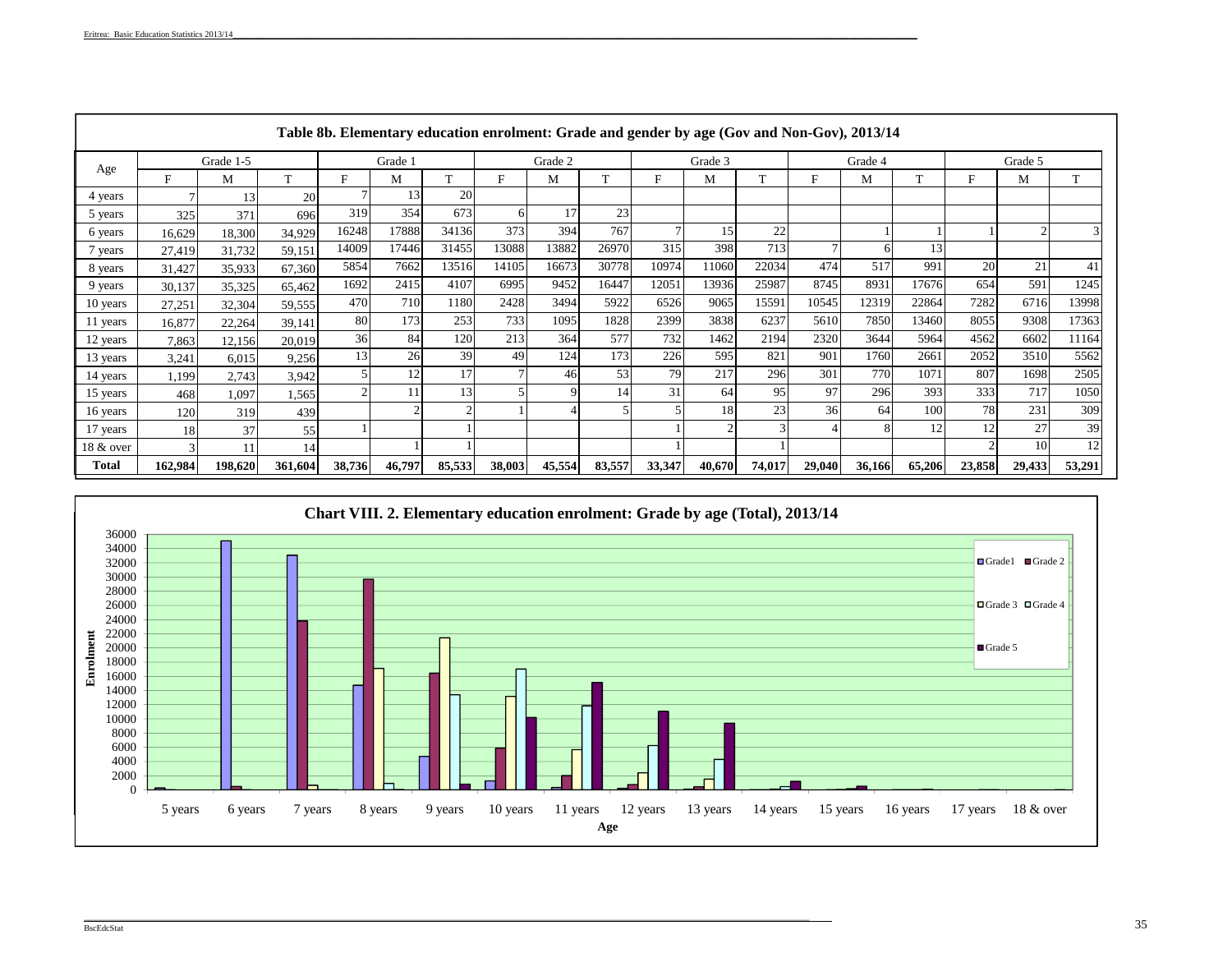

|             |         |           | Table 8c. Elementary Education Enrolment: Grade and Gender by Zoba (Gov), 2013/14 |        |         |        |        |         |        |        |         |        |        |         |        |        |         |        |
|-------------|---------|-----------|-----------------------------------------------------------------------------------|--------|---------|--------|--------|---------|--------|--------|---------|--------|--------|---------|--------|--------|---------|--------|
| Zoba        |         | Grade 1-5 |                                                                                   |        | Grade 1 |        |        | Grade 2 |        |        | Grade 3 |        |        | Grade 4 |        |        | Grade 5 |        |
|             | F       | M         | $\mathbf{T}$                                                                      | F      | М       |        | F      | M       | T      | F      | M       |        | F      | M       | m      | Е      | М       | T      |
| Anseba      | 19,171  | 23,212    | 42,383                                                                            | 4451   | 5470    | 9921   | 4437   | 5474    | 9911   | 4028   | 4678    | 8706   | 3546   | 4194    | 7740   | 2709   | 3396    | 6105   |
| Debub       | 49,742  | 61.695    | 111.437                                                                           | 11141  | 13390   | 24531  | 1297   | 13793   | 25090  | 10471  | 13019   | 23490  | 9179   | 1984    | 21163  | 7654   | 9509    | 17163  |
| Deb-Keih B. | 1,760   | 3.934     | 5,694                                                                             | 546    | 1247    | 1793   | 395    | 812     | 1207   | 342    | 785     | 1127   | 256    | 627     | 883    | 221    | 463     | 684    |
| Gash-Barka  | 34,944  | 42,884    | 77.828                                                                            | 9642   | 11719   | 21361  | 9087   | 10609   | 19696  | 6840   | 8242    | 15082  | 5560   | 7093    | 12653  | 3815   | 5221    | 9036   |
| Maekel      | 29,175  | 32,070    | 61.245                                                                            | 6198   | 6717    | 12915  | 6140   | 6804    | 12944  | 6099   | 6681    | 12780  | 5579   | 6139    | 11718  | 5159   | 5729    | 10888  |
| Sem-Keih-B. | 12.960  | 18.201    | 31.161                                                                            | 3276   | 4470    | 7746   | 3224   | 4381    | 7605   | 2614   | 3920    | 6534   | 2160   | 3047    | 5207   | 1686   | 2383    | 4069   |
| Total       | 147,752 | 181,996   | 329,748                                                                           | 35,254 | 43,013  | 78,267 | 34,580 | 41,873  | 76,453 | 30,394 | 37,325  | 67,719 | 26,280 | 33,084  | 59,364 | 21,244 | 26,701  | 47,945 |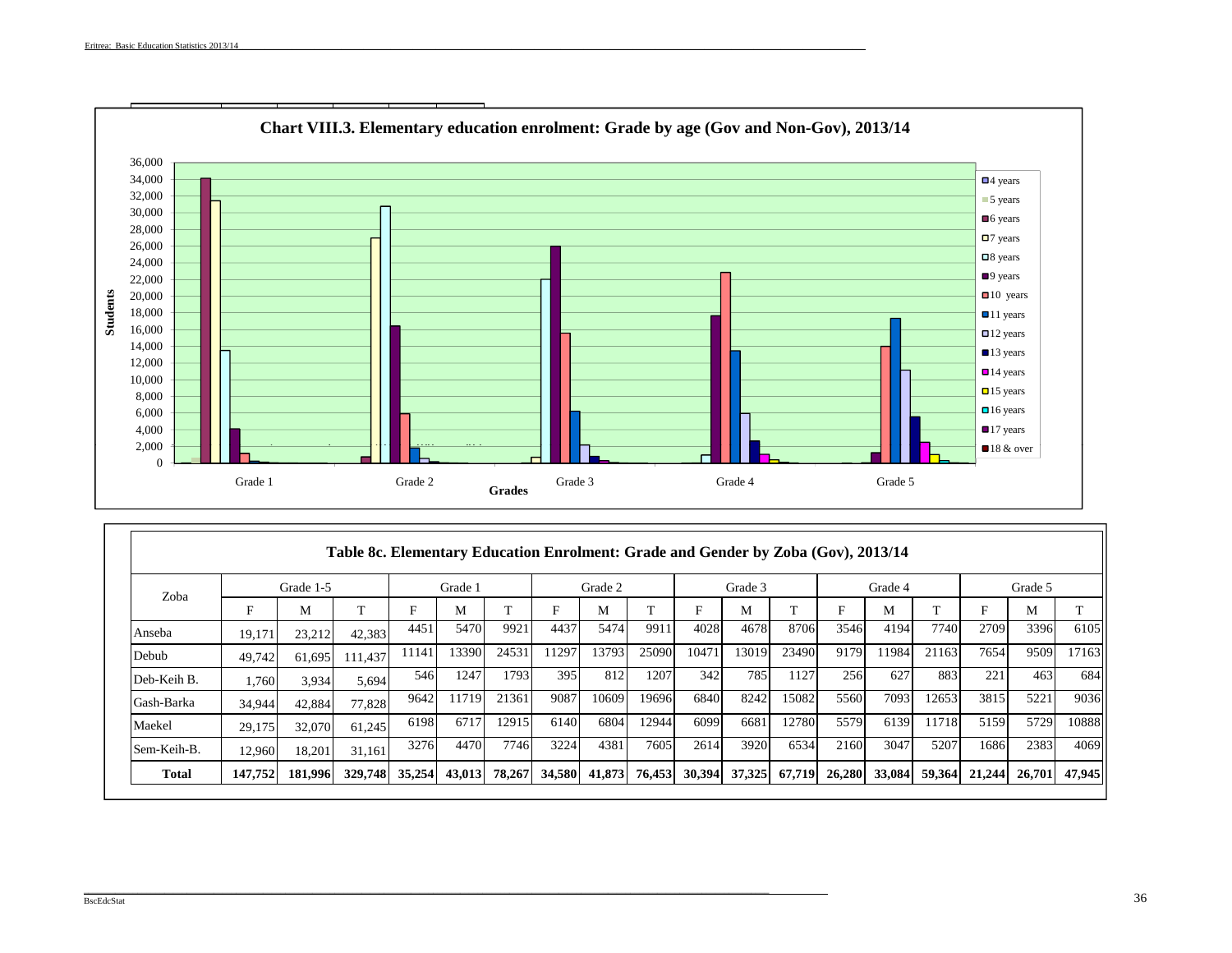Г

|          |                |           |         | Table 8d. Elementary education enrolment: Grade and gender by age (Gov), 2013/14 |           |           |                |         |        |        |         |               |                |         |        |           |         |        |
|----------|----------------|-----------|---------|----------------------------------------------------------------------------------|-----------|-----------|----------------|---------|--------|--------|---------|---------------|----------------|---------|--------|-----------|---------|--------|
|          |                | Grade 1-5 |         |                                                                                  | Grade 1   |           |                | Grade 2 |        |        | Grade 3 |               |                | Grade 4 |        |           | Grade 5 |        |
| Age      | F              | М         | m       | F                                                                                | М         | m         | Е              | М       | T      | F      | M       | T             | F              | М       |        | F         | м       | T      |
| 4 years  |                | 13        | 20      |                                                                                  | 13        | <b>20</b> |                |         |        |        |         |               |                |         |        |           |         |        |
| 5 years  | 307            | 353       | 660     | 302                                                                              | 336       | 638       | $\overline{5}$ | 17      | 22     |        |         |               |                |         |        |           |         |        |
| 6 years  | 14,572         | 16,241    | 30,813  | 14262                                                                            | 15876     | 30138     | 303            | 347     | 650    | 61     | 15      | 21            |                |         |        |           |         |        |
| vears    | 24,667         | 28,771    | 53,438  | 12954                                                                            | 16270     | 29224     | 1450           | 12151   | 23601  | 261    | 348     | 609           | $\overline{c}$ | ◠       |        |           |         |        |
| 8 years  | 28,647         | 33,045    | 61,692  | 5535                                                                             | 7292      | 12827     | 13028          | 15514   | 28542  | 9653   | 9753    | 19406         | 413            | 470     | 883    | <b>18</b> | 16      | 34     |
| 9 years  | 27,446         | 32,456    | 59,902  | 1627                                                                             | 2290      | 3917      | 6574           | 9001    | 15575  | 11022  | 12783   | 23805         | 7716           | 7921    | 15637  | 507       | 461     | 968    |
| 10 years | 24,626         | 29.484    | 54,110  | 449                                                                              | 650       | 1099      | 2297           | 3318    | 5615   | 6152   | 8553    | 14705         | 9457           | 11101   | 20558  | 6271      | 5862    | 12133  |
| 11 years | 15,458         | 20,637    | 36,095  | 77                                                                               | 164       | 241       | 681            | 1024    | 1705   | 2288   | 3673    | 5961          | 5229           | 7382    | 12611  | 7183      | 8394    | 15577  |
| 12 years | 7,307          | 1.355     | 18,662  | 27                                                                               | 74        | 101       | 192            | 331     | 523    | 689    | 1362    | 2051          | 2198           | 3472    | 5670   | 4201      | 6116    | 10317  |
| 13 years | 3,039          | 5,670     | 8,709   | 8                                                                                | 23        | 31        | 44             | 119     | 163    | 215    | 552     | 767           | 850            | 1663    | 2513   | 1922      | 3313    | 5235   |
| 14 years | 1,125          | 2.604     | 3.729   | 3                                                                                | 11        | 14        |                | 42      | 46     | 75     | 212     | 287           | 289            | 729     | 1018   | 754       | 1610    | 2364   |
| 15 years | 435            | 1,034     | .469    |                                                                                  | 11        | 13        |                |         |        | 26     | 54      | 80            | 91             | 278     | 369    | 315       | 685     | 1000   |
| 16 years | 102            | 294       | 396     |                                                                                  | $\bigcap$ | $\sim$    |                |         | 4      |        | 18      | 23            | 33             | 59      | 92     | 63        | 212     | 275    |
| 17 years | 12             | 29        | 41      |                                                                                  |           |           |                |         |        |        | 2       | $\mathcal{R}$ | $\overline{c}$ | 6       | 8      | 8         | 21      | 29     |
| 18& over | $\overline{c}$ | 10        | 12      |                                                                                  |           |           |                |         |        |        |         |               |                |         |        |           |         | 10     |
| Total    | 147,752        | 181,996   | 329,748 | 35,254                                                                           | 43,013    | 78,267    | 34,580         | 41,873  | 76,453 | 30,394 | 37,325  | 67,719        | 26,280         | 33,084  | 59,364 | 21,244    | 26,701  | 47,945 |



\_\_\_\_\_\_\_\_\_\_\_\_\_\_\_\_\_\_\_\_\_\_\_\_\_\_\_\_\_\_\_\_\_\_\_\_\_\_\_\_\_\_\_\_\_\_\_\_\_\_\_\_\_\_\_\_\_\_\_\_\_\_\_\_\_\_\_\_\_\_\_\_\_\_\_\_\_\_\_\_\_\_\_\_\_\_\_\_\_\_\_\_\_\_\_\_\_\_\_\_\_\_\_\_\_\_\_\_\_\_\_\_\_\_\_\_\_\_\_\_\_\_\_\_\_\_\_\_\_\_\_\_\_\_\_\_\_\_\_\_\_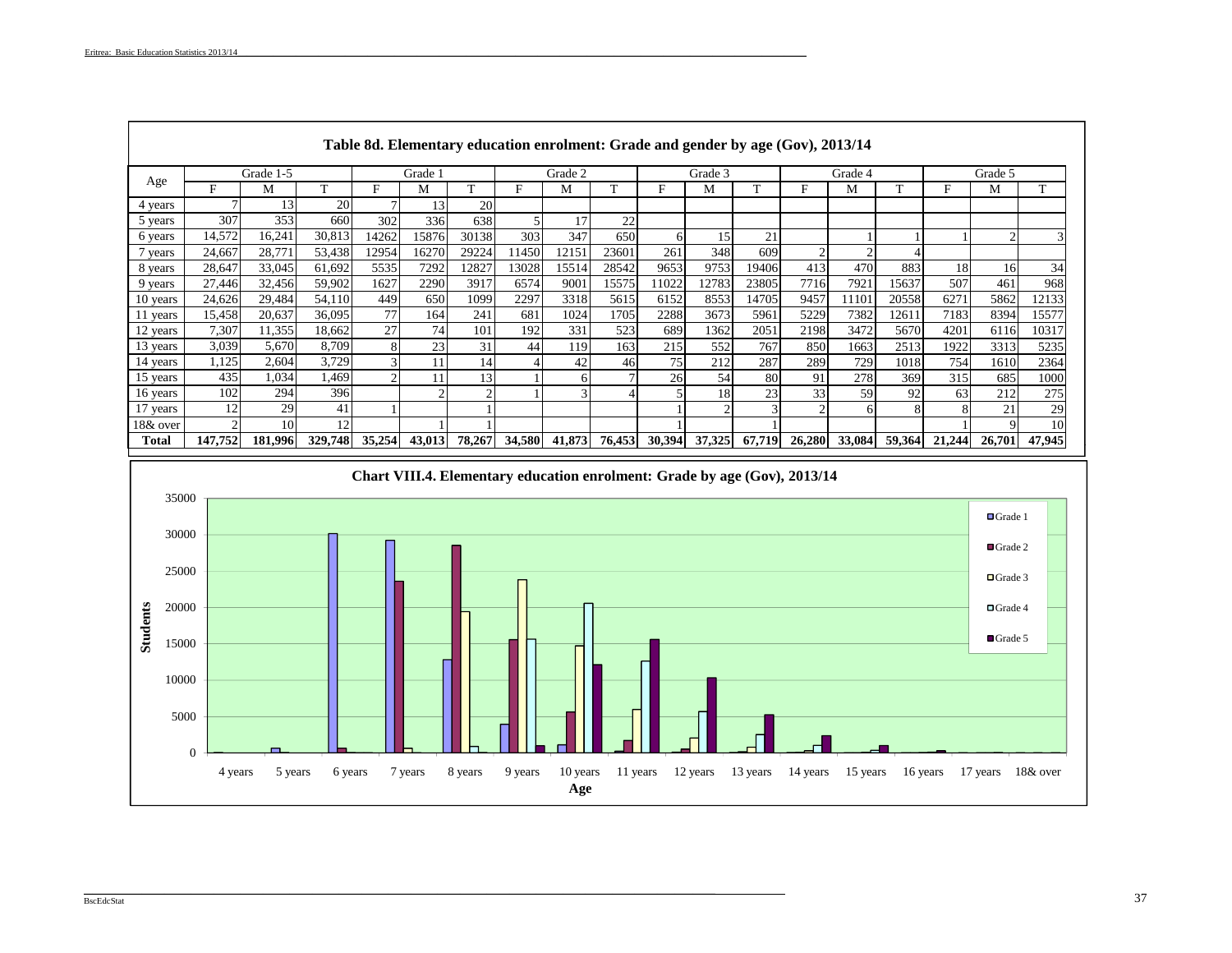|              |        | Grade 1-5 |        |       | Grade 1 |       |       | Grade 2 |              |       | Grade 3 |              |       | Grade 4 |       |       | Grade 5 |              |
|--------------|--------|-----------|--------|-------|---------|-------|-------|---------|--------------|-------|---------|--------------|-------|---------|-------|-------|---------|--------------|
| Zoba         |        | М         | --     |       | M       |       |       | M       | $\mathbf{r}$ |       | М       | $\mathbf{r}$ |       | М       |       |       | M       | $\mathbf{r}$ |
| Anseba       | 4,736  | 5,221     | 9,957  | 1052  | 1200    | 2252  | 1021  | 1131    | 2152         | 978   | 1166    | 2144         | 848   | 951     | 1799  | 837   | 7731    | 1610         |
| Debub        | 3,700  | 4,107     | 7,807  | 834   | 867     | 1701  | 860   | 963     | 1823         | 710   | 841     | 155          | 663   | 750     | 1413  | 633   | 686     | 1319         |
| Gash-Barka   | 2,193  | 2,244     | 4,437  | 618   | 636     | 1254  | 551   | 565     | 116          | 441   | 418     | 859          | 320   | 337     | 657   | 263   | 288     | 551          |
| Maekel       | 3,997  | 4,346     | 8,343  | 853   | 919     | 1772  | 866   | 881     | 1747         | 698   | 7901    | 1488         | 815   | 917     | 1732  | 765   | 839     | 1604         |
| Sem-Keih-B.  | 606    | 706       | 1,312  | 125   | 162     | 287   | 125   | 141     | 266          | 126   | 130     | 256          | 114   | 127     | 241   | 116   | 146     | 262          |
| <b>Total</b> | 15,232 | 16,624    | 31,856 | 3,482 | 3,784   | 7,266 | 3,423 | 3,681   | 7,104        | 2,953 | 3,345   | 6,298        | 2,760 | 3,082   | 5,842 | 2,614 | 2,732   | 5,346        |

# **Table 8e. Elementary education enrolment: Grades and gender by Zoba (Non-Gov), 2013/14**

|              |        | Grade 1-5 |        |             | Grade 1 |       |       | Grade 2 |                |       | Grade 3 |       |       | Grade 4        |       |                | Grade 5 |       |
|--------------|--------|-----------|--------|-------------|---------|-------|-------|---------|----------------|-------|---------|-------|-------|----------------|-------|----------------|---------|-------|
| Age          | F      | M         | T      | F           | M       | T     | F     | M       | T              | F     | М       | T     | F     | M              | T     | F              | М       | T     |
| 5 years      | 18     | 18        | 36     | 17          | 18      | 35    |       |         |                |       |         |       |       |                |       |                |         |       |
| 6 years      | 2,057  | 2,059     | 4,116  | 1986        | 2012    | 3998  | 70    | 47      | 117            |       |         |       |       |                |       |                |         |       |
| 7 years      | 2,752  | 2,961     | 5,713  | 1055        | 1176    | 2231  | 1638  | 1731    | 3369           | 54    | 50      | 104   |       | 4              | 9     |                |         |       |
| 8 years      | 2,780  | 2,888     | 5,668  | 319         | 370     | 689   | 1077  | 1159    | 2236           | 1321  | 1307    | 2628  | 61    | 47             | 108   | $\overline{2}$ |         |       |
| 9 years      | 2,691  | 2,869     | 5,560  | 65          | 125     | 190   | 421   | 451     | 872            | 1029  | 1153    | 2182  | 1029  | 1010           | 2039  | 147            | 130     | 277   |
| 10 years     | 2,625  | 2,820     | 5,445  | 21          | 60      | 81    | 131   | 176     | 307            | 374   | 512     | 886   | 1088  | 1218           | 2306  | 1011           | 854     | 1865  |
| 11 years     | 1,419  | 1,627     | 3,046  | 3           |         | 12    | 52    | 71      | 123            | 111   | 165     | 276   | 381   | 468            | 849   | 872            | 914     | 1786  |
| 12 years     | 556    | 801       | 1,357  | $\mathbf Q$ | 10      | 19    | 21    | 33      | 54             | 43    | 100     | 143   | 122   | 172            | 294   | 361            | 486     | 847   |
| 13 years     | 202    | 345       | 547    |             |         | 8     |       |         | 10             |       | 43      | 54    | 51    | 97             | 148   | 130            | 197     | 327   |
| 14 years     | 74     | 139       | 213    |             |         | 3     | 3     |         |                |       |         | 9     | 12    | 41             | 53    | 53             | 88      | 141   |
| 15 years     | 33     | 63        | 96     |             |         |       |       | 3       | $\overline{ }$ |       | 10      | 15    |       | 18             | 24    | 18             | 32      | 50    |
| 16 years     | 18     | 25        | 43     |             |         |       |       |         |                |       |         |       |       | $\mathfrak{S}$ | 8     | 15             | 19      | 34    |
| 17 years     | 6      |           | 14     |             |         |       |       |         |                |       |         |       |       | $\overline{2}$ | 4     |                | 6       | 10    |
| 18& over     |        |           | っ      |             |         |       |       |         |                |       |         |       |       |                |       |                |         |       |
| <b>Total</b> | 15,232 | 16,624    | 31,856 | 3,482       | 3,784   | 7,266 | 3,423 | 3,681   | 7,104          | 2,953 | 3,345   | 6,298 | 2,760 | 3,082          | 5,842 | 2,614          | 2,732   | 5,346 |

 $\mathcal{L}_\mathcal{L} = \mathcal{L}_\mathcal{L} = \mathcal{L}_\mathcal{L} = \mathcal{L}_\mathcal{L} = \mathcal{L}_\mathcal{L} = \mathcal{L}_\mathcal{L} = \mathcal{L}_\mathcal{L} = \mathcal{L}_\mathcal{L} = \mathcal{L}_\mathcal{L} = \mathcal{L}_\mathcal{L} = \mathcal{L}_\mathcal{L} = \mathcal{L}_\mathcal{L} = \mathcal{L}_\mathcal{L} = \mathcal{L}_\mathcal{L} = \mathcal{L}_\mathcal{L} = \mathcal{L}_\mathcal{L} = \mathcal{L}_\mathcal{L}$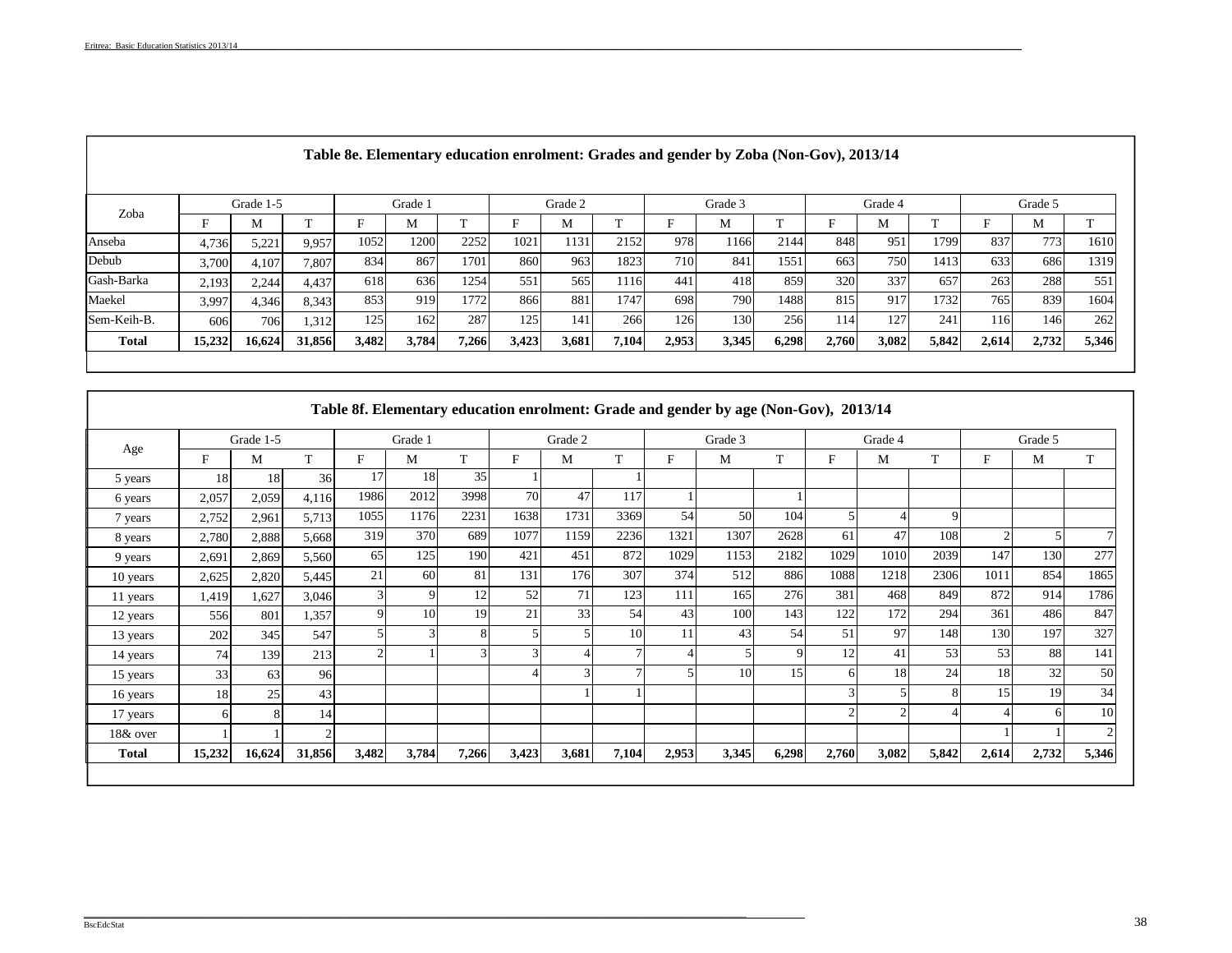| Table 8g. Elementary education: Schools by language of instruction |       |      |        |       |                |                             |         | (Gov & Non-Gov), 2013/14 |      |               |                |          |
|--------------------------------------------------------------------|-------|------|--------|-------|----------------|-----------------------------|---------|--------------------------|------|---------------|----------------|----------|
| Zoba                                                               | Total | Afar | Arabic | Bilen | English        | Hidareb                     | Italian | Kunama                   | Nara | Saho          | Tigre          | Tigrigna |
| Anseba                                                             | 146   |      | 11     | 32    |                |                             |         |                          |      |               | 63             | 38       |
| Debub                                                              | 244   |      |        |       |                |                             |         |                          |      | 22            | $\overline{2}$ | 219      |
| Deb-Keih-B                                                         | 51    | 39   | 8      |       |                |                             |         |                          |      |               |                |          |
| Gash-Barka                                                         | 255   |      | 45     |       |                |                             |         | 24                       | 20   | $\mathcal{F}$ | 58             | 105      |
| Maekel                                                             | 110   |      | 4      |       | $\overline{c}$ |                             |         |                          |      |               |                | 102      |
| Sem-Keih-B.                                                        | 151   | 19   | 11     |       |                |                             |         |                          |      | 30            | 73             | 18       |
| <b>Total</b>                                                       | 957   | 58   | 80     | 32    | $\mathbf{c}$   | $\mathcal{D}_{\mathcal{L}}$ |         | 24                       | 20   | 55            | 197            | 486      |

# **2. Schools and language of instruction**



\_\_\_\_\_\_\_\_\_\_\_\_\_\_\_\_\_\_\_\_\_\_\_\_\_\_\_\_\_\_\_\_\_\_\_\_\_\_\_\_\_\_\_\_\_\_\_\_\_\_\_\_\_\_\_\_\_\_\_\_\_\_\_\_\_\_\_\_\_\_\_\_\_\_\_\_\_\_\_\_\_\_\_\_\_\_\_\_\_\_\_\_\_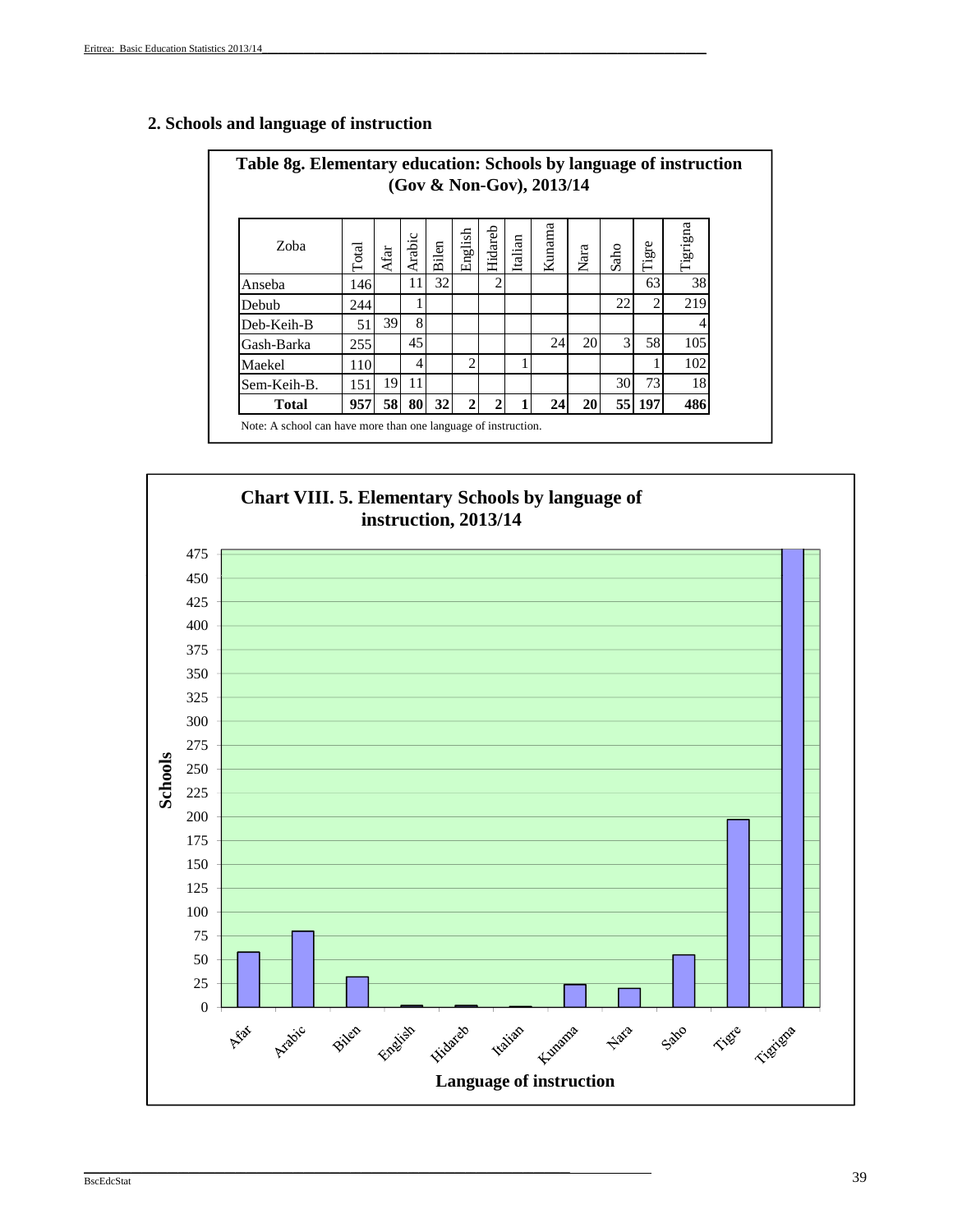| Zoba         | Total      | Afar | Arabic | Bilen           | Hidareb        | Kunama    | Nara      | Saho | Tigre          | Tigrigna |  |
|--------------|------------|------|--------|-----------------|----------------|-----------|-----------|------|----------------|----------|--|
| Anseba       | <b>112</b> |      | 5      | 17              | $\overline{2}$ |           |           |      | 60             | 28       |  |
| Debub        | 226        |      |        |                 |                |           |           | 22   | $\overline{c}$ | 202      |  |
| Deb-Keih B.  | 51         | 39   | 8      |                 |                |           |           |      |                |          |  |
| Gash-Barka   | 238        |      | 45     |                 |                | 15        | 20        | 3    | 58             | 97       |  |
| Maekel       | 99         |      | 3      |                 |                |           |           |      |                | 95       |  |
| Sem-Keih-B.  | 149        | 19   | 10     |                 |                |           |           | 30   | 73             | 17       |  |
| <b>Total</b> | 875        | 58   | 71     | 17 <sup>1</sup> | 2 <sub>1</sub> | <b>15</b> | <b>20</b> | 55   | 194            | 443      |  |

**Table 8i. Elementary education: Schools by language of instruction (Non-Gov), 2013/14**

| Zoba         | <b>Total</b> | Arabic | Bilen | English        | Italian | Kunama | Tigre | Tigrigna |
|--------------|--------------|--------|-------|----------------|---------|--------|-------|----------|
| Anseba       | 34           | 6      | 15    |                |         |        | 3     | 10       |
| Debub        | 18           |        |       |                |         |        |       | 17       |
| Gash-Barka   | 17           |        |       |                |         | 9      |       | 8        |
| Maekel       | 11           |        |       | $\overline{c}$ |         |        |       |          |
| Sem-Keih-B.  |              |        |       |                |         |        |       |          |
| <b>Total</b> | 82           |        | 15    | $\mathbf{2}$   |         | 9      | 3     | 43       |

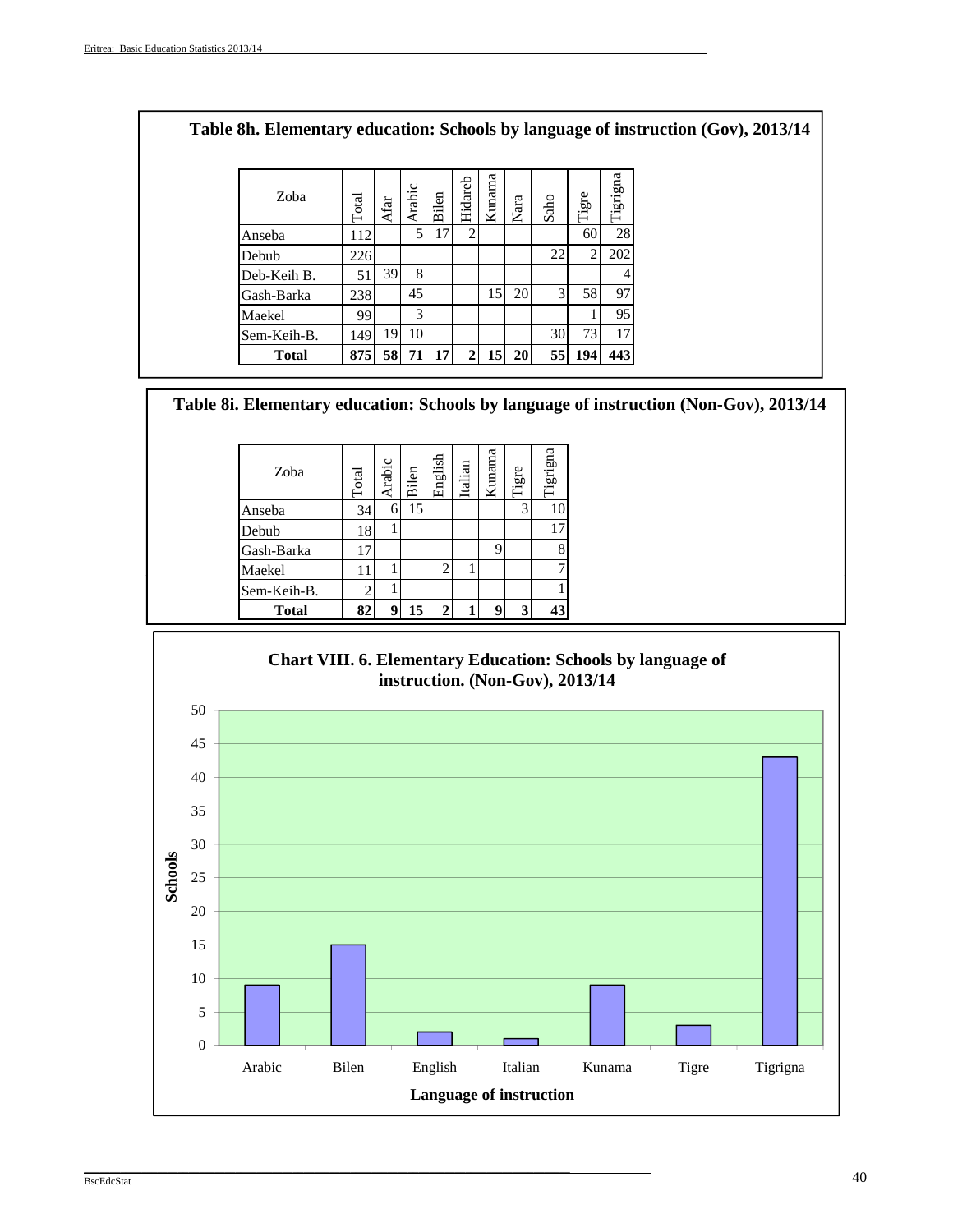$\sqrt{ }$ 

| Table 8j. Elementary Education: Enrolment by Language of Instruction (Gov and Non-Gov), 2013/14 |       |        |       |          |          |         |        |          |       |        |          |         |
|-------------------------------------------------------------------------------------------------|-------|--------|-------|----------|----------|---------|--------|----------|-------|--------|----------|---------|
| Zoba                                                                                            | Afar  | Arabic | Bilen | English  | Hidareb  | Italian | Kunama | Nara     | Saho  | Tigre  | Tigrigna | Total   |
| Ansba                                                                                           |       | 6963   | 7211  |          | 97       |         |        |          |       | 20711  | 17358    | 52,340  |
| Debub                                                                                           |       | 152    |       |          |          |         |        |          | 3321  | 366    | 115405   | 119.244 |
| Deb-Keih B.                                                                                     | 3427  | 1103   |       |          |          |         |        |          |       |        | 1164     | 5,694   |
| Gash-Barka                                                                                      |       | 17726  |       |          |          |         | 4179   | 3359     | 386   | 11447  | 45168    | 82,265  |
| Maekel                                                                                          |       | 2013   |       | 351      |          | 505     |        |          |       | 342    | 66377    | 69.876  |
| Sem-Keih-B.                                                                                     | 1774  | 3240   |       |          |          |         |        |          | 3332  | 17143  | 6984     | 32.473  |
| Total                                                                                           | 5.201 | 31.197 | 7.211 | 351      | 97       | 505     | 4.179  | 3.359    | 7.039 | 50,009 | 252,456  | 361,604 |
| Percentage                                                                                      | 1.44% | 8.63%  | 1.99% | $0.10\%$ | $0.03\%$ | 0.14%   | 1.16%  | $0.93\%$ | 1.95% | 13.83% | 69.82%   |         |

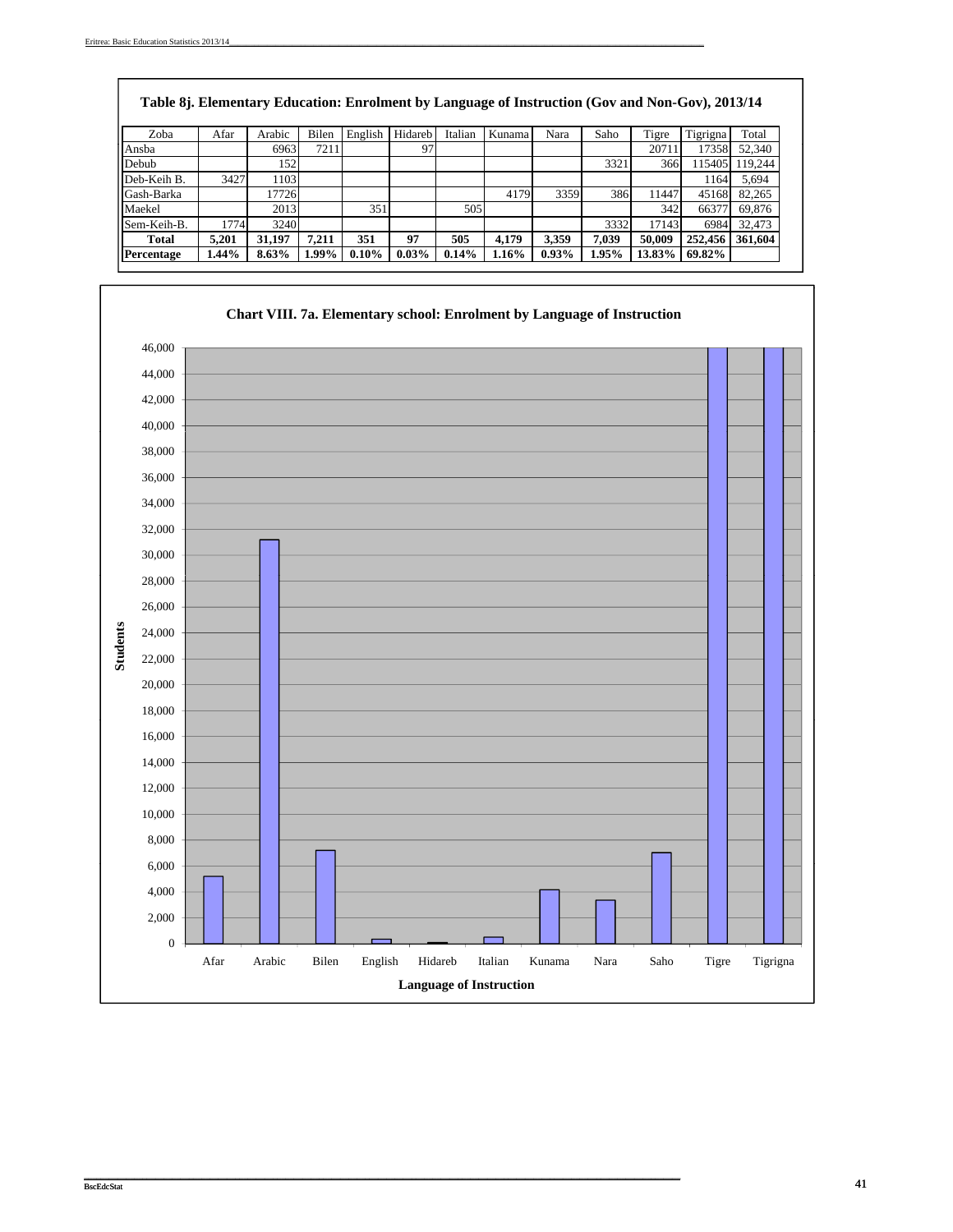

| Zoba         | Afar  | Arabic | Bilen | Hidareb | Kunama Nara |       | Saho  | Tigre  | Tigrigna | Total   |
|--------------|-------|--------|-------|---------|-------------|-------|-------|--------|----------|---------|
| Ansba        |       | 3042   | 5005  | 97      |             |       |       | 20290  | 13949    | 42,383  |
| Debub        |       |        |       |         |             |       | 3321  | 366    | 107750   | 111.437 |
| Deb-Keih B.  | 3427  | 1103   |       |         |             |       |       |        | 1164     | 5,694   |
| Gash-Barka   |       | 17726  |       |         | 2725        | 3359  | 386   | 11447  | 42185    | 77,828  |
| Maekel       |       | 1800   |       |         |             |       |       | 342    | 59103    | 61,245  |
| Sem Keih B.  | 1774  | 2643   |       |         |             |       | 3332  | 17143  | 6269     | 31,161  |
| <b>Total</b> | 5,201 | 26,314 | 5.005 | 97      | 2.725       | 3,359 | 7,039 | 49,588 | 230,420  | 329,748 |

| Table 81. Elementary Education: Enrolment by Language of Instruction (Non-Gov), 2013/14 |        |       |                 |     |              |     |          |        |
|-----------------------------------------------------------------------------------------|--------|-------|-----------------|-----|--------------|-----|----------|--------|
|                                                                                         |        |       |                 |     |              |     |          |        |
| Zoba                                                                                    | Arabic | Bilen | English Italian |     | Kunama Tigre |     | Tigrigna | Total  |
| Ansba                                                                                   | 3921   | 2206  |                 |     |              | 421 | 3409     | 9.957  |
| Debub                                                                                   | 1521   |       |                 |     |              |     | 7655     | 7,807  |
| Gash-Barka                                                                              |        |       |                 |     | 1454         |     | 2983     | 4.437  |
| Maekel                                                                                  | 213    |       | 351             | 505 |              |     | 7274     | 4,826  |
| Sem-Keih-B.                                                                             | 597    |       |                 |     |              |     | 715      | 1.312  |
| Total                                                                                   | 4,883  | 2.206 | 351             | 505 | 1.454        | 421 | 22,036   | 31,856 |

\_\_\_\_\_\_\_\_\_\_\_\_\_\_\_\_\_\_\_\_\_\_\_\_\_\_\_\_\_\_\_\_\_\_\_\_\_\_\_\_\_\_\_\_\_\_\_\_\_\_\_\_\_\_\_\_\_\_\_\_\_\_\_\_\_\_\_\_\_\_\_\_\_\_\_\_\_\_\_\_\_\_\_\_\_\_\_\_\_\_\_\_\_\_\_\_\_\_\_\_\_\_\_\_\_\_\_\_\_\_\_\_\_\_\_\_\_\_\_\_\_\_\_\_\_\_\_\_\_\_\_\_\_\_\_\_\_\_\_\_\_\_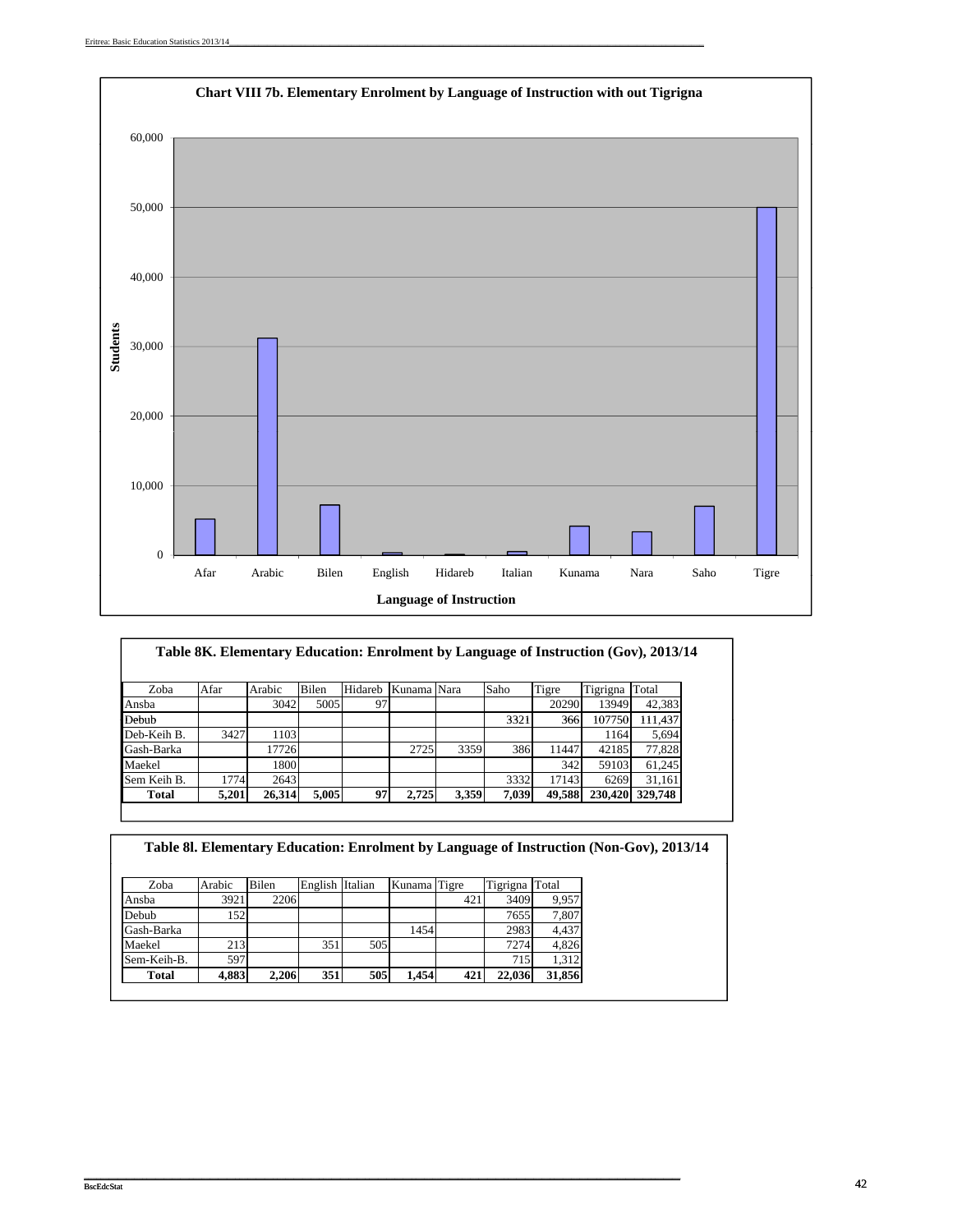# **3. Teachers**

|              |       |                   |             |     |                 |    |     |           | Table 8m. Elementary school teachers: Gender and qualification by Zoba (Gov and Non-Gov), 2013/14 |            |                         |      |                 |                        |    |    |               |           |           |                 |                 |    |        |            |    |            |                |    |              |     |
|--------------|-------|-------------------|-------------|-----|-----------------|----|-----|-----------|---------------------------------------------------------------------------------------------------|------------|-------------------------|------|-----------------|------------------------|----|----|---------------|-----------|-----------|-----------------|-----------------|----|--------|------------|----|------------|----------------|----|--------------|-----|
|              |       |                   |             |     |                 |    |     |           |                                                                                                   |            |                         |      |                 |                        |    |    | Qualification |           |           |                 |                 |    |        |            |    |            |                |    |              |     |
| Zoba         |       | Total             |             |     | Under 9         |    |     | $9-12$    |                                                                                                   |            | TTI                     |      |                 |                        |    |    |               |           |           | University      |                 |    |        |            |    |            |                |    | unclassified |     |
|              |       |                   |             |     |                 |    |     |           |                                                                                                   |            |                         |      |                 | $12+1$                 |    |    | $12+2$        |           |           | $12 + 3$        |                 |    | BA     |            |    | MA & above |                |    |              |     |
|              |       | M                 | ПT.         | F   | М               |    | IF  | M         | m.                                                                                                |            | М                       |      | IF              | IM                     |    |    | М             | T         | IF        | М               |                 |    | M      |            | IF | IМ         |                | IF | M            |     |
| Anseba       | 4431  |                   | 1,032 1,475 |     |                 |    | 115 | 366       | 481                                                                                               | 306        | 550                     | 856  | 81              | <b>19</b>              | 27 | 10 | 63            | 73        |           |                 |                 |    | 22     | 25         |    |            |                |    |              |     |
| Debub        |       | 1,000 1,408 2,408 |             |     |                 |    | 217 | 326       | 543                                                                                               | 727        | 880                     | 1607 | 26 <sup>1</sup> | 68                     | 94 | 17 | 99 <b>I</b>   | 116       |           |                 | 13 <sup>1</sup> |    |        |            |    |            |                | 51 | 23           | 28  |
| Deb-Keih B.  | 38    | 208               | 246         |     |                 |    | 61  | 50        | 56                                                                                                | 28         | 126                     | 154  |                 |                        |    |    | 21            | 23        |           |                 |                 |    |        |            |    |            |                |    |              |     |
| Gash-Barka   | 381   | 1,509             | 1,890       |     | 6I              |    | 95  | 228       | 323                                                                                               | <b>214</b> | 933                     | 1147 | -15 <b>1</b>    | 36                     | 51 |    | 19 118 137    |           |           | 15 <sup>1</sup> | 16              |    | 51     | 52         |    |            |                |    | 33 122       | 155 |
| Maekel       | 1,296 |                   | 777 2,073   |     |                 |    | 53  | 27        | 80                                                                                                | 958        | 466                     | 1424 | 29 <sup>1</sup> | 28                     |    |    | 57 202 204    | 406       |           |                 | 12              | 46 | 39     | 85         |    |            |                |    | ωI           |     |
| Sem-Keih-B.  | 209   | 722               | 931         |     |                 |    | 98  | 276       | 374                                                                                               | 96         | 387                     | 483  |                 | 28                     | 32 |    | 15            | <b>20</b> |           |                 |                 |    | 10     | 12         |    |            |                |    |              |     |
| <b>Total</b> | 3,367 | 5,656 9,023       |             | -11 | 16 <sup>1</sup> | 27 |     | 584 1,273 |                                                                                                   |            | 1,857 2,329 3,342 5,671 |      |                 | 82 186 268 255 520 775 |    |    |               |           | <b>12</b> | 37              | 491             |    | 52 128 | <b>180</b> |    |            | $\overline{2}$ |    | 41 153       | 194 |

NB:- Directors are included in teaching staff

\_\_\_\_\_\_\_\_\_\_\_\_\_\_\_\_\_\_\_\_\_\_\_\_\_\_\_\_\_\_\_\_\_\_\_\_\_\_\_\_\_\_\_\_\_\_\_\_\_\_\_\_\_\_\_\_\_\_\_\_\_\_\_\_\_\_\_\_\_\_\_\_\_\_\_\_\_\_\_\_\_\_\_\_\_\_\_\_\_\_\_\_\_\_\_\_\_\_\_\_\_\_\_\_\_\_\_\_\_\_\_\_\_\_\_\_\_\_\_\_\_\_\_\_\_\_\_\_\_\_\_\_\_\_\_\_\_\_\_

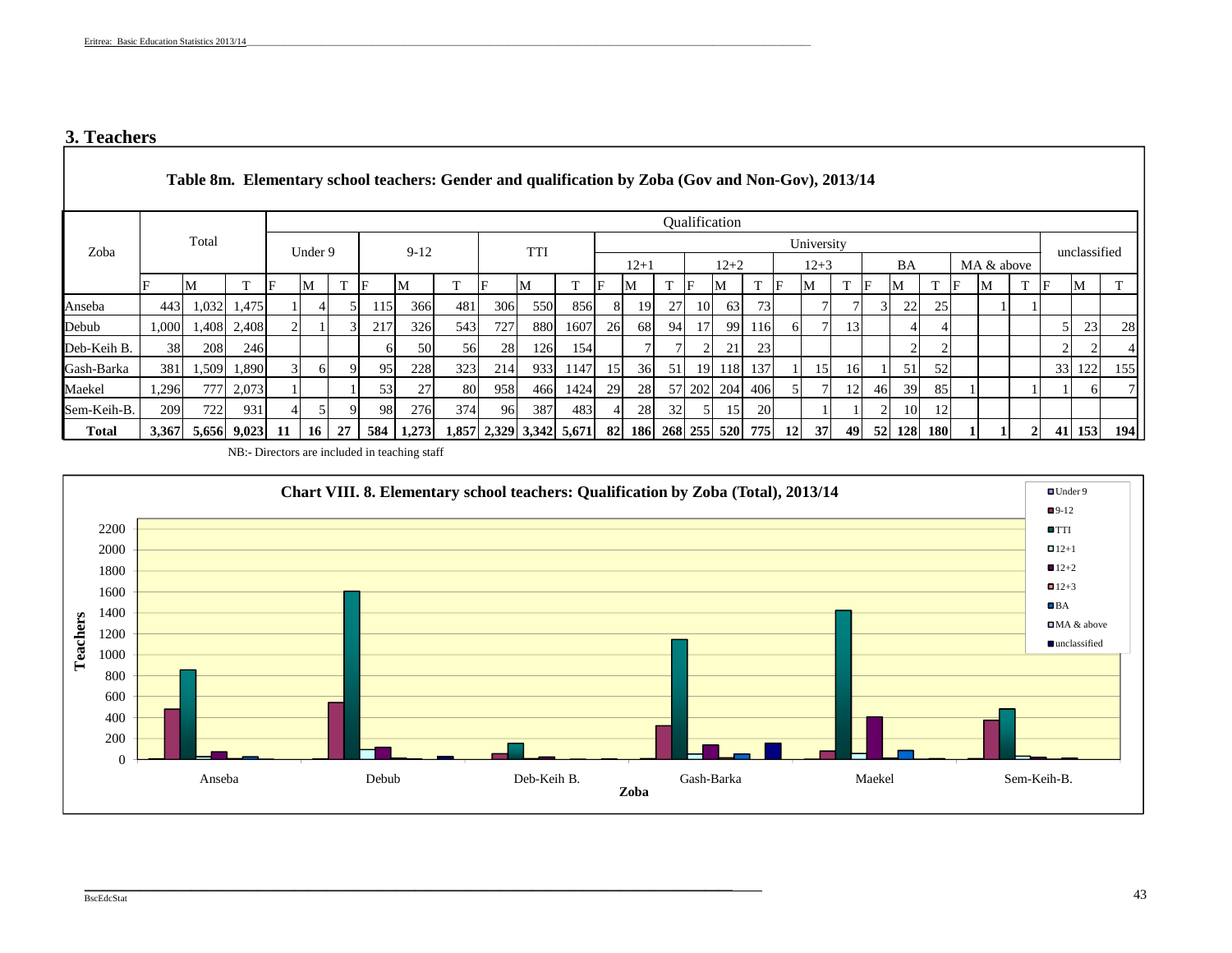|     |                                     |                                                                 |                                      |                                 |         |     |                                                                                                                                             |                        |                  |                                                  |                   | $12+1$                      |                 |          |    |    |                                                              |                |  |            | BA        |     |                                                                                                         |                |              |            |    |                                             |
|-----|-------------------------------------|-----------------------------------------------------------------|--------------------------------------|---------------------------------|---------|-----|---------------------------------------------------------------------------------------------------------------------------------------------|------------------------|------------------|--------------------------------------------------|-------------------|-----------------------------|-----------------|----------|----|----|--------------------------------------------------------------|----------------|--|------------|-----------|-----|---------------------------------------------------------------------------------------------------------|----------------|--------------|------------|----|---------------------------------------------|
|     | T                                   |                                                                 |                                      | T                               |         |     | $12 + 2$<br>$12 + 3$<br>IF<br>M<br>-lF<br>M<br>IF<br><sup>M</sup><br>IF<br>IF<br>M<br>M<br>IM<br>IΕ<br>388<br>251<br>474<br>725<br>43<br>48 |                        |                  |                                                  |                   |                             |                 |          |    |    |                                                              |                |  |            |           |     |                                                                                                         |                |              |            |    |                                             |
| 337 |                                     |                                                                 |                                      |                                 |         | 311 |                                                                                                                                             |                        | <b>TTI</b>       |                                                  |                   |                             |                 |          |    |    |                                                              |                |  |            |           |     |                                                                                                         |                |              |            |    |                                             |
| 923 |                                     |                                                                 |                                      |                                 |         | 302 | 498                                                                                                                                         |                        | 832              | 102<br>58<br>82<br>88<br>1515<br><b>24</b><br>14 |                   |                             |                 |          |    |    |                                                              |                |  |            |           |     |                                                                                                         |                |              |            | 23 | 27                                          |
|     |                                     |                                                                 |                                      |                                 |         |     |                                                                                                                                             |                        |                  |                                                  |                   |                             |                 |          | 21 | 23 |                                                              |                |  |            |           |     |                                                                                                         |                |              |            |    |                                             |
| 335 |                                     |                                                                 |                                      |                                 |         | 217 |                                                                                                                                             |                        | 907              |                                                  |                   | 27                          |                 |          |    |    |                                                              |                |  |            |           |     |                                                                                                         |                |              |            |    | 150                                         |
|     |                                     |                                                                 |                                      |                                 |         | 18  | 57                                                                                                                                          |                        |                  |                                                  |                   | 22                          |                 |          |    |    |                                                              |                |  |            |           |     |                                                                                                         |                |              |            |    |                                             |
|     |                                     |                                                                 |                                      |                                 |         |     |                                                                                                                                             |                        |                  |                                                  |                   |                             |                 |          | 12 |    |                                                              |                |  |            |           | 8   |                                                                                                         |                |              |            |    |                                             |
|     |                                     |                                                                 | -11                                  | 21                              |         |     |                                                                                                                                             |                        |                  |                                                  |                   |                             |                 |          |    |    |                                                              | <b>29</b>      |  |            |           |     |                                                                                                         |                |              |            |    | 188                                         |
|     | Total<br>-IVI<br>38<br>1,136<br>196 | 1,309 2,232<br>208<br>1,446 1,781<br>707<br>$2,965$ 5,159 8,124 | 849 1,186<br>246<br>640 1,776<br>903 | $\mathbf{M}$<br>10 <sup>1</sup> | Under 9 | IF  | $9-12$<br>M<br>77<br>196<br>72<br>39<br>87                                                                                                  | 50<br>275<br>477 1.173 | 56<br>289<br>362 | 683<br>28<br>195<br>908<br>95                    | 126<br>395<br>379 | 154I<br>1102<br>1303<br>474 | 12<br><b>22</b> | 28<br>32 | 39 |    | 18 111 129<br>1,650 2,160 3,113 5,273 66 147 213 202 449 651 | 44 158 174 332 |  | University | <b>30</b> | -91 | Table 8n. Elementary school teachers: Gender and qualifiation by Zoba (Gov), 2013/14<br>481<br>19<br>88 | 49<br>26<br>97 | $\mathbf{0}$ | MA & above | IF | Unclassified<br>M<br>41<br>33 117<br>40 148 |

|              |                 |            |                                                                                                                                                                                                                                                                                               |                                                                |  |  |     |            | Table 80. Elementary school teachers: Gender and qualifiation by Zoba (Non-Gov), 2013/14 |            |     |            |           |    |    |    |    |              |    |           |     |    |    |              |  |   |           |
|--------------|-----------------|------------|-----------------------------------------------------------------------------------------------------------------------------------------------------------------------------------------------------------------------------------------------------------------------------------------------|----------------------------------------------------------------|--|--|-----|------------|------------------------------------------------------------------------------------------|------------|-----|------------|-----------|----|----|----|----|--------------|----|-----------|-----|----|----|--------------|--|---|-----------|
|              |                 | Total      | University<br>$9 - 12$<br><b>TTI</b><br>Under 9<br>$12 + 1$<br>BA<br>$12+2$<br>MA & above<br>$12 + 3$<br><b>CONTINUES</b><br>IF<br>IF<br>M<br>IF<br>М<br>ıE.<br>M<br>$\mathbf{M}$<br>M<br>IF<br>M<br>M<br>IМ<br>76<br>93<br>131<br>38<br>55<br>25<br><b>20</b><br>18<br>55<br>14<br>14<br>289 |                                                                |  |  |     |            |                                                                                          |            |     |            |           |    |    |    |    |              |    |           |     |    |    |              |  |   |           |
| Zoba         |                 |            |                                                                                                                                                                                                                                                                                               | 45<br>44<br>92<br>21<br>24<br>48<br>10<br>12<br>11<br>14<br>61 |  |  |     |            |                                                                                          |            |     |            |           |    |    |    |    | Unclassified |    |           |     |    |    |              |  |   |           |
|              |                 | <b>IVI</b> |                                                                                                                                                                                                                                                                                               |                                                                |  |  |     |            |                                                                                          |            |     |            |           |    |    |    |    |              |    |           |     |    |    |              |  | M |           |
| Anseba       | 106             | 183        |                                                                                                                                                                                                                                                                                               |                                                                |  |  |     |            |                                                                                          |            |     |            |           |    |    |    |    |              |    |           |     |    |    |              |  |   |           |
| Debub        | 77              | 99         | 176                                                                                                                                                                                                                                                                                           |                                                                |  |  |     |            |                                                                                          |            |     |            |           |    |    |    |    |              |    |           |     |    |    |              |  |   |           |
| Gash-Barka   | 46              | 63         | 109                                                                                                                                                                                                                                                                                           |                                                                |  |  | 23  |            | 34                                                                                       | 19         | 26  | 45         |           | 9  | 12 |    |    |              |    |           |     |    |    |              |  |   |           |
| Maekel       | 160             | 137        | 297                                                                                                                                                                                                                                                                                           |                                                                |  |  | 141 |            | 23                                                                                       | 50         | 71  | 121        |           | 61 | 13 | 44 | 30 | 74           |    | 61        | 39  | 20 | 59 |              |  |   |           |
| Sem-Keih-B.  | $\vert 3 \vert$ |            | 28                                                                                                                                                                                                                                                                                            |                                                                |  |  |     |            |                                                                                          |            |     |            |           |    |    |    |    |              |    |           |     |    |    |              |  |   |           |
| <b>Total</b> | 402             | 497        | 899                                                                                                                                                                                                                                                                                           |                                                                |  |  | 107 | <b>100</b> | 207                                                                                      | <b>169</b> | 229 | <b>398</b> | <b>16</b> | 39 | 55 | 53 | 71 | 124          | 11 | <b>19</b> | 43I | 40 | 83 | $\mathbf{0}$ |  |   | <b>61</b> |

\_\_\_\_\_\_\_\_\_\_\_\_\_\_\_\_\_\_\_\_\_\_\_\_\_\_\_\_\_\_\_\_\_\_\_\_\_\_\_\_\_\_\_\_\_\_\_\_\_\_\_\_\_\_\_\_\_\_\_\_\_\_\_\_\_\_\_\_\_\_\_\_\_\_\_\_\_\_\_\_\_\_\_\_\_\_\_\_\_\_\_\_\_\_\_\_\_\_\_\_\_\_\_\_\_\_\_\_\_\_\_\_\_\_\_\_\_\_\_\_\_\_\_\_\_\_\_\_\_\_\_\_\_\_\_\_\_\_\_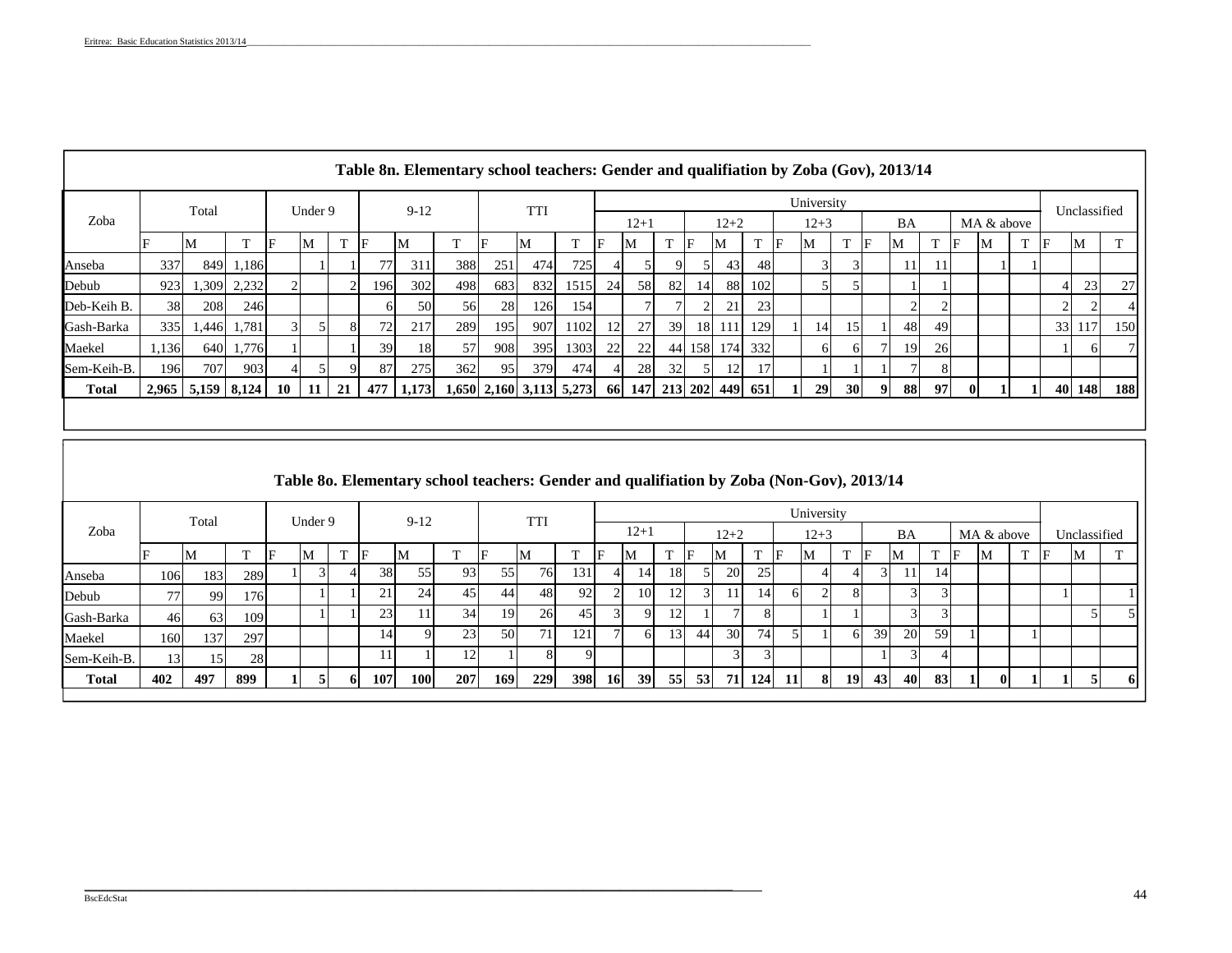| Zoba            |       | Total       |       |     | $20 - 24$ |           |     | $25-29$             |     |                                                                                                                                                                                                                                                                                                                                                                                                                                                     |     |                     |    | 45-49 |     |    | 50-54 |                                   |    | 55-59           |        |     | 60 & Above      |      |    | Unclassified |    |       |    |                |    |    |    |
|-----------------|-------|-------------|-------|-----|-----------|-----------|-----|---------------------|-----|-----------------------------------------------------------------------------------------------------------------------------------------------------------------------------------------------------------------------------------------------------------------------------------------------------------------------------------------------------------------------------------------------------------------------------------------------------|-----|---------------------|----|-------|-----|----|-------|-----------------------------------|----|-----------------|--------|-----|-----------------|------|----|--------------|----|-------|----|----------------|----|----|----|
|                 |       | <b>IVI</b>  |       |     | M         |           | IF  | м                   |     | Table 8p. Elementary School Teachers: Gender and Age by Zoba (Gov and Non-Gov), 2013/14<br>$30 - 34$<br>$35-39$<br>$40 - 44$<br>M<br>IF<br>M<br>М<br>173<br>469<br>242<br>333<br>55<br>56<br>62<br>91<br>212<br>377<br>213<br>178<br>262<br>734 165<br>120<br>931<br>84<br>10<br>115 I<br>491<br>13 I<br>45<br>17'<br>359<br>271<br>540<br>455<br>34 131<br>165<br>47<br>224<br>-961<br>86<br>400<br>350 141<br>227<br>68I<br>205<br>268 132<br>137 |     |                     |    |       |     | M  |       |                                   | M  |                 | -IF    | M   |                 | - IF | M  |              |    | M     |    |                |    |    |    |
| Anseba          | 443   | 1,032       | 1.475 | 79  | 155       | 234       | 110 | 359                 |     |                                                                                                                                                                                                                                                                                                                                                                                                                                                     |     |                     |    |       |     |    |       |                                   | 31 | 401             | 71     |     | 28              | 351  |    |              | 16 |       | 30 | 33             |    |    |    |
| Debub           | 1,000 | 1,408       | 2,408 | 217 | 297       | 514       | 186 | 548                 |     |                                                                                                                                                                                                                                                                                                                                                                                                                                                     |     |                     |    |       |     |    |       |                                   | 65 |                 | 70 135 | 40  | 33 <sup>1</sup> | 73   | 19 | 29           | 48 | 9     | 32 | 41             |    | 10 |    |
| Deb-Keih B. 38  |       | 208         | 246   | 14  | 38        |           | 13  | 102                 |     |                                                                                                                                                                                                                                                                                                                                                                                                                                                     |     |                     |    |       |     |    |       |                                   |    |                 |        |     |                 |      |    |              |    |       |    |                |    |    |    |
| Gash-Barka      | 381   | 1,509       | 1,890 | 94  | 161       | 255       | 97  | 443                 |     |                                                                                                                                                                                                                                                                                                                                                                                                                                                     |     |                     |    |       |     |    |       |                                   |    | 72              | 79     |     | 60              | 62   |    | 21           | 22 |       | 24 | 24             |    | 14 |    |
| Maekel          | 1,296 | 777         | 2,073 | 110 | 82        | 192       | 184 | 166                 |     |                                                                                                                                                                                                                                                                                                                                                                                                                                                     |     |                     |    |       |     |    |       |                                   |    | 180 105 285     |        | 132 | 34              | 166  | 75 | 24           |    | 99 47 | 66 | 113            | 22 | 14 | 36 |
| Sem-Keih-B. 209 |       | 722         | 931   | 54  | 147       | 201       | 68  | 285                 | 353 | -41                                                                                                                                                                                                                                                                                                                                                                                                                                                 | 124 | 165                 | 15 | 86    | 101 | 22 | 34    | 56                                |    | 17 <sup>1</sup> | 23     |     | 12              | 3    |    |              |    |       |    |                |    |    |    |
| Total           |       | 3,367 5,656 | 9,023 | 568 |           | 880 1,448 |     | 658 1,903 2,561 538 |     |                                                                                                                                                                                                                                                                                                                                                                                                                                                     |     | 1,068 1,606 385 595 |    |       |     |    |       | 980 560 444 1,004 289 306 595 182 |    |                 |        |     | 168 350 100     |      |    | -90 l        |    |       |    | 190 59 158 217 | 28 | 44 | 72 |

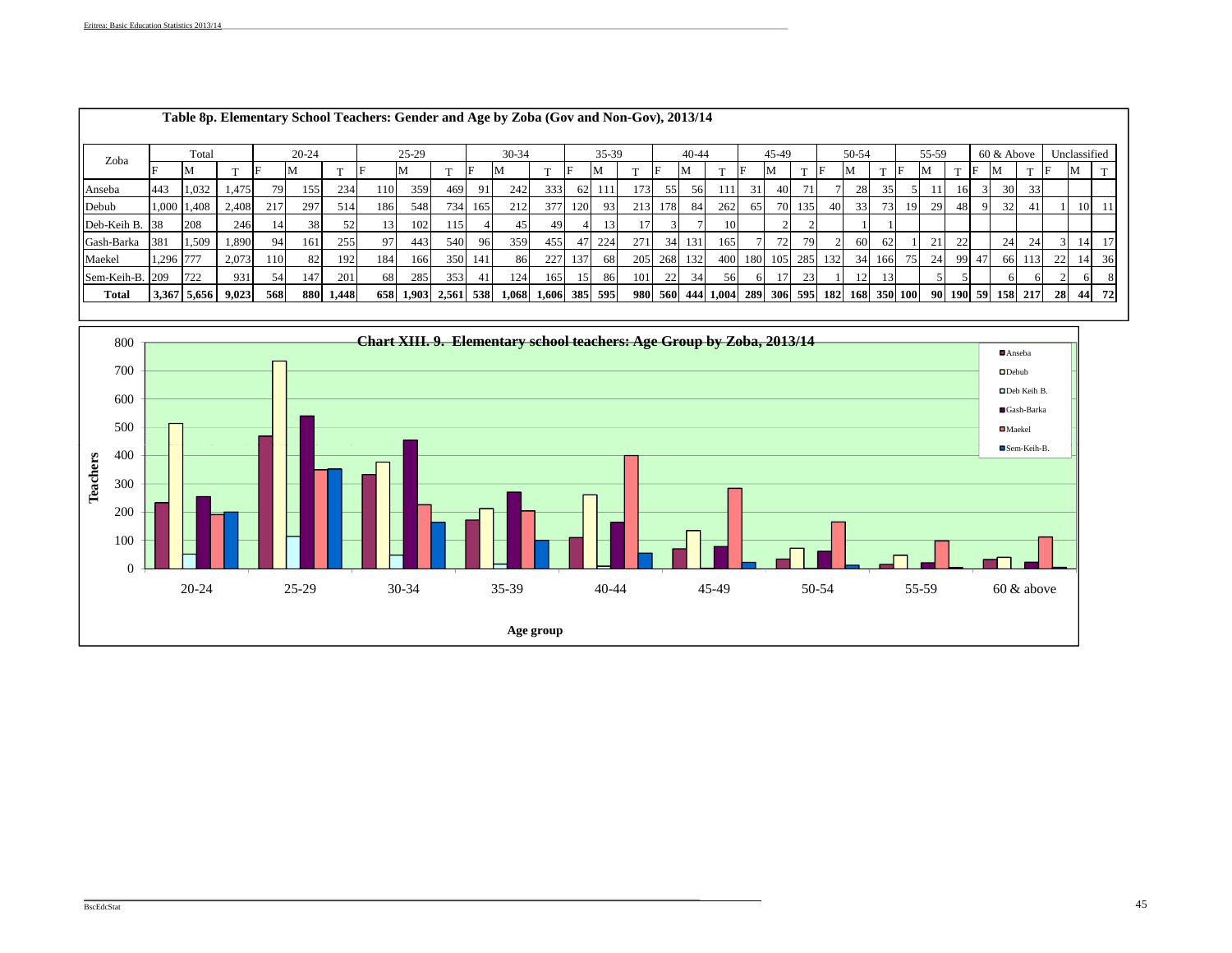|                 |           |                         |       |     |           |           | Table 8q. Elementary school teachers: Gender and age by Zoba (Gov), 2013/14 |                     |     |     |       |                   |      |           |     |         |           |     |     |       |     |                                   |       |        |     |       |     |    |                   |     |              |                 |              |
|-----------------|-----------|-------------------------|-------|-----|-----------|-----------|-----------------------------------------------------------------------------|---------------------|-----|-----|-------|-------------------|------|-----------|-----|---------|-----------|-----|-----|-------|-----|-----------------------------------|-------|--------|-----|-------|-----|----|-------------------|-----|--------------|-----------------|--------------|
| Zoba            |           | Total                   |       |     | $20 - 24$ |           |                                                                             | $25-29$             |     |     | 30-34 |                   |      | 35-39     |     |         | $40 - 44$ |     |     | 45-49 |     |                                   | 50-54 |        |     | 55-59 |     |    | 60 & Above        |     | Unclassified |                 |              |
|                 |           | M                       |       |     |           |           |                                                                             |                     |     |     | M     |                   |      | <b>NI</b> |     |         |           |     |     |       |     |                                   | -M    |        | IF  | M     |     |    | ΙM                |     | F            | M               | $\mathbf{T}$ |
| Anseba          | 337       | 849                     | 1,186 | 72  | 145       | 217       | 89                                                                          | 314                 | 403 | 54  | 202   | 256               | 48   | 84        | 132 | 36      |           | 73. | 27  | 27    | 54  | 6                                 | 22    | 28     |     |       |     |    | 13                | 15  |              |                 |              |
| Debub           | 923       | 1,309                   | 2,232 | 214 | 294       | 508       | 172                                                                         | 526                 | 698 | 145 | 188   | 333               | -111 | 84        | 195 | 165     | 68        | 233 | 59  | -561  | 115 | 37                                | 26    | 63     | 12  | 27    | 39  |    | 30                | 37  |              | 10              |              |
| Deb-Keih B. 38  |           | 208                     | 246   | 14  | 38        | 52        |                                                                             | 102                 | 115 |     | 45    | 49                |      |           | 17. |         |           | 10  |     |       |     |                                   |       |        |     |       |     |    |                   |     |              |                 |              |
| Gash-Barka      | 335       | 1,446                   | 1,781 | 931 | 160       | 253       | 85                                                                          | 434                 | 519 | 78  | 335   | 413               |      | 43 210    | 253 | 28      | 127       | 155 | 61  | 67    | 73  |                                   | 57    | 57     |     | 20    | 21  |    | 22                | 22  |              | 14 <sup>1</sup> |              |
| Maekel          | 1,136 640 |                         | 1,776 | 105 | 78        | 183       | 153                                                                         | 157                 | 310 | 107 | 72    | 179               | 119  | 47        |     | 166 240 | 87        | 327 | 167 | -871  | 254 | 116                               |       | 28 144 | 68  | 20    | 881 | 39 | 50                | -89 | 22           | 14              | 36           |
| Sem-Keih-B. 196 |           | 707                     | 903   | 53  | 146       | 199       | 66                                                                          | 283                 | 349 | 39  | 123   | 162               | 12   | 82        | 941 | 20      | 331       | 53  |     |       | 21  |                                   |       |        |     |       |     |    |                   |     |              |                 |              |
| Total           |           | $ 2,965 $ 5,159   8,124 |       | 551 |           | 861 1,412 |                                                                             | 578 1,816 2,394 427 |     |     |       | 965 1,392 337 520 |      |           | 857 |         | 492 359   | 851 |     |       |     | 263   256   519   159   145   304 |       |        | 841 |       |     |    | 75 159 48 118 166 |     | 26           | 44 70           |              |

|                | Table 8r. Elementary school teachers: Gender and age by Zoba (Non-Gov), 2013/14<br>35-39<br>Total<br>$20 - 24$<br>$25-29$<br>30-34<br>$40 - 44$<br>F<br>М<br>M<br>M<br>M<br>183<br>37<br>38<br>289<br>77<br>10<br>21 <sub>1</sub><br>40 <sup>1</sup><br>27<br>41<br>19<br>66<br>451<br>14I<br>20<br>29<br>36<br>24<br>22<br>18<br><b>99</b><br>176<br>44<br>-161<br>63<br>10<br>109<br>21<br>24<br>18<br>18<br>42<br>14 |           |  |  |           |      |    |    |  |     |               |     |    |    |    |     |      |            |                 |                       |                    |           |           |             |          |    |             |     |       |                    |   |                              |
|----------------|-------------------------------------------------------------------------------------------------------------------------------------------------------------------------------------------------------------------------------------------------------------------------------------------------------------------------------------------------------------------------------------------------------------------------|-----------|--|--|-----------|------|----|----|--|-----|---------------|-----|----|----|----|-----|------|------------|-----------------|-----------------------|--------------------|-----------|-----------|-------------|----------|----|-------------|-----|-------|--------------------|---|------------------------------|
|                |                                                                                                                                                                                                                                                                                                                                                                                                                         |           |  |  |           |      |    |    |  |     |               |     |    |    |    |     |      |            | M               | <b>T</b>              | Е                  | M         |           | F           | M        |    | F           | M   |       |                    | М | m                            |
| 106            |                                                                                                                                                                                                                                                                                                                                                                                                                         |           |  |  |           |      |    |    |  |     |               |     |    |    |    |     |      |            | 13              | 17                    |                    | 61        |           |             |          | 8  |             | 17' | 18    |                    |   |                              |
|                |                                                                                                                                                                                                                                                                                                                                                                                                                         |           |  |  |           |      |    |    |  |     |               |     |    |    |    |     |      |            | 14 <sup>1</sup> | <b>20</b>             |                    |           |           |             |          |    |             |     |       |                    |   |                              |
| 46             |                                                                                                                                                                                                                                                                                                                                                                                                                         |           |  |  |           |      |    |    |  |     |               |     |    |    |    |     |      |            |                 |                       |                    |           |           |             |          |    |             |     |       |                    |   |                              |
| 160            |                                                                                                                                                                                                                                                                                                                                                                                                                         | 297       |  |  |           | 31   |    | 40 |  | 14  | 48            | 18  | 21 | 39 | 28 |     |      |            |                 | 31                    | 16                 |           | 22        |             |          |    |             | 16  | 24    |                    |   |                              |
| Sem-Keih-B. 13 |                                                                                                                                                                                                                                                                                                                                                                                                                         | 28        |  |  |           |      |    |    |  |     |               |     |    |    |    |     |      |            |                 |                       |                    |           |           |             |          |    |             |     |       |                    |   |                              |
| 402            | 497                                                                                                                                                                                                                                                                                                                                                                                                                     | 899       |  |  | 36        |      | 87 |    |  | 103 |               |     | 75 |    |    |     |      |            |                 |                       |                    |           |           |             |          |    |             |     | -51   |                    |   |                              |
|                |                                                                                                                                                                                                                                                                                                                                                                                                                         | 137<br>15 |  |  | <b>17</b> | 19 I |    | 80 |  |     | 34<br>167 111 | 214 | 48 |    |    | 123 | 68 I | 45<br>-851 | 731<br>153      | 61<br>18<br><b>26</b> | 45-49<br><b>50</b> | <b>76</b> | <b>23</b> | 50-54<br>23 | 10<br>46 | 16 | 55-59<br>15 |     | 31 11 | 60 & Above<br>40 I |   | Unclassified<br>$\mathbf{0}$ |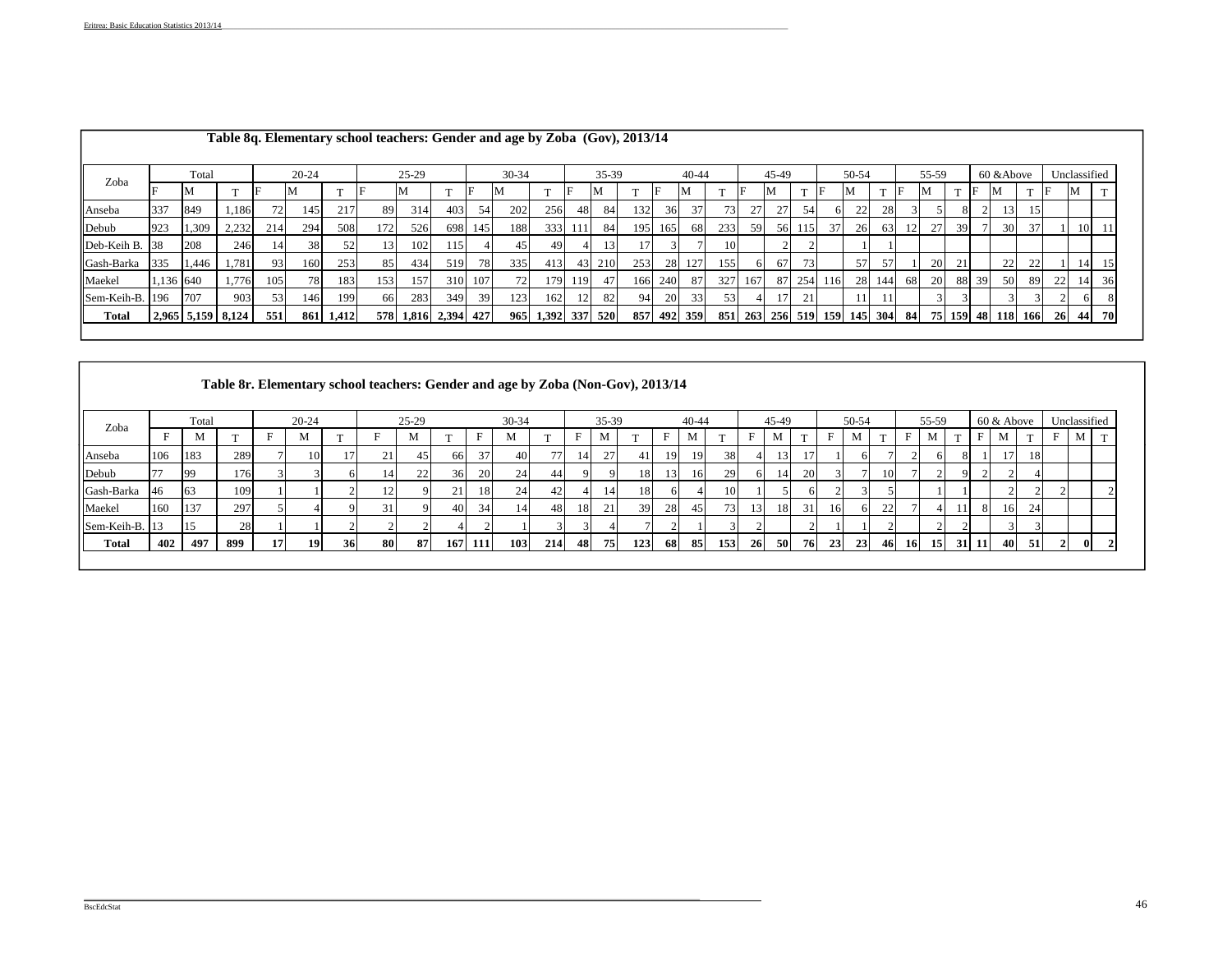# **IX. Middle level Education**

| 1. Enrolment |  |
|--------------|--|
|              |  |

| Zoba          |        | Grade 6-8 |         |        | Grade 6 |        |                  | Grade 7 |        |        | Grade 8 |        |
|---------------|--------|-----------|---------|--------|---------|--------|------------------|---------|--------|--------|---------|--------|
|               | F      | M         | т       | F      | М       | т      | F                | M       | т      | F      | M       | T      |
| Anseba        | 9.944  | 12.241    | 22.185  | 3349   | 4439    | 7788   | 2991             | 3638    | 6629   | 3604   | 4164    | 7768   |
| Debub         | 24.928 | 30.670    | 55.598  | 7518   | 10369   | 17887  | 7038             | 8919    | 15957  | 10372  | 11382   | 21754  |
| Deb-Keih B.   | 464    | 1.299     | 1.763   | 159    | 546     | 705    | 114 <sup>I</sup> | 376     | 490    | 191    | 377     | 568    |
| Gash-Barka    | 10.144 | 14.737    | 24.881  | 3643   | 5626    | 9269   | 2733             | 4179    | 6912   | 3768   | 4932    | 8700   |
| Maekel        | 17.349 | 18.296    | 35.645  | 6105   | 6731    | 12836  | 5002             | 5357    | 10359  | 6242   | 6208    | 12450  |
| Sem-Keih-B.   | 4,712  | 7.221     | 11.933  | 1654   | 2439    | 4093   | 1336             | 2184    | 3520   | 1722   | 2598    | 4320   |
| <b>Totals</b> | 67,541 | 84,464    | 152,005 | 22,428 | 30,150  | 52,578 | 19,214           | 24,653  | 43,867 | 25,899 | 29,661  | 55,560 |

|                 |        | Table 9b. Middle School Enrolment: Grade and gender by age (Gov and Non-Gov), 2013/14 |         |        |         |        |        |         |        |        |         |        |
|-----------------|--------|---------------------------------------------------------------------------------------|---------|--------|---------|--------|--------|---------|--------|--------|---------|--------|
|                 |        | Grade 6-8                                                                             |         |        | Grade 6 |        |        | Grade 7 |        |        | Grade 8 |        |
| Age             | F      | M                                                                                     | T.      | F      | M       | T      | F      | М       | T      | F      | М       | T      |
| 10 years        | 465    | 453                                                                                   | 918     | 460    | 449     | 909    |        |         | 9      |        |         |        |
| 11 years        | 6,214  | 5,838                                                                                 | 12,052  | 5807   | 5519    | 11326  | 373    | 293     | 666    | 34     | 26      | 60     |
| 12 years        | 11,729 | 12,618                                                                                | 24,347  | 7000   | 8213    | 15213  | 4262   | 3956    | 8218   | 467    | 449     | 916    |
| 13 years        | 14,848 | 17,248                                                                                | 32,096  | 4809   | 6988    | 11797  | 6179   | 6820    | 12999  | 3860   | 3440    | 7300   |
| 14 years        | 13,600 | 17.470                                                                                | 31.070  | 2580   | 4624    | 7204   | 4126   | 5723    | 9849   | 6894   | 7123    | 14017  |
| 15 years        | 9,828  | 13,683                                                                                | 23,511  | 1138   | 2612    | 3750   | 2397   | 3843    | 6240   | 6293   | 7228    | 13521  |
| 16 years        | 6,283  | 9,404                                                                                 | 15,687  | 453    | 1241    | 1694   | 1233   | 2365    | 3598   | 4597   | 5798    | 10395  |
| 17 years        | 3,086  | 5,014                                                                                 | 8,100   | 141    | 381     | 522    | 471    | 1179    | 1650   | 2474   | 3454    | 5928   |
| 18 years        | 1,040  | 1,862                                                                                 | 2,902   | 23     | 88      | 111    | 113    | 328     | 441    | 904    | 1446    | 2350   |
| 19 years        | 425    | 832                                                                                   | 1,257   | 13     | 34      | 47     | 52     | 133     | 185    | 360    | 665     | 1025   |
| 20 years & over | 23     | 42                                                                                    | 65      | 41     |         | 5      | 3      | 9       | 12     | 16     | 32      | 48     |
| Total           | 67,541 | 84,464                                                                                | 152,005 | 22,428 | 30,150  | 52,578 | 19,214 | 24,653  | 43,867 | 25,899 | 29,661  | 55,560 |



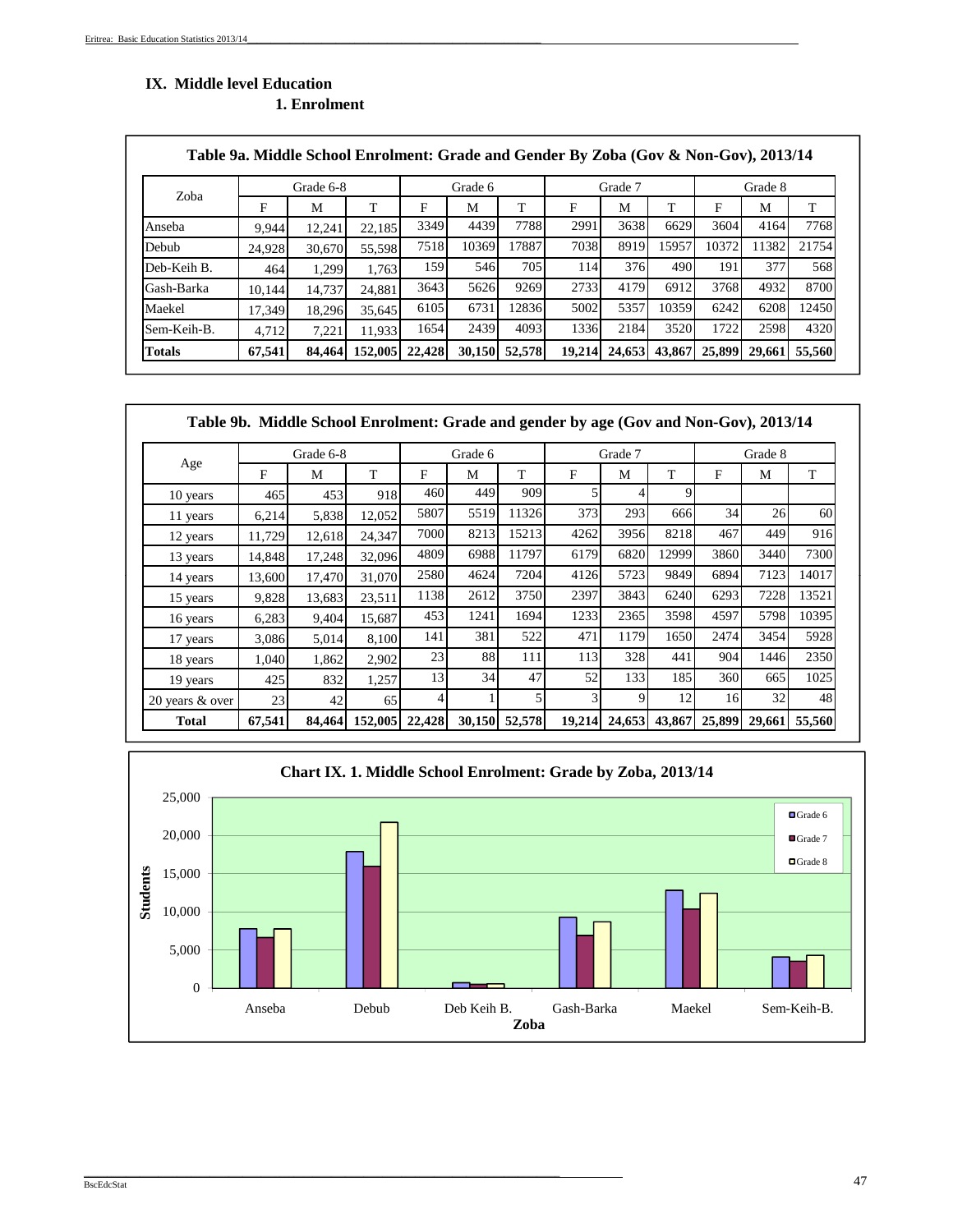|        |        |         |           | Grade 6 |                                             |        |        |         |      | Grade 8 |                                                                                      |
|--------|--------|---------|-----------|---------|---------------------------------------------|--------|--------|---------|------|---------|--------------------------------------------------------------------------------------|
| F      | M      | T       | F         | М       | Т                                           | F      | М      | т       | F    | М       | T                                                                                    |
| 8,281  | 10.626 | 18,907  |           | 3821    | 6599                                        | 2406   | 3121   | 5527    | 3097 | 3684    | 6781                                                                                 |
| 23.294 | 29,035 | 52,329  |           | 9728    | 16633                                       | 6474   | 8373   | 14847   | 9915 | 10934   | 20849                                                                                |
| 464    | 1.299  | 1.763   |           | 546     | 705                                         | 114    |        | 490     | 191  | 377     | 568                                                                                  |
| 10.144 | 14.737 | 24.881  |           | 5626    | 9269                                        | 2733   | 4179   | 6912    | 3768 | 4932    | 8700                                                                                 |
| 15.371 | 16.225 | 31,596  |           | 5958    | 11328                                       | 4361   | 4630   | 8991    | 5640 | 5637    | 11277                                                                                |
| 4.393  | 6,893  | 11,286  |           | 2339    | 3893                                        | 1236   | 2061   | 3297    | 1603 | 2493    | 4096                                                                                 |
| 61,947 | 78,815 | 140,762 | 20,409    | 28,018  | 48,427                                      | 17,324 | 22,740 |         |      | 28,057  | 52,271                                                                               |
|        |        |         | Grade 6-8 |         | 2778<br>6905<br>159<br>3643<br>5370<br>1554 |        |        | Grade 7 | 376  | 40,064  | Table 9c. Middle School Enrolment: Grade and gender by Zoba (Gov), 2013/14<br>24,214 |

|                 |        |           | Table 9d. Middle School Enrolment: Grade and gender by age (Gov), 2013/14 |        |         |        |                |         |        |        |         |        |
|-----------------|--------|-----------|---------------------------------------------------------------------------|--------|---------|--------|----------------|---------|--------|--------|---------|--------|
|                 |        | Grade 6-8 |                                                                           |        | Grade 6 |        |                | Grade 7 |        |        | Grade 8 |        |
| Age             | F      | М         | T                                                                         | F      | М       | T      | F              | M       | T      | F      | М       | T      |
| 10 years        | 393    | 391       | 784                                                                       | 388    | 388     | 776    | 5              | 3       | 8      |        |         |        |
| 11 years        | 5,310  | 5,063     | 10,373                                                                    | 4953   | 4780    | 9733   | 323            | 257     | 580    | 34     | 26      | 60     |
| 12 years        | 10,436 | 11,349    | 21,785                                                                    | 6399   | 7555    | 13954  | 3624           | 3392    | 7016   | 413    | 402     | 815    |
| 13 years        | 13,380 | 15,774    | 29,154                                                                    | 4526   | 6674    | 11200  | 5451           | 6076    | 11527  | 3403   | 3024    | 6427   |
| 14 years        | 12,581 | 16,370    | 28,951                                                                    | 2468   | 4446    | 6914   | 3873           | 5448    | 9321   | 6240   | 6476    | 12716  |
| 15 years        | 9,398  | 13,163    | 22,561                                                                    | 1077   | 2508    | 3585   | 2292           | 3681    | 5973   | 6029   | 6974    | 13003  |
| 16 years        | 6,040  | 9,164     | 15,204                                                                    | 429    | 1193    | 1622   | 1163           | 2290    | 3453   | 4448   | 5681    | 10129  |
| 17 years        | 2,975  | 4,894     | 7,869                                                                     | 129    | 356     | 485    | 441            | 1142    | 1583   | 2405   | 3396    | 5801   |
| 18 years        | 998    | 1,791     | 2,789                                                                     | 23     | 83      | 106    | 101            | 315     | 416    | 874    | 1393    | 2267   |
| 19 years        | 414    | 817       | 1,231                                                                     | 13     | 34      | 47     | 49             | 128     | 177    | 352    | 655     | 1007   |
| 20 years & over | 22     | 39        | 61                                                                        |        |         |        | $\overline{2}$ | 8       | 10     | 16     | 30      | 46     |
| <b>Total</b>    | 61,947 | 78,815    | 140,762                                                                   | 20,409 | 28,018  | 48,427 | 17,324         | 22,740  | 40,064 | 24,214 | 28,057  | 52,271 |

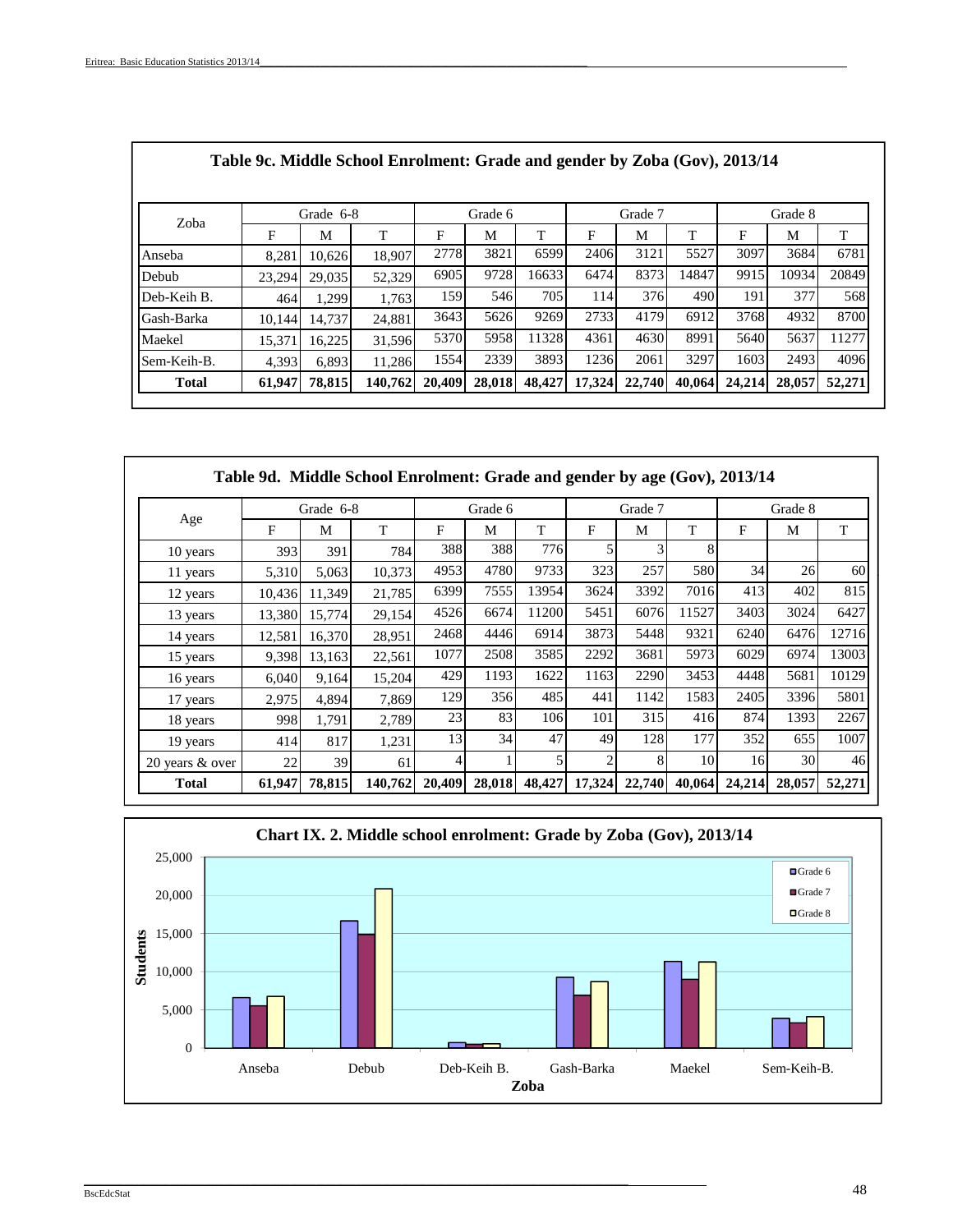| Table 9e. Middle School Enrolment: Grade and Gender By Zoba (Non-Gov), 2013/14 |       |           |        |       |         |       |       |         |       |       |         |       |
|--------------------------------------------------------------------------------|-------|-----------|--------|-------|---------|-------|-------|---------|-------|-------|---------|-------|
|                                                                                |       | Grade 6-8 |        |       | Grade 6 |       |       | Grade 7 |       |       | Grade 8 |       |
| Zoba                                                                           | F     | M         | T      | F     | М       | T     | F     | М       | T     | F     | M       | T     |
| Anseba                                                                         | 1,663 | 1,615     | 3.278  | 571   | 618     | 1189  | 585   | 517     | 1102  | 507   | 480     | 987   |
| Debub                                                                          | 1,634 | 1,635     | 3,269  | 613   | 641     | 1254  | 564   | 546     | 1110  | 457   | 448     | 905   |
| Maekel                                                                         | 1.978 | 2.071     | 4.049  | 735   | 773     | 1508  | 641   | 727     | 1368  | 602   | 571     | 1173  |
| Sem-Keih-B.                                                                    | 319   | 328       | 647    | 100   | 100     | 200   | 100   | 123     | 223   | 119   | 105     | 224   |
| <b>Total</b>                                                                   | 5,594 | 5.649     | 11,243 | 2,019 | 2,132   | 4,151 | 1,890 | 1,913   | 3,803 | 1,685 | 1,604   | 3,289 |

| Table 9f. Middle School Enrolment: Grade and gender by age (Non-Gov), 2013/14 |       |           |        |       |         |       |              |         |             |              |                |                |
|-------------------------------------------------------------------------------|-------|-----------|--------|-------|---------|-------|--------------|---------|-------------|--------------|----------------|----------------|
|                                                                               |       | Grade 6-8 |        |       | Grade 6 |       |              | Grade 7 |             |              | Grade 8        |                |
| Age                                                                           | F     | M         | T      | F     | M       | T     | $\mathbf{F}$ | М       | T           | $\mathbf{F}$ | M              | T              |
| 10 years                                                                      | 72    | 62        | 134    | 72    | 61      | 133   |              |         |             |              |                |                |
| 11 years                                                                      | 904   | 775       | 1,679  | 854   | 739     | 1593  | 50           | 36      | 86          |              |                |                |
| 12 years                                                                      | 1,293 | 1,269     | 2,562  | 601   | 658     | 1259  | 638          | 564     | 1202        | 54           | 47             | 101            |
| 13 years                                                                      | 1,468 | 1,474     | 2,942  | 283   | 314     | 597   | 728          | 744     | 1472        | 457          | 416            | 873            |
| 14 years                                                                      | 1,019 | 1,100     | 2,119  | 112   | 178     | 290   | 253          | 275     | 528         | 654          | 647            | 1301           |
| 15 years                                                                      | 430   | 520       | 950    | 61    | 104     | 165   | 105          | 162     | 267         | 264          | 254            | 518            |
| 16 years                                                                      | 243   | 240       | 483    | 24    | 48      | 72    | 70           | 75      | 145         | 149          | 117            | 266            |
| 17 years                                                                      | 111   | 120       | 231    | 12    | 25      | 37    | 30           | 37      | 67          | 69           | 58             | 127            |
| 18 years                                                                      | 42    | 71        | 113    |       | 5       | 5     | 12           | 13      | 25          | 30           | 53             | 83             |
| 19 years                                                                      | 11    | 15        | 26     |       |         |       | 3            | 5       | 8           | 8            | 10             | 18             |
| 20 years & over                                                               |       | 3         | 4      |       |         |       | 1            |         | 2           |              | $\overline{2}$ | $\overline{c}$ |
| <b>Total</b>                                                                  | 5,594 | 5,649     | 11,243 | 2,019 | 2,132   | 4,151 | 1,890        |         | 1,913 3,803 | 1,685        | 1,604          | 3,289          |



\_\_\_\_\_\_\_\_\_\_\_\_\_\_\_\_\_\_\_\_\_\_\_\_\_\_\_\_\_\_\_\_\_\_\_\_\_\_\_\_\_\_\_\_\_\_\_\_\_\_\_\_\_\_\_\_\_\_\_\_\_\_\_\_\_\_\_\_\_\_\_\_\_\_\_\_\_\_\_\_\_\_\_\_\_\_\_\_\_\_\_\_\_\_\_\_\_\_\_\_\_\_\_\_\_\_\_\_\_\_\_\_\_\_\_\_\_\_\_\_\_\_\_\_\_\_

## explored to the second second terms of the second second second second second second and the second second second second second second second second second second second second second second second second second second sec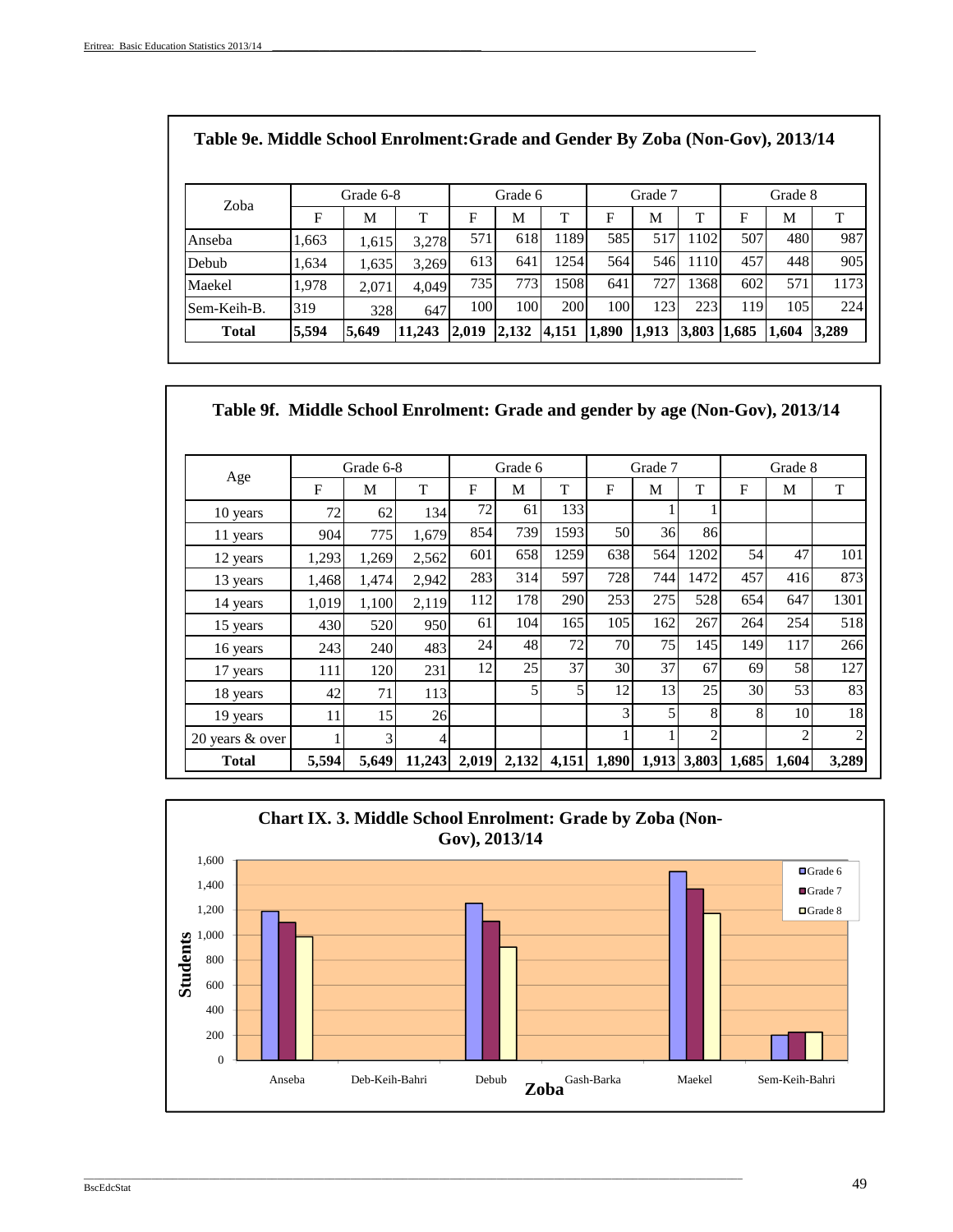## **2. Middle School Teachers**

|             |     |       |              |   |                |    |    |            |     |    |       | Table 9g. Middle School Teachers: Gender and qualification by Zoba (Gov. and Non-gov.), 2013/14 |     |             |              |    | University |              |    |     |     |              |            |   |              |    |
|-------------|-----|-------|--------------|---|----------------|----|----|------------|-----|----|-------|-------------------------------------------------------------------------------------------------|-----|-------------|--------------|----|------------|--------------|----|-----|-----|--------------|------------|---|--------------|----|
| Zoba        |     | Total |              |   | $9-12$         |    |    | <b>TTI</b> |     |    | $12+$ |                                                                                                 |     | $12 + 2$    |              |    | $12 + 3$   |              |    | BA  |     |              | MA & above |   | Unclassified |    |
|             | F   | M     | $\mathbf{r}$ | F | M              |    |    | M          | m   | F  | M     |                                                                                                 |     | M           | $\mathbf{r}$ |    | M          | $\mathbf{r}$ | F  | M   |     | F            | M          | m | M            |    |
| Anseba      | 111 | 481   | 592          |   |                |    |    | 49         | 51  |    |       |                                                                                                 | 981 | 370         | 468          |    | 22         | 28           |    | 25  | 29  |              |            |   |              |    |
| Debub       | 181 | 878   | 1,059        |   |                |    | 14 | 99         | 113 |    | 11    |                                                                                                 | 143 | 696         | 839          | 10 | 31         | 41           |    | 31  | 40  |              |            |   |              |    |
| Deb-Keih B. |     | 83    | 85           |   |                |    |    | 6          | 6   |    |       |                                                                                                 |     | 71          | 73           |    |            |              |    |     |     |              |            |   |              |    |
| Gash-Barka  | 84  | 532   | 616          |   |                |    |    | 39         | 39  |    |       |                                                                                                 | 791 | 395         | 474          |    | 44         | 45           |    | 31  | 33  |              |            |   | 21           | 21 |
| Maekel      | 311 | 879   | 1,190        |   |                |    | 31 | 130        | 161 | 12 | 47    | 59                                                                                              | 236 | 622         | 858          |    | 27         | 40           | 19 | 46  | 65  |              |            |   |              |    |
| Sem-Keih-B. | 38  | 301   | 339          |   | $\overline{3}$ |    |    | 46         | 47  |    |       |                                                                                                 | 32  | 209         | 241          |    | 24         | 28           |    |     | 13  |              |            |   |              |    |
| Total       | 727 | 3,154 | 3,881        |   | 20             | 25 | 48 | 369        | 417 | 14 | 74    | 88                                                                                              | 590 | 2,363 2,953 |              | 34 | 150        | 184          | 35 | 148 | 183 | $\mathbf{0}$ |            |   | 27           | 28 |

NB:- Directors are included in teaching staff

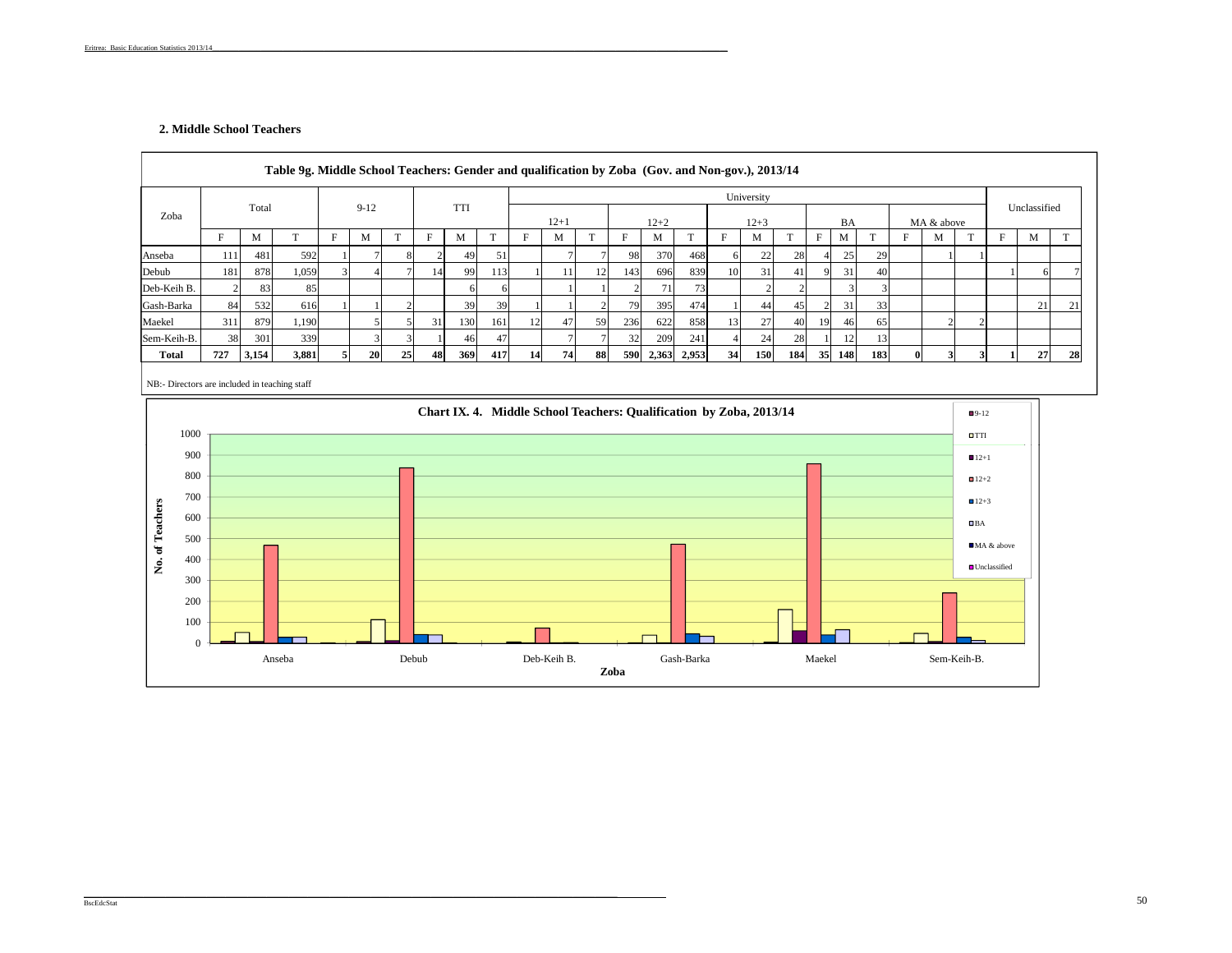|              |     |       |              |    |                         |    |     |            |     |    |          |              |     |          |              |    | Table 9h. Middle school teachers: gender and qualification by Zoba (Gov), 2013/14 |     |    |    |     |   |              |   |              |    |
|--------------|-----|-------|--------------|----|-------------------------|----|-----|------------|-----|----|----------|--------------|-----|----------|--------------|----|-----------------------------------------------------------------------------------|-----|----|----|-----|---|--------------|---|--------------|----|
|              |     |       |              |    |                         |    |     |            |     |    |          |              |     |          |              |    | University                                                                        |     |    |    |     |   |              |   |              |    |
| Zoba         |     | Total |              |    | $9-12$                  |    |     | <b>TTI</b> |     |    | $12 + 1$ |              |     | $12 + 2$ |              |    | $12 + 3$                                                                          |     |    | BA |     |   | MA & above   |   | Unclassified |    |
|              | F   | М     | $\mathbf{r}$ | F  | М                       |    |     | M          | m   | F  | M        | $\mathbf{r}$ |     | M        | $\mathbf{T}$ | F  | М                                                                                 |     | F  | M  |     | F | М            | m | M            |    |
| Anseba       | 107 | 413   | 520          |    |                         |    |     | 42         | 43  |    |          |              | 97  | 334      | 431          |    | 17                                                                                | 22  | 31 |    | 12  |   | $\Omega$     |   |              |    |
| Debub        | 174 | 806   | 980          |    | $\overline{\mathbf{3}}$ | 61 | 131 | 751        | 88  |    |          |              | 142 | 670      | 812          | 8  | 27                                                                                | 35  | n  |    | 23  |   | $\Omega$     |   |              |    |
| Deb-Keih B.  |     | 83    | 85           |    |                         |    |     | ωı         |     |    |          |              |     | 711      | 73           |    |                                                                                   |     |    |    |     |   | $^{\circ}$   |   |              |    |
| Gash-Barka   | 84  | 532   | 616          |    |                         |    |     | 39         | 39  |    |          |              | 79  | 395      | 474          |    | 44                                                                                | 45  |    | 31 | 33  |   | $\Omega$     |   | 21           | 21 |
| Maekel       | 290 | 790   | 1,080        |    |                         |    | 30  | 121        | 151 | 11 | 42       | 53           | 231 | 577      | 808          | 12 | 23                                                                                | 35  |    | 22 | 28  |   | $^{\circ}$   |   |              |    |
| Sem-Keih-B.  | 38  | 289   | 327          |    | $\overline{2}$          |    |     | 461        | 47  |    |          |              | 32  | 207      | 239          |    | 22                                                                                | 26  |    | ωL |     |   | $\Omega$     |   |              |    |
| <b>Total</b> | 695 | 2,913 | 3,608        | 51 | 16                      | 21 | 45  | 329        | 374 | 13 | 64       | 77           | 583 | 2,254    | 2,837        | 30 | 135                                                                               | 165 | 18 | 88 | 106 |   | $\mathbf{0}$ |   | 27           | 28 |

|             |    |       | Table 9i. Middle school teachers: gender and qualification by Zoba (Non-Gov), 2013/14 |          |          |              |            |    |   |                 |    |          |            |   |            |              |               |    |    |            |              |
|-------------|----|-------|---------------------------------------------------------------------------------------|----------|----------|--------------|------------|----|---|-----------------|----|----------|------------|---|------------|--------------|---------------|----|----|------------|--------------|
|             |    | Total |                                                                                       |          | $9 - 12$ |              | <b>TTI</b> |    |   |                 |    |          |            |   | University |              |               |    |    |            |              |
| Zoba        |    |       |                                                                                       |          |          |              |            |    |   | $12 + 1$        |    | $12 + 2$ |            |   | $12 + 3$   |              |               | BA |    | MA & above |              |
|             | Е  | М     |                                                                                       |          | M        | $\mathbf{T}$ | M          |    | F | M               |    | M        | $\sim$     | F | M          | $\mathbf{r}$ | F             | M  |    | М          | $\mathbf{r}$ |
| Anseba      |    | 68    | 72                                                                                    |          |          |              |            |    |   |                 |    | 36       | 37         |   |            |              |               | 16 |    |            |              |
| Debub       |    | 72    | 79                                                                                    |          |          |              | 24         | 25 |   |                 |    | 26       | 27         |   |            |              | $\mathcal{R}$ | 14 | 17 |            |              |
| Maekel      | 21 | 89    | 110                                                                                   |          |          |              |            | 10 |   |                 |    | 45       | 50         |   |            |              | 131           | 24 | 37 |            |              |
| Sem-Keih-B. |    | 12    | 1つ                                                                                    |          |          |              |            |    |   |                 |    |          |            |   |            |              |               |    | h  |            |              |
| Total       | 32 | 241   | 273                                                                                   | $\Omega$ |          |              | 40         | 43 |   | 10 <sup>1</sup> | 11 | 109      | <b>116</b> |   | 15         | 19           | 17            | 60 | 77 |            |              |
|             |    |       |                                                                                       |          |          |              |            |    |   |                 |    |          |            |   |            |              |               |    |    |            |              |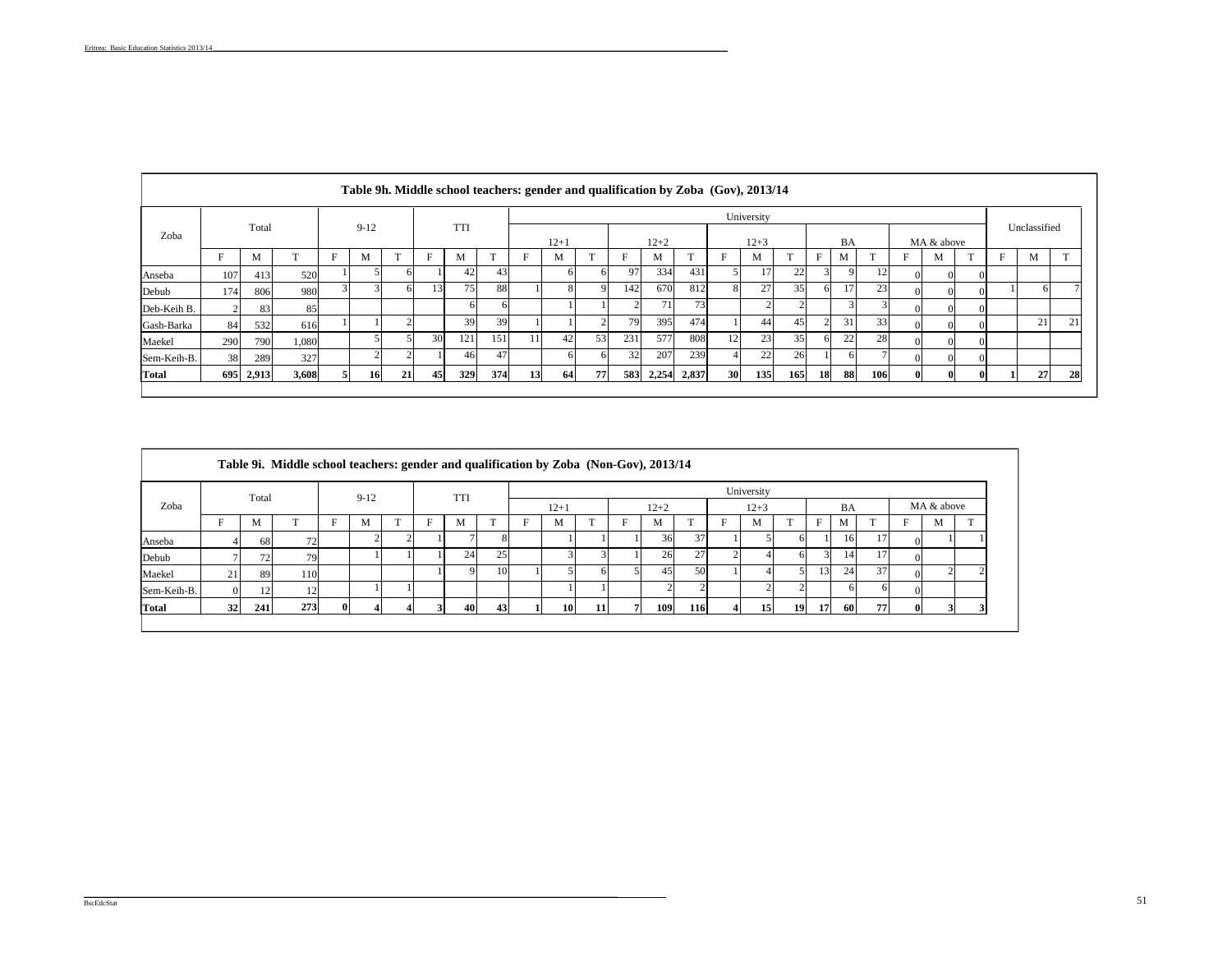|                |     | Table 9j. Middle school teachers: Gender and age by Zoba (Gov and Non-gov), 2013/14 |       |              |     |            |      |     |         |       |     |            |     |                 |         |      |           |           |     |                 |        |     |    |       |      |    |       |      |    |            |     |
|----------------|-----|-------------------------------------------------------------------------------------|-------|--------------|-----|------------|------|-----|---------|-------|-----|------------|-----|-----------------|---------|------|-----------|-----------|-----|-----------------|--------|-----|----|-------|------|----|-------|------|----|------------|-----|
| Zoba           |     | Total                                                                               |       | Unclassified |     | $20 - 24$  |      |     | $25-29$ |       |     | $30 - 34$  |     |                 | $35-39$ |      |           | $40 - 44$ |     |                 | 45-49  |     |    | 50-54 |      |    | 55-59 |      |    | 60 & Above |     |
|                |     |                                                                                     |       |              |     | М          |      |     | М       |       |     |            |     |                 | М       |      |           | М         |     |                 | М      |     |    | м     |      |    | М     |      |    | M          |     |
| Anseba         | 111 | 481                                                                                 | 592   |              | 50  |            | 102  | 51  | 137     | 188   |     | 122<br>1/2 | 128 |                 | 84      | 85   |           |           | 54  |                 | 18     | 18  |    |       |      |    |       |      |    |            |     |
| Debub          | 181 | 878                                                                                 | 1,059 |              | 56. | 59         | 115  | 761 | 271     | 347   |     | 206        | 220 |                 | 92      | -951 | 12        | 121       | 133 |                 | 62     |     |    | 28    |      |    | 15 I  | 181  |    | 23         | 24  |
| Deb-Keih B.    |     | 183                                                                                 | 85    |              |     | 16         |      |     | 44      | 45    |     | 19         | 19  |                 |         |      |           |           |     |                 |        |     |    |       |      |    |       |      |    |            |     |
| Gash-Barka     | 84  | 532                                                                                 | 616   |              |     | 42         | -891 | 32  | 202     | 234   |     | 136        | 139 |                 | 86      | 88   |           | 47        | 47  |                 |        |     |    |       |      |    |       |      |    |            |     |
| Maekel         | 311 | 879                                                                                 | 1,190 |              |     | 29         | 701  | 134 | 139     | 273   |     | 154        | 193 | 10 <sup>1</sup> |         | 87   |           | 133       | 147 | 14 <sup>1</sup> | 129    | 143 | 15 | 53    | 68   | 20 |       | -61  | 20 | 1111       | 131 |
| Sem-Keih-B. 38 |     | 301                                                                                 | 339   |              | 19  | -31        | 50   | 15  | 120     | 135   |     | 85         | 87  |                 | 40      | 41   |           | 13        | 14  |                 |        |     |    |       |      |    |       |      |    |            |     |
| Total          |     | 727 3,154                                                                           | 3,881 | 16           |     | 23 214 229 | 443  |     | 309 913 | 1,222 | -64 | 722        | 786 | 17              | 383     | 400  | <b>30</b> | 365       | 395 |                 | 25 228 | 253 | 17 | 94    | 111l | 23 | 63    | -861 | 21 | <b>141</b> | 162 |

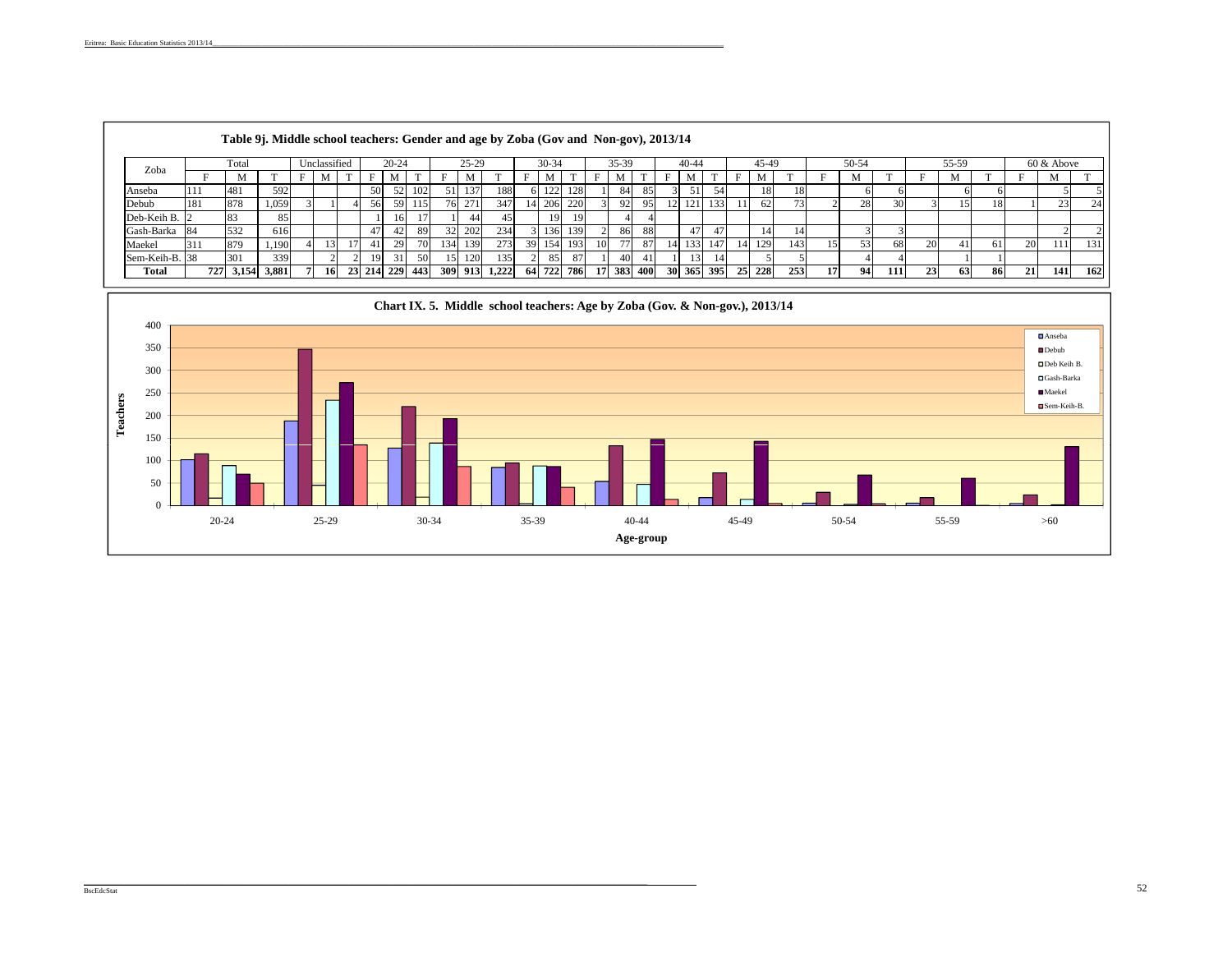|                |     |       | Table 9k. Middle school teachers: Gender and age by Zoba (Gov), 2013/14 |              |            |           |                  |      |         |       |    |           |            |         |     |    |           |     |           |       |     |                 |       |            |    |       |    |    |            |     |
|----------------|-----|-------|-------------------------------------------------------------------------|--------------|------------|-----------|------------------|------|---------|-------|----|-----------|------------|---------|-----|----|-----------|-----|-----------|-------|-----|-----------------|-------|------------|----|-------|----|----|------------|-----|
| Region         |     | Total |                                                                         | Unclassified |            | $20 - 24$ |                  |      | $25-29$ |       |    | $30 - 34$ |            | $35-39$ |     |    | $40 - 44$ |     |           | 45-49 |     |                 | 50-54 |            |    | 55-59 |    |    | 60 & Above |     |
|                |     | м     |                                                                         | М            |            | М         |                  | Е    | М       |       |    | M         |            | M       |     |    | М         |     |           |       |     |                 | M     |            |    |       |    |    | М          |     |
| Anseba         | 107 | 413   | 520                                                                     |              | 50         | 51        | 101              | 51   | 1241    | 75    |    | 103       | 107        |         |     |    | 42        | 43  |           |       |     |                 |       |            |    |       |    |    |            |     |
| Debub          | 174 | 806   | 980                                                                     |              | 56         | 59        | 115 <sup>1</sup> |      | 76 261  | 337   |    | 13 181    | 194        | 81      | 84  |    | 110       | 120 |           | 50    | 59  |                 | 28    | 29         |    |       | 16 |    | 22         | 22  |
| Deb-Keih B.    |     | 83    | 85                                                                      |              |            | 16        |                  |      | 44      |       |    | 19        | 19         |         |     |    |           |     |           |       |     |                 |       |            |    |       |    |    |            |     |
| Gash-Barka     | -84 | 532   | 616                                                                     |              | 47         | 42        | 89               |      | 32 202  | 234   |    | 136       | 139        | 86      | 88  |    | 47        | 47  |           |       |     |                 |       |            |    |       |    |    |            |     |
| Maekel         | 290 | 790   | 1,080                                                                   |              | 41         | 29        |                  | 134  | 138     | 272   | 34 | 149       | 183        | 64 I    |     |    | .16       | 128 |           | 112   | 123 |                 | 48    | 60         | 19 | 33    | 52 |    | 88         | 105 |
| Sem-Keih-B. 38 |     | 289   | 327                                                                     |              | 19         | 31        | 50               | 15 I | 117'    | 132   |    | 781       | 80         | 39      |     |    | 131       |     |           |       |     |                 |       |            |    |       |    |    |            |     |
| <b>Total</b>   | 695 | 2,913 | 3.608                                                                   | 16           | 23 214 228 |           | 442              |      | 309 886 | 1,195 |    |           | 56 666 722 | 13 345  | 358 | 24 | 328       | 352 | <b>20</b> | 193   | 213 | 13 <sup>1</sup> | 87    | <b>100</b> | 22 | 50    | 72 | 17 | 114        | 131 |
|                |     |       |                                                                         |              |            |           |                  |      |         |       |    |           |            |         |     |    |           |     |           |       |     |                 |       |            |    |       |    |    |            |     |

|               |    |               | Table 91. Middle school teachers: Gender and age by Zoba (Non-Gov), 2013/14 |          |           |   |              |           |           |                |           |    |   |       |    |   |                 |                 |    |       |    |       |  |                 |  |               |    |
|---------------|----|---------------|-----------------------------------------------------------------------------|----------|-----------|---|--------------|-----------|-----------|----------------|-----------|----|---|-------|----|---|-----------------|-----------------|----|-------|----|-------|--|-----------------|--|---------------|----|
| Zoba          |    | Total         |                                                                             |          | $20 - 24$ |   |              | $25-29$   |           |                | $30 - 34$ |    |   | 35-39 |    |   | $40 - 44$       |                 |    | 45-49 |    | 50-54 |  | 55-59           |  | $60 \&$ Above |    |
|               |    | М             |                                                                             |          | М         | T | F            | М         | m         |                | M         |    | F | M     |    | Е | М               | $\mathbf{r}$    | F  | M     |    |       |  |                 |  | М             |    |
| Anseba        |    | 68            | 72                                                                          |          |           |   |              | 13        | 13        | $\overline{2}$ | 19        | 21 |   | 13    | 13 |   | Q               |                 |    | 61    |    |       |  |                 |  |               |    |
| Debub         |    | 72            | 79                                                                          |          |           |   |              | <b>10</b> | <b>10</b> |                | 25        | 26 |   | 11    | 11 |   |                 | 13.             |    | 12    | 14 |       |  |                 |  |               |    |
| Maekel        | 21 | 89            | 110                                                                         |          |           |   |              |           |           |                |           | 10 |   | 13    | 17 |   | 17 <sup>1</sup> | 19              |    | 17    | 20 |       |  |                 |  | 23            | 26 |
| Sem-Keih-B. 0 |    | <sup>12</sup> | $\sqrt{2}$<br>L 4                                                           |          |           |   |              |           |           |                |           |    |   |       |    |   |                 |                 |    |       |    |       |  |                 |  |               |    |
| <b>Total</b>  | 32 | 241           | 273                                                                         | $\bf{0}$ |           |   | $\mathbf{0}$ | 27        | 27        | 8              | 56        | 64 |   | 38    | 42 |   | 37              | 43 <sup>l</sup> | 51 | 35    | 40 |       |  | 13 <sub>1</sub> |  | 27            | 31 |
|               |    |               |                                                                             |          |           |   |              |           |           |                |           |    |   |       |    |   |                 |                 |    |       |    |       |  |                 |  |               |    |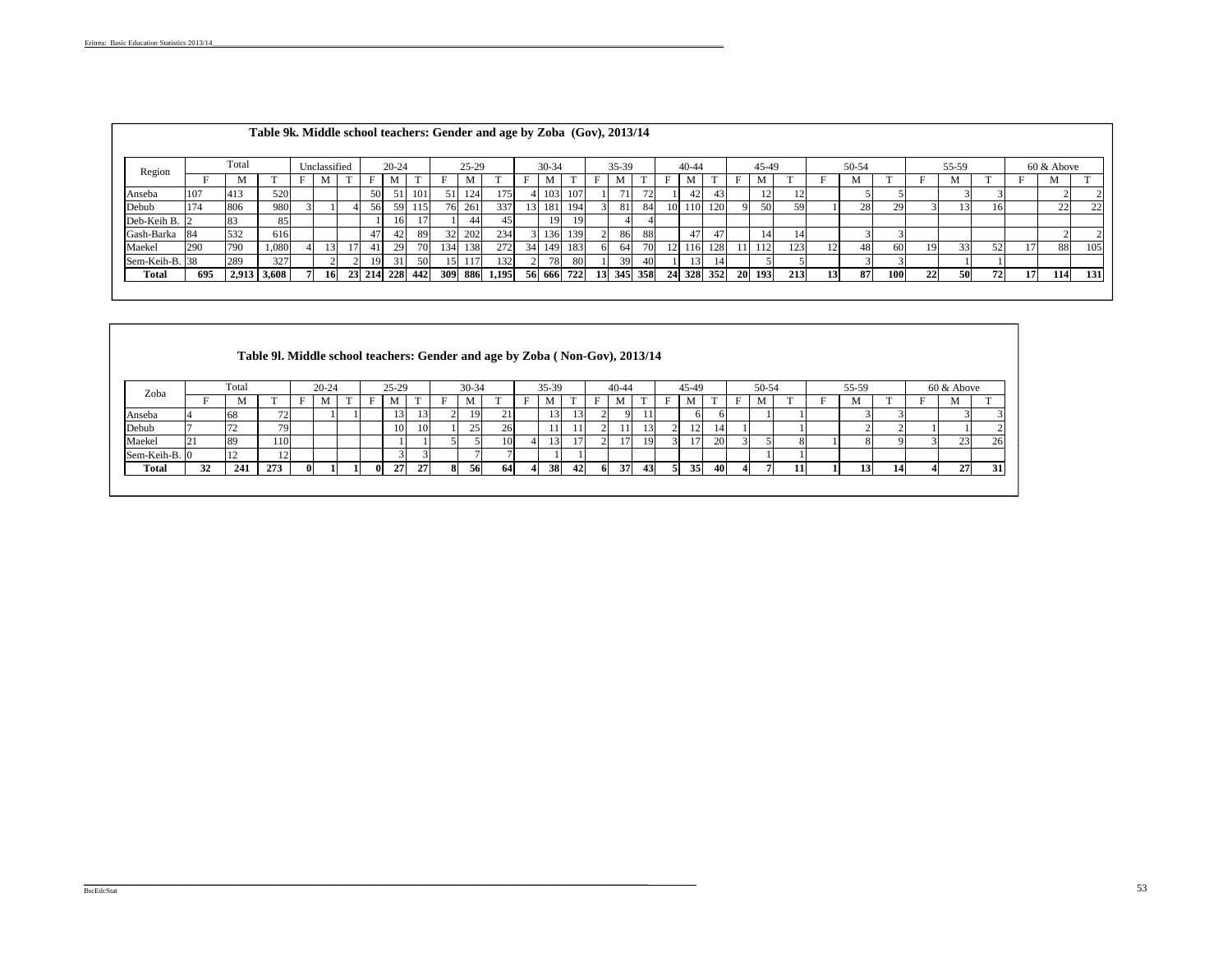# **X. Secondar y level**

**1. Enrolment** 

| Sem-Keih-B.<br><b>Total</b> | .702<br>50,558 | 3.935<br>64,864 | 5.637<br>115,422 | 755<br>16.938    | 1752<br>23,562 | 2507<br>40.500 | 685<br>17,049 | 1441<br>20.542 | 2126<br>37,591 | 262<br>7,344 | 742<br>9,666 | 1004<br>17.010 | 9.227 | 11.094   | 20,321 |
|-----------------------------|----------------|-----------------|------------------|------------------|----------------|----------------|---------------|----------------|----------------|--------------|--------------|----------------|-------|----------|--------|
| Sawa                        | 9,224          | 1.080           | 20,304           |                  |                |                |               |                |                |              |              |                | 9224  | 11080    | 20304  |
| Maekel                      | 16.294         | 16.496          | 32.790           | 6155             | 6724           | 12879          | 6616          | 6340           | 12956          | 3520         | 3428         | 6948           |       |          |        |
| Gash-Barka                  | 3.589          | 7.035           | 10.624           | 1649             | 3326           | 4975           | 1418          | 2549           | 3967           | 522          | 1150         | 1672           |       | 10       | 10     |
| Deb-Keih B.                 | 308            | 816             | 1.124            | 116 <sub>l</sub> | 344            | 460            | 126           | 338            | 464            | 66           | 134          | <b>200</b>     |       |          |        |
| Debub                       | 14.416         | 18.770          | 33.186           | 6035             | 8315           | 14350          | 6099          | 7303           | 13402          | 2282         | 3152         | 5434           |       |          |        |
| Anseba                      | 5,025          | 6,732           | 11.757           | 2228             | 3101           | 5329           | 2105          | 2571           | 4676           | 692          | 1060         | 1752           |       |          |        |
|                             | F              | М               |                  | F                | M              |                | F             | M              |                | F            | M            |                |       | M        |        |
| Zoba                        |                | Grade 9-12      |                  |                  | Grade 9        |                |               | Grade 10       |                |              | Grade 11     |                |       | Grade 12 |        |



\_\_\_\_\_\_\_\_\_\_\_\_\_\_\_\_\_\_\_\_\_\_\_\_\_\_\_\_\_\_\_\_\_\_\_\_\_\_\_\_\_\_\_\_\_\_\_\_\_\_\_\_\_\_\_\_\_\_\_\_\_\_\_\_\_\_\_\_\_\_\_\_\_\_\_\_\_\_\_\_\_\_\_\_\_\_\_\_\_\_\_\_\_\_\_\_\_\_\_\_\_\_\_\_\_\_\_\_\_\_\_\_\_\_\_\_\_\_\_\_\_\_\_\_\_\_\_\_\_\_\_\_\_\_\_\_\_\_\_\_\_\_\_\_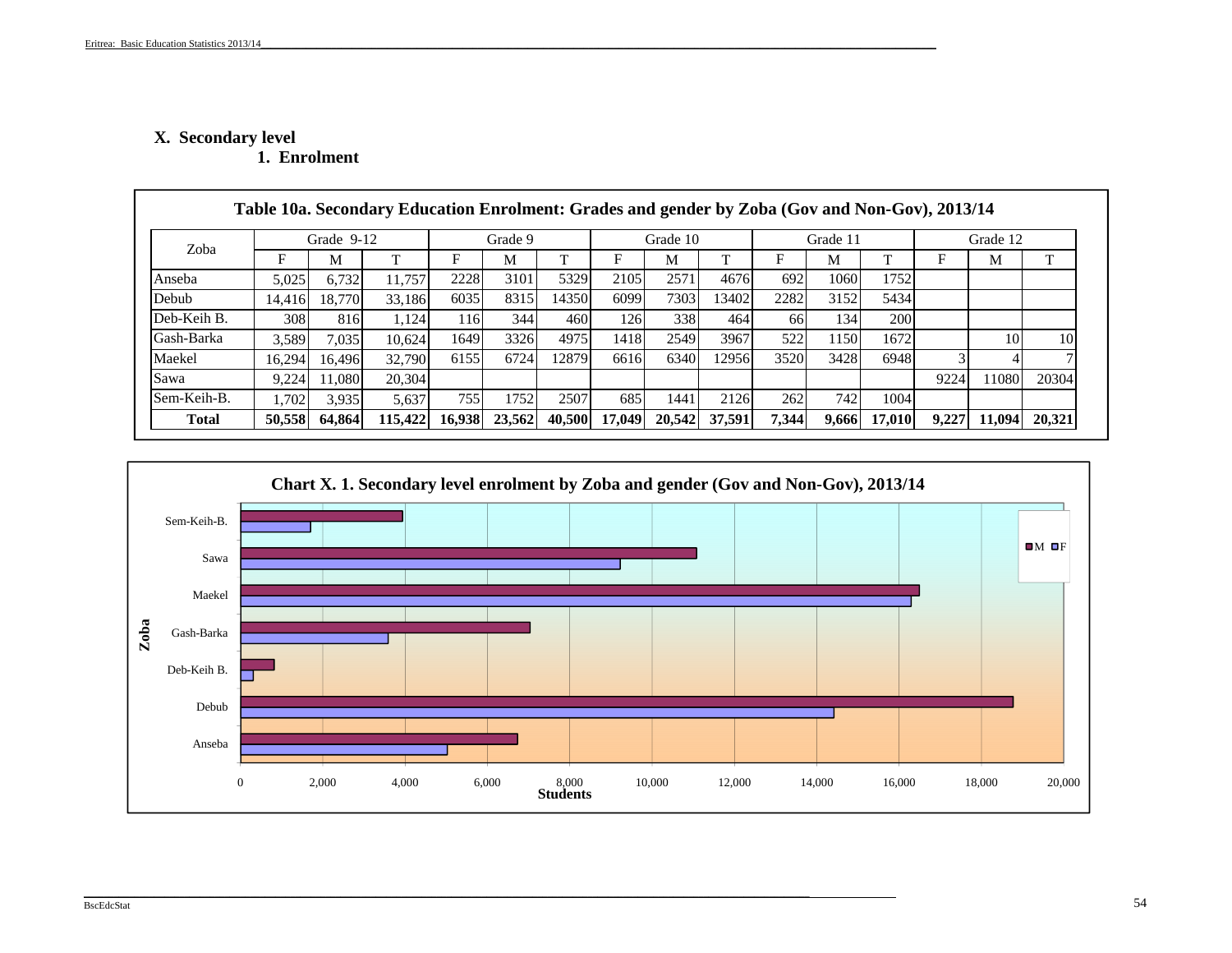|                |        |            | Table 10b. Secondary Education Enrolment: Grade and gender by age (Gov and Non-Gov), 2013/14 |        |         |        |        |          |        |       |                |        |       |          |        |
|----------------|--------|------------|----------------------------------------------------------------------------------------------|--------|---------|--------|--------|----------|--------|-------|----------------|--------|-------|----------|--------|
|                |        | Grade 9-12 |                                                                                              |        | Grade 9 |        |        | Grade 10 |        |       | Grade 11       |        |       | Grade 12 |        |
| Age            | F      | M          | T                                                                                            | F      | M       | T      | F      | M        | T      | F     | M              | T      | F     | M        | T      |
| 12 years       |        |            | 8                                                                                            | 3      |         | 8      |        |          |        |       |                |        |       |          |        |
| 13 years       | 498    | 418        | 916                                                                                          | 480    | 405     | 885    | 18     | 13       | 31     |       |                |        |       |          |        |
| 14 years       | 3,318  | 3,248      | 6,566                                                                                        | 2883   | 2849    | 5732   | 428    | 397      | 825    |       | $\mathfrak{D}$ | 9      |       |          |        |
| 15 years       | 7,633  | 8,077      | 15,710                                                                                       | 4697   | 5266    | 9963   | 2713   | 2613     | 5326   | 223   | 198            | 421    |       |          |        |
| 16 years       | 10,104 | 11,554     | 21,658                                                                                       | 3927   | 5301    | 9228   | 4916   | 4934     | 9850   | 1261  | 1319           | 2580   |       |          |        |
| 17 years       | 12,558 | 16,201     | 28,759                                                                                       | 2716   | 4530    | 7246   | 4278   | 4967     | 9245   | 2353  | 2553           | 4906   | 3211  | 4151     | 7362   |
| 18 years       | 8,937  | 13,001     | 21,938                                                                                       | 1462   | 3017    | 4479   | 2734   | 3844     | 6578   | 1750  | 2277           | 4027   | 2991  | 3863     | 6854   |
| 19 years       | 6,031  | 8,762      | 14,793                                                                                       | 588    | 1588    | 2176   | 1368   | 2447     | 3815   | 1050  | 1647           | 2697   | 3025  | 3080     | 6105   |
| 20 years       | 1,476  | 3,598      | 5,074                                                                                        | 182    | 601     | 783    | 594    | 1327     | 1921   | 700   | 1670           | 2370   |       |          |        |
| 21 years       |        |            |                                                                                              |        |         |        |        |          |        |       |                |        |       |          |        |
| 22 years       |        | 0          | $\Omega$                                                                                     |        |         |        |        |          |        |       |                |        |       |          |        |
| 23 years       |        | 0          | $\Omega$                                                                                     |        |         |        |        |          |        |       |                |        |       |          |        |
| 24 yrs & Above |        |            | $\Omega$                                                                                     |        |         |        |        |          |        |       |                |        |       |          |        |
| <b>Total</b>   | 50,558 | 64,864     | 115,422                                                                                      | 16,938 | 23,562  | 40,500 | 17,049 | 20,542   | 37,591 | 7,344 | 9,666          | 17,010 | 9,227 | 11,094   | 20,321 |



\_\_\_\_\_\_\_\_\_\_\_\_\_\_\_\_\_\_\_\_\_\_\_\_\_\_\_\_\_\_\_\_\_\_\_\_\_\_\_\_\_\_\_\_\_\_\_\_\_\_\_\_\_\_\_\_\_\_\_\_\_\_\_\_\_\_\_\_\_\_\_\_\_\_\_\_\_\_\_\_\_\_\_\_\_\_\_\_\_\_\_\_\_\_\_\_\_\_\_\_\_\_\_\_\_\_\_\_\_\_\_\_\_\_\_\_\_\_\_\_\_\_\_\_\_\_\_\_\_\_\_\_\_\_\_\_\_\_\_\_\_\_\_\_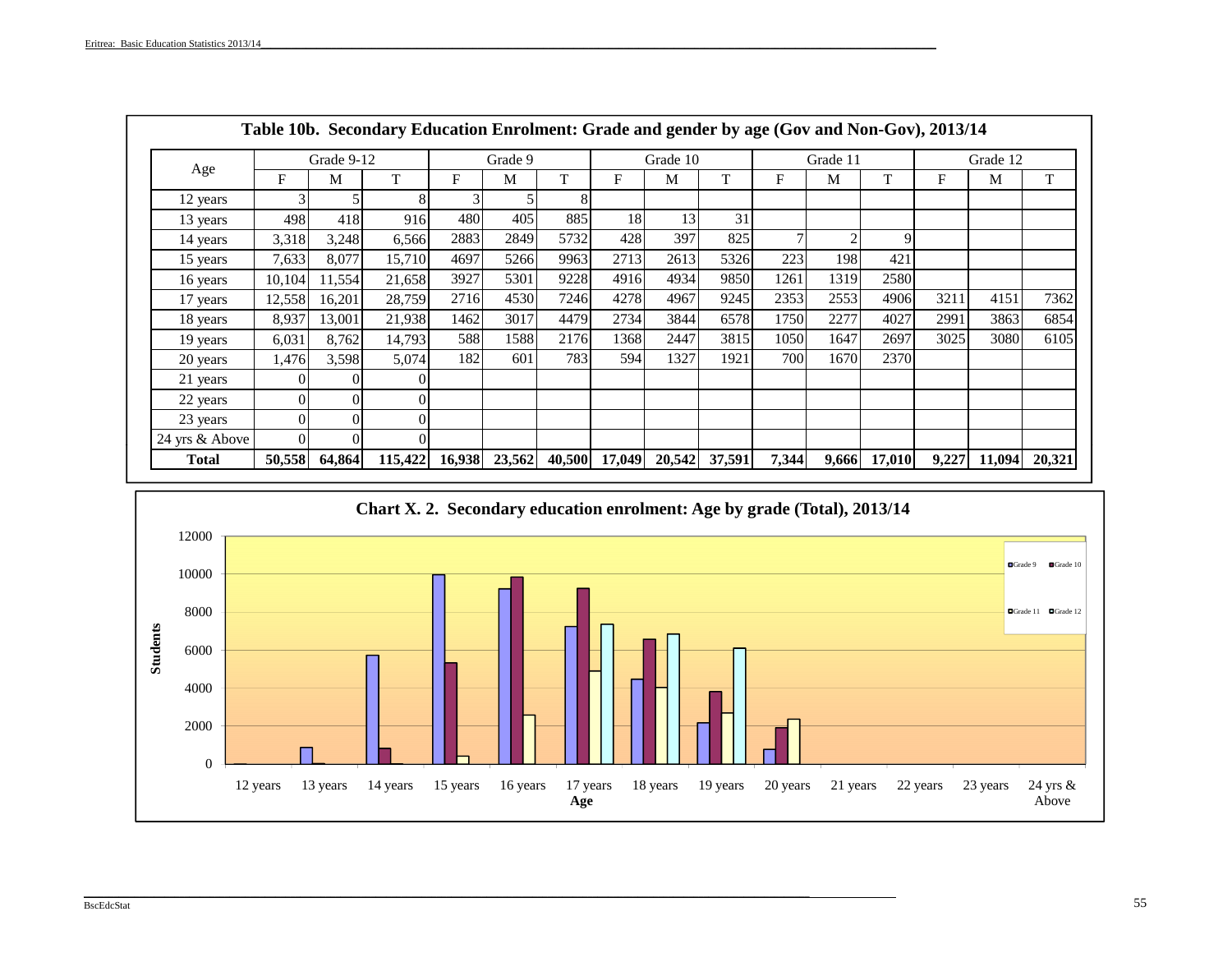| Zoba         |        | Grade 9-12 |         |        | Grade 9 |              |        | Grade 10 |        |           | Grade 11 |              |       | Grade 12 |        |
|--------------|--------|------------|---------|--------|---------|--------------|--------|----------|--------|-----------|----------|--------------|-------|----------|--------|
|              | F      | М          |         | F      | M       | $\mathbf{r}$ | F      | M        | T      | F         | М        | $\mathbf{T}$ | F     | M        | T.     |
| Anseba       | 4.624  | 6.282      | 10.906  | 2051   | 2913    | 4964         | 1961   | 2396     | 4357   | 612       | 973      | 1585         |       |          |        |
| Debub        | 13,868 | 18,248     | 32,116  | 5855   | 8119    | 13974        | 5893   | 7122     | 13015  | 2120      | 3007     | 5127         |       |          |        |
| Deb-Keih B.  | 308    | 816        | 1,124   | 116    | 344     | 460          | 126    | 338      | 464    | <b>66</b> | 134      | 200          |       |          |        |
| Gash-Barka   | 3.589  | 7,035      | 10,624  | 1649   | 3326    | 4975         | 1418   | 2549     | 3967   | 522       | 1150     | 1672         |       | 10       | 10     |
| Maekel       | 15,767 | 15,991     | 31,758  | 5941   | 6537    | 12478        | 6461   | 6191     | 12652  | 3365      | 3263     | 6628         |       |          |        |
| Sawa         | 9,224  | 11.080     | 20,304  |        |         |              |        |          |        |           |          |              | 9224  | 11080    | 20304  |
| Sem-Keih-B.  | 1,481  | 3,721      | 5,202   | 669    | 1665    | 2334         | 591    | 1357     | 1948   | 221       | 699      | 920          |       |          |        |
| <b>Total</b> | 48,861 | 63,173     | 112,034 | 16,281 | 22,904  | 39,185       | 16,450 | 19,953   | 36,403 | 6,906     | 9,226    | 16,132       | 9,224 | 11,090   | 20,314 |

|                |          | Grade 9-12 |         |        | Grade 9 |        |        | Grade 10 |        |       | Grade 11 |              |       | Grade 12 |        |
|----------------|----------|------------|---------|--------|---------|--------|--------|----------|--------|-------|----------|--------------|-------|----------|--------|
| Age            | F        | М          | T       | F      | M       | T      | F      | M        | T      | F     | M        | T            | F     | M        | T      |
| 12 years       |          |            |         |        |         |        |        |          |        |       |          |              |       |          |        |
| 13 years       | 448      | 371        | 819     | 434    | 363     | 797    | 14     | 8        | 22     |       |          |              |       |          |        |
| 14 years       | 3,014    | 2,984      | 5,998   | 2614   | 2612    | 5226   | 393    | 370      | 763    |       |          | $\mathbf{Q}$ |       |          |        |
| 15 years       | 7,091    | 7,581      | 14,672  | 4451   | 5024    | 9475   | 2447   | 2379     | 4826   | 193   | 178      | 371          |       |          |        |
| 16 years       | 9,648    | 11,076     | 20,724  | 3863   | 5205    | 9068   | 4699   | 4720     | 9419   | 1086  | 1151     | 2237         |       |          |        |
| 17 years       | 12,322   | 15,964     | 28,286  | 2694   | 4503    | 7197   | 4228   | 4903     | 9131   | 2190  | 2408     | 4598         | 3210  | 4150     | 7360   |
| 18 years       | 8,875    | 12,901     | 21,776  | 1456   | 3009    | 4465   | 2716   | 3823     | 6539   | 1713  | 2209     | 3922         | 2990  | 3860     | 6850   |
| 19 years       | 6,017    | 8,722      | 14,739  | 585    | 1584    | 2169   | 1364   | 2433     | 3797   | 1044  | 1625     | 2669         | 3024  | 3080     | 6104   |
| 20 years       | 1,443    | 3,570      | 5,013   | 181    | 600     | 781    | 589    | 1317     | 1906   | 673   | 1653     | 2326         |       |          |        |
| 21 years       | $\Omega$ | $\Omega$   | 01      |        |         |        |        |          |        |       |          |              |       |          |        |
| 22 years       |          | $\Omega$   | 0       |        |         |        |        |          |        |       |          |              |       |          |        |
| 23 years       |          | $\Omega$   |         |        |         |        |        |          |        |       |          |              |       |          |        |
| 24 yrs & above | $\Omega$ | $\Omega$   | 01      |        |         |        |        |          |        |       |          |              |       |          |        |
| Total          | 48,861   | 63,173     | 112,034 | 16,281 | 22,904  | 39,185 | 16,450 | 19,953   | 36,403 | 6,906 | 9,226    | 16,132       | 9,224 | 11,090   | 20,314 |

\_\_\_\_\_\_\_\_\_\_\_\_\_\_\_\_\_\_\_\_\_\_\_\_\_\_\_\_\_\_\_\_\_\_\_\_\_\_\_\_\_\_\_\_\_\_\_\_\_\_\_\_\_\_\_\_\_\_\_\_\_\_\_\_\_\_\_\_\_\_\_\_\_\_\_\_\_\_\_\_\_\_\_\_\_\_\_\_\_\_\_\_\_\_\_\_\_\_\_\_\_\_\_\_\_\_\_\_\_\_\_\_\_\_\_\_\_\_\_\_\_\_\_\_\_\_\_\_\_\_\_\_\_\_\_\_\_\_\_\_\_\_\_\_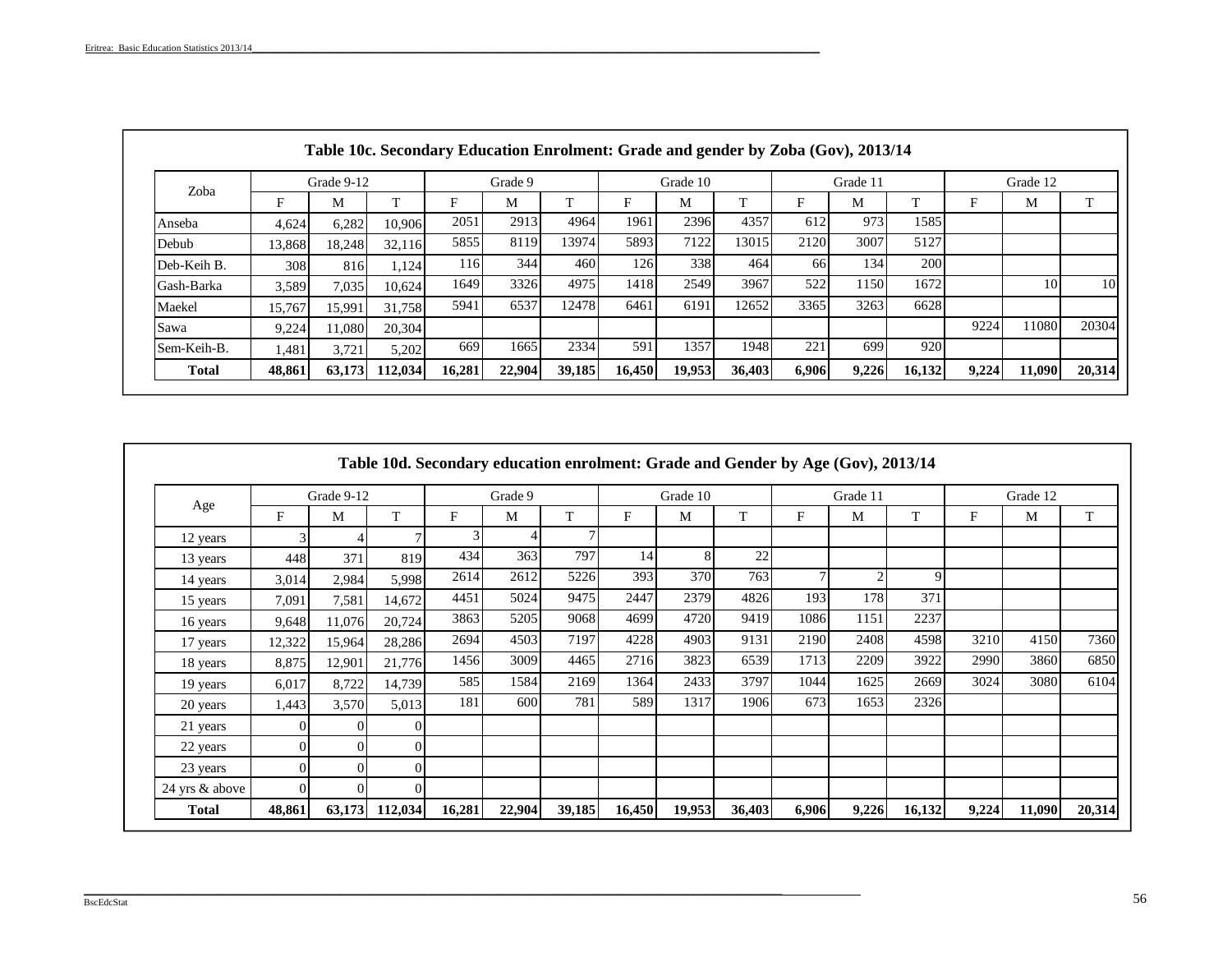| Zoba         |       | Grade 9-12 |       |     | Grade 9          |       |     | Grade 10 |       |     | Grade 11 |     | Grade 12 |    |
|--------------|-------|------------|-------|-----|------------------|-------|-----|----------|-------|-----|----------|-----|----------|----|
|              |       | м          |       |     | М                | ᠇᠇    |     | М        |       |     | м        |     | М        | ᠇᠇ |
| Anseba       | 401   | 450        | 851   | 177 | 188              | 365   | 144 | 175      | 319   | 80  | 87       | 167 |          |    |
| Debub        | 548   | 522        | 1070  | 180 | 196 <sub>l</sub> | 376   | 206 | 181      | 387   | 162 | 145      | 307 |          |    |
| Maekel       | 527   | 505        | 1032  | 214 | 187              | 401   | 155 | 149      | 304   | 155 | 165      | 320 |          |    |
| Sem-Keih-B.  | 221   | 214        | 435   | 86  | 87               | 173   | 94  | 84       | 178   | 41  | 43       | 84  |          |    |
| <b>Total</b> | 1,697 | 1,691      | 3,388 | 657 | 658              | 1,315 | 599 | 589      | 1,188 | 438 | 440      | 878 |          |    |

|                |          | Grade 9-12 |          |     | Grade 9 |                  |                | Grade 10 |       |                 | Grade 11 |     |                         | Grade 12 |   |
|----------------|----------|------------|----------|-----|---------|------------------|----------------|----------|-------|-----------------|----------|-----|-------------------------|----------|---|
| Age            | F        | M          | T        | F   | M       | T                | F              | M        | T     | F               | M        | T   | F                       | M        | T |
| 12 years       | $\Omega$ |            |          |     |         |                  |                |          |       |                 |          |     |                         |          |   |
| 13 years       | 50       | 47         | 97       | 46  | 42      | 88               | $\overline{4}$ |          | 9     |                 |          |     |                         |          |   |
| 14 years       | 304      | 264        | 568      | 269 | 237     | 50 <sub>6</sub>  | 35             | 27       | 62    |                 |          |     |                         |          |   |
| 15 years       | 542      | 496        | 1,038    | 246 | 242     | 488              | 266            | 234      | 500   | 30 <sup>l</sup> | 20       | 50  |                         |          |   |
| 16 years       | 456      | 478        | 934      | 64  | 96      | 160 <sub>l</sub> | 217            | 214      | 431   | 175             | 168      | 343 |                         |          |   |
| 17 years       | 236      | 237        | 473      | 22  | 27      | 49               | 50             | 64       | 114   | 163             | 145      | 308 |                         |          |   |
| 18 years       | 62       | 100        | 162      | 6   |         | 14               | 18             | 21       | 39    | 37              | 68       | 105 |                         |          |   |
| 19 years       | 14       | 40         | 54       | 3   |         | 7                | 4              | 14       | 18    | 6               | 22       | 28  |                         |          |   |
| 20 years       | 33       | 28         | 61       |     |         | $\overline{2}$   | 5              | 10       | 15    | 27              | 17       | 44  |                         |          |   |
| 21 years       | $\Omega$ |            | $\Omega$ |     |         |                  |                |          |       |                 |          |     |                         |          |   |
| 22 years       | $\Omega$ |            | ΩI       |     |         |                  |                |          |       |                 |          |     |                         |          |   |
| 23 years       | $\Omega$ |            | ΩI       |     |         |                  |                |          |       |                 |          |     |                         |          |   |
| 24 yrs & above | $\Omega$ |            | $\Omega$ |     |         |                  |                |          |       |                 |          |     |                         |          |   |
| <b>Total</b>   | 1,697    | 1,691      | 3,388    | 657 | 658     | 1,315            | 599            | 589      | 1,188 | 438             | 440      | 878 | $\overline{\mathbf{3}}$ | $\Delta$ |   |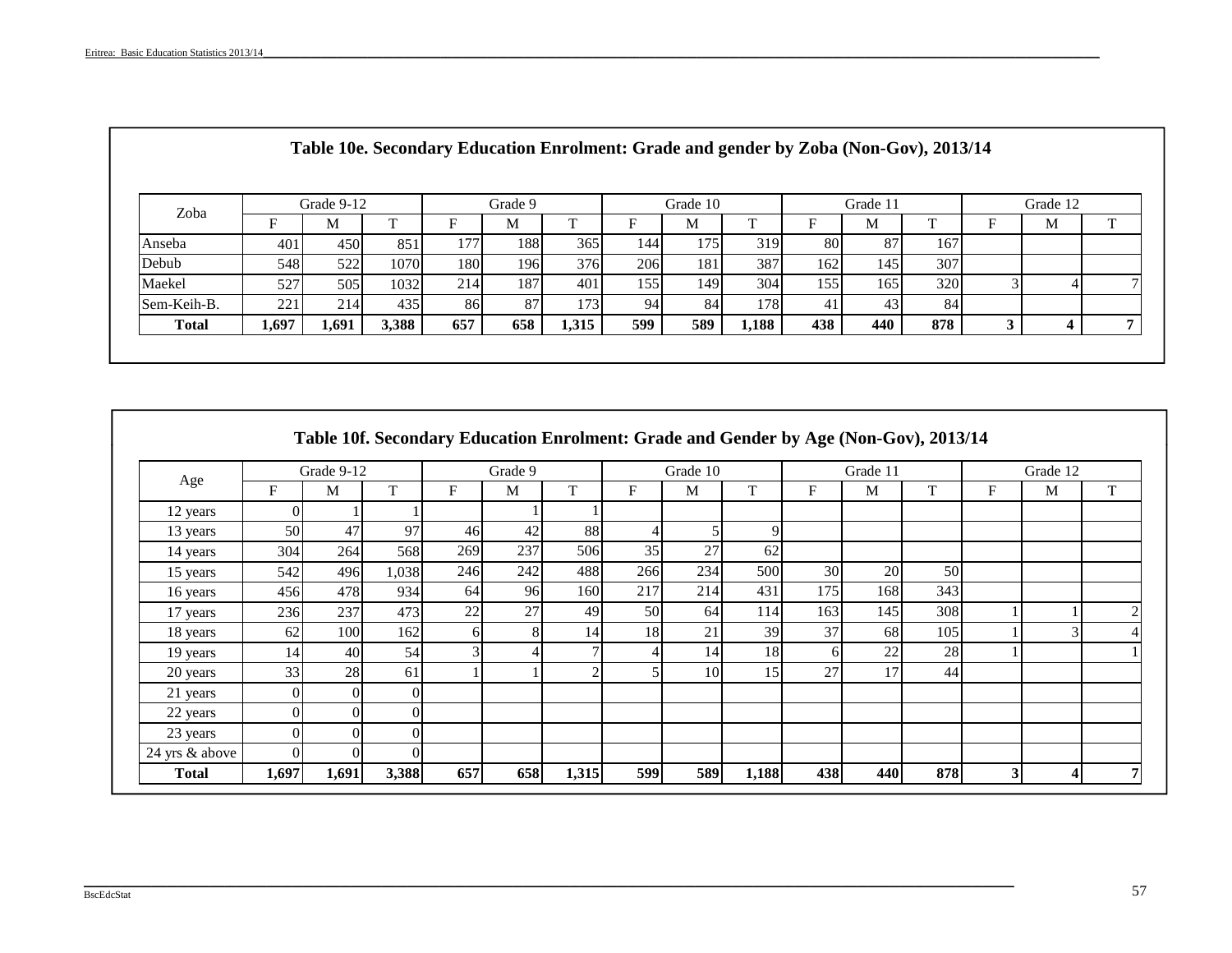### **2. Teachers**

|             |                 | Total       |       |   | $9 - 12$ |  | <b>TTI</b> |    |        |    |    |          |     |    | University |     |     |                 |       |    |                 |     |   |              |    |
|-------------|-----------------|-------------|-------|---|----------|--|------------|----|--------|----|----|----------|-----|----|------------|-----|-----|-----------------|-------|----|-----------------|-----|---|--------------|----|
| Zoba        |                 |             |       |   |          |  |            |    | $12+1$ |    |    | $12 + 2$ |     |    | $12 + 3$   |     |     | BA              |       |    | MA&above        |     |   | Unclassified |    |
|             |                 | M           |       | F | М        |  | M          |    | М      |    |    | M        |     |    | M          |     | Е   | M               |       |    | M               | IТ  | F | M            |    |
| Anseba      | 61 <sup>1</sup> | 247         | 308   |   |          |  |            |    |        |    |    | 29       | 31  | 10 |            | 27  | 47  | 179             | 226   |    | 17 <sub>l</sub> | 19  |   |              |    |
| Debub       | 95              | 525         | 620   |   |          |  | 10         | 10 |        |    |    | 56       | 57  |    | 41         | 50  | 79  | 387             | 466   |    | 23              | 28  |   |              |    |
| Deb-Keih B. |                 | 45          | 50    |   |          |  |            |    |        |    |    |          |     |    |            |     |     | 37 <sub>1</sub> | 41    |    |                 |     |   |              |    |
| Gash-Barka  | 40              | 319         | 359   |   |          |  |            |    |        |    |    | 41       | 49  |    | 30         | 34  | 25  | 226             | 251   |    | 10              | 12  |   |              |    |
| Maekel      | 346             | 906         | 1,252 |   |          |  | 15         |    |        | 10 |    | 77       | 89  | 58 | 110        | 168 | 251 | 647             | 898   | 21 | 47              | 68  |   |              |    |
| Sawa        | 67              | 340         | 407   |   |          |  |            |    |        |    |    |          |     |    |            |     | 67  | 333             | 400   |    |                 |     |   |              |    |
| Sem-Keih-B. | 27              | 154         | 181   |   |          |  |            |    |        |    |    | 25       | 2:  |    |            | 21  | 23  | 100             | 123   |    |                 |     |   |              |    |
| Total       | 641             | 2,536 3,177 |       |   |          |  | <b>30</b>  | 32 | 10     | 11 | 24 | 240      | 264 | 83 | 219        | 302 | 496 | 1,909           | 2,405 | 32 | 107             | 139 |   | 14           | 15 |

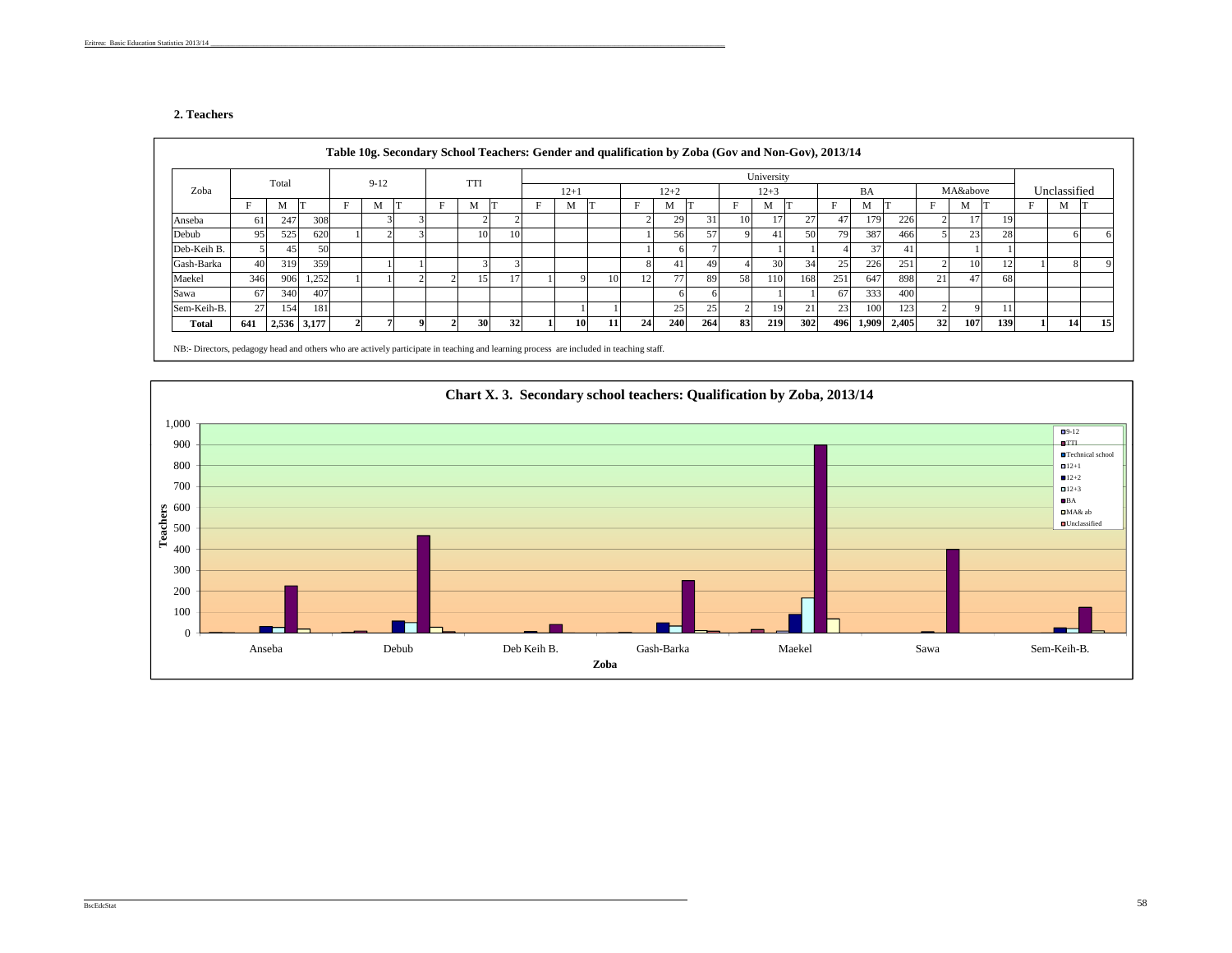|              | Table 10h. Secondary school teachers: Gender and qualification by Zoba (Gov), 2013/14 |       |       |          |                   |   |            |    |              |          |           |    |                 |     |    |            |     |     |       |       |    |            |     |              |    |
|--------------|---------------------------------------------------------------------------------------|-------|-------|----------|-------------------|---|------------|----|--------------|----------|-----------|----|-----------------|-----|----|------------|-----|-----|-------|-------|----|------------|-----|--------------|----|
|              |                                                                                       | Total |       | $9 - 12$ |                   |   | <b>TTI</b> |    |              |          |           |    |                 |     |    | University |     |     |       |       |    |            |     |              |    |
| Zoba         |                                                                                       |       |       |          |                   |   |            |    |              | $12 + 1$ |           |    | $12 + 2$        |     |    | $12 + 3$   |     |     | BA    |       |    | MA & above |     | Unclassified |    |
|              |                                                                                       | M     |       | М        | <b>CONTRACTOR</b> | Е | M          |    | Е            | M        |           |    | M               |     |    | M          |     | E   | M     |       |    | М          |     | M            |    |
| Anseba       | 57                                                                                    | 226   | 283   |          |                   |   |            |    |              |          |           |    | 28              | 30  | 10 | 16         | 26  | 43  | 161   | 204   |    | 16         | 18  |              |    |
| Debub        | 94                                                                                    | 510   | 604   |          |                   |   | 10         |    |              |          |           |    | 55              | 56  |    | 41         | 50  | 78  | 375   | 453   |    | 22         | 27  |              |    |
| Deb Keih B.  |                                                                                       | 45.   | 50    |          |                   |   |            |    |              |          |           |    |                 |     |    |            |     |     | 37    |       |    |            |     |              |    |
| Gash-Barka   | 40                                                                                    | 319   | 359   |          |                   |   |            |    |              |          |           |    | 41              | 49  |    | 30         | 34  | 25  | 226   | 251   |    | 10         |     |              |    |
| Maékel       | 327                                                                                   | 856   | 1,183 |          |                   |   | 14         |    |              |          |           | 11 | 71 <sub>1</sub> | 82  | 58 | 107        | 165 | 236 | 612   | 848   | 20 | 42         | 62  |              |    |
| Sawa         | 67                                                                                    | 340   | 407   |          |                   |   |            |    |              |          |           |    |                 |     |    |            |     | 67  | 333   | 400   |    |            |     |              |    |
| Sem-Keih-B.  | 27                                                                                    | 142   | 169   |          |                   |   |            |    |              |          |           |    | 25              | 25  |    | 19         | 21  | 23  | 88    | 111   |    |            |     |              |    |
| <b>Total</b> | 617                                                                                   | 2,438 | 3,055 |          |                   |   | 29         | 31 | $\mathbf{0}$ | 10       | <b>10</b> | 23 | 232             | 255 | 83 | 215        | 298 | 476 | 1,832 | 2,308 | 31 | <b>100</b> | 131 | 14           | 15 |

|              |    |       |     |          |  |            | Table 10i. Secondary school teachers: Gender and qualification by Zoba (Non-Gov), 2013/14 |          |  |          |  |              |    |    |          |            |  |
|--------------|----|-------|-----|----------|--|------------|-------------------------------------------------------------------------------------------|----------|--|----------|--|--------------|----|----|----------|------------|--|
|              |    | Total |     | $9 - 12$ |  | <b>TTI</b> |                                                                                           |          |  |          |  | University   |    |    |          |            |  |
| Zoba         |    |       |     |          |  |            |                                                                                           | $12 + 1$ |  | $12 + 2$ |  | $12 + 3$     |    | BA |          | MA & above |  |
|              |    | М     |     | M        |  | M          |                                                                                           | М        |  | M        |  | M            |    | M  |          | <b>IVI</b> |  |
| Anseba       |    | 21    | 25  |          |  |            |                                                                                           |          |  |          |  |              |    | 18 | 22<br>∠∠ |            |  |
| Debub        |    | 151   | 16  |          |  |            |                                                                                           |          |  |          |  |              |    |    |          |            |  |
| Maekel       | 19 | 50    | 69  |          |  |            |                                                                                           |          |  |          |  |              |    | 35 | 50       |            |  |
| Sem-Keih-B.  |    | 12    | 12  |          |  |            |                                                                                           |          |  |          |  |              |    |    | -14      |            |  |
| <b>Total</b> | 24 | 98    | 122 |          |  |            |                                                                                           |          |  |          |  | $\mathbf{u}$ | 20 | 77 | 97       |            |  |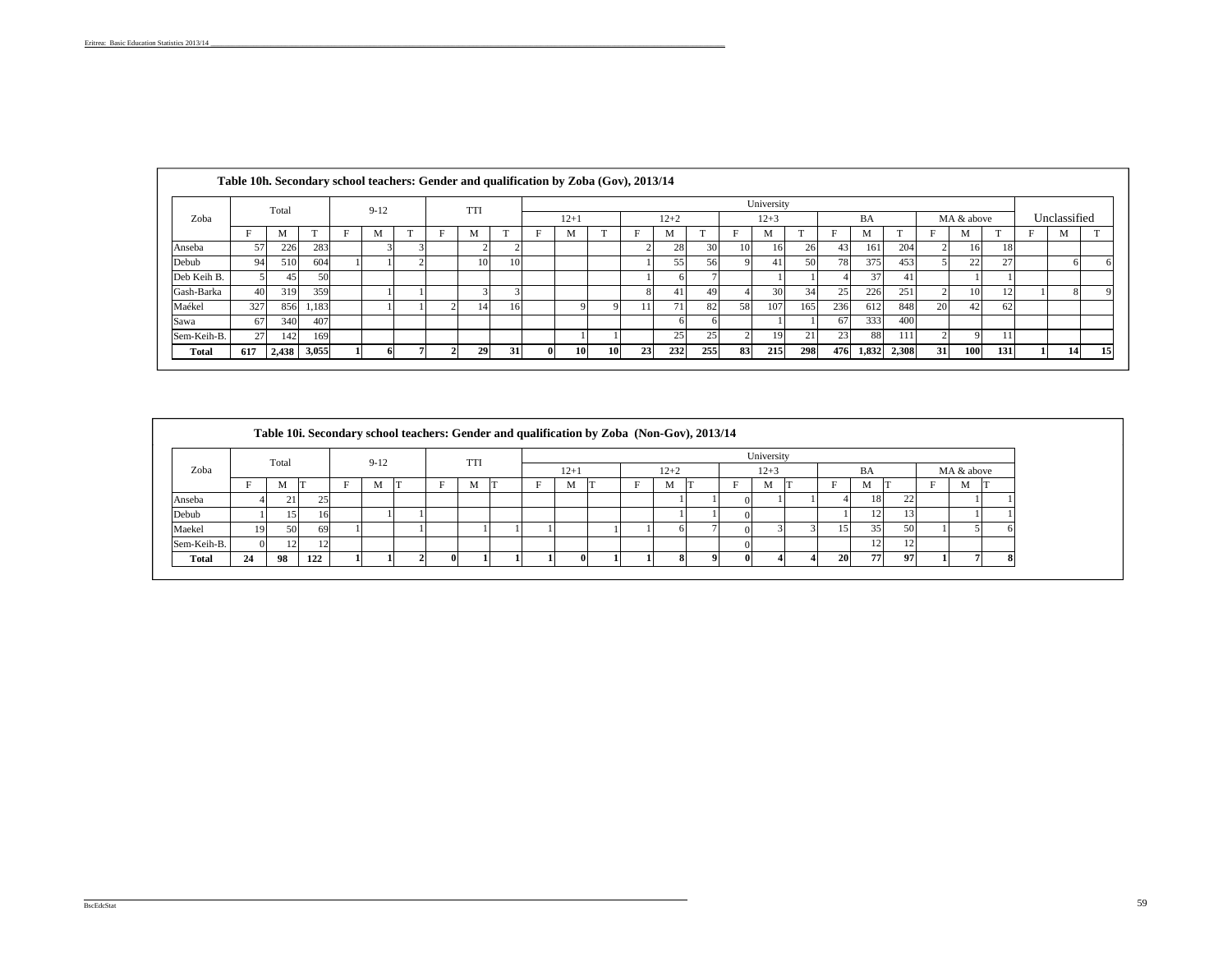|                |     | Table 10j. Secondary school teachers: Gender and age by Zoba (Gov and Non-Gov), 2013/14 |       |     |           |     |     |         |           |                 |           |      |                 |       |     |    |                 |     |    |       |               |       |    |    |       |    |    |            |     |     |             |     |
|----------------|-----|-----------------------------------------------------------------------------------------|-------|-----|-----------|-----|-----|---------|-----------|-----------------|-----------|------|-----------------|-------|-----|----|-----------------|-----|----|-------|---------------|-------|----|----|-------|----|----|------------|-----|-----|-------------|-----|
|                |     | Total                                                                                   |       |     | $20 - 24$ |     |     | $25-29$ |           |                 | $30 - 34$ |      |                 | 35-39 |     |    | $40 - 44$       |     |    | 45-49 |               | 50-54 |    |    | 55-59 |    |    | 60 & above |     |     | Unclasified |     |
| Zoba           |     | M                                                                                       |       |     |           |     |     |         |           |                 | M         |      |                 |       |     |    | M               |     |    |       |               | M     |    |    | M     | m  | E  | М          |     |     | M           |     |
| Anseba         | 61  | 247                                                                                     | 308   |     |           | 16  | 43  | 109     | 152       |                 | 72        | 79   |                 | 24    | 25  |    | 17              |     |    |       | <sup>10</sup> |       |    |    |       |    |    |            |     |     |             |     |
| Debub          | 95  | 525                                                                                     | 620   | 15  | 23        | 38  | 53  | 199     | 252       | 14 <sup>l</sup> | 157       | 171' |                 | 68    | 75  |    | 35 <sup>1</sup> | 36  |    | 19    | 19            |       |    |    |       |    |    | 12         | 14  |     |             |     |
| Deb-Keih B.    |     | 45                                                                                      | 50    |     |           |     |     | 36      |           |                 |           |      |                 |       |     |    |                 |     |    |       |               |       |    |    |       |    |    |            |     |     |             |     |
| Gash-Barka     | 40  | 319                                                                                     | 359   | 10  | 14        | 24  | 21  | 123     | 144       |                 | 1131      | 120  |                 | 45    | 461 |    | 10              | 10  |    |       |               |       |    |    |       |    |    |            |     |     |             |     |
| Maekel         | 346 | 906                                                                                     | 1,252 | 38  | 25        | 63  | 214 | 277     | 491       | 39              | 183       | 222  | 14              | 106   | 120 |    | 88              | 96. |    | 53    | 61            | 35    | 42 |    | 31    | 43 |    | 104        | 110 |     |             |     |
| Sawa           |     | 340                                                                                     | 407   |     |           |     |     |         |           |                 |           |      |                 |       |     |    |                 |     |    |       |               |       |    |    |       |    |    |            |     | -67 | 340         | 407 |
| Sem-Keih-B. 27 |     | 154                                                                                     | 181   |     |           | 16  | 18  | 62      | 80        |                 | 52        | 52   |                 |       | 16  |    |                 |     |    |       |               |       |    |    |       |    |    |            |     |     |             |     |
| Total          | 641 | 2,536                                                                                   | 3,177 | 791 | 79        | 158 | 354 |         | 806 1,160 | 67              | 582       | 649  | 24 <sup>1</sup> | 259   | 283 | 91 | 156             | 165 | 11 | 91    | 102           | 46    | 55 | 12 | 44    | 56 | 61 | <b>120</b> | 126 | 70  | 353         | 423 |

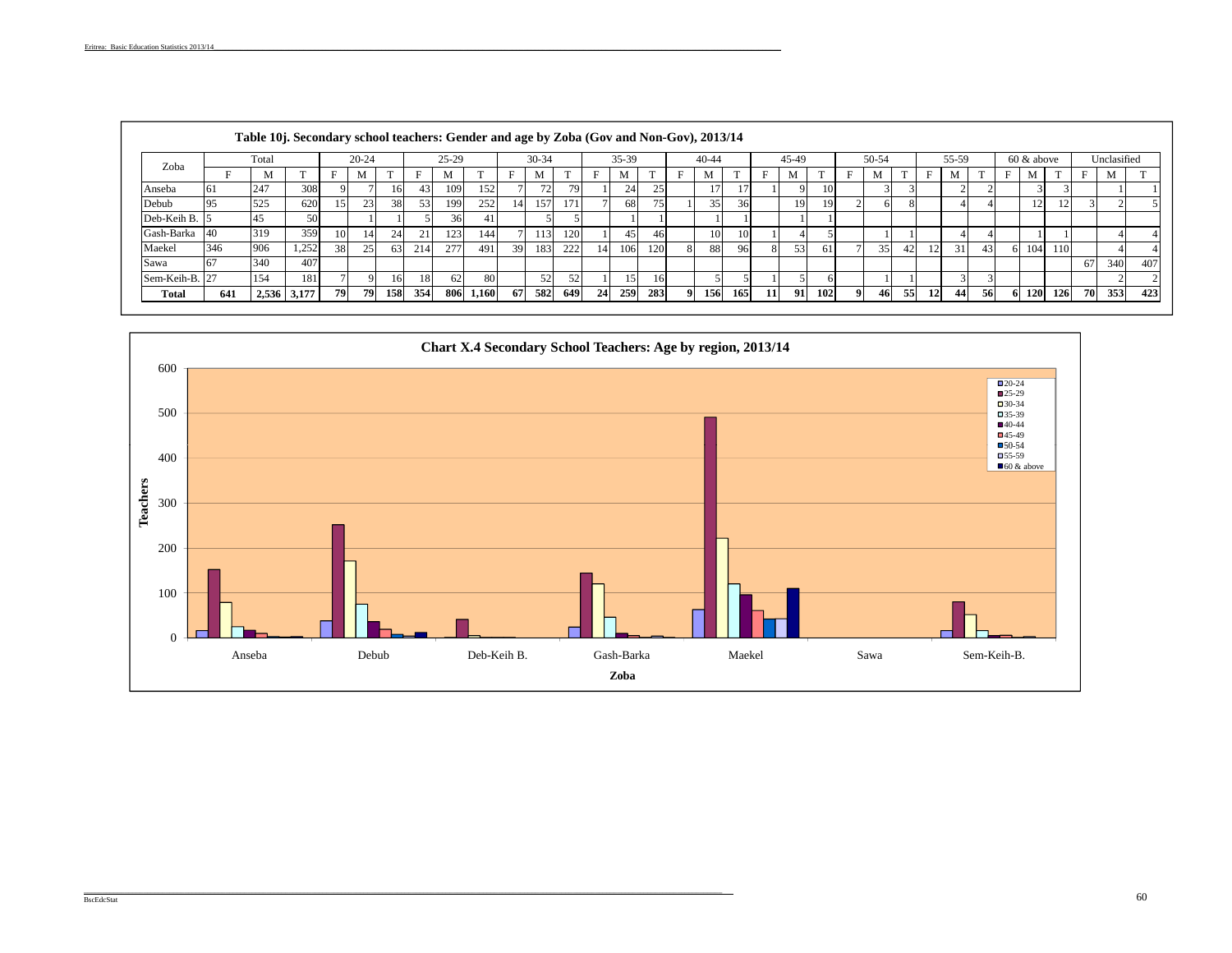|                |     |              |       |               |           |     |     |         | Table 10k. Secondary school teachers: Gender and age by Zoba (Gov), 2013/14 |    |           |     |                 |       |                 |                 |      |    |       |    |       |    |       |      |     |               |     |     |              |     |
|----------------|-----|--------------|-------|---------------|-----------|-----|-----|---------|-----------------------------------------------------------------------------|----|-----------|-----|-----------------|-------|-----------------|-----------------|------|----|-------|----|-------|----|-------|------|-----|---------------|-----|-----|--------------|-----|
| Zoba           |     | Total        |       |               | $20 - 24$ |     |     | $25-29$ |                                                                             |    | $30 - 34$ |     |                 | 35-39 |                 | $40 - 44$       |      |    | 45-49 |    | 50-54 |    | 55-59 |      |     | $60 \& above$ |     |     | Unclassified |     |
|                |     | M            |       |               | М         |     |     |         |                                                                             | Е  | M         |     |                 | M     |                 | M               |      |    | М     |    | M     |    | M     |      | Е   | M             |     |     | M            |     |
| Anseba         | 57  | 226          | 283   | 9             |           | 16  | 39  | 103     | 142                                                                         |    | 64        |     |                 | 22    | 23 <sub>1</sub> | 15 <sup>1</sup> | 75 L |    |       |    |       |    |       |      |     |               |     |     |              |     |
| Debub          | 94  | 510          | 604   | 15            | 23        | 38  | 53  | 199     | 252                                                                         |    | 153       | 166 |                 | 65    | 72              | 30              | 31   |    | 18    | 18 |       |    |       |      |     |               | 11  |     |              |     |
| Deb-Keih B     |     | 45           | 50    |               |           |     |     | 36      |                                                                             |    |           |     |                 |       |                 |                 |      |    |       |    |       |    |       |      |     |               |     |     |              |     |
| Gash-Barka     | 40  | 319          | 359   | 10            | 14        | 24  | 21  | 123     | 144                                                                         |    | 113       | 120 |                 | 45    | -461            | 10 <sup>1</sup> | 10   |    |       |    |       |    |       |      |     |               |     |     |              |     |
| Maekel         | 327 | 856          | 1,183 | 38            | 24        | 62  | 214 | 276     | 490                                                                         | 36 | 181       | 217 | 12 <sup>1</sup> | 97    | 109             | 81              | 89   |    | 46    |    | 26    | 30 | 27    | 34   |     | 94            | 97  |     |              |     |
| Sawa           | 67  | 340          | 407   |               |           |     |     |         |                                                                             |    |           |     |                 |       |                 |                 |      |    |       |    |       |    |       |      |     |               |     | 67  | 340          | 407 |
| Sem-Keih-B. 27 |     | 142          | 169   | $\mathcal{L}$ |           | 16  | 18  | 61      | 79                                                                          |    | 441       | 44  |                 | 14    | 15              | 4               |      |    |       |    |       |    |       |      |     |               |     |     |              |     |
| <b>Total</b>   |     | 617<br>2,438 | 3,055 | 79            | 78        | 157 | 350 | 798     | 1,148                                                                       | 63 | 560       | 623 | 22              | 244   | 266             | <b>141</b>      | 150  | 81 | 80    | 88 | 36    | 42 | 39    | -461 | 31. | 109           | 112 | 70I | 353          | 423 |

|        |                      |           |            |         |  |           |  |               | Table 10l. Secondary school teachers: Gender and age by Zoba (Non-Gov), 2013/14 |   |                 |  |       |               |       |       |           |           |  |               |           |
|--------|----------------------|-----------|------------|---------|--|-----------|--|---------------|---------------------------------------------------------------------------------|---|-----------------|--|-------|---------------|-------|-------|-----------|-----------|--|---------------|-----------|
| Total  |                      | $20 - 24$ |            | $25-29$ |  | $30 - 34$ |  | $35-39$       |                                                                                 |   | $40 - 44$       |  | 45-49 |               | 50-54 |       |           | 55-59     |  | $60 \& above$ |           |
| M      |                      | N.        |            | М       |  | M         |  |               |                                                                                 | Е |                 |  | M     |               | M     |       |           | M         |  | M             |           |
| $\sim$ |                      |           |            |         |  |           |  |               |                                                                                 |   |                 |  |       |               |       |       |           |           |  |               |           |
|        | 16.                  |           |            |         |  |           |  |               |                                                                                 |   |                 |  |       |               |       |       |           |           |  |               |           |
| 50     | -69                  |           |            |         |  |           |  |               |                                                                                 |   |                 |  |       | <sup>10</sup> |       | $\pm$ |           |           |  |               | 13'       |
|        |                      |           |            |         |  |           |  |               |                                                                                 |   |                 |  |       |               |       |       |           |           |  |               |           |
| 98     | 122                  |           |            |         |  | 22        |  | 15            |                                                                                 |   | 15 <sup>1</sup> |  | 11'   |               |       |       |           |           |  |               | <b>14</b> |
|        | 19<br>$\Omega$<br>24 | $25 -$    | $^{\circ}$ |         |  | 101       |  | 81<br>8<br>26 |                                                                                 |   |                 |  |       |               |       |       | <b>10</b> | <b>13</b> |  | 10            | 10        |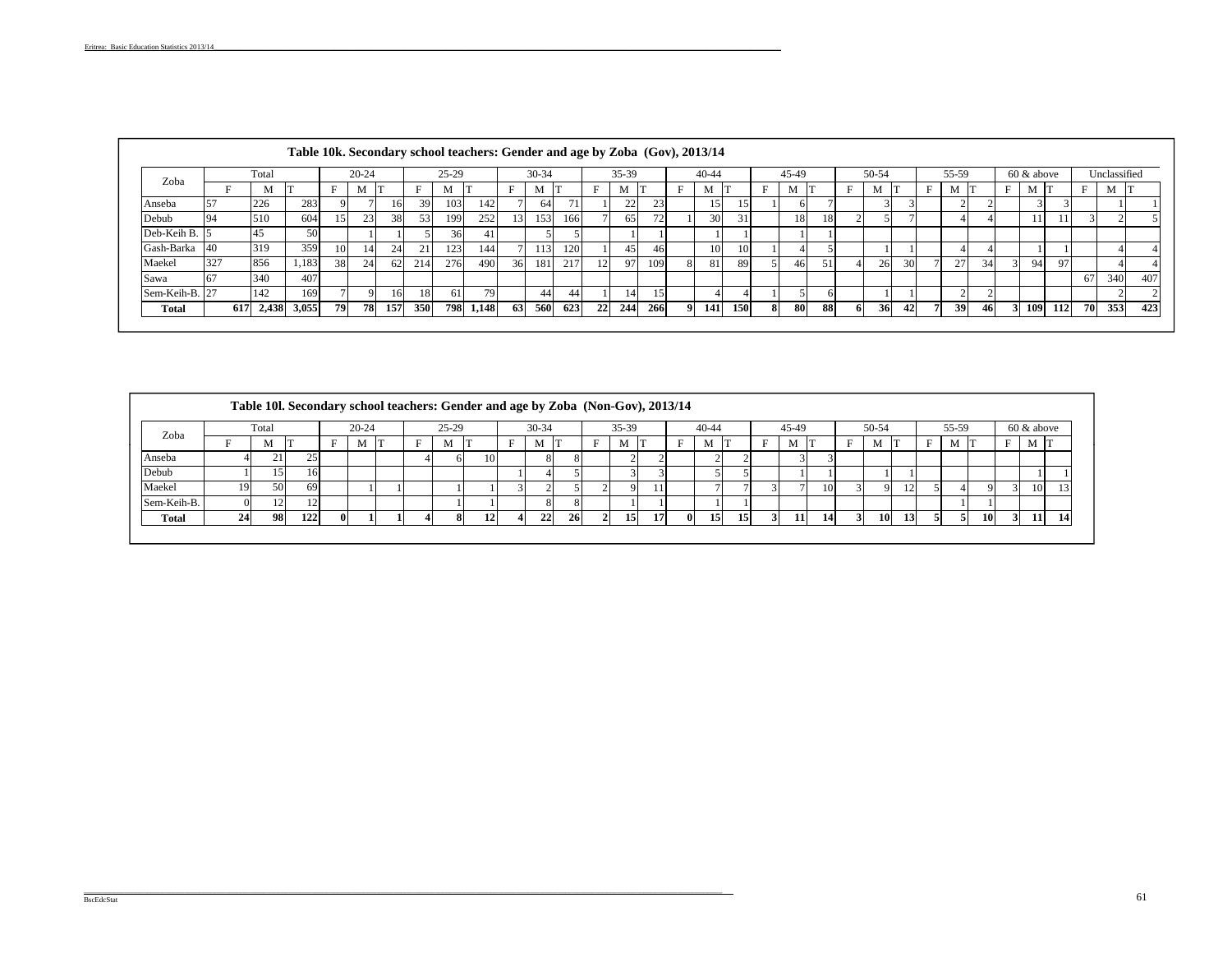|             |      |               |              |      |       |       |       |       | Grades |       |       |       |       |       |       |       |       |       |
|-------------|------|---------------|--------------|------|-------|-------|-------|-------|--------|-------|-------|-------|-------|-------|-------|-------|-------|-------|
| Zoba        |      | د- ا          |              |      |       |       |       |       |        |       |       |       |       |       |       |       |       |       |
|             | Е    | М             |              |      | М     |       |       | м     |        | Е     | м     |       | E     | M     |       | Е     | М     |       |
| Anseba      | 2759 | 4185          | 6.944        | 658  | 934   | 1592  | 864   | 1287  | 2151   | 506   | 746   | 1252  | 472   | 831   | 1303  | 259   | 387   | 646   |
| Debub       | 3704 | 6053          | 9.757        | 833  | 1276  | 2109  | 1207  | 1791  | 2998   | 767   | 1170  | 1937  | 582   | 1149  | 1731  | 315   | 667   | 982   |
| Deb-keih B. | 224  | 463           | 687          | 88   | 161   | 249   | 68    | 103   | 171    | 33    | 84    | 117   | 22    | 65    | 87    | 13    | 50    | 63    |
| Gash Barka  | 4441 | 5362          | 9.803        | 1288 | 1588  | 2876  | 1297  | 1418  | 2715   | 787   | 898   | 1685  | 780   | 984   | 1764  | 289   | 474   | 7631  |
| Maekel      | 1317 | 2487          | 3.804        | 330  | 521   | 851   | 358   | 634   | 992    | 254   | 491   | 745   | 227   | 503   | 730   | 148   | 338   | 486   |
| Sem-Keih-B. | 1494 | 2114          | 3.608        | 404  | 471   | 875   | 522   | 664   | 1186   | 248   | 413   | 661   | 218   | 371   | 589   | 102   | 195   | 297   |
| Total       |      | 13.939 20.664 | 34,603 3,601 |      | 4.951 | 8.552 | 4.316 | 5.897 | 10.213 | 2.595 | 3.802 | 6.397 | 2.301 | 3.903 | 6.204 | 1.126 | 2.111 | 3.237 |

## **XI. Repetition all levels and 8th grade National Examination**

|            |       |         |        | Table 11c. Repeaters (Middle): Gender and grades by Zoba (Gov and Non-Gov), 2013/14 |       |       |               |       |       |       |       |        |             |
|------------|-------|---------|--------|-------------------------------------------------------------------------------------|-------|-------|---------------|-------|-------|-------|-------|--------|-------------|
|            |       |         |        |                                                                                     |       |       | <b>Grades</b> |       |       |       |       |        |             |
| Zoba       |       | $6 - 8$ |        |                                                                                     | 6     |       |               |       |       |       |       |        | Zoba        |
|            | F     | м       |        |                                                                                     | м     |       |               | М     |       |       | м     |        |             |
| Anseba     | .501  | 2.281   | 3.782  | 354                                                                                 | 821   | 1175  | 289           | 518   | 807   | 858   | 942   | 1800   | Anseba      |
| Debub      | 4.098 | 5.739   | 9.837  | 705                                                                                 | 1534  | 2239  | 473           | 938   | 1411  | 2920  | 3267  | 6187   | Debub       |
| Deb Keih   | 13    | 124     | 137    |                                                                                     | 52    | 54    |               | 27    | 28    |       | 45    | 55     | Deb Keih B. |
| Gash Barka | 2,149 | 3.267   | 5.416  | 782                                                                                 | 1355  | 2137  | 295           | 564   | 859   | 1072  | 1348  | 2420   | Gash Barka  |
| Maekel     | 1.873 | 2.484   | 4.357  | 478                                                                                 | 885   | 1363  | 295           | 492   | 787   | 1100  | 1107  | 2207   | Maekel      |
| Sem-Keih-  | 494   | 861     | 1.355  | 172                                                                                 | 320   | 492   | 102           | 159   | 261   | 220   | 382   | 602    | Sem-Keih-B  |
| Total      | ##### | 14.756  | 24.884 | 2.493                                                                               | 4.967 | 7.460 | 1.455         | 2.698 | 4.153 | 6.180 | 7.091 | 13.271 | Total       |

**Table 11c. Repeaters (Middle): Gender and grades by Zoba (Gov and Non-Gov), 2013/14 Table 11c. Repeaters (Secondary): Gender and grades by Zoba (Gov and Non-Gov), 2013/14**

|              |       |        |        |       |       |       | Grades |       |       |           |       |        |             |       |          |       |       |       |       | Grades |       |                  |     |     |        |
|--------------|-------|--------|--------|-------|-------|-------|--------|-------|-------|-----------|-------|--------|-------------|-------|----------|-------|-------|-------|-------|--------|-------|------------------|-----|-----|--------|
| Zoba         |       |        |        |       |       |       |        |       |       |           |       |        | Zoba        |       | $9 - 12$ |       |       |       |       |        |       |                  |     |     | $\sim$ |
|              |       |        |        |       |       |       |        |       |       |           |       |        |             |       |          |       |       |       |       |        |       |                  |     |     |        |
| Anseba       | 1,501 | 2,281  | 3,782  | 354   | 821   | 1175  | 289    | 518   | 807   | 858       | 942   | 1800   | Anseba      | 399   | 883      | 1,282 |       | 501   | 707   | 186    | 370   | 556              |     |     |        |
| Debub        | 4,098 | 5,739  | 9,837  | 705   | 1534  | 2239  | 473    | 938   | 411   | 2920      | 3267  | 6187   | Debub       | 530   | . 809    | 2,339 | 3631  | 1238  | 1601  | 158    | 5431  | 701 <sub>1</sub> |     |     |        |
| Deb Keih     |       | 124    | 137    |       |       |       |        |       |       |           |       |        | Deb Keih B. |       |          | 62    |       |       |       |        | 18    |                  |     |     |        |
| Gash Barka   | 2,149 | 3,267  | 5,416  | 782   | 1355  | 2137  | 295    | 564   | 859   | 1072      | 1348  | 2420   | Gash Barka  | 403   | . 259    | 0.662 |       |       | 1090  | 114    | 381   | 495.             |     |     |        |
| Maekel       | 1.873 | 2,484  | 4.357  | 4781  | 885   | 1363  | 295    | 492   | ، 18  | 1100      | 1107  | 2207   | Maekel      | 736   | 467      | 2.203 | 478   | 980   | 1458  | 217    | 442   | 659              |     |     |        |
| Sem-Keih-    | 494   | 861    | 1.355  | 172   | 320   | 492   | 102    | 159   | 261   | nor<br>44 | 3821  | 602    | Sem-Keih-B. | 202   | 646      | 848   |       | 446   | 583   | 65     | 200   | 265              |     |     |        |
| <b>Total</b> | ##### | 14.756 | 24.884 | 2.493 | 4.967 | 7.460 | 1,455  | 2.698 | 1.153 | 6,180     | 7.091 | 13,271 | Tota        | 2.284 | 6.112    | 8.396 | 1.460 | 4.014 | 5.474 | 749    | 1.954 | 2.703            | 144 | 219 |        |
|              |       |        |        |       |       |       |        |       |       |           |       |        |             |       |          |       |       |       |       |        |       |                  |     |     |        |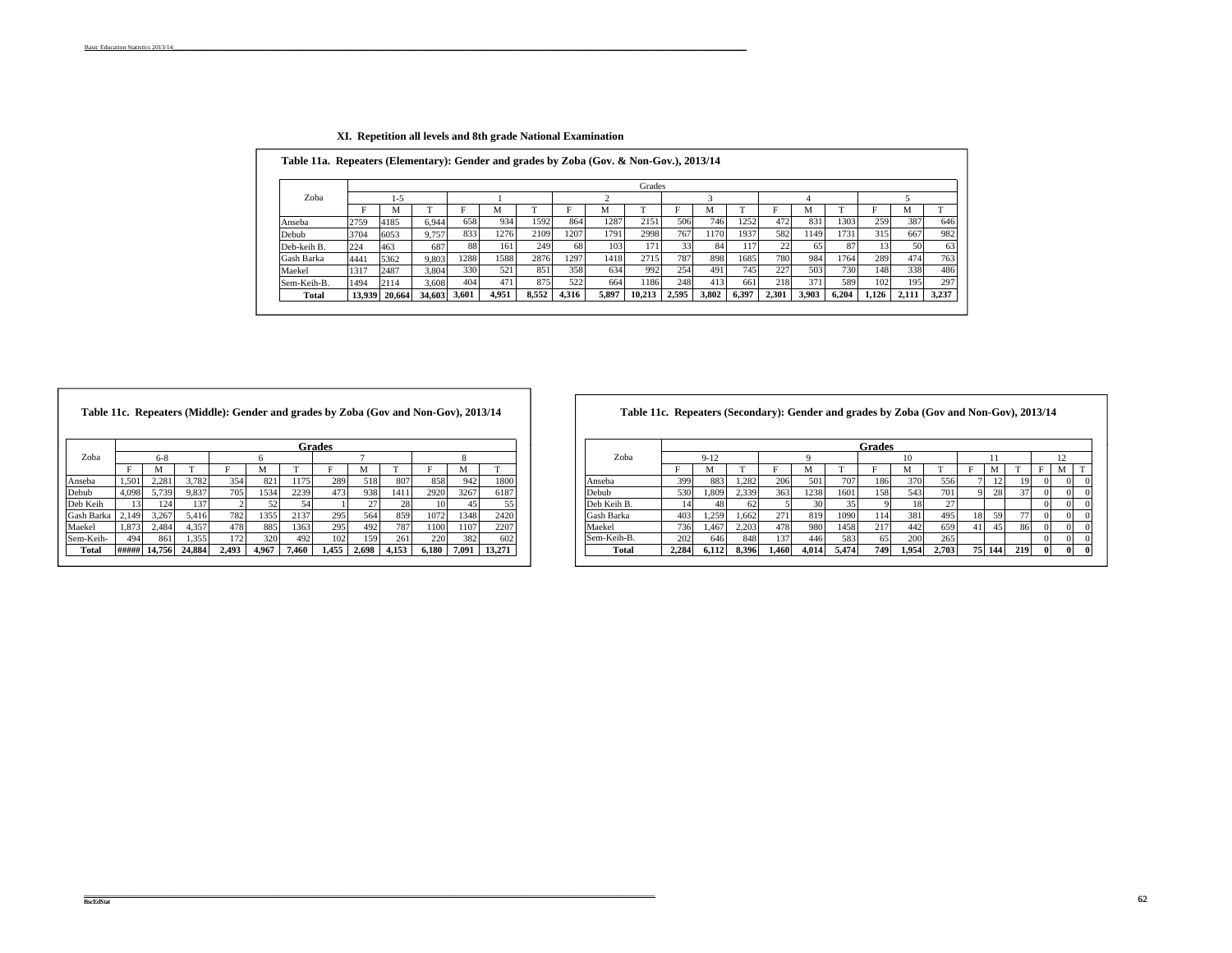|              |       |         |                      |       |       |       |       |       | <b>Grades</b> |       |       |            |       |       |       |       |       |       |
|--------------|-------|---------|----------------------|-------|-------|-------|-------|-------|---------------|-------|-------|------------|-------|-------|-------|-------|-------|-------|
| Zoba         |       | $1 - 5$ |                      |       |       |       |       |       |               |       |       |            |       |       |       |       |       |       |
|              |       | М       |                      | Е     | M     |       |       | м     |               | Е     | м     |            |       | М     |       |       | М     | n.    |
| Anseba       | 2,312 | 3.477   | 5.789                | 558   | 779   | 1337  | 729   | 1112  | 1841          | 417   | 603   | 1020       | 405   | 691   | 1096  | 203   | 292   |       |
| Debub        | 3.489 | 5.702   | 9.191                | 771   | 1185  | 1956  | 1159  | 1718  | 2877          | 7361  | 1115  | 1851       | 539   | 1073  | 1612  | 284   | 611   |       |
| Deb-Keih B.  | 224   | 463     | 687                  | 88    | 161   | 249   | 68    | 103   | 171           | 33    | 84    | 117        | 22    | 65    | 87    | 13    | 50    |       |
| Gash Barka   | 4.272 | 5.184   | 9.456                | 1210  | 1517  | 2727  | 1250  | 1351  | 2601          | 761   | 875   | 1636       | 770   | 976   | 1746  | 281   | 465   |       |
| Maekel       | 1.250 | 2.369   | 3,619                | 317   | 488   | 805   | 341   | 594   | 935           | 236   | 474   | <b>710</b> | 213   | 487   | 700   | 143   | 326   |       |
| Sem-Keih-B.  | 1.457 | 2.051   | 3,508                | 396   | 454   | 850   | 509   | 646   | 1155          | 242   | 403   | 645        | 211   | 362   | 573   | 99    | 186   |       |
| <b>Total</b> |       |         | 13,004 19,246 32,250 | 3,340 | 4,584 | 7.924 | 4.056 | 5,524 | 9,580         | 2,425 | 3,554 | 5.979      | 2,160 | 3,654 | 5,814 | 1.023 | 1,930 | 2,953 |

## **Table 11e. Repeaters (Middle): Gender and grades by Zoba (Gov.) 2013/14**

| Zoba        |       | Grade 6-8 |        |       | Grade 6 |       |       | Grade 7 |       |       | Grade 8 |              | Zoba         |
|-------------|-------|-----------|--------|-------|---------|-------|-------|---------|-------|-------|---------|--------------|--------------|
|             | Е     | М         | m      | Е     | M       |       |       | М       | m     | Е     | м       | $\mathbf{r}$ |              |
| Anseba      | .348  | .948      | 3.296  | 302   | 641     | 943   | 219   | 429     | 648   | 827   | 878     | 1705         | Anseba       |
| Debub       | 4,000 | 5.606     | 9.606  | 654   | 1456    | 2110  | 454   | 906     | 1360  | 2892  | 3244    | 6136         | Debub        |
| Deb-Keih B. | 3     | 124       | 137    |       | 52      | 54    |       | $\sim$  | 28    | 10    | 45      | 55           | Deb-Keih B.  |
| Gash Barka  | 2.11  | 3.129     | 5.240  | 765   | 1277    | 2042  | 283   | 532     | 815   | 1063  | 1320    | 2383         | Gash Barka   |
| Maekel      | 1,840 | 2.447     | 4.287  | 456   | 859     | 1315  | 293   | 488     | 781   | 1091  | 1100    | 2191         | Maekel       |
| Sem-Keih-B. | 467   | 849       | 1.316  | 166   | 314     | 480   | 101   | 159     | 260   | 200   | 376     | 576          | Sem-Keih-B.  |
| Total       | 9.779 | 14.103    | 23.882 | 2.345 | 4.599   | 6.944 | 1.351 | 2.541   | 3.892 | 6.083 | 6.963   | 13,046       | <b>Total</b> |

## **Table 11f. Repeaters (Secondary): Gender and grades by Zoba (Gov.) 2013/14**

|       | Grade 6-8 |        |       | Grade 6 |       |       | Grade 7 |       |       | Grade 8 |        | Zoba        |                  | Grade 9-12 |       |       | Grade 9 |       |     | Grade 10 |       |     | Grade 1 |     | Grade 12 |  |
|-------|-----------|--------|-------|---------|-------|-------|---------|-------|-------|---------|--------|-------------|------------------|------------|-------|-------|---------|-------|-----|----------|-------|-----|---------|-----|----------|--|
|       |           |        |       |         |       |       |         |       |       |         |        |             |                  |            |       |       |         |       |     |          |       |     | M       |     |          |  |
| 1,348 | 1,948     | 3,296  | 302   | 641     | 943   | 219   | 429     | 648   | 827   | 878     | 1705   | Anseba      | 370              | 831        | 1,201 | 198   | 464     | 662   | 165 | 355      | 520   |     |         |     |          |  |
| 4,000 | 5,606     | 9,606  | 654   | 1456    | 2110  | 454   | 906     | 1360  | 2892  | 3244    | 6136   | Debub       | 512              | 1,780      | 2,292 | 355   | 1221    | 1576  | 148 | 531      | 679   |     | 28      |     |          |  |
|       | 124       | 137    |       |         |       |       |         | 28.   |       |         |        | Deb-Keih B. |                  | 48         | 62    |       |         |       |     | 18       |       |     |         |     |          |  |
| 2,11  | 3,129     | 5,240  | 765   | 1277    | 2042  | 283   | 532     | 815   | 1063  | 1320    | 2383   | Gash Barka  | 403              | .259       | 1,662 | 271   | 819     | 1090  | 114 | 381      | 4951  | 18  | 50      |     |          |  |
| 1,840 | 2,447     | 4.287  | 456   | 859     | 1315  | 293   | 488     | 781   | 1091  | 1100    | 2191   | Maekel      | 735 <sub>1</sub> | 1,467      | 2,202 |       | 980     | 1457  | 217 | 442      | 659   |     |         |     |          |  |
| 467   | 849       | 1.316  | 66    | 314     | 480   | 101   | 159     | 260   | 200   | 376     | 576    | Sem-Keih-B. | 1951             | 635        | 830   | 131   | 437     | 568   | 64  | 198      | 2621  |     |         |     |          |  |
| 9,779 | 14,103    | 23.882 | 2.345 | 4.599   | 6.944 | 1.351 | 2,541   | 3,892 | 6.083 | 6.963   | 13,046 | Total       | 2.229            | 6.020      | 8.249 | 1.437 | 3,951   | 5.388 | 717 | 1.925    | 2.642 | 75. | 144     | 219 |          |  |
|       |           |        |       |         |       |       |         |       |       |         |        |             |                  |            |       |       |         |       |     |          |       |     |         |     |          |  |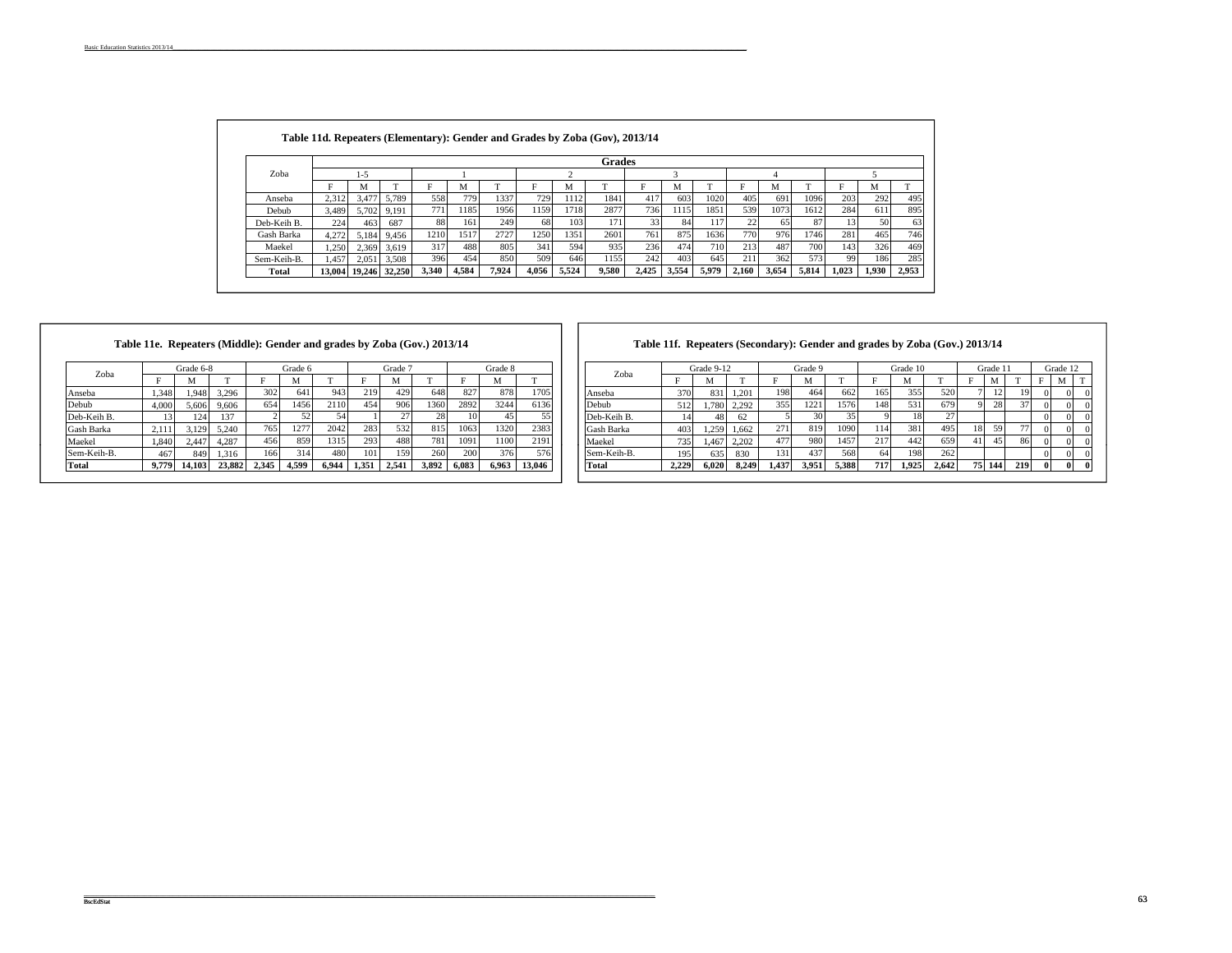|  |  |  | Table 11g. Repeaters (Elementary): Gender and grades by Zoba (Non-Gov.), 2013/14 |
|--|--|--|----------------------------------------------------------------------------------|
|--|--|--|----------------------------------------------------------------------------------|

| Zoba        |     | Grade 1-5       |       |     | Grade: |     |     | Grade 2 |     |     | Grade 3                 |     |     | Grade 4 |     |     | Grade 5 |     |
|-------------|-----|-----------------|-------|-----|--------|-----|-----|---------|-----|-----|-------------------------|-----|-----|---------|-----|-----|---------|-----|
|             |     | <b>N</b>        |       |     | IVI.   | m   |     | М       | m   |     | <b>N</b>                |     |     | M       |     |     | M       |     |
| Anseba      | 447 | 708.            | 1,155 | 100 | 155    | 255 | 135 | 175.    | 310 | 89  | 143                     | 232 | 67  | 140     | 207 | 56  | 95      | 151 |
| Debub       | 215 | 35 <sub>1</sub> | 566   | 62  | 91     | 153 | 48  | 731     | 121 |     | ر ر                     | 86  | 43  | 76      | 119 | 31  | 56      | 87  |
| Gash Barka  | 169 | 178.            | 347   | 78  |        | 149 | ı   | 67      | 114 | 26  | $2^{\circ}$<br><u>.</u> | 49  |     |         |     |     |         |     |
| Maekel      |     | 18              | 185   | 15  | 55.    | 46. |     | 40      |     | 18  |                         |     |     | 161     | 30  |     |         |     |
| Sem-Keih-B. |     | 63              | 100   |     |        | ٦٢. |     | 18.     |     |     | 10                      | 161 |     |         | 16. |     |         |     |
| Total       | 935 | 1.418           | 2.353 | 261 | 367    | 628 | 260 | 373     | 633 | 170 | 248                     | 418 | 141 | 249     | 390 | 103 | 181     | 284 |

| Zoba        |      | Grade 6-8 |      |     | Grade 6 |     |     | Grade 7 |     |    | Grade 8        |     |
|-------------|------|-----------|------|-----|---------|-----|-----|---------|-----|----|----------------|-----|
|             | F    | М         | m    | F   | м       | т   | F   | М       |     | F  | М              |     |
| Anseba      | 1531 | 333       | 486  | 52  | 180     | 232 | 70  | 89      | 159 | 31 | 64             | 95  |
| Debub       | 98   | 133       | 231  | 51  | 78      | 129 | 19  | 32      | 51  | 28 | 2 <sup>3</sup> | 51  |
| Gash Barka  | 38   | 138       | 176  |     | 78      | 95  | 12  | 32      | 44  |    | 28             | 37  |
| Maekel      | 33   | 37        | 70   | 22  | 26      | 48  |     |         |     |    |                | 16  |
| Sem-Keih-B. | 27   |           | 39   |     |         |     |     |         |     | 20 |                | 26  |
| Total       | 349  | 653       | 1002 | 148 | 368     | 516 | 104 | 157     | 261 | 97 | 128            | 225 |

**Table 11i. Repeaters (Secondary): Gender and grades by Zoba (Non-Gov), 2013/14** 

|               | Grade 6-8 |          |          | Grade 6 |         |                          | Grade       |     |      | Grade 8              |         | Zoba        |          | Grade 9-12 |     |    | Grade 9 |    |                 | Grade 10                          |         |          | Grade 1  |  | Grade12  |  |
|---------------|-----------|----------|----------|---------|---------|--------------------------|-------------|-----|------|----------------------|---------|-------------|----------|------------|-----|----|---------|----|-----------------|-----------------------------------|---------|----------|----------|--|----------|--|
|               |           |          |          |         |         |                          | M           |     |      |                      |         |             |          |            |     |    |         |    |                 |                                   |         |          |          |  | M<br>IVI |  |
| 153           | 333       | 486      | ∍<br>، د | 180     | 232     | $\overline{\phantom{a}}$ | 89          | 159 |      | 641                  | 951     | Anseba      | .        |            | 01  |    |         |    | ٠.              | 151                               |         |          |          |  |          |  |
| 98            | 331       | 231      |          |         | 12C<br> |                          |             |     | 28.  |                      |         | Debub       |          |            |     |    |         | າ< | 10 <sup>1</sup> | 12 <sub>1</sub><br>$\overline{1}$ | --<br>- |          |          |  |          |  |
| 38            | 1381      | 176      |          |         |         |                          |             |     |      |                      | 37      | Maekel      |          |            |     |    |         |    |                 |                                   |         |          |          |  |          |  |
| 33            |           | 70       | ∸        |         |         |                          |             |     |      |                      | 16.     | Sem-Keih-B. |          |            |     |    |         |    |                 |                                   |         |          |          |  |          |  |
| $\sim$<br>ر ے |           | 39<br>J, |          |         |         |                          |             |     | 20   |                      | 26      | Tota.       | 55<br>v. | 92         | 147 | 23 | 63      | 86 | 32              | <b>291</b>                        | -61     | $\Omega$ | $\Omega$ |  |          |  |
| $ -$          | $- - -$   | .        | .        | $ -$    | - - -   | .                        | $\sim$ $ -$ | .   | $ -$ | $\sim$ $\sim$ $\sim$ | $- - -$ |             |          |            |     |    |         |    |                 |                                   |         |          |          |  |          |  |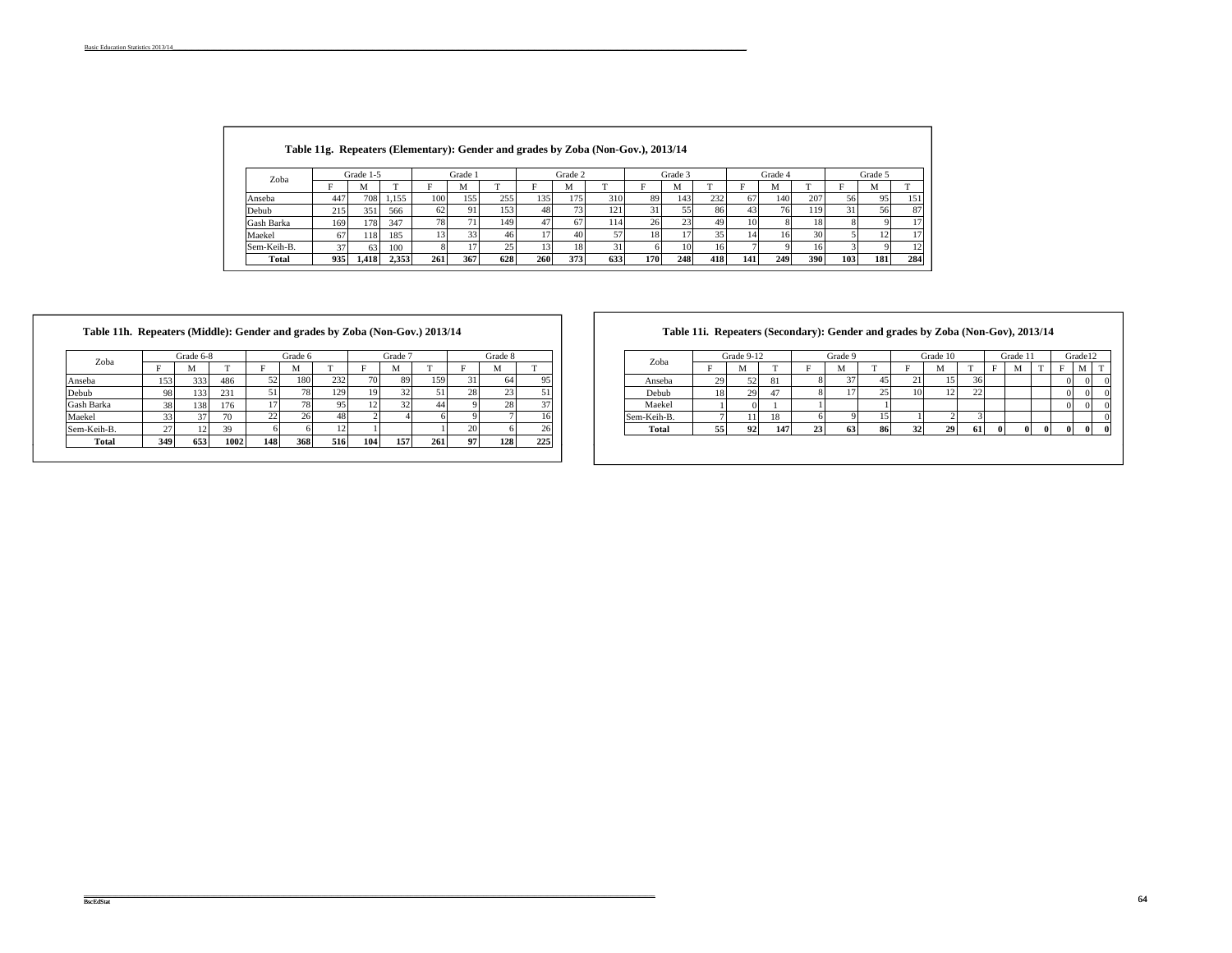| Zoba                 |     |          | Schools   |       | Exam   |
|----------------------|-----|----------|-----------|-------|--------|
|                      | Gov | Non-gov. | Extension | Total | Center |
| Anseba               | 48  | 10       |           | 60    | 62     |
| Debub                | 79  |          |           | 97    | 111    |
| Deb-Keih-B.          | 8   |          |           |       |        |
| Gash-Barka           | 62  |          |           | 67    | 69     |
| Ma'ekel              | 38  | 8        |           | 51    | 47     |
| Sem-keih-B.          | 50  | ◠        | 3         | 55    | 56     |
| $S/A$ rabia          |     |          |           |       | ◠      |
| Er. Def.Forces (EDF) |     |          | 18        | 18    |        |
| <b>Total</b>         | 285 | 31       | 43        | 359   | 354    |

| Table 11j. Grade 8 National Examination: Schools By Zoba and |         |      |  |  |  |  |  |
|--------------------------------------------------------------|---------|------|--|--|--|--|--|
| Ownership, 2013/14                                           |         |      |  |  |  |  |  |
| $70$ ho                                                      | Schools | Exam |  |  |  |  |  |

| Table 11k. Grade 8 National Examination: Participants and | <b>Results by Zoba and Gender, 2013/14</b> |        |                        |        |               |        |
|-----------------------------------------------------------|--------------------------------------------|--------|------------------------|--------|---------------|--------|
| Zoba/Centers                                              | Registered in N.Exam                       |        | Participated in N.Exam |        | Pass N. Exam. |        |
|                                                           | T                                          | F      | T                      | F      | т             | F      |
| Anseba                                                    | 7720                                       | 3580   | 7445                   | 3,487  | 3,791         | 1,715  |
| Debub                                                     | 20548                                      | 9798   | 19409                  | 9,487  | 11,132        | 5,379  |
| Deb-Keih B.                                               | 546                                        | 189    | 543                    | 188    | 352           | 120    |
| Gash-Barka                                                | 8151                                       | 3571   | 7884                   | 3.484  | 3,775         | 1,529  |
| Ma'ekel                                                   | 12052                                      | 6110   | 11926                  | 6,070  | 8,820         | 4,465  |
| Sem.Keih B.                                               | 4386                                       | 1740   | 4173                   | 1,653  | 2,208         | 802    |
| Saudi Arabia                                              | 257                                        | 118    | 256                    | 118    | 248           | 112    |
| Eritrean D. Force                                         | 523                                        | 30     | 499                    | 30     | 408           | 30     |
| <b>Grand Total</b>                                        | 54.183                                     | 25,136 | 52,135                 | 24,517 | 30,734        | 14,152 |

\_\_\_\_\_\_\_\_\_\_\_\_\_\_\_\_\_\_\_\_\_\_\_\_\_\_\_\_\_\_\_\_\_\_\_\_\_\_\_\_\_\_\_\_\_\_\_\_\_\_\_\_\_\_\_\_\_\_\_\_\_\_\_\_\_\_\_\_\_\_\_\_\_\_\_\_\_\_\_\_\_\_\_\_\_\_\_\_\_\_\_\_\_\_\_\_\_\_\_\_\_\_\_\_\_\_\_\_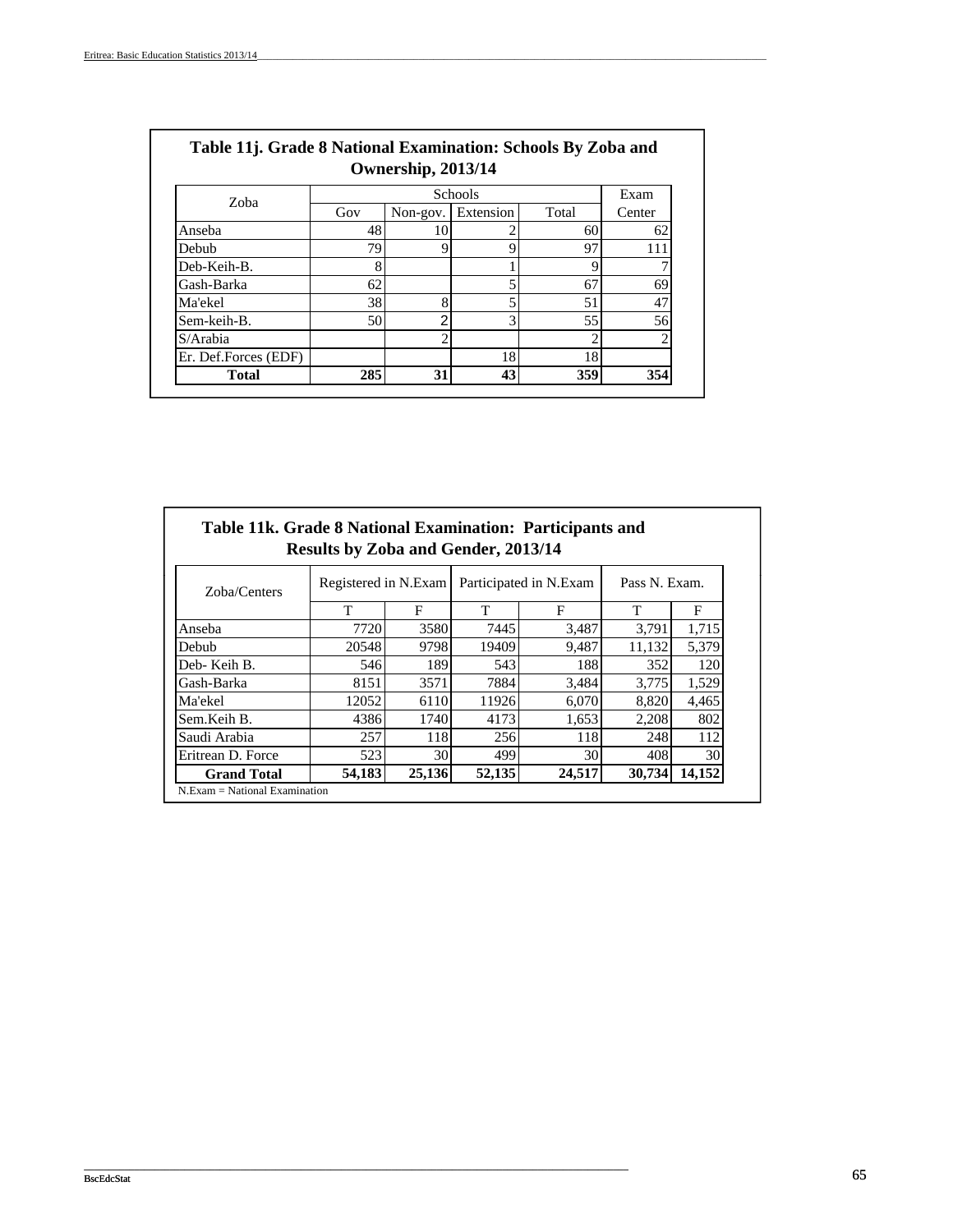#### **XII. Technical and Vocational Education**

| Field of Study               |          | Total |      |          | Asmara   |          |          | Dombosco    |          |          | Mai-Habar      |              |          | Winna          |          |              | Hagaz        |          |          | Denden   |          |              | Halai    |    |
|------------------------------|----------|-------|------|----------|----------|----------|----------|-------------|----------|----------|----------------|--------------|----------|----------------|----------|--------------|--------------|----------|----------|----------|----------|--------------|----------|----|
|                              | M        | F     | T    | M        | F        | T        | M        | F           | T        | M        | F              | T            | M        | F              | T        | M            | F            | T        | M        | F        | T        | M            | F        | T  |
| Soil & Water Cons.           | 17       | 27    | 44   | $\Omega$ | $\Omega$ | $\Omega$ | $\Omega$ | $\Omega$    | $\Omega$ | $\Omega$ | $\Omega$       | $\Omega$     |          | $\Omega$       | $\Omega$ | 17           | 27           | 44       | $\Omega$ | $\Omega$ | $\Omega$ | $\Omega$     | 0        |    |
| Animal Science               | 21       | 25    | 46   | $\Omega$ | $\Omega$ | $\Omega$ | $\Omega$ | $\Omega$    | $\Omega$ | $\Omega$ | $\Omega$       | $\Omega$     | $\Omega$ | $\Omega$       | $\Omega$ | 21           | 25           | 46       | $\Omega$ | $\Omega$ | $\Omega$ | $\Omega$     | 0        |    |
| <b>Plant Science</b>         | 54       | 38    | 92   | $\Omega$ | $\theta$ | $\Omega$ | $\Omega$ | $\Omega$    | $\Omega$ | $\Omega$ | $\Omega$       | $\Omega$     | $\Omega$ | $\Omega$       | $\Omega$ | 54           | 38           | 92       | $\Omega$ | $\Omega$ | $\Omega$ | $\Omega$     | 0        |    |
| Agro-Mechanics               | $\Omega$ | 57    | 57   | $\Omega$ | $\Omega$ | $\Omega$ | $\Omega$ | $\Omega$    | $\Omega$ | $\Omega$ | $\Omega$       | $\Omega$     | $\Omega$ | $\Omega$       | $\Omega$ | $\Omega$     | 57           | 57       | $\Omega$ | $\Omega$ | $\Omega$ | $\Omega$     | 0        |    |
| Accounting                   | 90       | 319   | 410  | $\Omega$ | $\Omega$ | $\Omega$ | $\Omega$ | $\Omega$    | $\Omega$ | 0        | $\Omega$       | $\theta$     | $\Omega$ | $\Omega$       | $\Omega$ | $\Omega$     | $\Omega$     |          | 90       | 319      | 410      | $\Omega$     |          |    |
| Material Manegement          | 127      | 179   | 306  | $\Omega$ | $\Omega$ | $\Omega$ | $\Omega$ | $\Omega$    | $\Omega$ | $\Omega$ | $\Omega$       | $\mathbf{0}$ | $\Omega$ | $\Omega$       | $\Omega$ | $\mathbf{0}$ | $\Omega$     | $\Omega$ | 127      | 179      | 306      | $\mathbf{0}$ | 0        |    |
| Secretarial Science          | 39       | 164   | 203  | $\Omega$ | $\Omega$ | $\Omega$ | $\Omega$ | 0           | $\Omega$ | $\Omega$ | $\Omega$       | $\Omega$     | $\Omega$ | $\Omega$       | $\Omega$ | $\Omega$     | $\Omega$     | $\Omega$ | 39       | 164      | 203      | $\Omega$     |          |    |
| Auto-Mechanic                | 149      | 23    | 172  | 49       | 5        | 54       | 28       | 9           | 37       | 32       | $\overline{7}$ | 39           | 40       | $\overline{c}$ | 42       | $\mathbf{0}$ | $\Omega$     | $\Omega$ | $\Omega$ | $\Omega$ | $\Omega$ | $\mathbf{0}$ | $\Omega$ |    |
| <b>Building Construction</b> | 107      | 62    | 169  | 23       | 24       | 47       | 20       | 19          | 39       | 29       | 10             | 39           | 35       | $\mathbf Q$    | 44       | $\Omega$     | $\theta$     |          | $\Omega$ | $\Omega$ | $\Omega$ | $\theta$     |          |    |
| Drafting                     | 46       | 85    | 131  | 15       | 39       | 54       | $\Omega$ | $\Omega$    | $\Omega$ | 19       | 20             | 39           | 12       | 26             | 38       | $\Omega$     | $\Omega$     | $\Omega$ | $\Omega$ | $\Omega$ | $\Omega$ | $\Omega$     | $\Omega$ |    |
| Electricity                  | 116      | 58    | 174  | 30       | 27       | 57       | 24       | 13          | 37       | 28       | 10             | 38           | 34       | 8              | 42       | $\Omega$     | $\Omega$     | $\Omega$ | $\Omega$ | $\Omega$ | $\Omega$ | $\Omega$     | 0        |    |
| Electronics                  | 76       | 59    | 135  | 27       | 30       | 57       | 22       | 16          | 38       | 27       | 13             | 40           | $\Omega$ | $\Omega$       | $\Omega$ | $\Omega$     | $\mathbf{0}$ | $\Omega$ | $\Omega$ | $\Omega$ | $\Omega$ | $\mathbf{0}$ | 0        |    |
| <b>General Metal</b>         | 117      | 13    | 130  | 21       | $\Omega$ | 21       | 22       | $\mathbf 8$ | 30       | 37       | 3              | 40           | 37       | 2              | 39       | $\Omega$     | $\Omega$     | $\Omega$ | $\Omega$ | $\Omega$ | $\Omega$ | $\theta$     | 0        |    |
| Machine shop                 | 140      | 26    | 166  | 38       | 3        | 41       | 29       |             | 36       | $\Omega$ | $\Omega$       | $\Omega$     | 24       | 15             | 39       | $\Omega$     | $\Omega$     | $\Omega$ | $\Omega$ | $\Omega$ | $\Omega$ | 49           |          | 50 |
| Survey                       | 85       | 94    | 179  | 26       | 33       | 59       | 15       | 24          | 39       | 24       | 18             | 42           | 20       | 19             | 39       | $\Omega$     | $\Omega$     | $\Omega$ | $\Omega$ | $\Omega$ | $\Omega$ | $\Omega$     | $\Omega$ |    |
| Wood work                    | 144      | 45    | 189  | 27       | 7        | 34       | 51       | 22          | 73       | 33       | 5              | 38           | 33       | 11             | 44       | $\Omega$     | $\Omega$     |          | $\Omega$ | $\Omega$ | $\Omega$ | $\Omega$     | 0        |    |
| Plumbing                     | 24       | 5     | 29   | $\Omega$ | $\Omega$ | $\Omega$ | $\Omega$ | $\Omega$    | $\Omega$ | 24       | 5              | 29           | $\Omega$ | $\Omega$       | $\Omega$ | $\Omega$     | $\Omega$     | $\Omega$ | $\Omega$ | $\Omega$ | $\Omega$ | $\Omega$     |          |    |
| Computer Maintenance         | 14       | 16    | 30   | $\Omega$ | $\Omega$ | $\Omega$ | $\Omega$ | $\Omega$    | $\Omega$ | $\Omega$ | $\Omega$       | $\theta$     | $\Omega$ | $\Omega$       | $\Omega$ | $\mathbf{0}$ | $\Omega$     |          | $\Omega$ | $\Omega$ | $\Omega$ | 14           | 16       | 30 |
| Total                        | 1366     | 1295  | 2662 | 256      | 168      | 424      | 211      | 118         | 329      | 253      | 91             | 344          | 235      | 92             | 327      | 92           | 147          | 239      | 256      | 662      | 919      | 63           | 17       | 80 |

| Table 12a. Certificate Level Technical schools: School's Enrolment by schools and field of study, 2013/14 |  |  |  |
|-----------------------------------------------------------------------------------------------------------|--|--|--|
|-----------------------------------------------------------------------------------------------------------|--|--|--|

|       |                |           |                |              |          |          |          |          |              |          |                |                |          |          |          | Table 12b. Certificate Level Technical schools: School's Enrolment by schools, gender and age, 2013/14 |                |          |          |          |          |          |          |          |
|-------|----------------|-----------|----------------|--------------|----------|----------|----------|----------|--------------|----------|----------------|----------------|----------|----------|----------|--------------------------------------------------------------------------------------------------------|----------------|----------|----------|----------|----------|----------|----------|----------|
| Age   |                | Total     |                |              | Asmara   |          |          | Dombosco |              |          | Mai-Habar      |                |          | Winna    |          |                                                                                                        | Hagaz          |          |          | Denden   |          |          | Halai    |          |
|       | M              | F         | T              | M            | F        | T        | M        | F        | T            | M        | F              | T              | M        | F        | T        | M                                                                                                      | F              | T        | M        | F        | T        | M        | F        | T        |
| 15    | 0              | $\Omega$  | $\Omega$       | $\Omega$     | $\Omega$ |          | $\Omega$ | 0        | $\Omega$     | $\Omega$ | $\Omega$       | $\Omega$       | $\Omega$ | $\Omega$ |          | $\Omega$                                                                                               | $\Omega$       | $\Omega$ | $\Omega$ | $\Omega$ | $\Omega$ | $\Omega$ | $\Omega$ |          |
| 16    | 21             | 10        | 31             | 13           | 8        | 21       | $\Omega$ | $\Omega$ | $\mathbf{0}$ | $\Omega$ | $\Omega$       | $\Omega$       | 8        | 2        | 10       | $\mathbf{0}$                                                                                           | $\Omega$       | $\Omega$ | $\Omega$ | $\Omega$ | $\Omega$ | $\Omega$ | $\Omega$ | $\Omega$ |
| 17    | 193            | 123       | 312            | 101          | 54       | 155      | 12       |          | 14           | $\Omega$ |                |                | 46       | 18       | 64       | 5                                                                                                      | 7              | 12       | 5        | 23       | 28       | 24       | 13       | 38       |
| 18    | 344            | 463       | 807            | 101          | 88       | 189      | 85       | 61       | 146          | 10       | $\overline{4}$ | 14             | 47       | 35       | 82       | 21                                                                                                     | 46             | 67       | 68       | 226      | 294      | 12       |          | 15       |
| 19    | 430            | 405       | 840            | 9            | 2        | 11       | 72       | 44       | 121          | 152      | 50             | 202            | 74       | 31       | 105      | 33                                                                                                     | 38             | 71       | 77       | 240      | 317      | 13       | $\Omega$ | 13       |
| 20    | 269            | 232       | 501            | 29           | 16       | 45       | 38       |          | 42           | 62       | 34             | 96             | 45       | 6        | 51       | 15                                                                                                     | 41             | 56       | 71       | 131      | 202      | 9        | $\Omega$ | 9        |
| 21    | 74             | 36        | 110            | 3            | $\Omega$ |          | 3        | 2        | 5            | 22       | $\overline{2}$ | 24             | 11       | $\Omega$ | 11       | 10                                                                                                     | 8              | 18       | 22       | 24       | 46       | 3        | $\Omega$ |          |
| 22    | 25             | 21        | 46             | $\Omega$     | $\Omega$ | $\Omega$ | $\Omega$ | $\Omega$ | $\Omega$     | Δ        | $\Omega$       | $\overline{4}$ | Δ        | $\Omega$ |          | 6                                                                                                      | $7\phantom{.}$ | 13       | 11       | 13       | 24       | $\Omega$ |          |          |
| 23    | 6              | 5         | 11             | $\mathbf{0}$ | $\Omega$ | $\Omega$ | $\Omega$ | $\Omega$ | $\mathbf{0}$ | 3        | $\Omega$       | 3              | $\Omega$ | $\Omega$ | $\Omega$ | $\Omega$                                                                                               | $\Omega$       | $\Omega$ | 2        | 5        | $\tau$   |          | $\Omega$ |          |
| 24    | $\overline{c}$ | $\Omega$  | $\overline{2}$ | $\Omega$     | $\Omega$ | $\Omega$ |          | $\Omega$ |              | $\Omega$ | $\Omega$       | $\Omega$       | $\Omega$ | $\Omega$ | $\Omega$ |                                                                                                        | $\Omega$       |          | $\Omega$ | $\Omega$ | $\Omega$ | $\Omega$ | $\Omega$ |          |
| 25    |                | $\Omega$  |                | $\Omega$     | $\Omega$ | $\Omega$ | $\Omega$ | $\Omega$ | $\Omega$     | $\Omega$ | $\Omega$       | $\Omega$       | $\Omega$ | $\Omega$ | $\Omega$ | $\Omega$                                                                                               | $\Omega$       | $\Omega$ | $\Omega$ | $\Omega$ | $\Omega$ |          | $\Omega$ |          |
| 26    | $\Omega$       | $\Omega$  | $\Omega$       | $\Omega$     | $\Omega$ | $\Omega$ | $\Omega$ | $\Omega$ | $\Omega$     | $\Omega$ | $\Omega$       | $\Omega$       | $\Omega$ | $\Omega$ |          | $\Omega$                                                                                               | $\Omega$       | $\Omega$ | $\Omega$ | $\Omega$ | $\Omega$ | $\Omega$ | $\Omega$ |          |
| 27    |                | $\Omega$  |                | $\Omega$     | $\Omega$ | $\Omega$ | $\Omega$ | $\Omega$ | $\Omega$     | $\Omega$ | $\Omega$       | $\Omega$       | $\Omega$ | $\Omega$ | $\Omega$ |                                                                                                        | $\Omega$       |          | $\Omega$ | $\Omega$ | $\Omega$ | $\Omega$ | $\Omega$ | $\Omega$ |
| 28    | $\Omega$       | $\Omega$  | $\Omega$       | $\Omega$     | $\Omega$ | $\Omega$ | $\Omega$ | $\Omega$ | $\Omega$     | $\Omega$ | $\Omega$       | $\Omega$       | $\Omega$ | $\Omega$ | $\Omega$ | $\Omega$                                                                                               | $\Omega$       | $\Omega$ | $\Omega$ | $\Omega$ | $\Omega$ | $\Omega$ | $\Omega$ |          |
| 29    | $\Omega$       | $\Omega$  | $\Omega$       | $\Omega$     | $\Omega$ | $\Omega$ | $\Omega$ | $\Omega$ | $\Omega$     | $\Omega$ | $\Omega$       | $\Omega$       | $\Omega$ | $\Omega$ | $\Omega$ | $\Omega$                                                                                               | $\Omega$       | $\Omega$ | $\Omega$ | $\Omega$ | $\Omega$ | $\Omega$ | $\Omega$ |          |
| 30    | $\Omega$       | $\Omega$  | $\Omega$       | $\Omega$     | $\Omega$ | $\Omega$ | $\Omega$ | $\Omega$ | $\mathbf{0}$ | $\Omega$ | $\mathbf{0}$   | $\Omega$       | $\Omega$ | $\Omega$ |          | $\Omega$                                                                                               | $\Omega$       | $\Omega$ | $\Omega$ | $\Omega$ | $\Omega$ | $\Omega$ | $\Omega$ |          |
| Total | 1366           | 1295 2662 |                | 256          | 168      | 424      | 211      | 118      | 329          | 253      | 91             | 344            | 235      | 92       | 327      | 92                                                                                                     | 147            | 239      | 256      | 662      | 918      | 63       | 17       | 81       |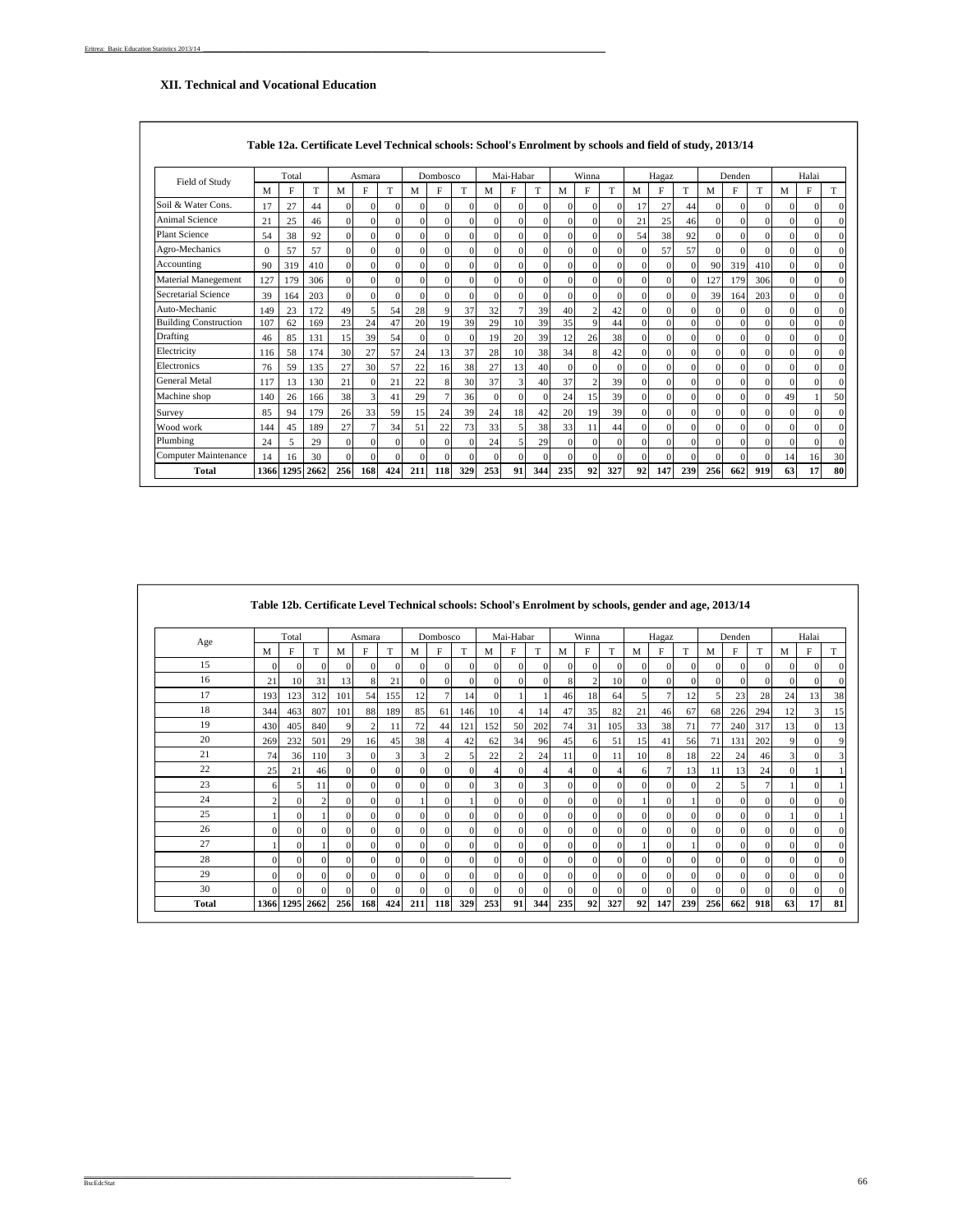| Table 12e. Technical and Vocational Education: | <b>Teachers by School and Qualification, 2013/14</b> |       |              |    |           |                |    |                |          |    |                 |    |          |          |          |     |        |              |                |          |     |
|------------------------------------------------|------------------------------------------------------|-------|--------------|----|-----------|----------------|----|----------------|----------|----|-----------------|----|----------|----------|----------|-----|--------|--------------|----------------|----------|-----|
| Schools                                        |                                                      | Total |              |    | 12 &below |                |    | $12 + 1$       |          |    | $12+2$          |    |          | $12 + 3$ |          |     | BA/BSc |              | MA/MSc & above |          |     |
|                                                | M                                                    | F     | $\mathbf{T}$ | М  |           | <b>TT</b>      | M  |                | т        | M  | F               |    | М        | F        | m.       | M   | F      | $\mathbf{T}$ | М              | F        | ПP. |
| Asmara Technical School                        | 61                                                   | 14    | 75           |    |           |                |    |                |          | 13 |                 | 15 | 17       | 6        | 23       | 23  |        | 25           |                |          |     |
| Mai Habar Technical School                     | 62                                                   | 12    | 74           | 13 |           | 16             | 10 |                | 12       | 10 | 51              | 15 | 13       |          | 14       | 14  |        | 15           |                |          |     |
| Don Bosco Technical School                     | 22                                                   | 16    | 38           |    |           |                |    | 8              | 10       |    |                 | 11 | 4        |          |          |     |        |              |                |          |     |
| Winna Technical School                         | 56                                                   |       | 58           | 25 | $\sim$    | 27             |    | $\Omega$       |          |    | 0               |    | 8        |          |          | 13  |        | 13           |                | $\Omega$ |     |
| Halai Technical School                         | 13                                                   |       | 17           |    | $\Omega$  | $\overline{3}$ |    | $\Omega$       | $\Omega$ |    | $\Omega$        |    |          |          |          |     |        | 12           |                | $\Omega$ |     |
| Hagaz Agro-Technical School                    | 24                                                   |       | 31           |    | $\Omega$  |                |    | $\overline{2}$ |          |    | $\Omega$        |    | $\Omega$ |          | $\Omega$ | 18  |        | 23           |                | $\Omega$ |     |
| Denden Commercial College                      | 38                                                   | 22    | 60           |    | $\Omega$  | $\overline{0}$ |    |                |          |    |                 |    |          |          |          | 30  | 18     | 48           |                | $\Omega$ |     |
| Total                                          | 276                                                  | 77    | 353          | 49 | 10        | 59             | 19 | 14             | 33       | 42 | 13 <sup>1</sup> | 55 | 45       | 8        | 53       | 113 | 32     | 145          | 8              | $\bf{0}$ | 8   |

| Table 12f. Technical and Vocational Education: Administrative staff by School and |     |       |     | <b>Oualification, 2013/14</b> |            |                  |           |              |            |          |    |    |                 |                |    |               |              |            |    |                |                 |
|-----------------------------------------------------------------------------------|-----|-------|-----|-------------------------------|------------|------------------|-----------|--------------|------------|----------|----|----|-----------------|----------------|----|---------------|--------------|------------|----|----------------|-----------------|
| Schools                                                                           |     | Total |     |                               | 12 & below |                  | $12 + 1$  |              |            | $12 + 2$ |    |    | $12 + 3$        |                |    |               | BA/BSc       |            |    | MA/MSc & above |                 |
|                                                                                   | M   |       |     | . IVI                         | H          |                  | M         |              |            | <b>N</b> |    |    | M               |                |    | M             |              |            |    |                | T.              |
| Asmara Technical School                                                           | 53  | 16    | 69  |                               | ωı         | $\left 3\right $ |           |              |            | 5.       |    | 18 | 13 <sub>1</sub> |                | 14 | <sup>14</sup> | <sub>6</sub> | 20         |    |                |                 |
| Mai Habar Technical School                                                        | 45  |       | 52  | 13.                           | $\Omega$   | $\overline{3}$   |           |              |            | 10       |    | 14 | 10              |                | 11 | 10            |              |            |    |                |                 |
| Don Bosco Technical School                                                        | 22  | 13    | 35  | 8                             |            | 16               | $\Omega$  | $\Omega$     | $^{\circ}$ | 31       |    |    |                 | $\Omega$       |    |               |              |            |    |                |                 |
| Winna Technical School                                                            | 42  |       | 45  | 3                             |            | ا51              |           | 0            |            | Q        |    | 10 | 61              | $\Omega$       | 61 | Q.            |              |            |    |                |                 |
| Halai Technical School                                                            | 13  |       | 18  | $\mathbf{R}$                  |            |                  | $\Omega$  | $\Omega$     |            |          | 0. |    |                 | $\Omega$       |    | 8             |              | 12         |    |                |                 |
| Hagaz Agro-Technical School                                                       | 17  |       | 18  | $\Omega$                      | $\Omega$   | $\Omega$         | $\Omega$  | $\Omega$     |            |          |    |    |                 | $\Omega$       |    | 11            |              | 12         |    |                |                 |
| Denden Commercial College                                                         | 34  | 16    | 50  |                               | $\Omega$   | 0                | $\Omega$  |              |            |          |    | 6  |                 | $\Omega$       |    | 25            | 15           | 40         |    |                |                 |
| Total                                                                             | 226 | -61   | 287 | 44                            | 17         | <b>61</b>        | $\Lambda$ | $\mathbf{0}$ |            | 44       | 14 | 58 | 38              | $\overline{2}$ | 40 | 84            | 27           | <b>111</b> | 12 |                | 13 <sub>1</sub> |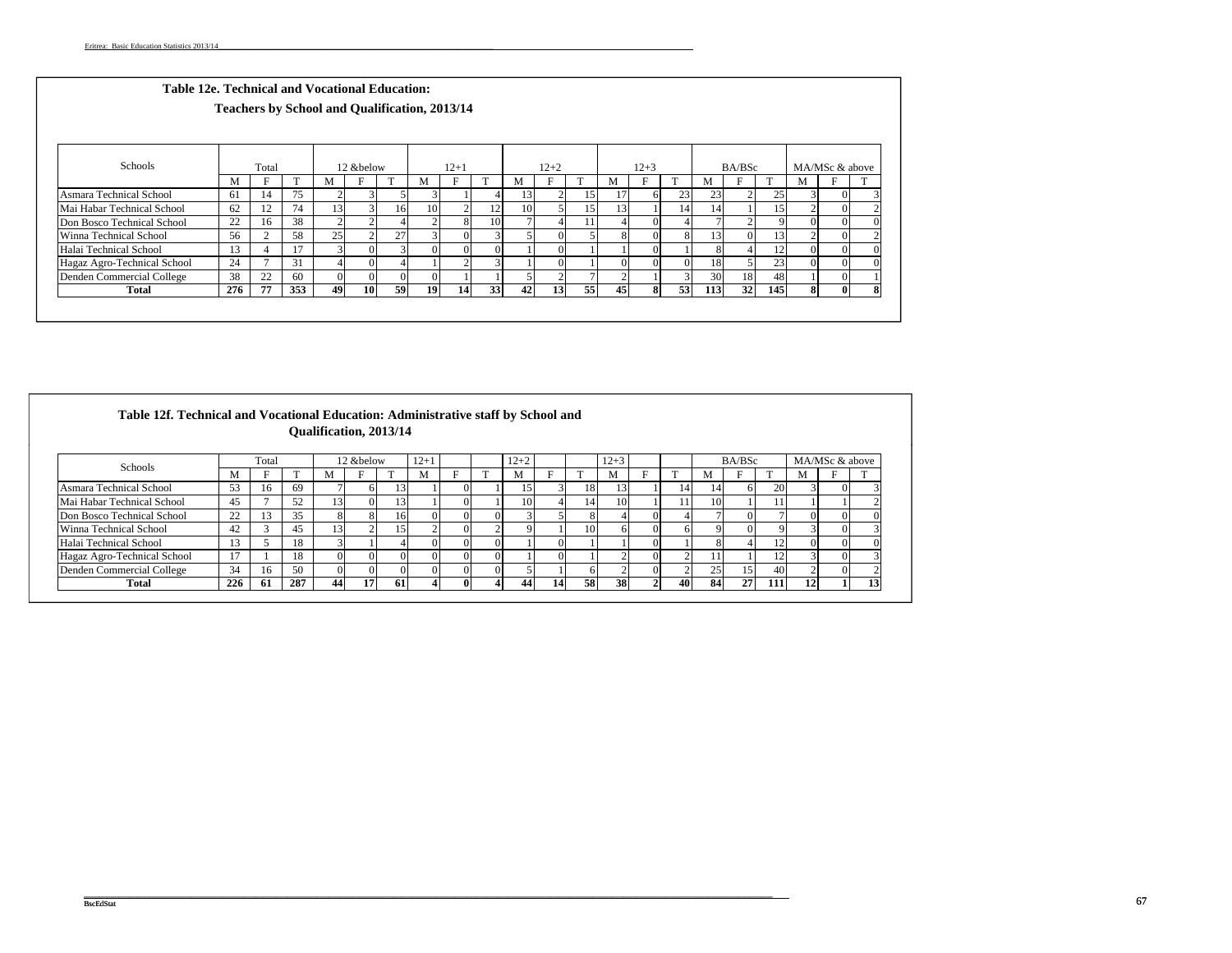| Schools         | Field of Study                           | M        | F        | T        |
|-----------------|------------------------------------------|----------|----------|----------|
|                 | <b>Building Construction</b>             | 44       | $\Omega$ | 44       |
| Building        | Drafting                                 | 75       | 37       | 112      |
| Technology 1    | Electricity                              | 119      | 23       | 142      |
|                 | Surveying                                | 68       | 28       | 96       |
|                 | Carpentry                                | 55       | $\theta$ | 55       |
| Building        | Metal work                               | 61       | $\theta$ | 61       |
| Technology 2    | Plumbing                                 | 56       | $\theta$ | 56       |
|                 | Wood work                                | 51       | 51       | 102      |
| Advanced        | Excavator                                | 73       | 15       | 88       |
|                 | Construction and Loader and Dozer        | 77       |          | 84       |
| Farm            | Motor Grader and Roller                  | 49       | 17       | 66       |
| Machninery      | Tractors, Harverstors and its Implements | 81       | 11       | 92       |
|                 | Animal science                           | 32       | 6        | 38       |
|                 | Forestry and Wild Life                   | $\Omega$ | 0        | $\theta$ |
|                 | <b>Plant Science</b>                     | 21       |          | 28       |
|                 | Soil and Water conservation              | 32       | 5        | 37       |
| Commerce and    | Accounting                               | 46       | 237      | 283      |
| <b>Business</b> | <b>Material Management</b>               | 47       | 212      | 259      |
| Management      | Secretarial Science                      | $\Omega$ | 412      | 412      |
|                 | <b>Grand Total</b>                       | 987      | 1068     | 2055     |

| Age          |      | Total |      |     | <b>Agricultural Technology</b> |     |     | Farm Machinery | Advanced Construction and |    | <b>Building Technology</b> 1 |                 |                 |     |     | $\vert$ Building Technology 2 $\vert$ Business Management |    |  |
|--------------|------|-------|------|-----|--------------------------------|-----|-----|----------------|---------------------------|----|------------------------------|-----------------|-----------------|-----|-----|-----------------------------------------------------------|----|--|
|              | M    |       |      |     | M                              |     | F   | М              |                           |    | М                            |                 | F               | М   |     |                                                           | M  |  |
| 18           |      |       |      |     |                                |     |     |                |                           |    |                              |                 |                 |     |     |                                                           |    |  |
| 19           | 42   | 27    | 69   | OI  |                                |     |     |                |                           |    | 10                           | 11              |                 |     |     | 40                                                        |    |  |
| 20           | 349  | 238   | 587  |     | 10                             | 14  | 10  | 65             |                           | 35 | 84                           | 119             | ا 5             | 49  | 64  | 285                                                       | 30 |  |
| 21           | 438  | 313   | 751  | 11+ | 22                             | 33  | 231 | 80             | 103                       | 35 | 109                          | 144             | 19              | 71. | 90  | 350                                                       | 31 |  |
| 22           | 186  | 204   | 390  |     | 24                             | 26  |     | 58             | 67                        | 15 | 56                           | 71 <sub>1</sub> | 14 <sup>1</sup> | 45  | 59  | 146                                                       | 21 |  |
| 23 & Above   | 53   | 202   | 255  |     | 28                             | 29  |     | 73             | 81                        |    | 45                           | 47              |                 | 50  | 52  | 40                                                        | 61 |  |
| <b>Total</b> | 1068 | 987   | 2055 | 18  | 85                             | 103 | 50  | 280            | <b>330</b>                | 88 | 306                          | 394             | 51              | 223 | 274 | 861                                                       | 93 |  |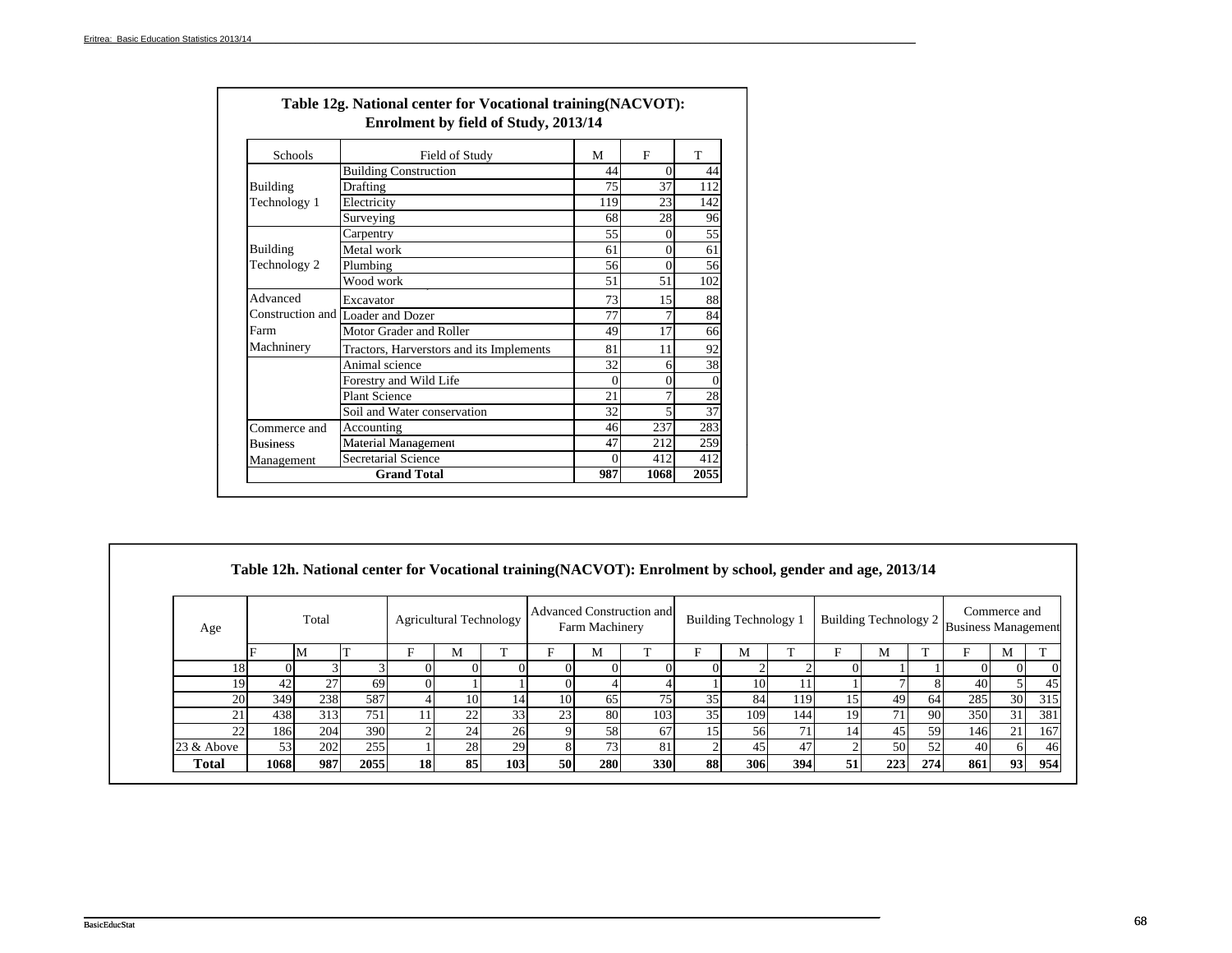| Table 12i. National center for Vocational training (NACVOT): Teachers by |    |       |                 | school and Qualification, 2013/14 |    |          |          |           |        |                 |   |               |  |
|--------------------------------------------------------------------------|----|-------|-----------------|-----------------------------------|----|----------|----------|-----------|--------|-----------------|---|---------------|--|
|                                                                          |    | Total |                 | $12+2$ & below                    |    | $12 + 3$ |          |           | BA/BSc |                 |   | MA/MSc &above |  |
| Schools                                                                  |    | М     |                 | M                                 |    | М        |          |           | М      |                 | Е | M             |  |
| <b>Agricultural Technology</b>                                           |    |       |                 |                                   |    |          |          |           |        |                 |   |               |  |
| <b>Advanced Construction and Farm</b>                                    |    |       |                 |                                   |    |          |          |           |        |                 |   |               |  |
| Machinery                                                                |    |       |                 |                                   | ₹  |          |          |           |        |                 |   |               |  |
| Building Technology 1                                                    |    | 12    | 161             |                                   |    |          |          |           |        | G               |   |               |  |
| Building Technology 2                                                    |    |       |                 |                                   |    |          | $\Omega$ |           |        |                 |   |               |  |
| Commerce and Business                                                    |    | 19    | 25 <sub>1</sub> |                                   |    |          |          |           | 18     | 24 <sub>1</sub> |   |               |  |
| <b>Total</b>                                                             | 12 | 51    | 63              | 12                                | 13 |          | 10       | <b>10</b> | 30     | 40              |   |               |  |

| Table 12j. National center for Vocational training (NACVOT): Administrative Staff by |    |       |    |   |                | school and Qualification, 2013/14 |              |          |   |        |    |        |  |
|--------------------------------------------------------------------------------------|----|-------|----|---|----------------|-----------------------------------|--------------|----------|---|--------|----|--------|--|
| Schools                                                                              |    | Total |    |   | $12+2$ & below |                                   |              | $12 + 3$ |   | BA/BSc |    | MA/MSc |  |
|                                                                                      | F  | М     | m  | F | M              |                                   | F            | M        | F | М      |    | М      |  |
| Agricultural Technology                                                              | 0  |       |    |   |                |                                   |              |          |   |        |    |        |  |
| Advanced Construction and Farm<br>Machinery                                          |    |       |    |   |                |                                   |              |          |   |        |    |        |  |
| Building Technology 1                                                                |    |       |    |   |                |                                   |              |          |   |        |    |        |  |
| <b>Building Technology 2</b>                                                         |    |       |    | ◠ |                |                                   |              |          |   |        |    |        |  |
| Commerce and Business<br>Management                                                  |    |       |    |   |                |                                   |              |          |   |        |    |        |  |
| <b>Head Office</b>                                                                   |    |       | 12 |   |                |                                   |              |          |   | 8      | ∩  |        |  |
| <b>Total</b>                                                                         | n. | 18    | 24 |   |                |                                   | $\mathbf{0}$ |          |   | 15     | 18 |        |  |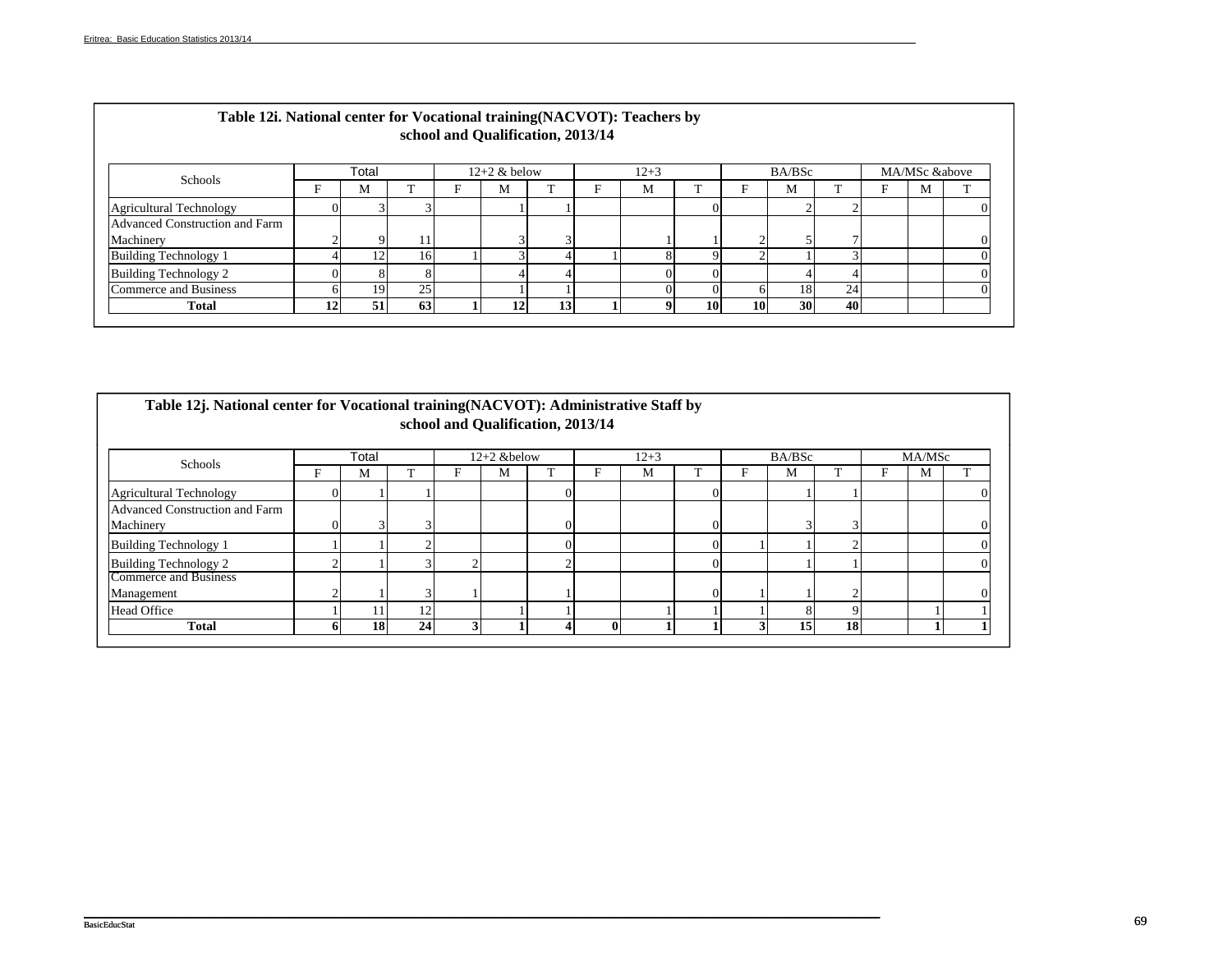#### **XII. Special Education 2013/14**

There are two non- government schools for the deaf and one government school for the blind in Eritrea. There are, of course, many other children with different special needs which need identification and classification.

|        |                           |    |     |     |    |    |    |   |    | Grades |    |    |                 |    |    |     |              |                |     |
|--------|---------------------------|----|-----|-----|----|----|----|---|----|--------|----|----|-----------------|----|----|-----|--------------|----------------|-----|
| Zoba   | School Name               |    | 1-5 |     |    |    |    |   |    |        |    |    |                 |    |    |     |              |                |     |
|        |                           |    | M   |     |    | M  |    | ы | м  |        |    | M  |                 |    | M  |     |              | ΙVΙ            |     |
|        | Abraha Bahta <sup>1</sup> | 18 | 31  | 49  |    |    |    |   |    | 10     |    |    |                 |    |    | 13  |              |                |     |
| Maekel | Evangelical <sup>2</sup>  | 28 | 32  | 60  |    | 16 | 24 |   |    | 11     |    |    | 10              |    |    | 10  |              |                |     |
|        | Total                     | 46 | 63  | 109 | 12 | 21 | 33 |   | 10 | 21     | 13 |    | 18              |    |    | 23  |              | $\overline{3}$ |     |
| Anseba | Evangelical <sup>2</sup>  | 39 | 41  | 80  | 16 | 13 | 29 |   |    | 13     |    |    | 13 <sub>1</sub> |    |    | 13  |              |                |     |
|        | <b>Grand Total</b>        | 85 | 104 | 189 | 28 | 34 | 62 |   | 17 | 34     | 19 | 12 | 31              | 12 | 20 | 361 | $\mathbf{Q}$ | 20             | -26 |

| Table 13b. Special education: Schools, sections, classrooms, teachers |
|-----------------------------------------------------------------------|
| and office personels, 2013/14                                         |

| Zoba   | School name                                  |    | Teachers |    |    | Office personel |                 | Sect. | Class |
|--------|----------------------------------------------|----|----------|----|----|-----------------|-----------------|-------|-------|
|        |                                              | F  | М        | т  | F  | м               |                 |       | rooms |
|        | Abraha Bahta <sup>1</sup>                    |    | 6        | 11 | 27 | 12              | 39              |       |       |
| Maekel | Evangelical <sup>2</sup>                     |    |          | 9  |    |                 |                 |       | 10    |
|        | Total                                        | 10 | 10       | 20 | 27 | 12              | 39              |       |       |
| Anseba | Evangelical <sup><math>\epsilon</math></sup> |    | n        | 12 | 5  |                 | 10 <sub>1</sub> |       |       |
|        | <b>Grand Total</b>                           | 16 | 16       | 32 | 32 | 17              | 49              |       | 21    |

|               |          |                |          |                |    |    |                |                |               |                | Grades         |                |    |             |                |                |                |    |
|---------------|----------|----------------|----------|----------------|----|----|----------------|----------------|---------------|----------------|----------------|----------------|----|-------------|----------------|----------------|----------------|----|
| Age           |          | Totals $(1-5)$ |          |                |    |    |                | $\overline{c}$ |               |                | 3              |                |    | 4           |                |                | 5              |    |
|               | F        | M              | T        | F              | M  | T  | F              | M              | T             | F              | M              | т              | F  | M           | T              | F              | M              | T  |
| 5 years       | 0        | $\Omega$       | $\Omega$ |                |    |    |                |                |               |                |                |                |    |             |                |                |                |    |
| 6 years       | $\theta$ | $\overline{0}$ | $\Omega$ |                |    |    |                |                |               |                |                |                |    |             |                |                |                |    |
| 7 years       |          | 7 <sup>1</sup> | 9        | $\overline{2}$ |    | 9  |                |                |               |                |                |                |    |             |                |                |                |    |
| 8 years       | 5        | 6              | 11       | 5              |    | 9  |                | $\overline{c}$ | $\mathcal{P}$ |                |                |                |    |             |                |                |                |    |
| 9 years       | 8        | 6              | 14       | 3              |    |    | 3              | $\overline{c}$ |               | 2              |                | $\overline{2}$ |    |             |                |                |                |    |
| 10 years      | 6        | 6              | 12       |                | 3  | 4  | $\overline{3}$ | $\overline{c}$ |               | $\overline{c}$ |                | 3              |    |             |                |                |                |    |
| 11 years      | 10       | 5 <sub>l</sub> | 15       |                | 3  | 4  | $\overline{4}$ |                |               | 4              |                | 5              |    |             | $\overline{c}$ |                |                |    |
| 12 years      | 11       | 16             | 27       | $\overline{9}$ | 8  | 17 |                | $\overline{c}$ | C             |                | $\overline{c}$ | $\overline{c}$ | c  | 2           | 4              |                | $\overline{2}$ | 2  |
| 13 years      | 10       | 11             | 21       | $\overline{4}$ | 3  | 7  | $\overline{2}$ |                | 3             | $\overline{c}$ |                | 3              |    | 3           | 4              |                | 3              |    |
| 14 years      | 9        | 12             | 21       | 3              |    | 5  | $\overline{2}$ | 3              |               | $\overline{3}$ |                | 4              |    |             | 4              |                | $\overline{2}$ | 3  |
| 15 years      | 15       | 20             | 35       |                |    |    | 3              | 4              |               | 6              | 6              | 12             | 4  | $\mathbf Q$ | 13             | $\overline{c}$ |                | 3  |
| 16 years      | 6        | 13             | 19       |                |    |    |                |                |               |                |                |                | 3  | 5           | 8              | 3              | $\overline{7}$ | 10 |
| 17 years      | 3        | $\overline{c}$ | 5        |                |    |    |                |                |               |                |                |                |    |             |                | $\overline{c}$ | $\overline{c}$ | 4  |
| 18 yrs &above | $\Omega$ | $\Omega$       | $\Omega$ |                |    |    |                |                |               |                |                |                |    |             |                |                |                |    |
| <b>Total</b>  | 85       | 104            | 189      | 28             | 34 | 62 | 17             | 17             | 34            | 19             | 12             | 31             | 12 | 24          | 36             | 9              | 17             | 26 |

2 Schools for the deaf (Mission) NB. The statistics of special education is included in elementary education statistics.

\_\_\_\_\_\_\_\_\_\_\_\_\_\_\_\_\_\_\_\_\_\_\_\_\_\_\_\_\_\_\_\_\_\_\_\_\_\_\_\_\_\_\_\_\_\_\_\_\_\_\_\_\_\_\_\_\_\_\_\_\_\_\_\_\_\_\_\_\_\_\_\_\_\_\_\_\_\_\_\_\_\_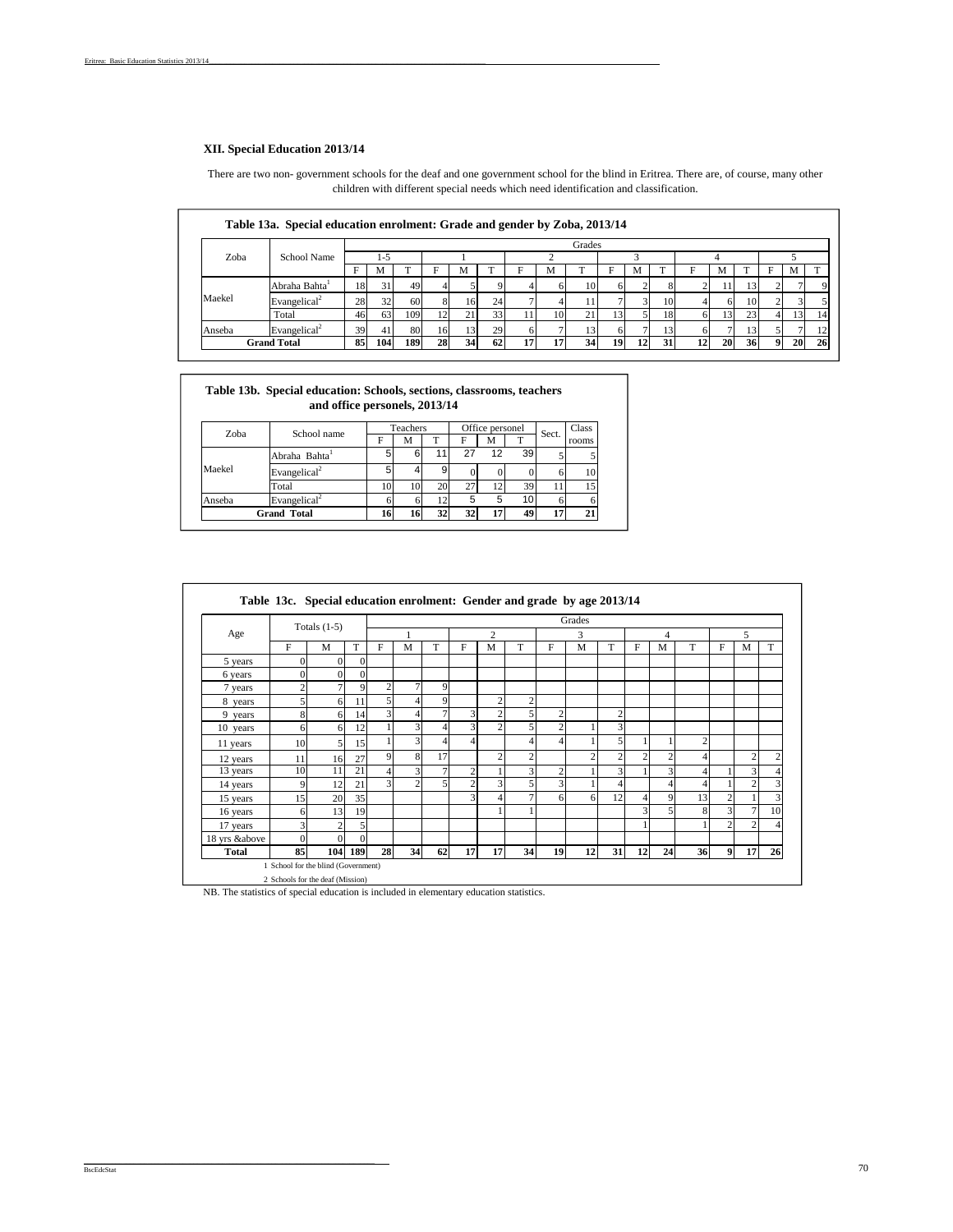### **XIX. Adult Education, 2013/14**

| Table 14a. Literacy program :        |        |       |        |
|--------------------------------------|--------|-------|--------|
| <b>Enrolment by Level and gender</b> |        |       |        |
| Level                                | F      | м     | т      |
| <b>First Year</b>                    | 21,944 | 6,722 | 28,666 |
| Second Year                          | 14,401 | 1,897 | 16,298 |
| Third Year                           | 9,486  | 768   | 10,254 |
| <b>Total</b>                         | 45,831 | 9,387 | 55,218 |

|      | e 14a. Literacy program : |       |        | Table 14b. Literacy Program: Participants by Medium of |                    |  |
|------|---------------------------|-------|--------|--------------------------------------------------------|--------------------|--|
|      | ment by Level and gender  |       |        |                                                        | <b>Instruction</b> |  |
|      | F                         | M     | T      |                                                        |                    |  |
| ear  | 21,944                    | 6,722 | 28,666 | Partcipants                                            | $\%$               |  |
| Year | 14,401                    | 1.897 | 16,298 | Medium of Instruction                                  |                    |  |
| ear  | 9,486                     | 768   | 10,254 | 3,370<br>Afar                                          | 6.1%               |  |
|      | 45,831                    | 9,387 | 55,218 | Arabic<br>2,756                                        | 5.0%               |  |
|      |                           |       |        | Bilen<br>906                                           | 1.6%               |  |
|      |                           |       |        | Hidareb<br>127                                         | 0.2%               |  |
|      |                           |       |        | 1,510<br>Kunama                                        | 2.7%               |  |
|      |                           |       |        | Nara<br>3,461                                          | 6.3%               |  |
|      |                           |       |        | Saho<br>2,280                                          | 4.1%               |  |
|      |                           |       |        | Tigre<br>28,995                                        | 52.5%              |  |
|      |                           |       |        | Tigrigna<br>11,813                                     | 21.4%              |  |
|      |                           |       |        | 55,218<br><b>Total</b>                                 | 100.0%             |  |

|              |         |        |       |        |               |         |        |                             |                  |           | Participants by Occupation |           |            |       |                 |       |                |        |        |
|--------------|---------|--------|-------|--------|---------------|---------|--------|-----------------------------|------------------|-----------|----------------------------|-----------|------------|-------|-----------------|-------|----------------|--------|--------|
| Zoba         | Centers |        | Total |        |               | Farmers |        |                             | <b>Shepherds</b> |           |                            | Merchants |            |       | Daily labourers |       |                | Others |        |
|              |         |        | М     |        |               | М       |        | Е                           | M                |           |                            | M         |            |       | M               |       |                | М      | m.     |
| Anseba       | 325     | 10,323 | 2,839 | 13.162 | 9351          | 2198    | 1.549  | 543                         | 277              | 820       | 10                         | 34        | 44         | 108   | 26              | 134   | 3111           | 304    | 615    |
| Debub        | 229     | 5.870  | 147   | 6,017  | 4.774         | 86      | 4.860  | 274                         | 59               | 333       | 97                         |           | 98         | 34    |                 | 34    | 691            |        | 692    |
| Deb-Keih-B.  | 51      | .787   | 464   | 2,251  | 29            | 40      | 69     | 759                         | 293              | 1,052     | 125                        | 60        | 185        | 173   | 46              | 219   | 701            | 25     | 726    |
| Gash-Barka   | 323     | 16.363 | 3.970 | 20.333 | 6.276         | 2755    | 9.031  | 304                         | 439              | 743       | 228                        | 122       | 350        | 2,897 | 361             | 3.258 | 6.658          | 293    | 6,951  |
| Maekel       | 53      | .068   | 01    | 1.068  | 561           | ΩI      | 561    | 1301                        |                  | 130       | $\Omega$                   |           |            | 281   |                 | 281   | 961            |        | 96     |
| Sem-Keih-B.  | 209     | 10.420 | L.967 | 12.387 | 115           | 2834    | 2.949  | 2,105                       |                  | 519 2.624 | 168                        | 42        | <b>210</b> | 2.071 | 3551            | 2.426 | 3.961          |        | 4.178  |
| <b>Total</b> | .190    | 45,831 | 9,387 |        | 55,218 21,106 | 7.913   | 29,019 | $4,115$   $1,587$   $5,702$ |                  |           | 628                        | 259       | 887        | 5.564 | 788             | 6.352 | $12,418$   840 |        | 13,258 |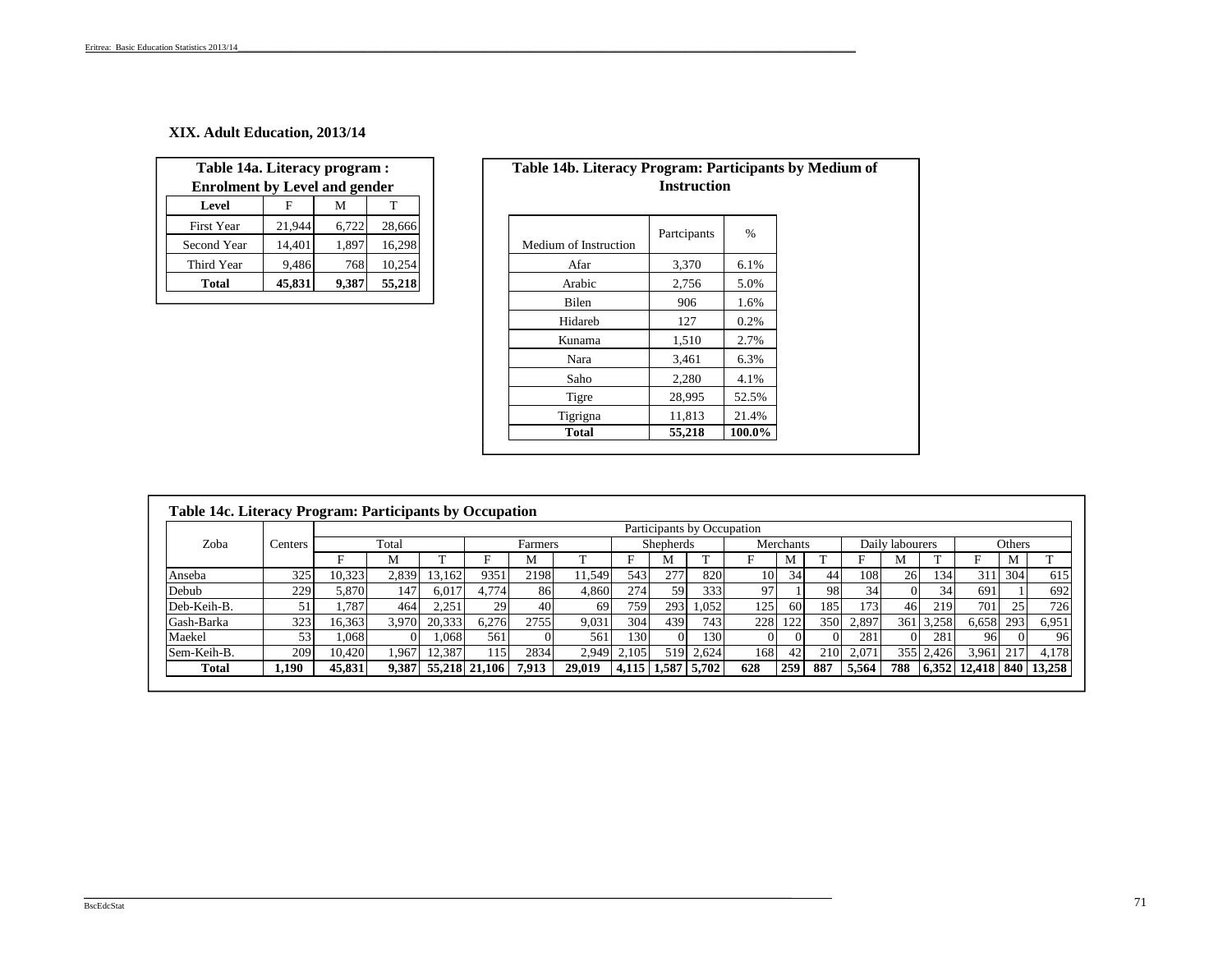|             |        |       |        |       |          |          |                 |          | Participants by age and gender |        |           |        |        |        |        |       |            |          |
|-------------|--------|-------|--------|-------|----------|----------|-----------------|----------|--------------------------------|--------|-----------|--------|--------|--------|--------|-------|------------|----------|
| Zoba        |        | Total |        |       | Under 15 |          |                 | 15-19    |                                |        | $20 - 24$ |        |        | 25-45  |        |       | 46 & above |          |
|             |        | М     |        |       | М        |          |                 | М        |                                |        | М         |        |        | М      |        | Е     | М          |          |
| Anseba      | 10,323 | 2,839 | 13,162 | 399   |          | 476      | 1,202           | 241      | .443                           | 2,343  | 240       | 2,583  | 5,034  | 1,168  | 6,202  | 1,345 | 113        | 2,458    |
| Debub       | 5,870  | 147   | 6.017  | 269   |          | 340      | 526             | 23       | 549                            | 1.493  | 23        | .,516  | 3,401  | 30     | 3,431  | 181   |            | 181      |
| Deb-Keih-B. | .787   | 464   | 2,251  |       |          |          | 225             | 63       | 288                            | 395    | 62        | 457    | 1,005  | 275    | .280   | 162   | 62         | 224      |
| Gash-Barka  | 16,363 | 3,970 | 20,333 | 1.471 | 197      | .668     | 3,040           | 407      | 3.447                          | 3,861  | 817       | 4,670  | 6,823  | 1,961  | 8.784  | .168  | 596        | 1,764    |
| Maekel      | 1.068  |       | 1.068  |       |          |          | 20 <sub>1</sub> |          | <b>20</b>                      | 42     |           | 42     | 962    |        | 962    | 37    |            | 37       |
| Sem-Keih-B. | 10,420 | .967  | 12,387 | 713   | 216      | 929      | 1,897           | 193      | 2.090                          | 2.919  | 311       | 3,230  | 4,359  | 969    | 5,328  | 532   | 278        | 810      |
| Total       | 45,831 | 9,387 | 55,218 | 2,859 | 563      | 3.422    | 6.910           | 927      | 7,837                          | 11.053 | 1,453     | 12,506 | 21,584 | 4.403  | 25,987 | 3.425 | 1.049      | 4,474    |
| Percentage  |        |       |        | 6.24% | $6.00\%$ | $6.20\%$ | 15.08%          | $9.88\%$ | 14.19%                         | 24.12% | 15.48%    | 22.65% | 47.09% | 46.91% | 47.06% | 7.47% | 11.18%     | $8.10\%$ |

| Table 14e. Literacy program: Enrolment, Dropout and Completion | by Zoba and Gender, 2013/14 |           |        |       |         |       |        |          |        |
|----------------------------------------------------------------|-----------------------------|-----------|--------|-------|---------|-------|--------|----------|--------|
| Level                                                          |                             | Enrolment |        |       | Dropout |       |        | Complete |        |
|                                                                | F                           | М         |        |       | М       |       |        | M        |        |
| <b>First Year</b>                                              | 21.944                      | 6.722     | 28,666 | 3.575 | 1.282   | 4.857 | 13.843 | 3.080    | 16.923 |
| Second Year                                                    | 14.401                      | 1.897     | 16.298 | 2,224 | 434     | 2,658 | 8.905  | 1,156    | 10.061 |
| Third Year                                                     | 9.486                       | 768       | 10.254 | 1,505 | 145     | 1,650 | 5.456  | 447      | 5,903  |
| Total                                                          | 45,831                      | 9,387     | 55,218 | 7,304 | 1,861   | 9,165 | 28,204 | 4,683    | 32,887 |

**N.B** The dropout and completion of zoba anseba was not available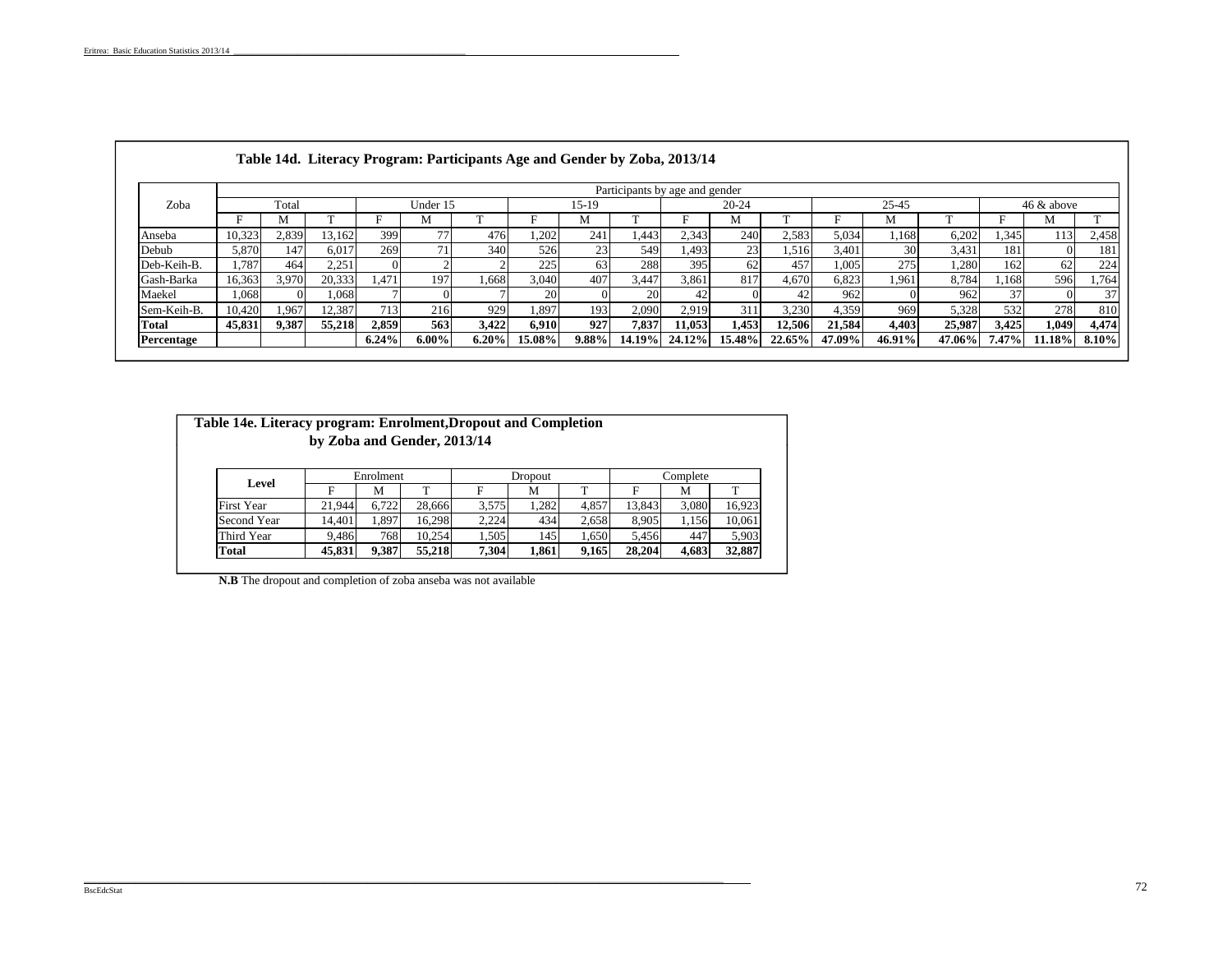## **Table 14f. Literacy Program: Teachers by Source, 2013/14**

| Source                  |       | М     |       |
|-------------------------|-------|-------|-------|
| Community               | 82.   | 590   | 1,370 |
| <b>Formal School</b>    |       |       |       |
| <b>National Service</b> |       | 22    |       |
| Others                  |       |       |       |
| Fotal                   | 1,085 | 1.842 | 2,884 |

## **Table 14g. Literacy Education Coordinators and Facilitators by Zoba, 2013/14**

|             |   | Coordinators |   |
|-------------|---|--------------|---|
| Zoba        |   | Region Level |   |
|             | F | M            | т |
| Anseba      |   |              |   |
| Debub       |   |              |   |
| Deb-Keih-B. |   |              |   |
| Gash-barka  |   |              |   |
| Maekel      |   |              |   |
| Sem-Keih-B. |   |              |   |
| Total       |   |              |   |

|   | Antutolo dy Llodu, |   |  |  |                                   |           |  |
|---|--------------------|---|--|--|-----------------------------------|-----------|--|
|   |                    |   |  |  | <b>Table 14h. Rural Libraries</b> |           |  |
|   | Coordinators       |   |  |  |                                   | by Zoba   |  |
|   | Region Level       |   |  |  | Zoba                              | Libraries |  |
| F | М                  | т |  |  | Anseba                            | 31        |  |
|   |                    |   |  |  | Debub                             | 22        |  |
|   |                    |   |  |  | Deb-Keih-B.                       |           |  |
|   |                    |   |  |  | Gash-Barka                        |           |  |
|   |                    |   |  |  | Maekel                            | 23        |  |
|   |                    |   |  |  | Sem-Keih-B.                       |           |  |
|   |                    |   |  |  | <b>Total</b>                      | 86        |  |
|   |                    |   |  |  |                                   |           |  |

| Table 14 <i>i</i> . Contuining Education: Enrolment by level and gender 2013/14 |       |          |       |      |          |       |       |        |       |           |        |       |
|---------------------------------------------------------------------------------|-------|----------|-------|------|----------|-------|-------|--------|-------|-----------|--------|-------|
|                                                                                 |       | Enrolled |       |      | Drop-out |       |       | Passed |       |           | Failed |       |
| Level                                                                           |       | М        |       | Е    | М        | m     |       | M      |       |           | M      |       |
| Elementary                                                                      | 1233  | 46       | 1279  | 305  |          | 317   | 198   | 34     | 932   | <b>30</b> |        | 30    |
| Middle                                                                          | 622   | 2073     | 2695  | 112' | 969      | 1081  | 331   | 413    | 744   | 172       | 694    | 866   |
| Secondary                                                                       | 652   | 2419     | 3071  | 72   | 1025     | 1097  | 496   | 753    | 1249  | 182       | 377    | 559   |
| <b>Total</b>                                                                    | 2.507 | 4.538    | 7.045 | 489  | 2.006    | 2.495 | 1.025 | 200    | 2.925 | 384       | 1.071  | 1,455 |

| Zoba   | Rehabilitation                                             |       | <b>Students</b> |            |     |      |     | <b>Teachers</b> |              |
|--------|------------------------------------------------------------|-------|-----------------|------------|-----|------|-----|-----------------|--------------|
|        | center                                                     | Elem. | Mid             | <b>Sec</b> |     | Elem | Mid | Sec             | $\mathbf{r}$ |
|        | Sembel                                                     | 48    | 55              | 70.        | 173 |      |     | 18              | 49           |
| Maekel | Tsetserat                                                  | 6     |                 |            | 27  |      |     |                 |              |
|        | Total                                                      | 54    | 63              | 83         | 200 | 25   | 16  | 23              | 64           |
| Anseba | Juffa                                                      | 66    | 62              | 20         | 148 |      |     |                 | 14           |
|        | 125<br>120<br>103<br>348<br>30<br>28<br>20<br><b>Total</b> |       |                 |            |     |      |     | 78              |              |